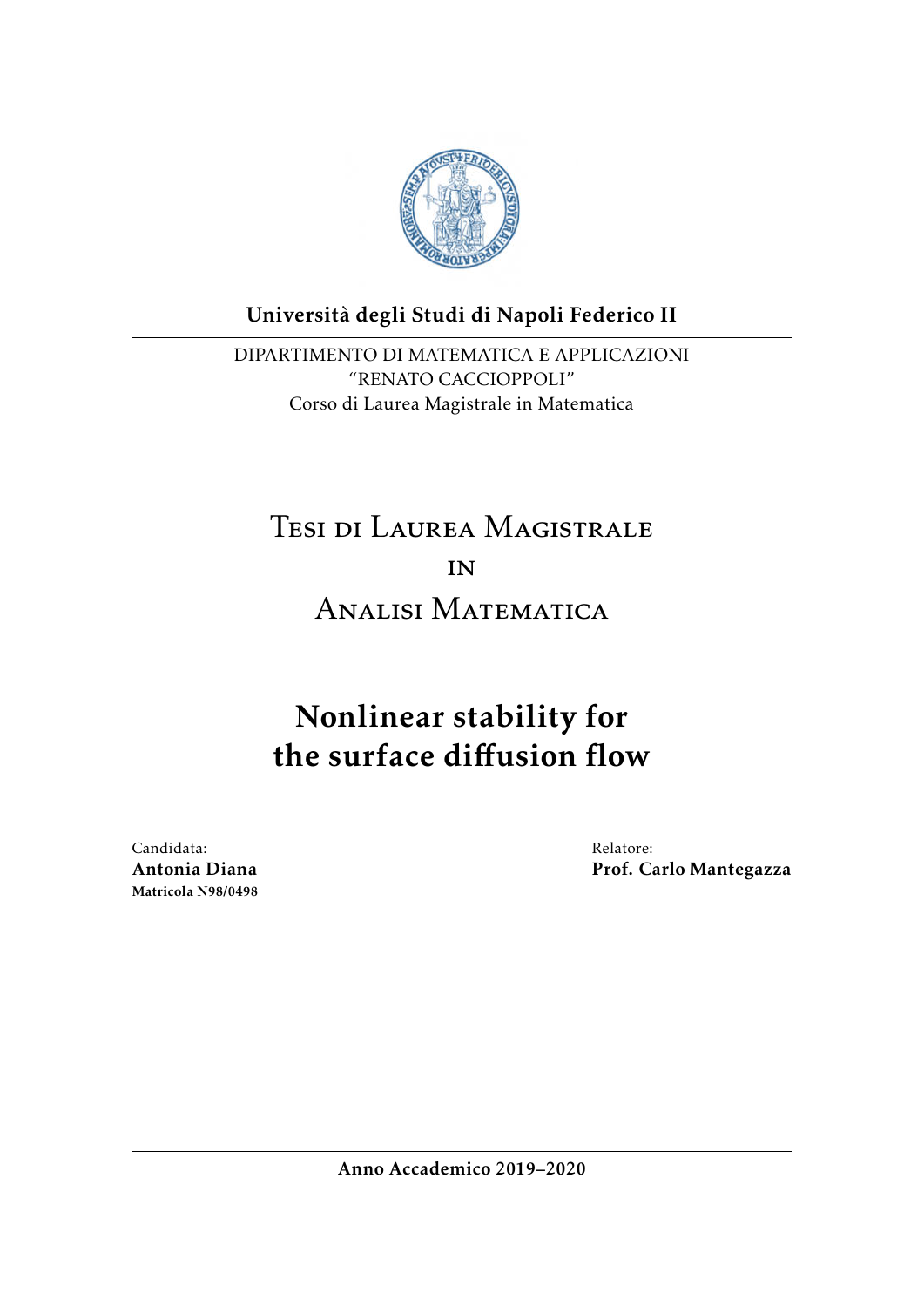|                | INTRODUCTION                                                                                                                                                                                                                                                    |    |
|----------------|-----------------------------------------------------------------------------------------------------------------------------------------------------------------------------------------------------------------------------------------------------------------|----|
| 1              | 6<br>THE AREA FUNCTIONAL<br>Notation and geometric preliminaries<br>6<br>1.1<br>1.2 First and second variation of the Area functional<br>1.3 $W^{2,p}$ -local minimality<br>-21                                                                                 | 9  |
| $\overline{2}$ | 48<br>THE SURFACE DIFFUSION FLOW<br>Definition and basic properties<br>2.1<br>48<br>Energy identities and technical lemmas<br>52<br>2.2                                                                                                                         |    |
| 3              | GLOBAL EXISTENCE AND ASYMPTOTIC STABILITY                                                                                                                                                                                                                       | 63 |
| 4              | SOME CONNECTED TOPICS AND RESEARCH LINES<br>The surface diffusion flow with elasticity<br>4.1<br>71<br>4.2 The modified Mullins–Sekerka flow<br>74<br>4.3 The classification of the stable critical sets<br>75<br>4.4 Possible future research directions<br>76 | 71 |
|                | 78<br>BIBLIOGRAPHY                                                                                                                                                                                                                                              |    |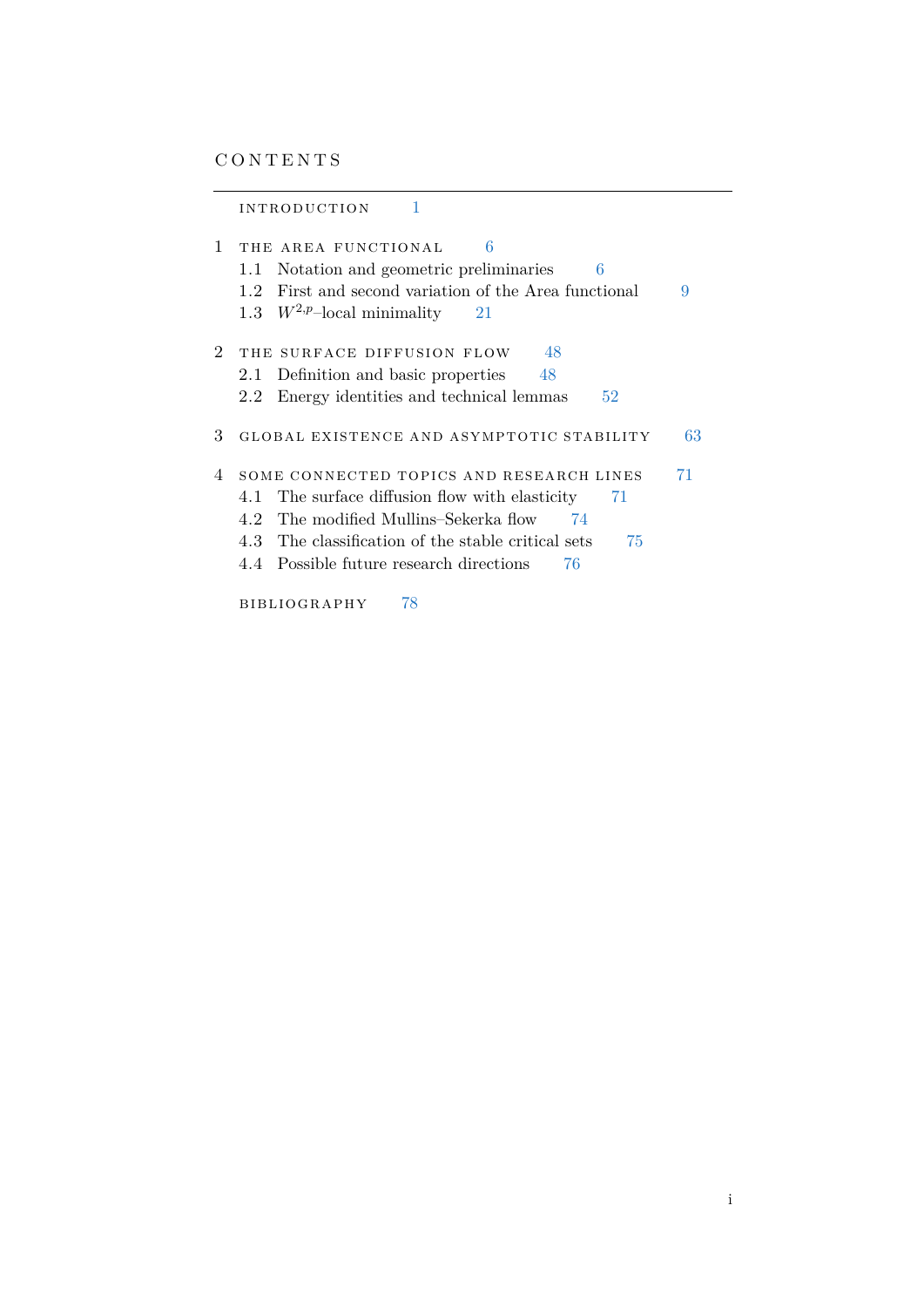<span id="page-2-0"></span>In mathematics, in particular in the field which is in the middle between analysis and geometry called *geometric analysis*, a *geometric flow* is a motion in time of some geometric object or structure, driven by a system of partial differential equations. Such topic got recently an extremely large interest due to its success in solving some famous open problems, notably among them, the Poincaré conjecture by Perelman, via the Ricci flow.

We will consider the evolution in time of smooth subsets  $E_t$  of the Euclidean space such that their boundaries  $\partial E_t$ , which are smooth hypersurfaces, move, for  $t \in [0, T)$ , with "outer" normal velocity  $V_t$ given by

$$
V_t = \Delta_t H_t \qquad \text{on } \partial E_t,
$$
 (SDF)

where  $\Delta_t$  and  $H_t$  are respectively, the Laplacian and the mean curvature of the surface *∂E<sup>t</sup>* . The resulting motion is called *surface diffusion flow* and it was first proposed by Mullins in [\[21\]](#page-80-0) to study thermal grooving in material sciences (see also  $[6]$ ). We will deal with surfaces in the three–dimensional space, which is a physically relevant case since it describes the evolution of interfaces between solid phases of a system, driven by surface diffusion of atoms under the action of a chemical potential (see for instance [\[16\]](#page-80-1) and the references therein).

Our main purpose is to prove, following [\[1\]](#page-79-2), a long time existence result for suitable "initial" sets  $E_0 \subseteq \mathbb{R}^3$  in the "periodic" setting, that is, assuming that all the evolving sets  $E_t$  (hence, their boundary surfaces) are 1–periodic with respect to the standard integer lattice  $\mathbb{Z}^3 \subseteq \mathbb{R}^3$ . It is then clear that we can equivalently consider the surface diffusion flow of sets  $E_t$  in the ambient space  $\mathbb{T}^3 = \mathbb{R}^3 / \mathbb{Z}^3$ , the three–dimensional "flat" torus of unit volume, which is the setting we are going to adopt in all the thesis.

We mention that even if we work in dimension three, all the results and arguments also hold in  $\mathbb{T}^2 = \mathbb{R}^2/\mathbb{Z}^2$ , considering in such case moving curves. Moreover, when the dimension of the ambient is larger than three several questions remain open.

The most important property of this flow, which is the basis for the results we are going to discuss, is that it is a *gradient flow* of a functional which clearly gives a natural "energy", decreasing in time during the evolution (in other words the velocity  $V_t$  is minus the gradient, that is, the *Euler equation*, of a functional). Precisely, in any dimension  $n \in \mathbb{N}$ , the surface diffusion flow can be regarded as the  $H^{-1}$ –gradient flow of the following *Area* functional, defined for any smooth set *E* as

$$
\mathcal{A}(\partial E) = \text{Area}(\partial E) = \int_{\partial E} d\mu
$$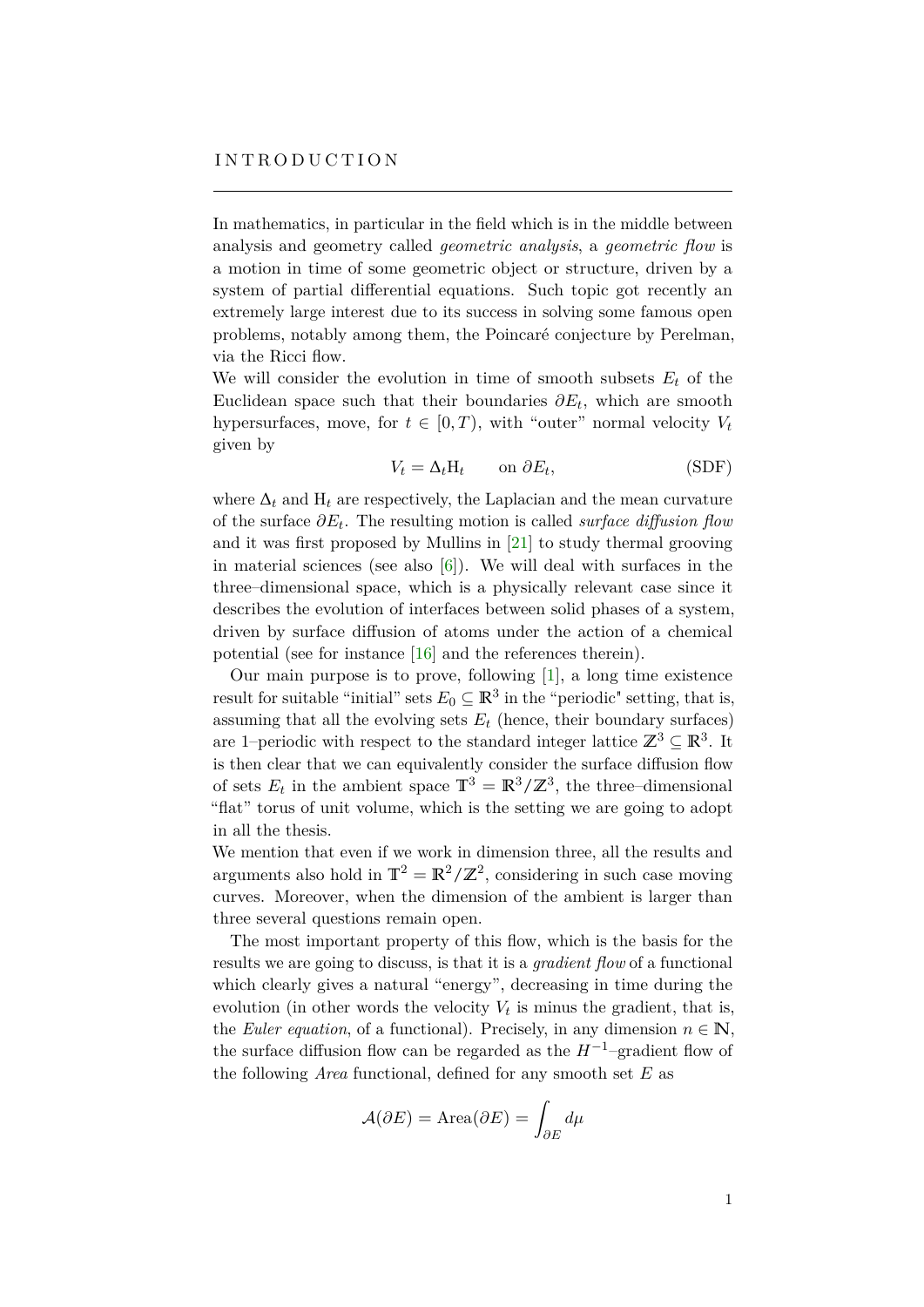giving the *area* of its  $(n-1)$ –dimensional smooth boundary, under the constraint that the volume  $Vol(E) = \mathscr{L}^n(E)$  is fixed, choosing a suitable norm on  $H^{-1}(\partial E)$ . Obviously,  $\mu$  is the "canonical" measure associated to the Riemannian metric on *∂E* induced by the scalar product of  $\mathbb{R}^n$ , which coincides with the *n*-dimensional Hausdorff measure  $\mathcal{H}^n$ . It clearly follows that the volume of the evolving sets  $Vol(E_t)$  is constant in time, while we remark that the convexity of  $E_t$  is not necessarily preserved along the flow (see [\[17\]](#page-80-2)). This is a great difference between our flow and the more famous *mean curvature flow*, which is also a gradient flow of the Area functional (without the constraint on the volume), but with respect to the  $L^2$ -norm (see [\[19\]](#page-80-3)).

Parametrizing the smooth surfaces  $\partial E_t$  by some maps (embeddings)  $\psi_t : M \to \mathbb{T}^n$  such that  $\psi_t(M) = \partial E_t$  (here *M* is a fixed smooth differentiable surface) and letting  $\nu_t$  to be the outer unit normal vector to  $\partial E_t$ , the evolution law [\(SDF\)](#page-2-0) can be expressed as

$$
\frac{\partial}{\partial t}\psi_t = (\Delta_t \mathbf{H}_t)\nu_t
$$

and due to the parabolic nature of this system of PDEs, it is known that for every smooth initial set  $E_0 \subseteq \mathbb{T}^n$ , the surface diffusion flow  $E_t$  with such initial data exists unique and smooth in some positive time interval  $[0, T)$ . Such short time existence and uniqueness result was proved by Escher, Mayer and Simonett in [\[6\]](#page-79-1) for the surface diffusion flow in any dimension of a smooth compact hypersurface in the Euclidean space.

Our aim is to present an (expected) "stability" result by Acerbi, Fusco, Julin and Morini in [\[1\]](#page-79-2), where they prove that if the initial set is sufficiently "close" to a *strictly stable critical* set  $F \subseteq \mathbb{T}^3$  for the (volume–constrained) Area functional, then the flow  $E_t$  actually exists for all times and asymptotically converges *in some sense* to a "translate" of *F*. That is, for such special class of initial data we have the existence of a global solution of the evolution problem [\(SDF\)](#page-2-0). This is clearly related to the fact that the flow is the (volume–constrained) gradient flow of the Area functional in the sense above. For this reason, the analysis of its first and second order behavior (in Chapter 1) is one of the key steps in the proof of such result.

We say that a smooth subset  $F \subseteq \mathbb{T}^n$  is *critical* if for any smooth one–parameter family of diffeomorphisms  $\Phi_t : \mathbb{T}^n \to \mathbb{T}^n$ , such that  $Vol(\Phi_t(F)) = Vol(F)$  and  $\Phi_0|_F = Id$ , there holds

$$
\left. \frac{d}{dt} \mathcal{A}(\partial \Phi_t(F)) \right|_{t=0} = 0
$$

that is, the first variation of the Area functional  $A$  under the constant volume constraint is zero for  $F$ . It follows that  $F$  is critical for  $A$  if and only if it satisfies

$$
H = \lambda \in \mathbb{R} \qquad \text{on } \partial F
$$

that is, *∂F* is a smooth surface with *constant mean curvature*. The study of the second variation and of the related behavior of the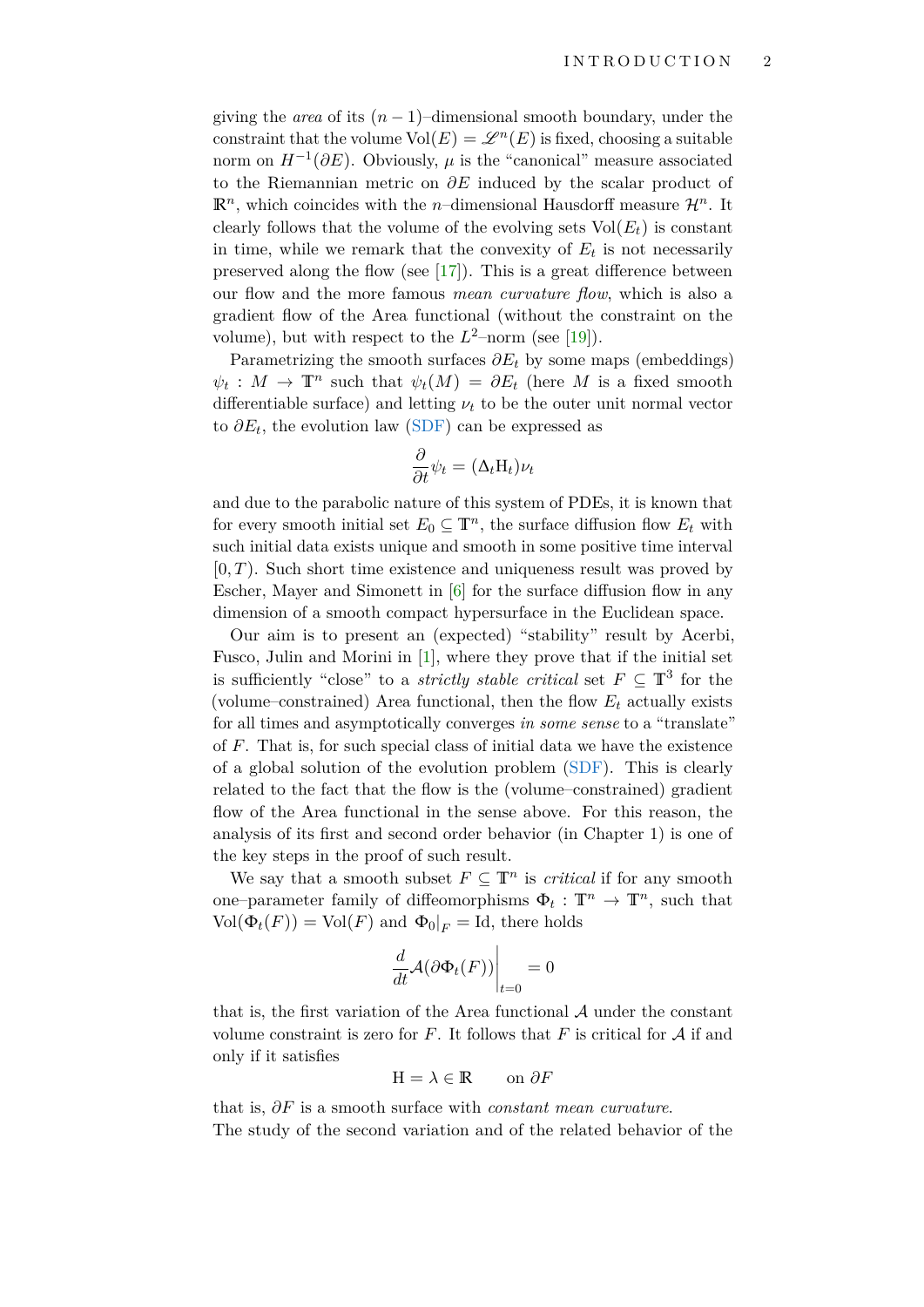Area functional around a critical set *F*, leading to the central notion of *stability*, is more involved. Differently by the original papers, we will compute it with the tools and methods of Riemannian geometry, coherently with the "geometric spirit" of the whole thesis. In particular, we will see that at a critical set  $F$ , the second variation of  $A$  only depends on the normal component  $\varphi$  on  $\partial F$  of the vector field which is the infinitesimal generator of the family of diffeomorphisms  $\Phi_t: \mathbb{T}^n \to \mathbb{T}^n$ , deforming *F* keeping its volume constant. This volume constraint on the "admissible" deformations of *F* implies that the functions  $\varphi$  must have zero integral on  $\partial F$ , hence it is natural to define a quadratic form  $\Pi_F$  on such space of functions which is related to the second variation of  $A$  by the following equality

$$
\Pi_F(\varphi) = \frac{d^2}{dt^2} \mathcal{A}(\partial \Phi_t(F)) \Big|_{t=0}
$$

where  $\Phi_t: \mathbb{T}^n \to \mathbb{T}^n$  is a one-parameter family of diffeomorphisms satisfying  $Vol(\Phi_t(F)) = Vol(F)$ ,

$$
\Phi_0|_F = \text{Id}_F
$$
 and  $\frac{\partial \Phi_t}{\partial t}|_{t=0} = \varphi \nu_F$  on  $\partial F$ ,

where  $\nu_F$  is the outer unit normal vector of  $\partial F$ .

Since the functional A is clearly *translation invariant*, by choosing for every vector  $\eta \in \mathbb{R}^n$  the family of diffeomorphisms  $\Phi_t$  of the *n*–torus which simply translate any point by  $t\eta$ , it is easy to see that the form  $\Pi_F$ vanishes on the finite dimensional vector space given by the functions  $\psi = \langle \eta, \nu_F \rangle$ . We then say that a smooth critical set  $F \subseteq \mathbb{T}^n$  is *strictly stable* if

$$
\Pi_F(\varphi) > 0
$$

for all non–zero functions  $\varphi : \partial F \to \mathbb{R}$ , with zero integral and  $L^2$ – orthogonal to every function  $\psi = \langle \eta, \nu_F \rangle$ .

We underline that the presence of such "natural" degenerate space of the quadratic form  $\Pi_F$  (or, equivalently, the translation invariance of  $\mathcal{A}$ ) is the main reason of several technical difficulties in the thesis.

In order to analyze the local behavior of  $A$  around a smooth set  $F \subseteq \mathbb{T}^n$ , we say that the set *E* is " $W^{2,p}$ -close" to *F*, if for some  $\delta > 0$ "small enough" we have  $Vol(E \triangle F) < \delta$ , its boundary  $\partial E$  is contained in a suitable *tubular neighborhood* of *∂F* and can be described as

$$
\partial E = \{ y + \psi(y)\nu_F(y) \, : \, y \in \partial F \}
$$

for some smooth function  $\psi : \partial F \to \mathbb{R}$  with  $\|\psi\|_{W^{2,p}(\partial F)} < \delta$ . That is, the boundary of *E* is represented as the "normal graph" on *∂F* of the function  $\psi$ , which is clearly a very useful way to transform the problem on *sets* into a problem on *functions*.

Our first goal, in the last section of Chapter 1, will be to show the result in [\[2\]](#page-79-3) that any smooth strictly stable critical set  $F \subseteq \mathbb{T}^n$  is a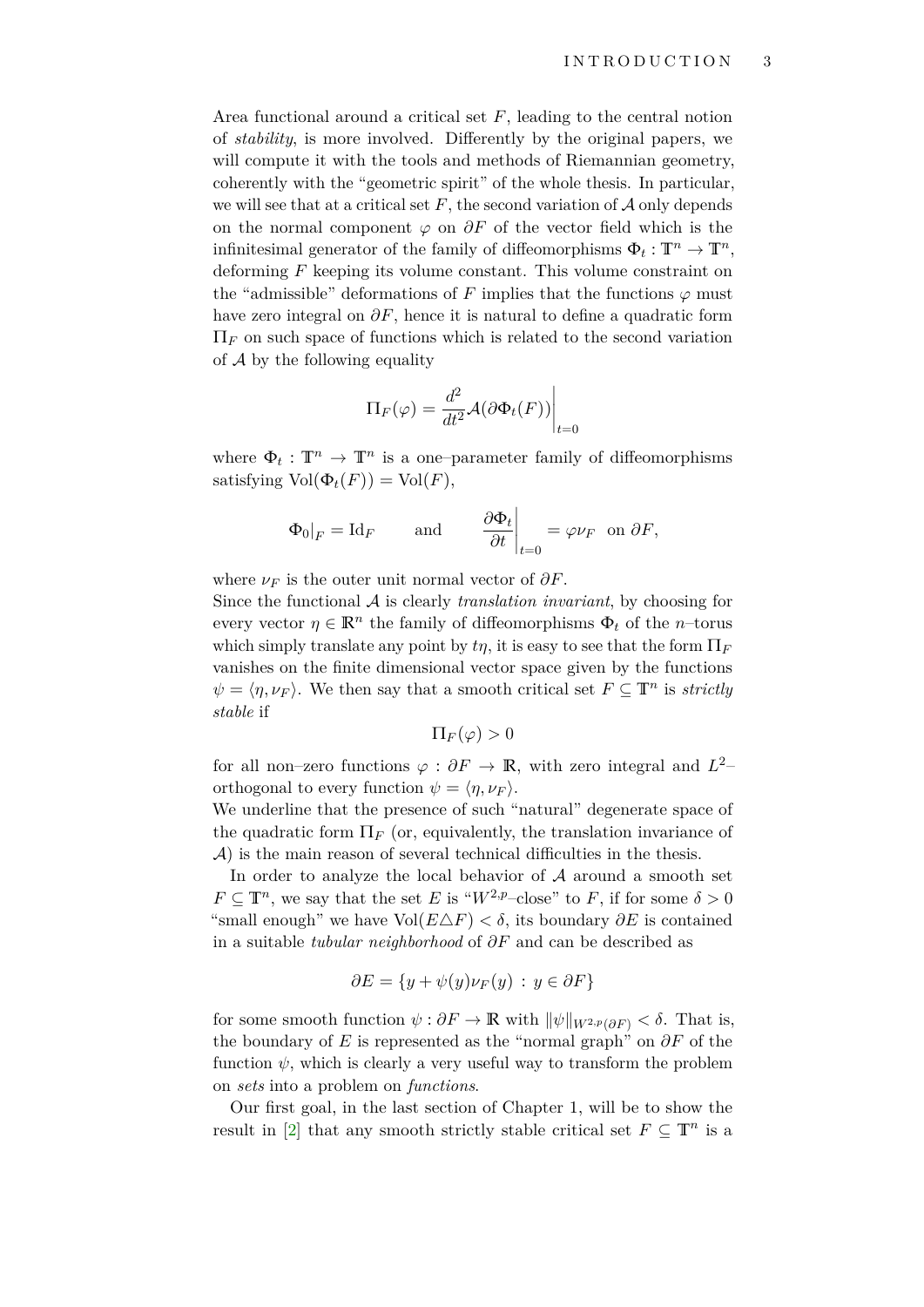local minimizer of the volume–constrained Area functional ("isolated" up to translations), among all smooth  $W^{2,p}$ –close sets  $E \subseteq \mathbb{T}^n$ , if  $p > \max\{2, n-1\}.$ 

Then, it is possible to consider the "dynamic" stability, having heuristically in mind the example of a system whose state is in a "potential well", that is, a region surrounding a local minimum of its potential energy. We will show the following nonlinear stability result, proved in [\[1\]](#page-79-2) with a line of proof that was new in the literature, based on energy estimates and geometric interpolation inequalities.

**Theorem.** Let  $F \subseteq \mathbb{T}^3$  be a strictly stable critical set and let  $N_{\varepsilon}$  be a *tubular neighborhood of*  $\partial F$ *, as in formula* [\(1.36\)](#page-22-1)*. For every*  $\alpha \in (0,1/2)$ *there exists*  $M > 0$  *such that, if*  $E_0$  *is a smooth set satisfying* 

- $Vol(E_0) = Vol(F)$ ,
- Vol $(E_0 \triangle F) \leq M$ ,
- *the boundary of*  $E_0$  *is contained in*  $N_\varepsilon$  *and can be represented as*

$$
\partial E_0 = \{ y + \psi_{E_0}(y) \nu_F(y) : y \in \partial F \},
$$

 $f$ *cr some function*  $\psi_{E_0} : \partial F \to \mathbb{R}$  *such that*  $\|\psi_{E_0}\|_{C^{1,\alpha}(\partial F)} \leq M$ ,

$$
\int_{\partial E_0} |\nabla \mathcal{H}_0|^2 \, d\mu_0 \leq M \,,
$$

*then there exists a unique smooth solution E<sup>t</sup> of the surface diffusion flow starting from*  $E_0$ *, which is defined for all*  $t \geq 0$ *. Moreover,*  $E_t \to F + \eta$ *exponentially fast in*  $W^{3,2}$  *as*  $t \to +\infty$ , for some  $\eta \in \mathbb{R}^3$ , with the *meaning that the functions*  $\psi_{\eta,t}$  :  $\partial F + \eta \to \mathbb{R}$  *representing*  $\partial E_t$  *as "normal graphs" on ∂F* + *η, that is,*

$$
\partial E_t = \{ y + \psi_{\eta,t}(y)\nu_{F+\eta}(y) : y \in \partial F + \eta \},\
$$

*satisfy*

*•*

$$
\|\psi_{\eta,t}\|_{W^{3,2}(\partial F + \eta)} \le Ce^{-\beta t},
$$

*for every*  $t \in [0, +\infty)$ *, for some positive constants C and*  $\beta$ *.* 

The classification of the smooth stable critical sets in  $\mathbb{T}^3$  is complete: they are *lamellae*, *balls*, 2*–tori* or *gyroids* (see [\[26\]](#page-80-4)). The surfaces in the first three classes are actually strictly stable, while the strict stability of gyroids has been established only in some cases (see [\[14,](#page-80-5) [15,](#page-80-6) [27\]](#page-80-7)). Due to the above theorem, such sets are thus "dynamically exponentially stable" for the surface diffusion flow.

The thesis is organized as follows: in Chapter 1 we compute in general the first and second variation of the Area functional and we show the  $W^{2,p}$ –local minimality of the smooth strictly stable critical sets. In Chapter 2 we introduce the surface diffusion flow and in Chapter 3 we prove the nonlinear stability theorem above. Finally, in Chapter 4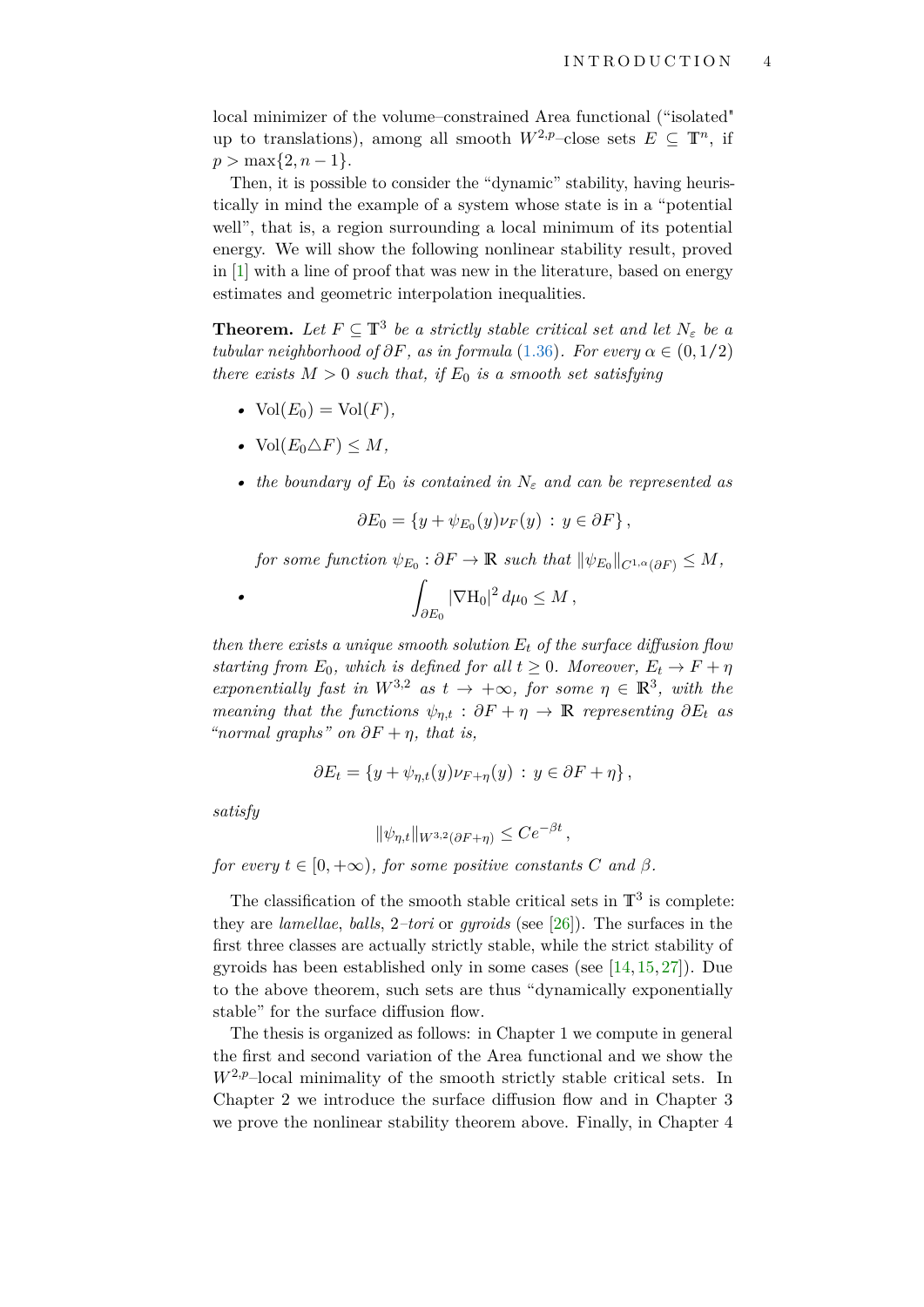we discuss some results related to our work. In particular, we briefly describe the surface diffusion flow *with elasticity*, introduced recently to study the morphological evolution of strained elastic solids driven by stress and surface mass transport (see [\[10\]](#page-79-4)) and the modified Mullins– Sekerka flow. Then, we give a classification of the "stable" critical set and we conclude with an overview of possible lines of research.

Acknowledgements. I wish to thank Professor Nicola Fusco for his invaluable advice and continuous help.

I thank Professor Carlo Mantegazza, I am sincerely grateful for his presence and attention during these months. His unwavering enthusiasm and motivation has kept me constantly engaged with this work.

Finally, I thank my colleague and friend Serena Della Corte for her support and unconditional love.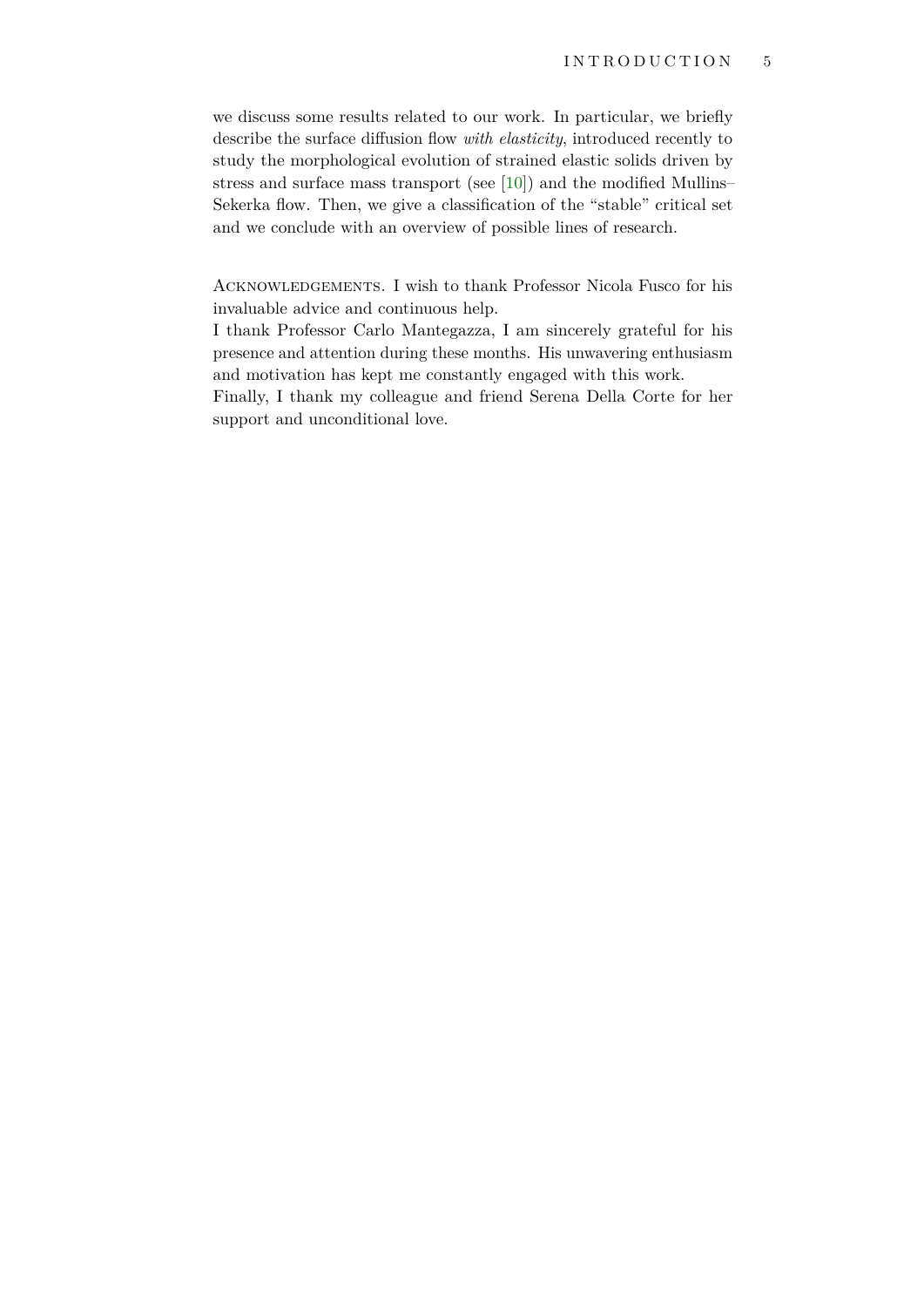#### <span id="page-7-0"></span>THE AREA FUNCTIONAL

As we said in the introduction, the surface diffusion flow may be regarded as a suitable gradient flow of the *Area functional*. In this chapter we introduce such functional and we analyze its basic properties. In particular, we compute its first and second variation formulas and we prove a sufficient condition for a set to be local minimizer.

#### <span id="page-7-1"></span>1.1 NOTATION AND GEOMETRIC PRELIMINARIES

We start by recalling that our setting is the *n*–dimensional (unit) flat torus  $\mathbb{T}^n$  (as in [\[2\]](#page-79-3)), that is the quotient of  $\mathbb{R}^n$  with respect to the equivalence relation  $x \sim y \iff x - y \in \mathbb{Z}^n$ , where  $\mathbb{Z}^n$  is the standard integer lattice of  $\mathbb{R}^n$ . The functional spaces  $W^{k,p}(\mathbb{T}^n)$ ,  $k \in \mathbb{N}$ ,  $p \geq 1$ , can be identified with the vector subspaces of  $W_{loc}^{k,p}(\mathbb{R}^n)$  of functions that are one–periodic with respect to all coordinate directions. Similarly,  $C^{k,\alpha}(\mathbb{T}^n)$ , for  $\alpha \in (0,1)$  may be identified with the space of one–periodic functions in  $C^{k,\alpha}(\mathbb{R}^n)$ .

A set  $E \subseteq \mathbb{T}^n$  will be called smooth (or of class  $C^k$ ,  $W^{k,p}$ ) if its one–periodic extension to  $\mathbb{R}^n$  is smooth (or of class  $C^{k,\alpha}, W^{k,p}$ ), with the meaning that its boundary is a smooth hypersurface (or it can be locally described as a graph of a function  $C^{k,\alpha}$ ,  $W^{k,p}$ , around any of its points).

We now introduce some basic notations and facts about smooth hypersurfaces that we need to compute the first and second variation of the Area functional by "geometric" methods.

*We advise the reader that in all our work the convention of summing over the repeated indices will be adopted. Moreover, when it is clear by the contest, we will write* div *for both the (Riemannian) divergence operator on a hypersurface (defined by formula* [\(1.1\)](#page-8-0) *below) and the (standard)* divergence in  $\mathbb{T}^n$  *(which is locally*  $\mathbb{R}^n$ *), but this latter will be instead denoted with*  $div^T$  *when it will be computed at a point of a hypersurface, in order to avoid any possibility of misunderstanding. Finally, in all the estimates of the thesis, the constants C may vary from a line to another.*

We will consider  $(n-1)$ –dimensional, compact, smooth hypersurfaces  $\partial E$  immersed in  $\mathbb{T}^n$  where *E* is a smooth set, that is, pairs  $(\partial E, \psi)$ where  $\psi : \partial E \to \mathbb{T}^n$  is a smooth immersion (the rank of the differential  $d\psi$  is equal to  $n-1$  everywhere on  $\partial E$ ).

Taking local coordinates around any  $x \in \partial E$ , we have local bases of the *tangent space*  $T_x \partial E$  and of its dual  $T_x^* \partial E$ , respectively given by vectors  $\left\{\frac{\partial}{\partial z}\right\}$ *∂x<sup>i</sup>* o and 1–forms {*dxj*}. So we denote the vectors on *∂E* by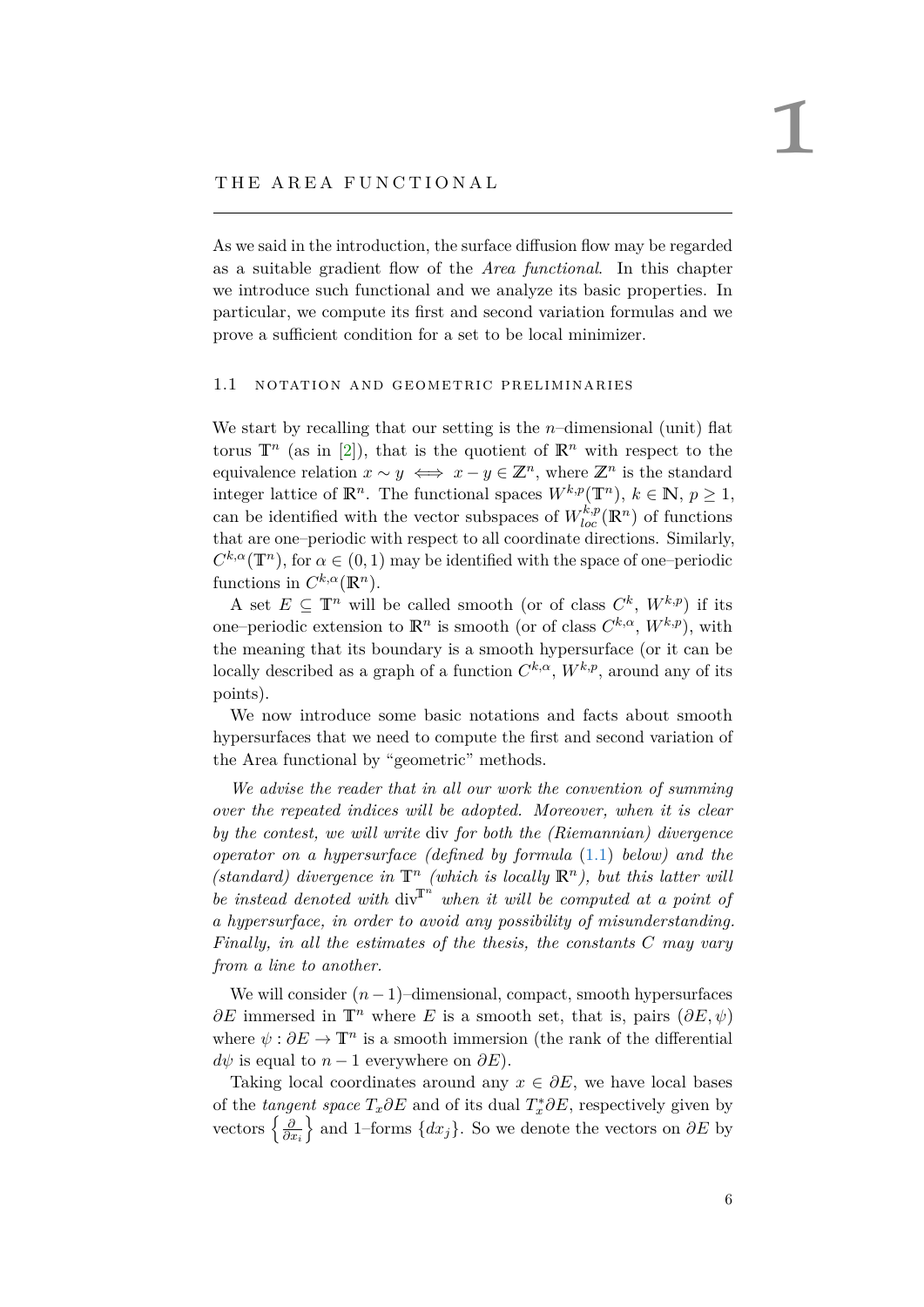$X = X^i \frac{\partial}{\partial x_i}$  and the 1–forms by  $\omega = \omega_j dx_j$ , where the indices refer to the local basis.

The manifold *∂E* gets in a natural way a metric tensor *g* turning it into a Riemannian manifold  $(\partial E, g)$ , where

$$
g_{ij} = \left\langle \frac{\partial \psi}{\partial x_i}, \frac{\partial \psi}{\partial x_j} \right\rangle
$$

that is the pull–back of the scalar product of  $\mathbb{R}^n$  via the immersion map  $\psi$ . Then the "canonical" measure induced on  $\partial E$  by the metric *q* is given in a coordinate chart by  $\mu = \sqrt{\det(g_{ij})} \mathscr{L}^{n-1}$  where  $\mathscr{L}^{n-1}$  is the standard Lebesgue measure on  $\mathbb{R}^{n-1}$ .

The induced covariant derivative on (*∂E*, *g*) of a vector field *X* and of a 1–form  $\omega$  are respectively given by

$$
\nabla_j X^i = \frac{\partial X^i}{\partial x_j} + \Gamma^i_{jk} X^k, \qquad \nabla_j \omega_i = \frac{\partial \omega_i}{\partial x_j} - \Gamma^k_{ji} \omega_k,
$$

where the Christoffel symbols  $\Gamma^i_{jk}$  are expressed by the formula

$$
\Gamma^i_{jk} = \frac{1}{2} g^{il} \left( \frac{\partial}{\partial x_j} g_{kl} + \frac{\partial}{\partial x_k} g_{jl} - \frac{\partial}{\partial x_l} g_{jk} \right).
$$

Moreover, the gradient ∇*f* of a function, its Laplacian ∆*f* and the divergence div*X* of a tangent vector field at a point  $x \in \partial E$  are defined respectively by

$$
g(\nabla f(x), v) = df_x(v) \qquad \forall v \in T_x \partial E, \qquad \Delta f = \text{tr}\nabla^2 f,
$$

and

$$
\operatorname{div} X = \operatorname{tr} \nabla X = \nabla_i X^i = \frac{\partial}{\partial x_i} X^i + \Gamma^i_{ik} X^k. \tag{1.1}
$$

We recall that by the *divergence theorem* for compact manifolds (without boundary), there holds

<span id="page-8-2"></span><span id="page-8-0"></span>
$$
\int_{\partial E} \operatorname{div} X \, d\mu = 0 \tag{1.2}
$$

for every tangent vector field *X* to  $\partial E$ , which in particular implies

$$
\int_{\partial E} \Delta f \, d\mu = 0
$$

for every smooth function  $f : \partial E \to \mathbb{R}$ .

Since the hypersurface  $\partial E$  is the boundary of a smooth set, we can consider the globally–defined *outer unit normal vector*  $\nu_E$  at each point of *∂E*, then we can define a symmetric 2–form *B* = *hij* called *second fundamental form* as follows,

$$
h_{ij} = -\left\langle \frac{\partial^2 \psi}{\partial x_i \partial x_j}, \nu_E \right\rangle
$$

whose trace is the *mean curvature*  $H = g^{ij}h_{ij}$  of  $\partial E$ .

The symmetry properties of the covariant derivative of *B* are given by the following Codazzi equations,

<span id="page-8-1"></span>
$$
\nabla_i h_{jk} = \nabla_j h_{ik} = \nabla_k h_{ij} . \qquad (1.3)
$$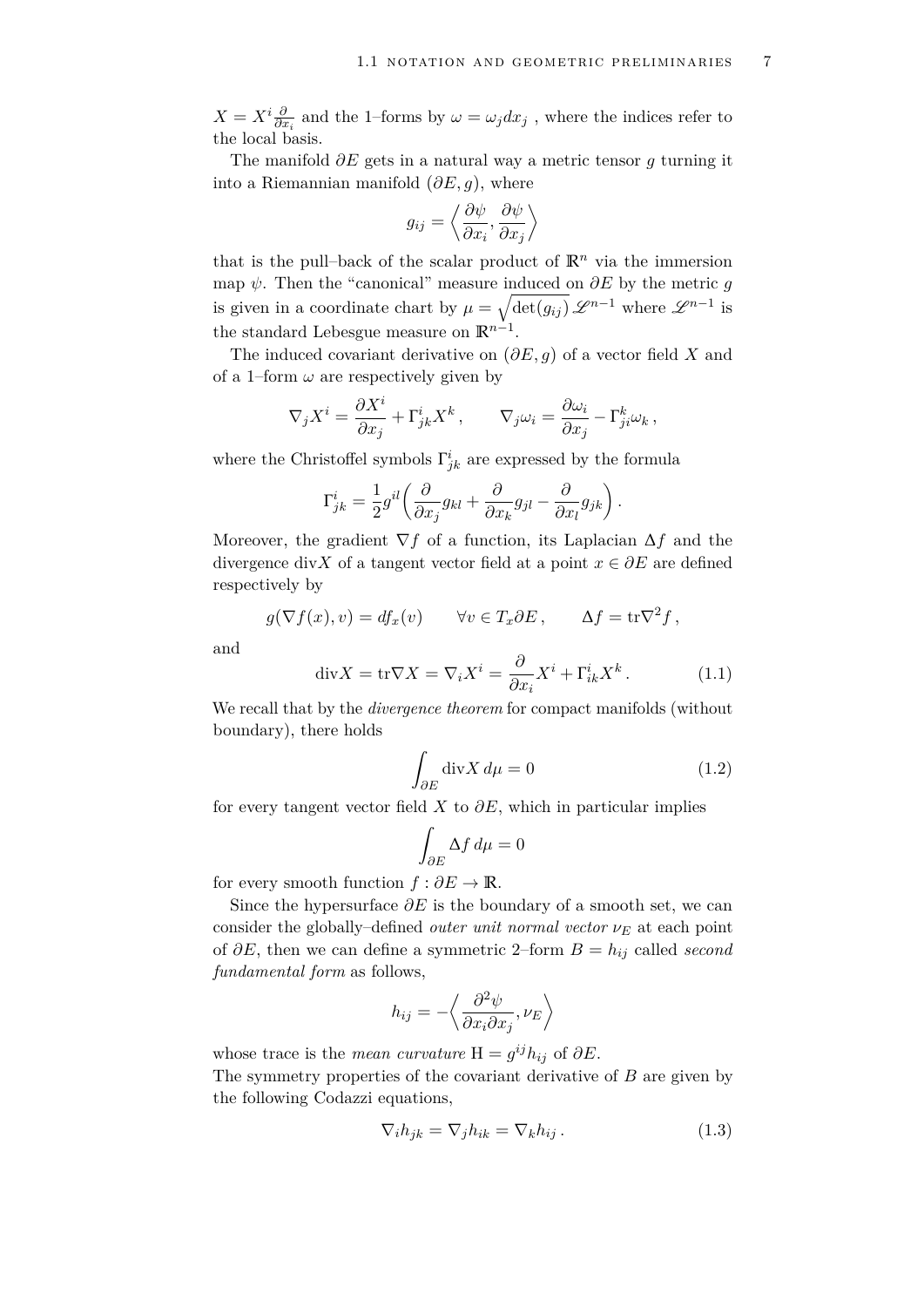*Remark* 1.1. Let the hypersurface  $\partial E \subseteq \mathbb{R}^n$  be locally the graph of a function  $f: \mathbb{R}^{n-1} \to \mathbb{R}$ , that is,  $\psi(x) = (x, f(x))$ , then we have

$$
g_{ij} = \delta_{ij} + \frac{\partial f}{\partial x_i} \frac{\partial f}{\partial x_j}, \qquad \nu_E = -\frac{(\nabla f, -1)}{\sqrt{1 + |\nabla f|^2}}
$$

$$
h_{ij} = \frac{\text{Hess}_{ij} f}{\sqrt{1 + |\nabla f|^2}}
$$

$$
H = \frac{\Delta f}{\sqrt{1 + |\nabla f|^2}} - \frac{\text{Hess} f(\nabla f, \nabla f)}{(\sqrt{1 + |\nabla f|^2})^3} = \text{div}\left(\frac{\nabla f}{\sqrt{1 + |\nabla f|^2}}\right)
$$

where Hess*f* is the Hessian of the function *f*.

In the sequel, the following *Gauss–Weingarten relations* will be fundamental

$$
\frac{\partial^2 \psi}{\partial x_i \partial x_j} = \Gamma_{ij}^k \frac{\partial \psi}{\partial x_k} - h_{ij} \nu_E, \qquad \frac{\partial \nu_E}{\partial x_j} = h_{jl} g^{ls} \frac{\partial \psi}{\partial x_s}.
$$
 (1.4)

Notice that by these relations it follows

$$
\Delta \psi = g^{ij} \nabla_{ij}^2 \psi = g^{ij} \left( \frac{\partial^2 \psi}{\partial x_i \partial x_j} - \Gamma_{ij}^k \frac{\partial \psi}{\partial x_k} \right) = -g^{ij} h_{ij} \nu_E = -\mathcal{H} \nu_E \,. \tag{1.5}
$$

Morevover, we have the formula

<span id="page-9-0"></span>
$$
\Delta \nu_E = \nabla H - |B|^2 \nu_E, \qquad (1.6)
$$

indeed, computing in normal coordinates at a point  $x \in \partial E$ , by the above Gauss–Weingarten relations, we have

$$
\Delta \nu_E = g^{ij} \left( \frac{\partial^2 \nu_E}{\partial x_i \partial x_j} - \Gamma^k_{ij} \frac{\partial \nu_E}{\partial x_k} \right)
$$
  
\n
$$
= g^{ij} \frac{\partial}{\partial x_i} \left( h_{jl} g^{ls} \frac{\partial \psi}{\partial x_s} \right)
$$
  
\n
$$
= g^{ij} \nabla_i h_{jl} g^{ls} \frac{\partial \psi}{\partial x_s} + g^{ij} h_{jl} g^{ls} \frac{\partial^2 \psi}{\partial x_i \partial x_s}
$$
  
\n
$$
= g^{ij} \nabla_l h_{ij} g^{ls} \frac{\partial \psi}{\partial x_s} - g^{ij} h_{jl} g^{ls} h_{is} \nu_E
$$
  
\n
$$
= \nabla \mathbf{H} - |B|^2 \nu_E,
$$

since all  $\Gamma_{ij}^k$  and  $\frac{\partial}{\partial x_i} g^{jk}$  are zero at  $x \in \partial E$  and we used Codazzi equations [\(1.3\)](#page-8-1).

Finally, we recall that by straightforward computations the Riemann tensor, the Ricci tensor and the scalar curvature can be expressed by means of the second fundamental form as follows,

$$
R_{ijkl} = g \left( \nabla_{ji}^2 \frac{\partial}{\partial x_k} - \nabla_{ij}^2 \frac{\partial}{\partial x_k}, \frac{\partial}{\partial x_l} \right) = h_{ik} h_{jl} - h_{il} h_{jk},
$$
  
\n
$$
Ric_{ij} = g^{kl} R_{ikjl} = H h_{ij} - h_{il} g^{lk} h_{kj},
$$
  
\n
$$
R = g^{ij} Ric_{ij} = g^{ij} g^{kl} R_{ikjl} = H^2 - |B|^2.
$$
 (1.7)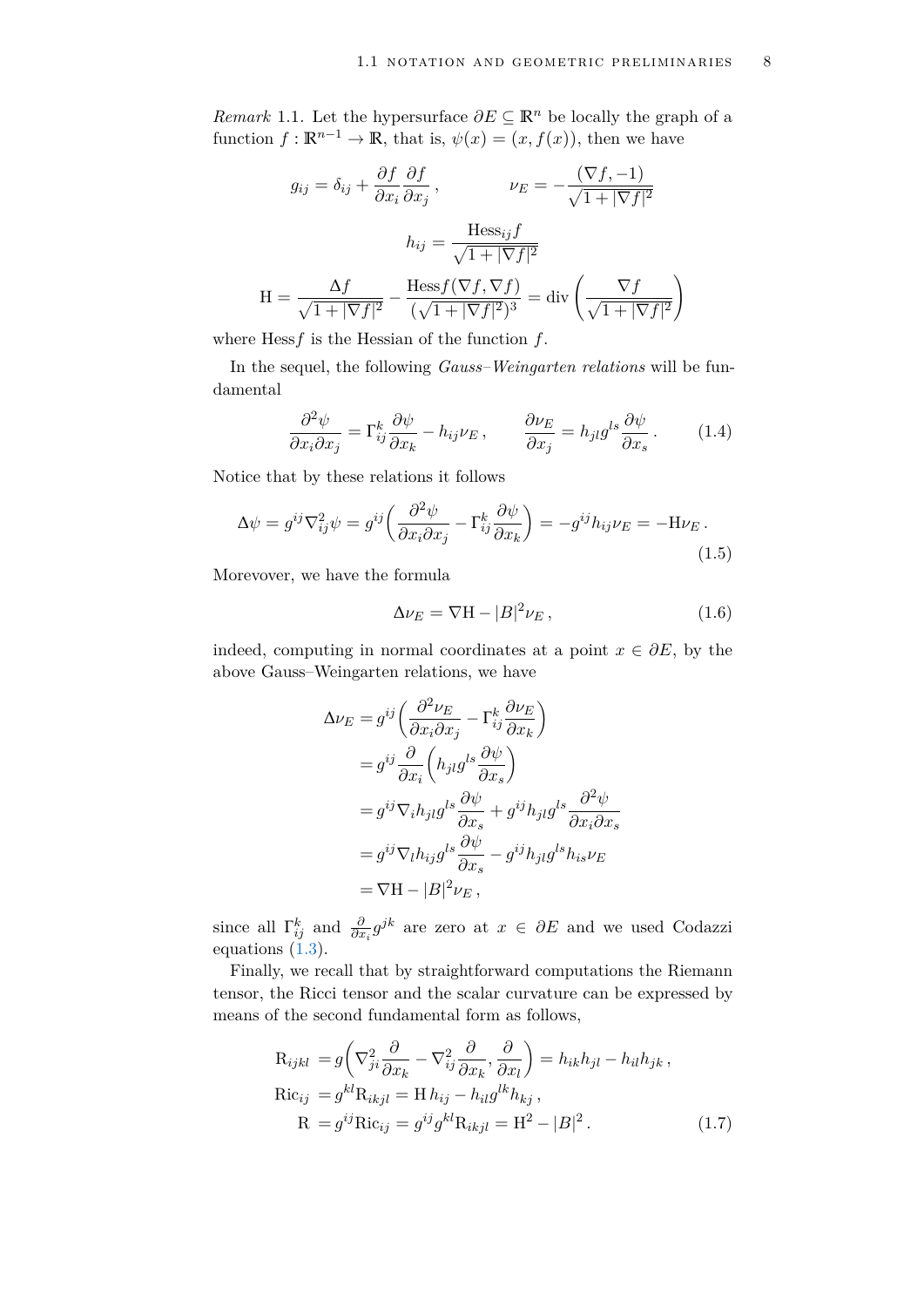Hence, the formulas for the interchange of covariant derivatives, which involve the Riemann tensor, become

$$
\nabla_i \nabla_j X^s - \nabla_j \nabla_i X^s = \mathcal{R}_{ijkl} g^{ks} X^l = (h_{ik} h_{jl} - h_{il} h_{jk}) g^{ks} X^l ,
$$
  

$$
\nabla_i \nabla_j \omega_k - \nabla_j \nabla_i \omega_k = \mathcal{R}_{ijkl} g^{ls} \omega_s = (h_{ik} h_{jl} - h_{il} h_{jk}) g^{ls} \omega_s .
$$
 (1.8)

### <span id="page-10-0"></span>1.2 FIRST AND SECOND VARIATION OF THE AREA FUNC-TIONAL

We define the *Area functional*

$$
\mathcal{A}(\partial E) = \int_{\partial E} d\mu
$$

on the boundary of any smooth set  $E \subseteq \mathbb{T}^n$ . Obviously,  $\mu$  is the canonical measure aforementioned, which coincides with the  $(n-1)$ – dimensional Hausdorff measure H*n*−<sup>1</sup> on *∂E*.

We are interested in computing the first and second variation of the Area functional with respect to volume–preserving variations, that is, the flows  $\Phi$  as in the following definition.

### **Definition 1.2.** Let  $E \subseteq \mathbb{T}^n$  be a smooth set.

We say that a vector field  $X \in C^{\infty}(\mathbb{T}^n, \mathbb{R}^n)$  is admissible for *E* if the associated flow  $\Phi: I \times \mathbb{T}^n \to \mathbb{T}^n$ , defined by

<span id="page-10-1"></span>
$$
\begin{cases} \frac{\partial \Phi}{\partial t}(t,x) = X(\Phi(t,x)) \\ \Phi(0,x) = x \end{cases}
$$
\n(1.9)

satisfies

$$
Vol(\Phi(t, E)) = Vol(E)
$$

for all  $t \in I$  and  $x \in \mathbb{T}^n$ .

To do this, we first compute such first and second variations for "general" (not necessarily volume–preserving) variations  $\Phi$ , generated by (not necessarily admissible) vector fields  $X \in C^{\infty}(\mathbb{T}^n, \mathbb{R}^n)$ , then we restrict to *X* as in this definition. In order to simplify the notation, in the following, we will write often  $\Phi_t$  in place of  $\Phi(t, \cdot)$  and  $E_t$  in place of  $\Phi_t(E) = \Phi(t, E)$ .

As a preliminary computation, we discuss the behavior of the metric tensor *g* and of the canonical measure *µ* of *∂E* under the effect of the "deformation" of *∂E* given by a smooth one parameter family of immersions  $\psi_t : \partial E \to \mathbb{T}^n$ , with  $t \in I$  and  $\psi_0 = \psi = \text{Id}$ . Defining the field  $X = \frac{\partial \psi_t}{\partial t}$  $\frac{\partial \psi_t}{\partial t}\Big|_{t=0}$  along  $\partial E$  (the *infinitesimal generator* of the variation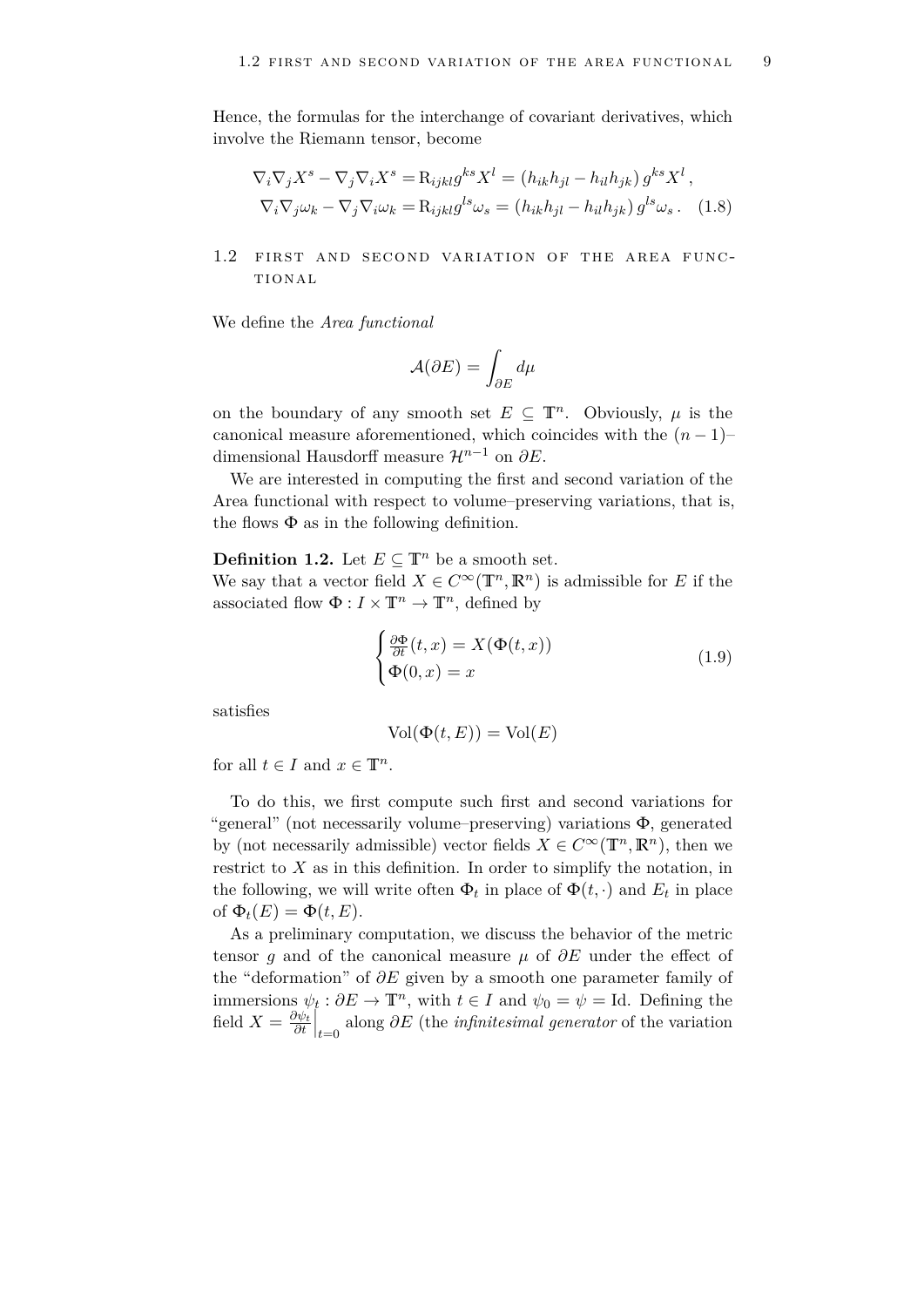$\psi_t$ ) and setting  $X_\tau = X - \langle X, \nu_E \rangle \nu_E$ , to denote the "tangential part" of *X*, letting  $\nu_E$  the outer normal unit vector of  $\partial E$ , we compute

$$
\frac{\partial}{\partial t} g_{ij} \Big|_{t=0} = \frac{\partial}{\partial t} \left\langle \frac{\partial \psi_t}{\partial x_i}, \frac{\partial \psi_t}{\partial x_j} \right\rangle_{t=0} \n= \left\langle \frac{\partial X}{\partial x_i}, \frac{\partial \psi}{\partial x_j} \right\rangle + \left\langle \frac{\partial X}{\partial x_j}, \frac{\partial \psi}{\partial x_i} \right\rangle \n= \frac{\partial}{\partial x_i} \left\langle X, \frac{\partial \psi}{\partial x_j} \right\rangle + \frac{\partial}{\partial x_j} \left\langle X, \frac{\partial \psi}{\partial x_i} \right\rangle - 2 \left\langle X, \frac{\partial^2 \psi}{\partial x_i \partial x_j} \right\rangle \n= \frac{\partial}{\partial x_i} \left\langle X_\tau, \frac{\partial \psi}{\partial x_j} \right\rangle + \frac{\partial}{\partial x_j} \left\langle X_\tau, \frac{\partial \psi}{\partial x_i} \right\rangle - 2 \Gamma_{ij}^k \left\langle X_\tau, \frac{\partial \psi}{\partial x_k} \right\rangle \n+ 2 h_{ij} \left\langle X, \nu_E \right\rangle,
$$

where we used the Gauss–Weingarten relations  $(1.4)$  in the last step. Letting  $\omega$  be the 1–form defined by  $\omega(Y) = g(X_{\tau}, Y)$ , this formula can be rewritten as

$$
\frac{\partial}{\partial t} g_{ij} \Big|_{t=0} = \frac{\partial \omega_j}{\partial x_i} + \frac{\partial \omega_i}{\partial x_j} + 2\Gamma^k_{ij}\omega_k + 2h_{ij}\langle X, \nu_E \rangle
$$
  
=  $\nabla_i \omega_j + \nabla_j \omega_i + 2h_{ij}\langle X, \nu_E \rangle$ , (1.10)

being  $\psi : \partial E \to \mathbb{T}^n$  the inclusion (identity) map of  $\partial E$ . We remind that

<span id="page-11-3"></span><span id="page-11-0"></span>
$$
\frac{d}{dt}\det A(t) = \det \left[ A^{-1}(t)\frac{d}{dt}A(t) \right],\tag{1.11}
$$

for any  $n \times n$  squared matrix  $A(t)$  dependent on *t*, then we get

$$
\frac{\partial}{\partial t} \sqrt{\det g_{ij}} \Big|_{t=0} = \frac{1}{2\sqrt{\det g_{ij}}} \frac{\partial}{\partial t} \det g_{ij} \Big|_{t=0}
$$

$$
= \frac{\sqrt{\det g_{ij}} g^{ij} \frac{\partial}{\partial t} g_{ij}}{2} \Big|_{t=0}
$$

$$
= \frac{\sqrt{\det g_{ij}} g^{ij} (\nabla_i \omega_j + \nabla_j \omega_i + 2h_{ij} \langle X, \nu_E \rangle)}{2}
$$

$$
= \sqrt{\det g_{ij}} (\text{div} X_\tau + \text{H} \langle X, \nu_E \rangle) \tag{1.12}
$$

which can be expressed as

<span id="page-11-2"></span>
$$
\frac{\partial}{\partial t}\mu_t\Big|_{t=0} = \left(\mathrm{div}X_\tau + \mathrm{H}\langle X,\nu_E\rangle\right)\mu,\tag{1.13}
$$

where  $\mu_t$  is the canonical Riemannian measure of the smooth hypersurface *∂E<sup>t</sup>* . We are now ready to compute the first variation of the functional A.

<span id="page-11-1"></span>**Theorem 1.3** (First variation of the Area functional). Let  $E \in \mathbb{T}^n$  *a smooth set and*  $X \in C^{\infty}(\mathbb{T}^n, \mathbb{R}^n)$  *the infinitesimal generator of the flow*  $\Phi: I \times \mathbb{T}^n \to \mathbb{T}^n$ . Then,

$$
\left. \frac{d}{dt} \mathcal{A}(\partial E_t) \right|_{t=0} = \int_{\partial E} \mathcal{H} \langle X, \nu_E \rangle \, d\mu
$$

*where ν<sup>E</sup> and* H *are respectively, the outer normal and the mean curvature of*  $\partial E$  *(here*  $E_t = \Phi_t(E)$ *).*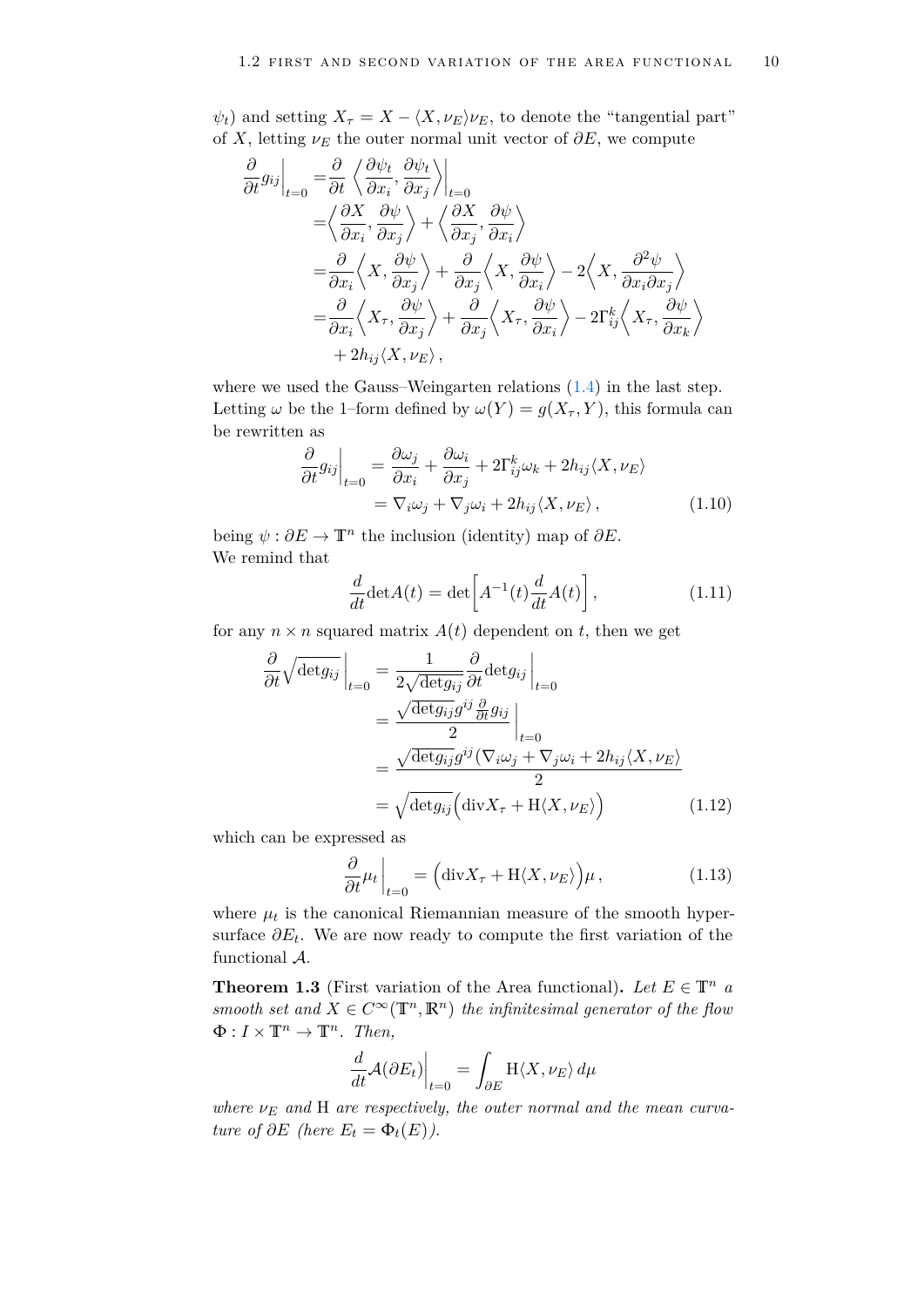*Proof.* We let  $\psi_t : \partial E \to \mathbb{T}^n$  be given by

$$
\psi_t(x) = \Phi(t,x) \,,
$$

for  $x \in \partial E$  and  $t \in I$ , then  $\psi_t(\partial E) = \partial E_t$  and  $\partial_t \psi_t |_{t=0} = X$  at every point of *∂E*.

Denoting with  $g_{ij} = g_{ij}(t)$  the induced metrics (via  $\psi_t$ ) on the smooth hypersurfaces  $\partial E_t$  and setting  $\psi_0 = \psi = \text{Id}$ , by the above computation, we have

$$
\frac{d}{dt}\mathcal{A}(\partial E)\Big|_{t=0} = \frac{d}{dt} \int_{\partial E_t} d\mu_t \Big|_{t=0}
$$
\n
$$
= \frac{d}{dt} \int_{\partial E} \sqrt{\det g_{ij}} dx \Big|_{t=0}
$$
\n
$$
= \int_{\partial E} \frac{\partial}{\partial t} \sqrt{\det g_{ij}} \Big|_{t=0} dx
$$
\n
$$
= \int_{\partial E} \sqrt{\det g_{ij}} (\text{div} X_\tau + \text{H} \langle X, \nu_E \rangle) dx
$$
\n
$$
= \int_{\partial E} (\text{div} X_\tau + \text{H} \langle X, \nu_E \rangle) d\mu
$$
\n
$$
= \int_{\partial E} \text{H} \langle X, \nu_E \rangle d\mu
$$
\n(1.14)

where the last equality follows from the *divergence theorem* [\(1.2\)](#page-8-2).  $\Box$ 

It follows that every smooth set *E* with zero first variation of the Area functional under a volume constraint (for instance, a minimum) must satisfy the condition

<span id="page-12-0"></span>
$$
\int_{\partial E} \mathcal{H}\langle X, \nu_E \rangle \, d\mu = 0 \tag{1.15}
$$

for all admissible  $X \in C^{\infty}(\mathbb{T}^n, \mathbb{R}^n)$ .

We now note that if  $X \in C^{\infty}(\mathbb{T}^n, \mathbb{R}^n)$  is an admissible vector field and  $\Phi$  is the associated flow, then  $Vol(E_t) = Vol(E)$  for all  $t \in I$ , thus, by the *divergence theorem*, denoting with  $J\Phi_t$  the Jacobian of  $\Phi_t: \mathbb{T}^n \to \mathbb{T}^n$ , we have

$$
0 = \frac{d}{dt} \text{Vol}(E_t) \Big|_{t=0}
$$
  
=  $\frac{d}{dt} \int_{E_t} dx \Big|_{t=0}$   
=  $\frac{d}{dt} \int_E J \Phi(t, z) dz \Big|_{t=0}$   
=  $\int_E \frac{\partial}{\partial t} J \Phi_t(z) \Big|_{t=0} dz$   
=  $\int_E \text{div} X(x) dx$   
=  $\int_{\partial E} \langle X, \nu_E \rangle d\mu$ ,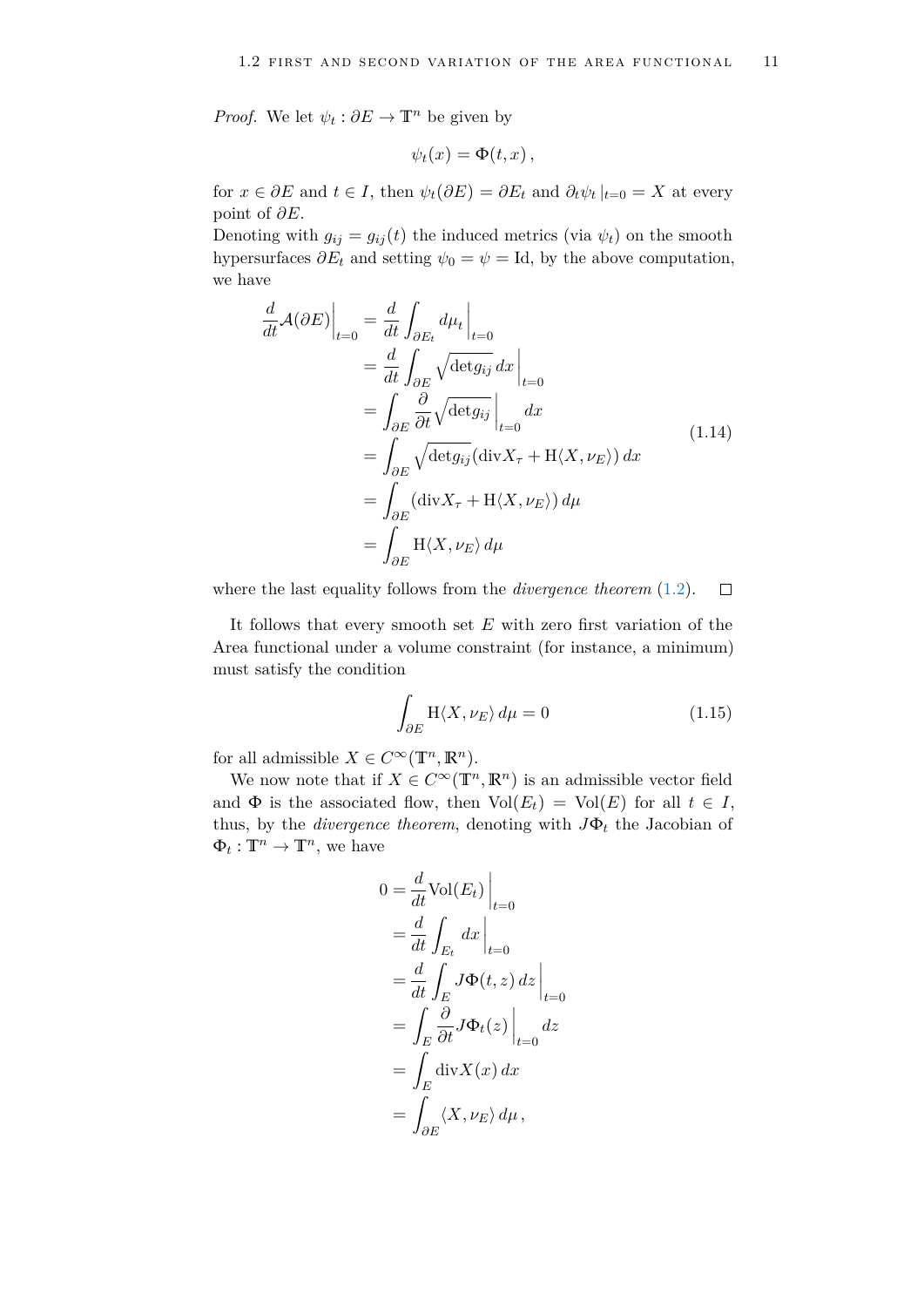that is, the normal component  $\varphi = \langle X, \nu_E \rangle$  of *X* has zero integral on *∂E*.

We remark that we used the fact that

<span id="page-13-0"></span>
$$
\frac{\partial}{\partial t} J \Phi_t \Big|_{t=0} = \text{div} X , \qquad (1.16)
$$

indeed, as  $J\Phi_t(z) = \det[d\Phi_t(z)]$ , by means of formula [\(1.11\)](#page-11-0), we obtain

$$
\frac{\partial}{\partial t}J\Phi_t(z) = J\Phi_t(z)) \operatorname{tr} \left[ d\Phi_t(z)^{-1} \circ dX(\Phi_t(z)) \circ d\Phi_t(z) \right],
$$

since, by definition of  $\Phi$ , we have

$$
\frac{\partial}{\partial t}[d\Phi_t(z)] = d\left(\frac{\partial}{\partial t}\Phi_t(z)\right) = d\Big[X(\Phi_t(z))\Big] = dX(\Phi_t(z)) \circ d\Phi_t(z),
$$

then, being the trace of a matrix invariant by conjugation, we conclude

$$
\frac{\partial}{\partial t} J \Phi_t(z) = J \Phi_t(z) \operatorname{tr} \left[ dX(\Phi_t(z)) \right] = J \Phi_t(z) ) \operatorname{div} X(\Phi_t(z)) \quad (1.17)
$$

and considering  $t = 0$ , we obtain equality  $(1.16)$ . More in general, we have

<span id="page-13-1"></span>
$$
0 = \frac{d}{dt} \text{Vol}(E_t)
$$
  
= 
$$
\int_E \frac{\partial}{\partial t} J \Phi_t(z) dz
$$
  
= 
$$
\int_E \text{div} X(\Phi(t, z)) J \Phi(t, z) dz
$$
  
= 
$$
\int_{E_t} \text{div} X(x) dx
$$
  
= 
$$
\int_{\partial E_t} \langle X, \nu_{E_t} \rangle d\mu_t
$$
 (1.18)

where  $\nu_{E_t}$  is the outer unit normal vector of the smooth hypersurface *∂E<sup>t</sup>* .

Conversely, we have the following lemma whose proof is postponed after Lemma [1.16,](#page-25-0) since the arguments are very similar.

<span id="page-13-2"></span>**Lemma 1.4.** *Let*  $\varphi : \partial E \to \mathbb{R}$  *a*  $C^{\infty}$  *function with zero integral. Then, there exists an admissible vector field*  $X \in C^{\infty}(\mathbb{T}^n, \mathbb{R}^n)$  *such that*  $\varphi = \langle X, \nu_E \rangle$ *.* 

Hence, from equality [\(1.15\)](#page-12-0) and this lemma, it follows

<span id="page-13-3"></span>
$$
\int_{\partial E} \mathcal{H}\varphi \,d\mu = 0
$$

for all  $\varphi \in C^{\infty}(\partial E)$  with zero integral, which is equivalent to say that there exists a constant  $\lambda \in \mathbb{R}$  such that

$$
H = \lambda \qquad \text{on } \partial E,
$$

That is, *∂E* is a smooth hypersurface with *constant mean curvature*.

This motivates the following definition.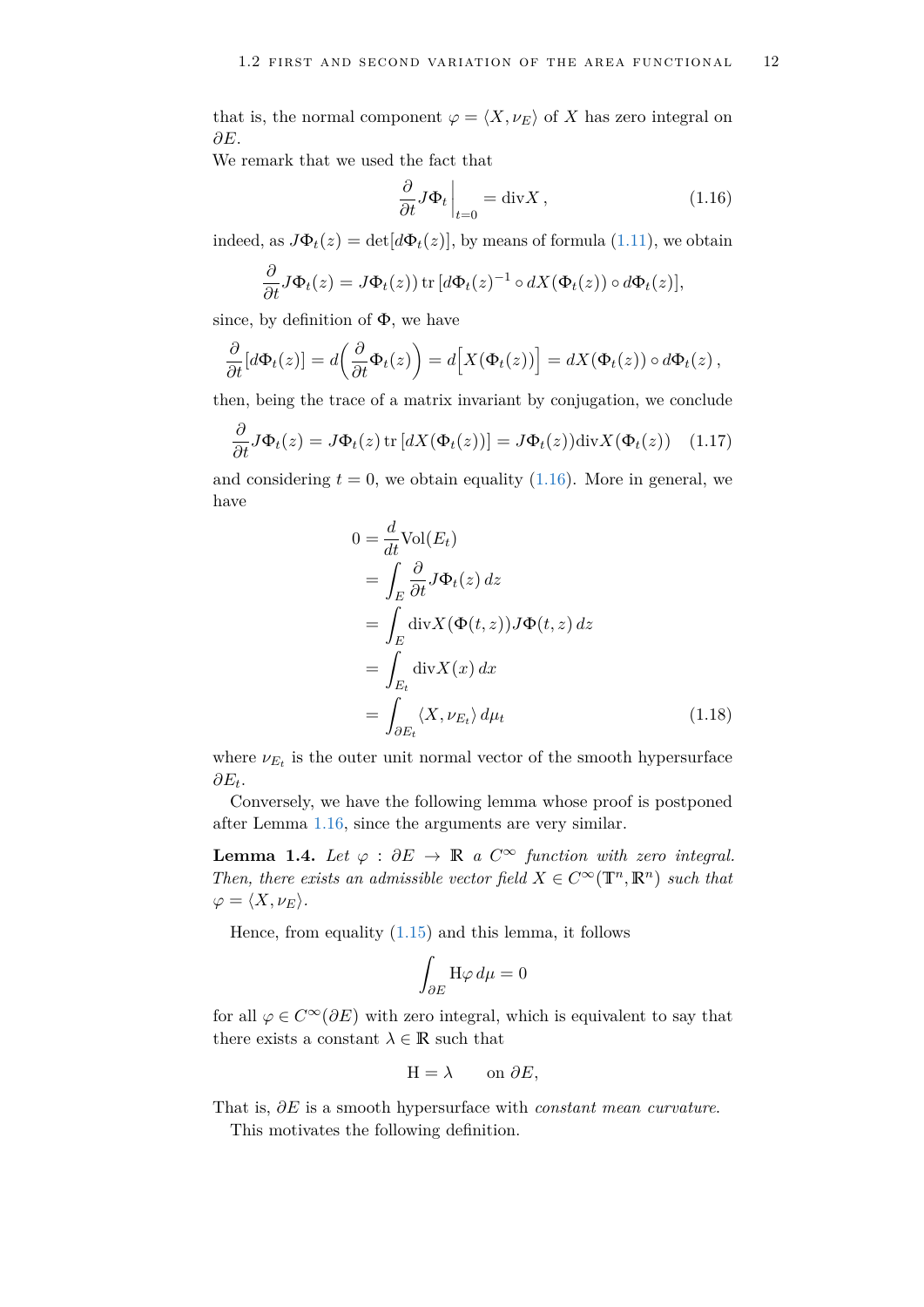**Definition 1.5** (Critical sets). We say that a smooth subset  $F \subseteq \mathbb{T}^n$ is *critical* for the Area functional  $A$  (under volume constraint), if there exists a constant  $\lambda \in \mathbb{R}$  such that

$$
H = \lambda \qquad \text{on } \partial F.
$$

<span id="page-14-1"></span>*Remark* 1.6*.* Clearly, the critical sets for the *unconstrained* Area functional must satisfy

$$
\int_{\partial F} \mathcal{H}\langle X,\nu_F\rangle \,d\mu=0
$$

for *every*  $X \in C^{\infty}(\mathbb{T}^n, \mathbb{R}^n)$ , which easily implies the *minimal surface* equation  $H = 0$  on  $\partial F$ .

Now we turn our attention to the second variation of A.

<span id="page-14-2"></span>**Theorem 1.7** (Second variation of the Area functional)**.** *Let E and X be as in Theorem [1.3,](#page-11-1) then*

$$
\frac{d^2}{dt^2} \mathcal{A}(\partial E_t)\Big|_{t=0} = \int_{\partial E} \left( |\nabla \langle X, \nu_E \rangle|^2 - \langle X, \nu_E \rangle^2 |B|^2 \right) d\mu + \int_{\partial E} \mathcal{H} \left( \mathcal{H} \langle X, \nu_E \rangle^2 + \langle Z, \nu_E \rangle - 2 \langle X_\tau, \nabla \langle X, \nu_E \rangle \rangle + B(X_\tau, X_\tau) \right) d\mu,
$$

*where B is the second fundamental form on*  $\partial E$  *and*  $|B|^2$  *is its norm, which coincides with the sum of squares of the principal curvatures of*  $\partial E$ *, moreover we set*  $X_{\tau} = X - \langle X, \nu_E \rangle \nu_E$  *as the tangential part of* X *on ∂E and*

$$
Z = \frac{\partial^2}{\partial t^2} \Phi(0, \cdot) = \frac{\partial}{\partial t} X(\Phi(0, \cdot)) = dX(X).
$$

*Proof.* We let  $\psi_t = \Phi(t, \cdot)|_{\partial E}$  as in Theorem [1.3](#page-11-1) where we showed that

$$
\frac{d}{dt}\mathcal{A}(\partial E_t) = \frac{d}{dt}\int_{\partial E_t} \sqrt{\det g_{ij}} dx = \int_{\partial E_t} H\langle X, \nu_{E_t} \rangle d\mu_t.
$$

Consequently, we have

$$
\frac{d^2}{dt^2} \mathcal{A}(\partial E_t)\Big|_{t=0} = \frac{d}{dt} \int_{\partial E_t} \mathcal{H}\langle X, \nu_{E_t} \rangle \sqrt{\det g_{ij}} \, dx \Big|_{t=0}
$$

In order to semplify notations we set  $\nu = \nu_E$  and  $\varphi = \langle X, \nu_{E_t} \rangle$ , moreover we drop the subscript *t* in  $\psi_t$ , that is, we write simply  $\psi$ . We need to compute the following derivatives

$$
\left. \frac{\partial \mathcal{H}}{\partial t} \right|_{t=0}, \qquad \left. \frac{\partial \varphi}{\partial t} \right|_{t=0} \qquad \text{and} \qquad \left. \frac{\partial}{\partial t} \sqrt{\det g_{ij}} \right|_{t=0}.
$$
 (1.19)

<span id="page-14-0"></span>.

By formula  $(1.12)$ , there holds

$$
\frac{\partial}{\partial t} \sqrt{\det g_{ij}} \Big|_{t=0} = \left( \text{div} X_{\tau} + \text{H}\varphi \right) \sqrt{\det g_{ij}}
$$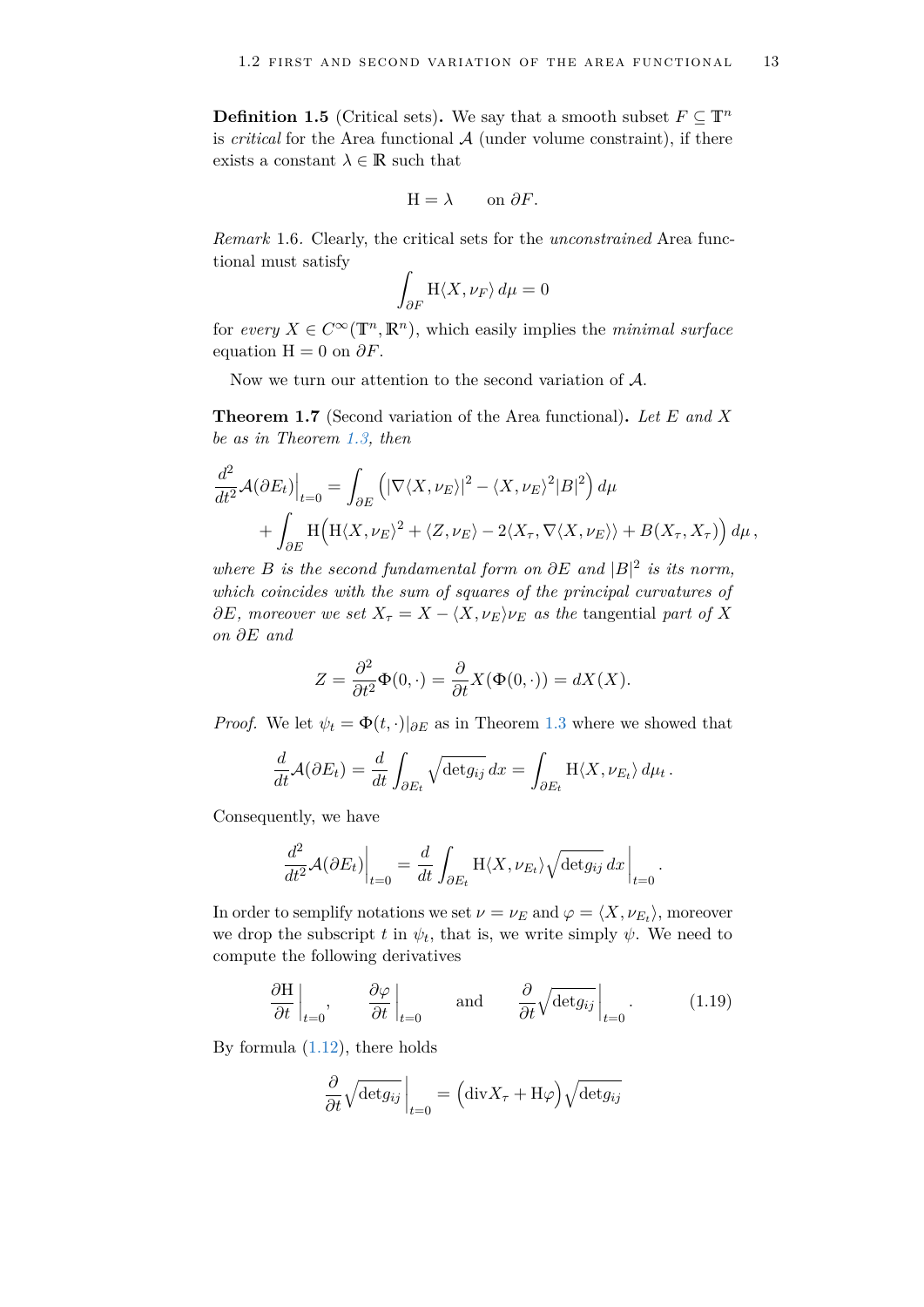hence, the contribution of the third term above to the second variation is given by

$$
\int_{\partial E} \left( \varphi \mathrm{Hdiv} X_\tau + \varphi^2 \mathrm{H}^2 \right) d\mu \,.
$$

We now compute

$$
\left. \frac{\partial \varphi}{\partial t} \right|_{t=0} = \left. \frac{\partial}{\partial t} \langle X, \nu_{E_t} \rangle \right|_{t=0} = \left. \left\langle \frac{\partial X}{\partial t}, \nu \right\rangle \right|_{t=0} + \left. \left\langle X, \frac{\partial \nu_{E_t}}{\partial t} \right\rangle \right|_{t=0} \tag{1.20}
$$

and, using the fact that  $\frac{\partial \nu}{\partial t}$  is tangent to  $\partial E$ , we have

$$
\left. \frac{\partial \varphi}{\partial t} \right|_{t=0} = \langle Z, \nu \rangle + \left\langle X_{\tau}, \frac{\partial \nu_{E_t}}{\partial t} \right\rangle \bigg|_{t=0}
$$

<span id="page-15-0"></span>.

.

We remember that in coordinates  $X_{\tau} = X_{\tau}^p \frac{\partial \psi}{\partial x_{\tau}}$  $\frac{\partial \psi}{\partial x_p}$ , then

$$
\left\langle X_{\tau}, \frac{\partial \nu_{E_t}}{\partial t} \Big|_{t=0} \right\rangle = X_{\tau}^p \left\langle \frac{\partial \psi}{\partial x_p}, \frac{\partial \nu_{E_t}}{\partial t} \right\rangle \Big|_{t=0}
$$

From  $\langle \frac{\partial \psi}{\partial x} \rangle$  $\frac{\partial \psi}{\partial x_p}, \nu \rangle = 0$ , for every  $p \in \{1, \ldots, n-1\}$ , it follows that

$$
0 = \frac{\partial}{\partial t} \left\langle \frac{\partial \psi}{\partial x_p}, \nu_{E_t} \right\rangle \Big|_{t=0}
$$
  
\n
$$
= \left\langle \frac{\partial X}{\partial x_p}, \nu \right\rangle + \left\langle \frac{\partial \psi}{\partial x_p}, \frac{\partial \nu_{E_t}}{\partial t} \right\rangle \Big|_{t=0}
$$
  
\n
$$
= \frac{\partial}{\partial x_p} \langle X, \nu \rangle - \left\langle X, \frac{\partial \nu}{\partial x_p} \right\rangle + \left\langle \frac{\partial \psi}{\partial x_p}, \frac{\partial \nu_{E_t}}{\partial t} \right\rangle \Big|_{t=0}
$$
  
\n
$$
= \frac{\partial \varphi}{\partial x_p} - \left\langle X_\tau, \frac{\partial \nu}{\partial x_p} \right\rangle + \left\langle \frac{\partial \psi}{\partial x_p}, \frac{\partial \nu_{E_t}}{\partial t} \right\rangle \Big|_{t=0}
$$
  
\n
$$
= \frac{\partial \varphi}{\partial x_p} - X_\tau^q \left\langle \frac{\partial \psi}{\partial x_q}, \frac{\partial \nu}{\partial x_p} \right\rangle + \left\langle \frac{\partial \psi}{\partial x_p}, \frac{\partial \nu_{E_t}}{\partial t} \right\rangle \Big|_{t=0}.
$$

Now we use the second equality  $(1.4)$  to obtain

$$
\frac{\partial \varphi}{\partial x_p} - X_{\tau}^q \left\langle \frac{\partial \psi}{\partial x_q}, \frac{\partial \nu}{\partial x_p} \right\rangle + \left\langle \frac{\partial \psi}{\partial x_p}, \frac{\partial \nu_{E_t}}{\partial t} \right\rangle \Big|_{t=0}
$$
\n
$$
= \frac{\partial \varphi}{\partial x_p} - X_{\tau}^q \left\langle \frac{\partial \psi}{\partial x_q}, h_{pl} g^{li} \frac{\partial \nu}{\partial x_i} \right\rangle + \left\langle \frac{\partial \psi}{\partial x_p}, \frac{\partial \nu_{E_t}}{\partial t} \right\rangle \Big|_{t=0}
$$
\n
$$
= \frac{\partial \varphi}{\partial x_p} - X_{\tau}^q h_{pl} g^{li} g_{qi} + \left\langle \frac{\partial \psi}{\partial x_p}, \frac{\partial \nu_{E_t}}{\partial t} \right\rangle \Big|_{t=0},
$$

that is,

$$
\left\langle \frac{\partial \psi}{\partial x_q}, \frac{\partial \nu_{E_t}}{\partial t} \right\rangle_{t=0} = -\frac{\partial \varphi}{\partial x_p} + X_\tau^q h_{pq}.
$$

Therefore equality [\(1.20\)](#page-15-0) becomes

$$
\frac{\partial \varphi}{\partial t}\Big|_{t=0} = \langle Z, \nu \rangle + X_{\tau}^{q} \Big\langle \frac{\partial \psi}{\partial x_{q}}, \frac{\partial \nu_{E_{t}}}{\partial t} \Big\rangle \Big|_{t=0}
$$
  

$$
= \langle Z, \nu \rangle - X_{\tau}^{q} \frac{\partial u}{\partial x_{p}} + X_{\tau}^{p} X_{\tau}^{q} h_{pq}
$$
  

$$
= \langle Z, \nu \rangle - \langle X_{\tau}, \nabla \langle X, \nu \rangle \rangle + B(X_{\tau}, X_{\tau}),
$$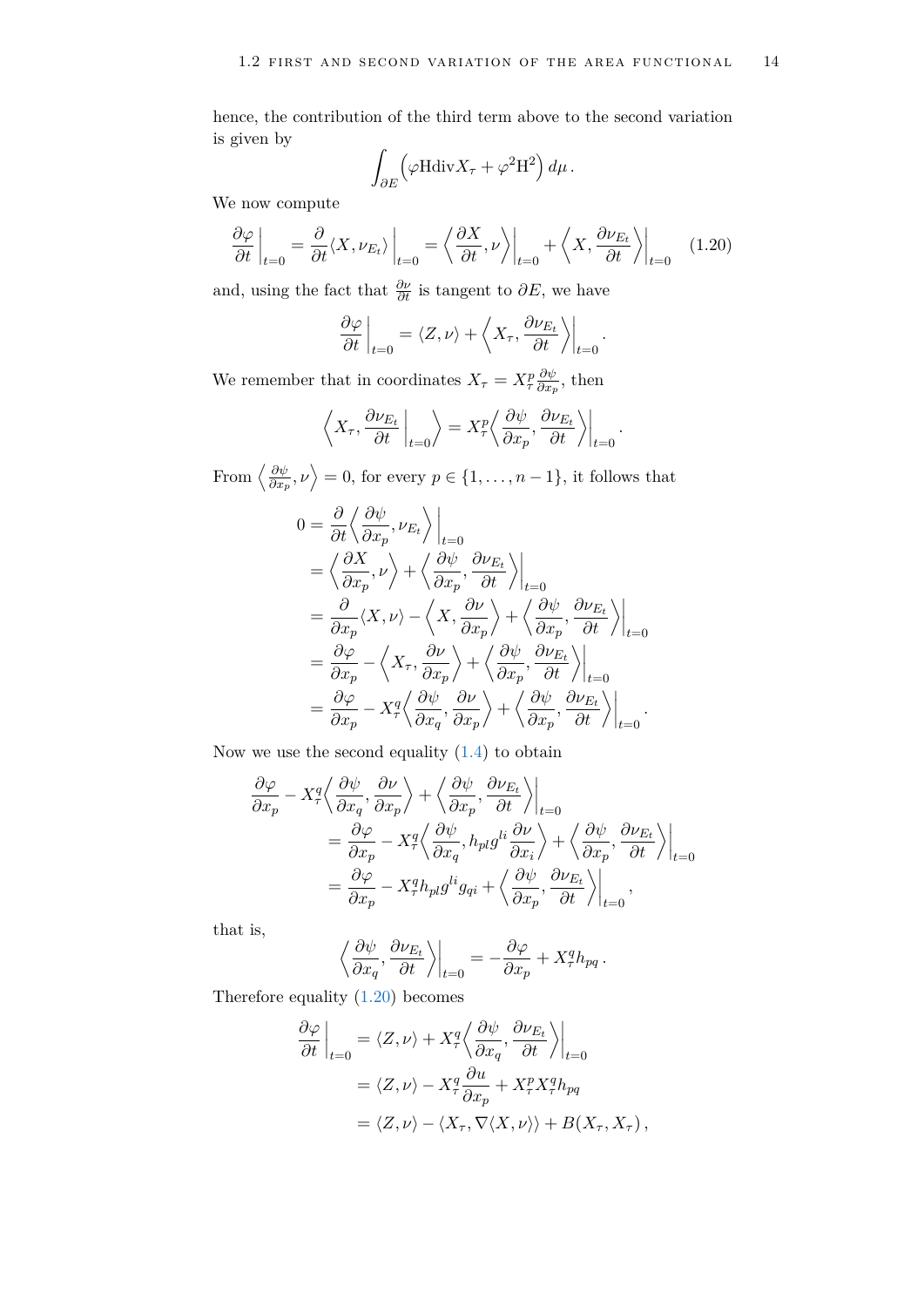hence, the contribution of the second term in [\(1.19\)](#page-14-0) to the second variation formula is

$$
\int_{\partial E} \mathrm{H}\Big(\langle Z,\nu\rangle-\langle X_\tau,\nabla\langle X,\nu\rangle\rangle+B(X_\tau,X_\tau)\Big)\,d\mu\,.
$$

Finally, we compute  $\frac{\partial H}{\partial t}\Big|_{t=0}$ , recalling that

<span id="page-16-0"></span>
$$
\mathcal{H} = -\left\langle \frac{\partial^2 \psi}{\partial x_i \partial x_j}, \nu \right\rangle g^{ij},
$$

hence we can write

$$
\frac{\partial \mathcal{H}}{\partial t}\Big|_{t=0} = -\left\langle \frac{\partial^2 \psi}{\partial x_i \partial x_j}, \nu \right\rangle \frac{\partial g^{ij}}{\partial t}\Big|_{t=0} - \left\langle \frac{\partial^2 \psi}{\partial x_i \partial x_j}, \frac{\partial \nu_{E_t}}{\partial t} \right\rangle \Big|_{t=0} g^{ij} -\left\langle \frac{\partial}{\partial t} \frac{\partial^2 \psi}{\partial x_i \partial x_j}, \nu \right\rangle \Big|_{t=0} g^{ij}.
$$
\n(1.21)

Since we know from formula  $(1.10)$  that

$$
\left. \frac{\partial g_{ij}}{\partial t} \right|_{t=0} = \frac{\partial}{\partial t} \left\langle \frac{\partial \psi}{\partial x_i}, \frac{\partial \psi}{\partial x_j} \right\rangle \Big|_{t=0} = \nabla_i \omega_j + \nabla_j \omega_i + 2h_{ij} \langle X, \nu \rangle,
$$

where  $\omega(Y) = g(X_{\tau}, Y)$ , and for all indices *i*, *k* there holds  $g_{ij}g^{jk} = 0$ , we get

$$
0 = \frac{\partial g_{ij}}{\partial t} g^{jk} \Big|_{t=0} + g_{ij} \frac{\partial g^{jk}}{\partial t} \Big|_{t=0}
$$
  
=  $g^{jk} (\nabla_i \omega_j + \nabla_j \omega_i + 2h_{ij} \langle X, \nu \rangle) + g_{ij} \frac{\partial g^{jk}}{\partial t} \Big|_{t=0}.$ 

Hence,

<span id="page-16-1"></span>
$$
\frac{\partial g^{pk}}{\partial t}\Big|_{t=0} = -g^{jp}g^{ik}(\nabla_i\omega_j + \nabla_j\omega_i + 2h_{ij}\langle X,\nu\rangle)
$$
  
=  $-\nabla^p X_\tau^k - \nabla^k X_\tau^p - 2h^{pk}\varphi.$  (1.22)

Furthermore, by the computations above,

<span id="page-16-2"></span>
$$
\left\langle \frac{\partial^2 \psi}{\partial x_i \partial x_j}, \frac{\partial \nu_{E_t}}{\partial t} \right\rangle \Big|_{t=0} g^{ij} = \left\langle \Gamma_{ij}^k \frac{\partial \psi}{\partial x_k}, \frac{\partial \nu_{E_t}}{\partial t} \right\rangle \Big|_{t=0} g^{ij}
$$

$$
= g^{ij} \Gamma_{ij}^k \left\langle \frac{\partial \psi}{\partial x_k}, \frac{\partial \nu_{E_t}}{\partial t} \right\rangle \Big|_{t=0}
$$

$$
= g^{ij} \Gamma_{ij}^k \left( -\frac{\partial \varphi}{\partial x_k} + X_\tau^q h_{qk} \right). \tag{1.23}
$$

We now compute the last term in formula [\(1.21\)](#page-16-0)

$$
\left\langle \frac{\partial}{\partial t} \frac{\partial^2 \psi}{\partial x_i \partial x_j}, \nu \right\rangle_{t=0} g^{ij} = \left\langle \frac{\partial^2 X}{\partial x_i \partial x_j}, \nu \right\rangle g^{ij}
$$
  
= 
$$
\left\langle \frac{\partial^2 (\varphi \nu)}{\partial x_i \partial x_j}, \nu \right\rangle g^{ij} + \left\langle \frac{\partial^2 X_{\tau}}{\partial x_i \partial x_j}, \nu \right\rangle g^{ij}.
$$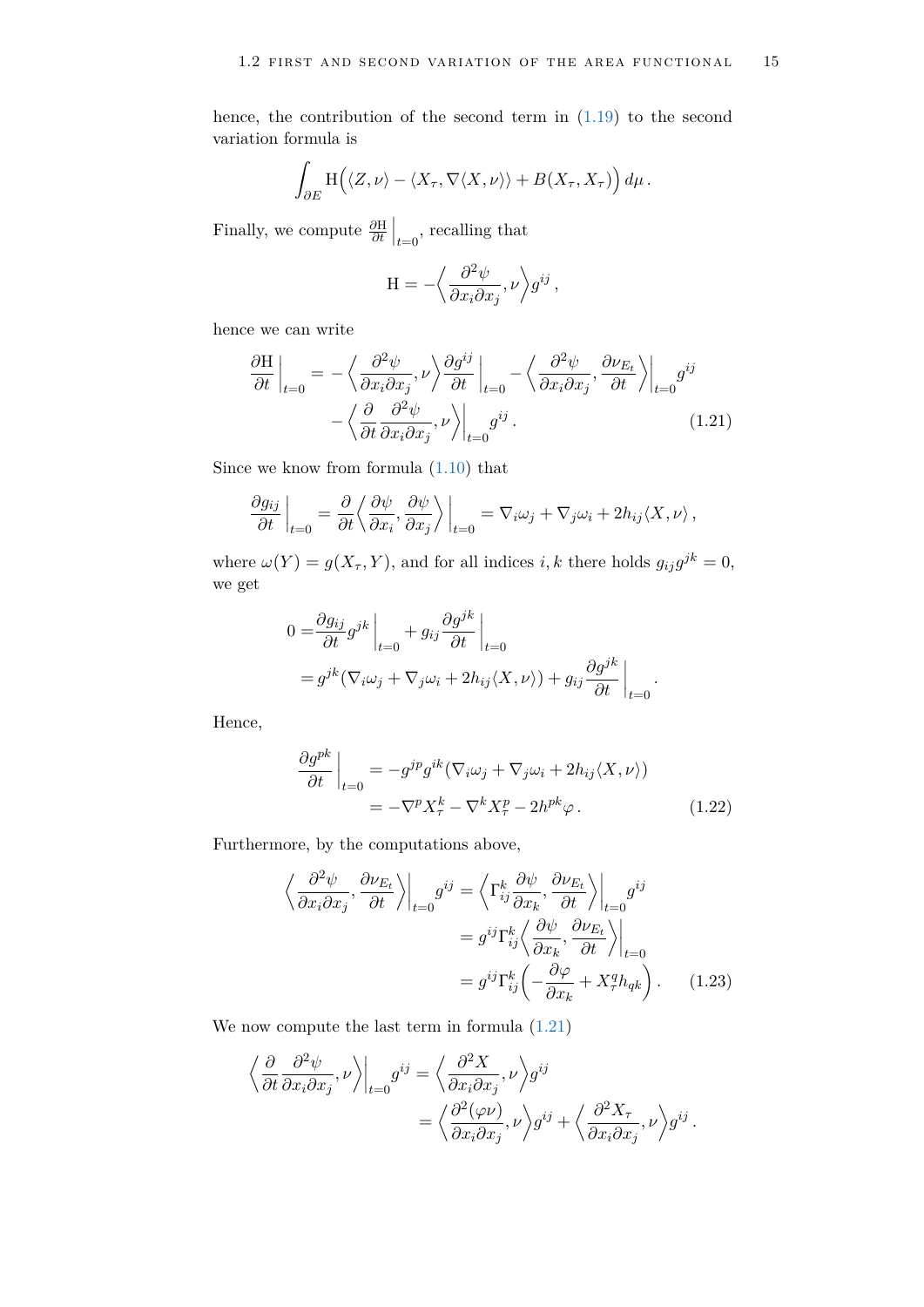We split this computation, first we consider

<span id="page-17-0"></span>
$$
\left\langle \frac{\partial^2 (\varphi \nu)}{\partial x_i \partial x_j}, \nu \right\rangle g^{ij} = \frac{\partial^2 \varphi}{\partial x_i \partial x_j} g^{ij} + \left\langle \frac{\partial}{\partial x_i} \left( h_{il} g^{lp} \frac{\partial \psi}{\partial x_p} \right), \nu \right\rangle g^{ij} \varphi
$$
  

$$
= \frac{\partial^2 \varphi}{\partial x_i \partial x_j} g^{ij} + \left\langle \frac{\partial}{\partial x_i} \left( h_{jl} g^{lp} \frac{\partial \psi}{\partial x_p} \right), \nu \right\rangle g^{ij} \varphi
$$
  

$$
= \frac{\partial^2 \varphi}{\partial x_i \partial x_j} g^{ij} + \varphi h_{jl} g^{lp} h_{ip} g^{ij}
$$
  

$$
= \frac{\partial^2 \varphi}{\partial x_i \partial x_j} g^{ij} + \varphi |B|^2.
$$
 (1.24)

Then, we compute

<span id="page-17-1"></span>
$$
\left\langle \frac{\partial^2 X_{\tau}}{\partial x_i \partial x_j}, \nu \right\rangle g^{ij} = \frac{\partial}{\partial x_i} \left\langle \frac{\partial X_{\tau}}{\partial x_j}, \nu \right\rangle g^{ij} - \left\langle \frac{\partial X_{\tau}}{\partial x_j}, \frac{\partial \nu}{\partial x_i} \right\rangle g^{ij}
$$
  
\n
$$
= \frac{\partial}{\partial x_i} \left\langle \frac{\partial}{\partial x_j} \left( X_{\tau}^p \frac{\partial \psi}{\partial x_p} \right), \nu \right\rangle g^{ij} - \left\langle \frac{\partial X_{\tau}}{\partial x_j}, \frac{\partial \nu}{\partial x_i} \right\rangle g^{ij}
$$
  
\n
$$
= \frac{\partial}{\partial x_i} \left[ X_{\tau}^p \left\langle \frac{\partial^2 \psi}{\partial x_j \partial x_p}, \nu \right\rangle \right] g^{ij} - \left\langle \frac{\partial X_{\tau}}{\partial x_j}, \frac{\partial \nu}{\partial x_i} \right\rangle g^{ij}
$$
  
\n
$$
= -\frac{\partial}{\partial x_i} \left( X_{\tau}^p h_{pj} \right) g^{ij} - \left\langle \frac{\partial X_{\tau}}{\partial x_j}, \frac{\partial \nu}{\partial x_i} \right\rangle g^{ij}
$$
  
\n
$$
= -\frac{\partial}{\partial x_i} \left( X_{\tau}^p h_{pj} \right) g^{ij} - X_{\tau}^p \left\langle \frac{\partial^2 \psi}{\partial x_j \partial x_p}, \frac{\partial \nu}{\partial x_i} \right\rangle g^{ij}
$$
  
\n
$$
- \frac{\partial X_{\tau}^p}{\partial x_i} \left\langle \frac{\partial \psi}{\partial x_p}, \frac{\partial \nu}{\partial x_i} \right\rangle g^{ij}
$$
  
\n
$$
= -\frac{\partial}{\partial x_i} \left( X_{\tau}^p h_{pj} \right) g^{ij} - X_{\tau}^p \Gamma_{jp}^k \left\langle \frac{\partial \psi}{\partial x_k}, \frac{\partial \nu}{\partial x_i} \right\rangle g^{ij}
$$
  
\n
$$
- \frac{\partial X_{\tau}^p}{\partial x_i} \left\langle \frac{\partial \psi}{\partial x_p}, \frac{\partial \nu}{\partial x_i} \right\rangle g^{ij}
$$
  
\n
$$
= -\frac{\partial}{\partial x_i} \left( X_{\tau
$$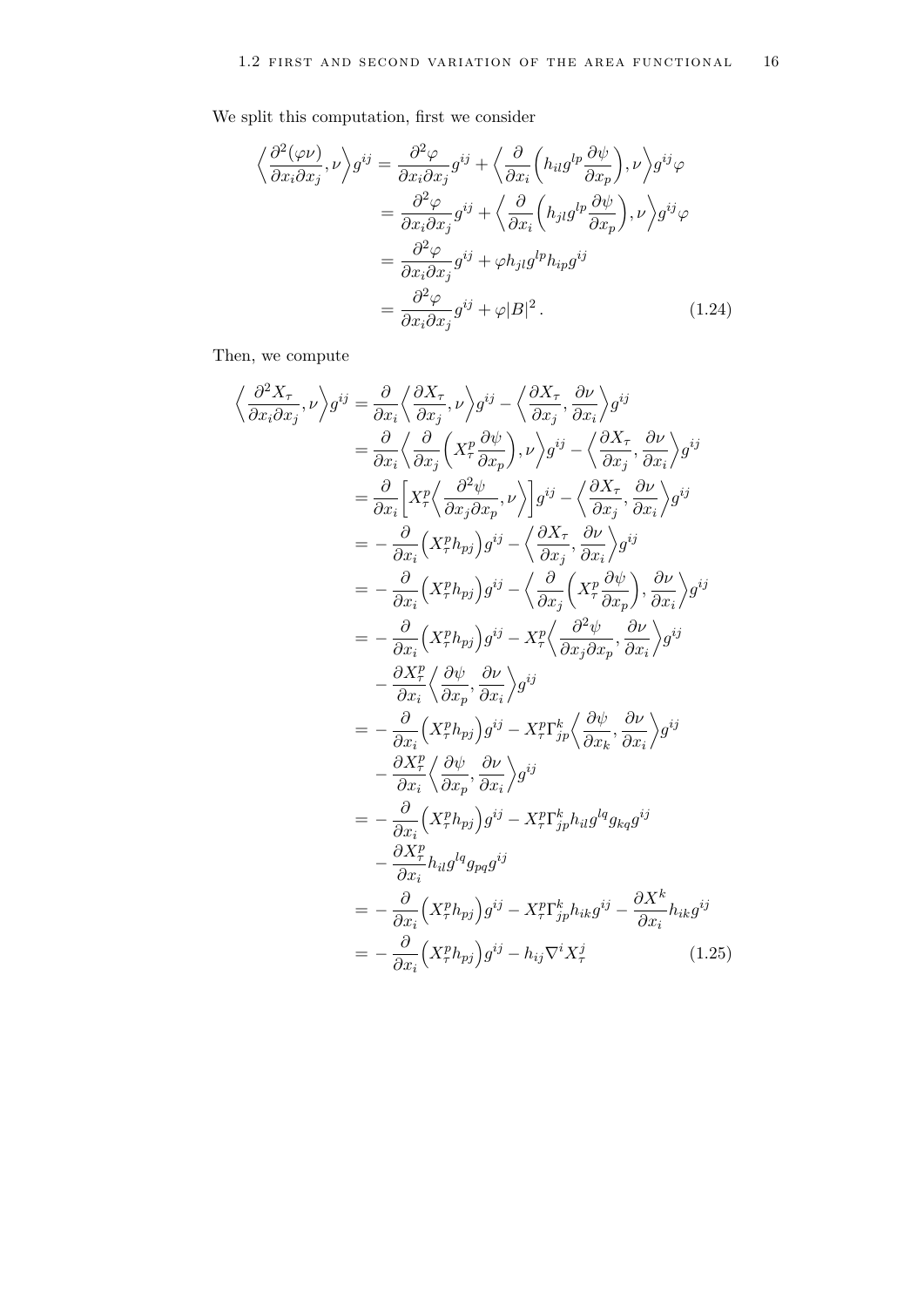where we used formulas  $(1.4)$  again. Using equalities  $(1.22)$ ,  $(1.23)$ ,  $(1.24)$  and  $(1.25)$  we obtain

$$
\frac{\partial \mathbf{H}}{\partial t}\Big|_{t=0} = h_{ij}(-\nabla^i X^j_\tau - \nabla^j X^i_\tau - 2h^{ij}\varphi) \n+ g^{ij}\Gamma^k_{ij} \left(\frac{\partial \varphi}{\partial x_k} - X^q_\tau h_{qk}\right) - \frac{\partial^2 \varphi}{\partial x_i \partial x_j} g^{ij} + \varphi |B|^2 \n+ \frac{\partial}{\partial x_i} \left(X^p_\tau h_{pj}\right) g^{ij} + h_{ij} \nabla^i X^j_\tau \n= - 2h_{ij} \nabla^i X^j_\tau - 2\varphi |B|^2 + g^{ij} \Gamma^k_{ij} \left(\frac{\partial \varphi}{\partial x_k} - X^q_\tau h_{qk}\right) \n- \frac{\partial^2 \varphi}{\partial x_i \partial x_j} g^{ij} + \varphi |B|^2 + \frac{\partial}{\partial x_i} \left(X^p_\tau h_{pj}\right) g^{ij} + h_{ij} \nabla^i X^j_\tau \n= -\varphi |B|^2 - h_{ij} \nabla^i X^j_\tau - \Delta \varphi + g^{ij} \left[\frac{\partial}{\partial x_i} \left(X^p_\tau h_{pj}\right) - \Gamma^k_{ij} X^p_\tau h_{pk}\right] \n= -\varphi |B|^2 - h_{ij} \nabla_i X^j_\tau - \Delta \varphi + g^{ij} \nabla_i \left(X^p_\tau h_{pj}\right) \n= -\varphi |B|^2 - \Delta \varphi + X^p_\tau \text{div} B_p \n= -\varphi |B|^2 - \Delta \varphi + \langle X_\tau, \nabla \mathbf{H} \rangle
$$
\n(1.26)

where in the last equality we used the following consequence of taking the trace in the Codazzi formula [\(1.3\)](#page-8-1),

$$
\mathrm{div} B_i = g^{jk} \nabla_j h_{ki} = \nabla_i \mathbf{H}.
$$

Hence the contribution of the first term  $(1.19)$  is given by

$$
\int_{\partial E} \varphi \Big( -\varphi |B|^2 - \Delta \varphi + \langle X_\tau, \nabla H \rangle \Big) d\mu
$$

and we have the following second variation of the area functional,

$$
\frac{d^2}{dt^2} \mathcal{A}(\partial E_t)\Big|_{t=0} = \int_{\partial E} \Big[ -\varphi \Delta \varphi - \varphi^2 |B|^2 + \varphi \langle X_\tau, \nabla H \rangle + \varphi H \text{div} X_\tau + \varphi^2 H^2 + H \Big( \langle Z, \nu \rangle - \langle X_\tau, \nabla \varphi \rangle + B(X_\tau, X_\tau) \Big) \Big] d\mu.
$$

Now, integrating by parts

$$
\int_{\partial E} \varphi \langle X_{\tau}, \nabla H \rangle \, d\mu = -\int_{\partial E} \Big( H \langle X_{\tau}, \nabla \varphi \rangle + \varphi H \text{div} X_{\tau} \Big) \, d\mu
$$

and

$$
\int_{\partial E} -\varphi \Delta \varphi \, d\mu = \int_{\partial E} |\nabla \varphi|^2 \, d\mu \,,
$$

we obtain the formula in the statement of the theorem

$$
\frac{d^2}{dt^2} \mathcal{A}(\partial E_t)\Big|_{t=0} = \int_{\partial E} \Big[|\nabla \varphi|^2 - \varphi^2 |B|^2 + \varphi^2 H^2 + H\Big(\langle Z, \nu \rangle - 2 \langle X_\tau, \nabla \varphi \rangle + B(X_\tau, X_\tau)\Big)\Big] d\mu.
$$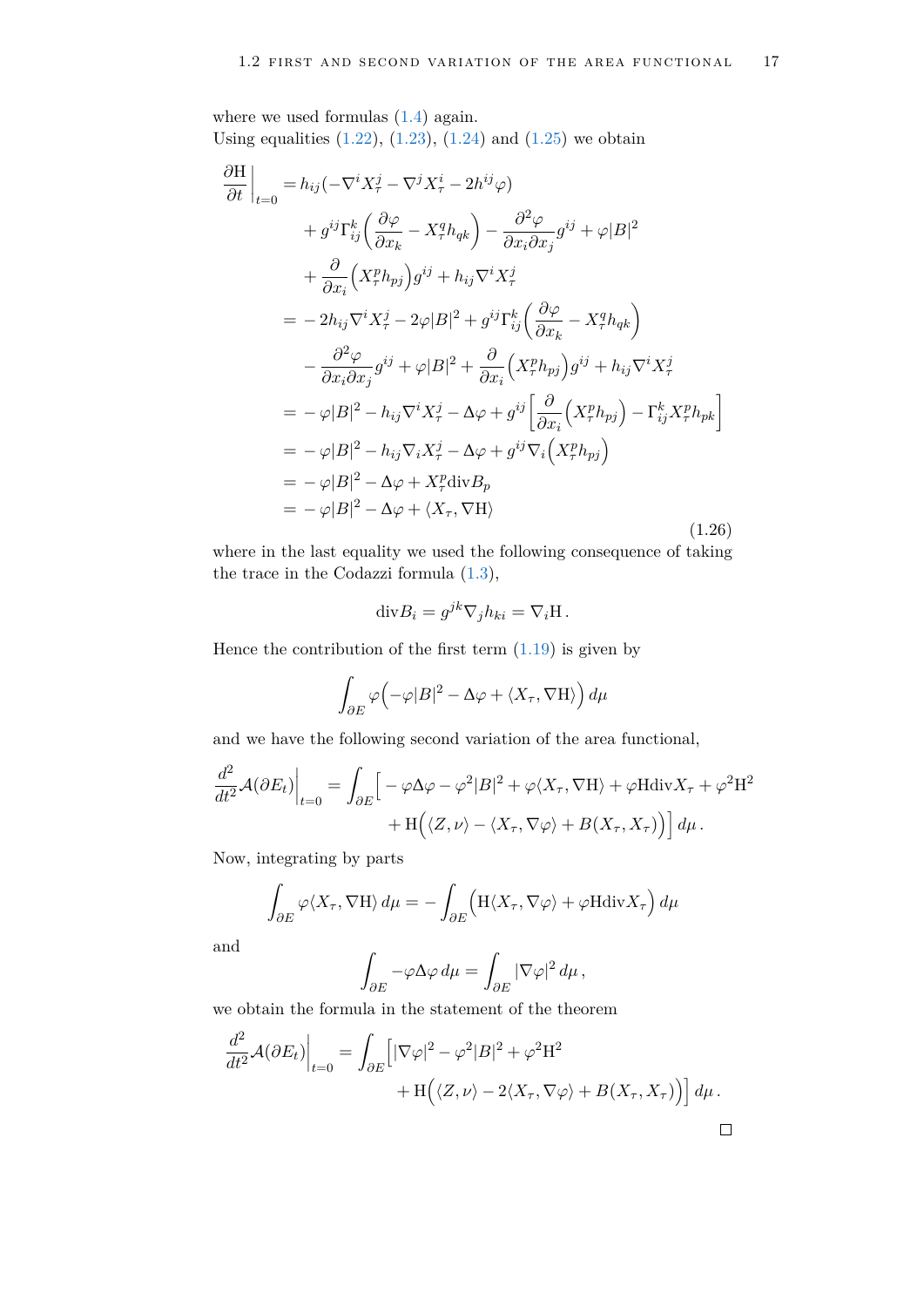It follows that if we have a critical set *E* for the *unconstrained* Area functional, hence  $H = 0$  on  $\partial E$  (see Remark [1.6\)](#page-14-1), the second variation of  $A$  is simply given by

$$
\frac{d^2}{dt^2} \mathcal{A}(\partial E_t)\Big|_{t=0} = \int_{\partial E} \left( |\nabla \langle X, \nu_E \rangle|^2 - \langle X, \nu_E \rangle^2 |B|^2 \right) d\mu
$$

which only depends on the normal component of *X* on *∂E*, that is, on  $\langle X, \nu_E \rangle$ .

We want to see now that the same holds for a critical set of the Area functional under volume constraint. We claim that

<span id="page-19-0"></span>
$$
H\langle X, \nu\rangle^2 + \langle Z, \nu\rangle - 2\langle X_\tau, \nabla\langle X, \nu\rangle\rangle + B(X_\tau, X_\tau)
$$
  
=  $\langle X, \nu\rangle \text{div}^T X - \text{div}(\langle X, \nu\rangle X_\tau),$  (1.27)

where, as in the previous proof, we set  $\nu = \nu_E$ . We notice that, being every derivative of  $\nu$  a tangent vector field,

$$
\langle X_{\tau}, \nabla \langle X, \nu \rangle \rangle = \langle \nu, dX(X_{\tau}) \rangle + \langle X, \langle X_{\tau}, \nabla \nu \rangle \rangle
$$
  
=  $\langle \nu, dX(X_{\tau}) \rangle + \langle X_{\tau}, \langle X_{\tau}, \nabla \nu \rangle \rangle$   
=  $\langle \nu, dX(X_{\tau}) \rangle + B(X_{\tau}, X_{\tau}).$ 

Therefore, recalling that  $Z = dX(X)$ , we have

$$
H\langle X, \nu\rangle^2 + \langle Z, \nu\rangle - 2\langle X_\tau, \nabla\langle X, \nu\rangle\rangle + B(X_\tau, X_\tau)
$$
  
=  $H\langle X, \nu\rangle^2 + \langle \nu, dX(X)\rangle - \langle X_\tau, \nabla\langle X, \nu\rangle\rangle - \langle \nu, dX(X_\tau)\rangle$   
=  $H\langle X, \nu\rangle^2 + \langle \nu, dX(\langle X, \nu\rangle\nu)\rangle - \langle X_\tau, \nabla\langle X, \nu\rangle\rangle$   
=  $H\langle X, \nu\rangle^2 + \langle X, \nu\rangle\langle \nu, dX(\nu)\rangle + \langle X, \nu\rangle \text{div} X_\tau - \text{div}(\langle X, \nu\rangle X_\tau).$ 

Now we notice that, choosing an orthonormal basis  $e_1, \ldots, e_{n-1}, e_n = \nu$ of  $\mathbb{R}^n$  at a point  $x \in \partial E$  and letting  $X = X^i e_i$ , we have

$$
\langle e_i, \nabla^{\top} X^i \rangle = \langle e_i, \nabla X^i - \langle \nabla X^i, \nu \rangle \nu \rangle = \text{div}^{\mathbb{T}^n} X - \langle \nu, dX(\nu) \rangle
$$

where the symbol  $\bar{\dagger}$  denotes the projection on the tangent space to  $\partial E$ . Moreover, if we choose a local parametrizazion of  $\partial E$  such that  $\frac{\partial \psi}{\partial x_i} = e_i$ , for  $i \in \{1, \ldots, n-1\}$ , at  $x \in \partial E$  we have  $e_i^j = \frac{\partial \psi^j}{\partial x_i}$  $\frac{\partial \psi^j}{\partial x_i} = g^{ij} = \delta_{ij}$  and

$$
\langle e_i, \nabla^{\top} X^i \rangle = \langle e_i, \nabla^{\top} X^i_{\tau} \rangle + \langle e_i, \nabla^{\top} (\langle X, \nu \rangle \nu^i) \rangle
$$
  
\n
$$
= \langle e_i^{\top}, \nabla X^i_{\tau} \rangle + \langle X, \nu \rangle \langle e_i^{\top}, \nabla \nu^i \rangle
$$
  
\n
$$
= \langle e_i^{\top}, \nabla X^i_{\tau} \rangle + \langle X, \nu \rangle \frac{\partial \psi^j}{\partial x_i} h_{jl} g^{ls} \frac{\partial \psi^i}{\partial x_s}
$$
  
\n
$$
= \nabla_{e_i} X^i_{\tau} + \langle X, \nu \rangle h_{ii}
$$
  
\n
$$
= \text{div} X_{\tau} + \langle X, \nu \rangle H
$$

where we used the Gauss–Weingarten relations [\(1.4\)](#page-9-0) and the fact that the covariant derivative of a vector field along a hypersurface of  $\mathbb{R}^n$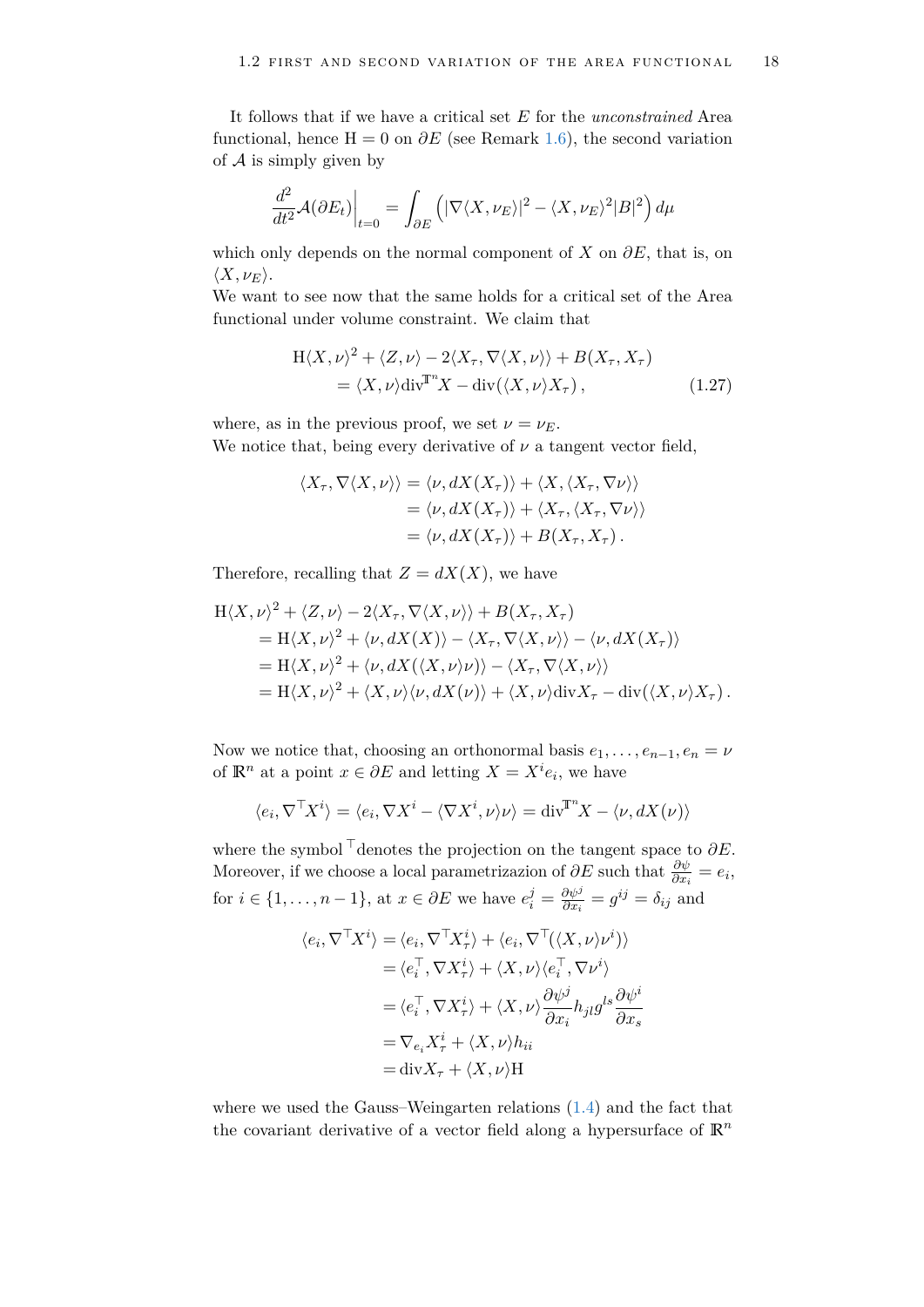can be obtained by differentiating in Euclidean coordinates (a local extension of) the vector field and projecting the result on the tangent space to the hypersurface (see  $[11]$ , for instance). Hence, we get

$$
\langle \nu, dX(\nu) \rangle = \text{div}^{\mathbb{T}^n} X - \langle e_i, \nabla^{\mathbb{T}} X^i \rangle = \text{div}^{\mathbb{T}^n} X - \text{div} X_{\tau} - \langle X, \nu \rangle \mathcal{H}
$$

and it follows

$$
H\langle X,\nu\rangle^2 + \langle Z,\nu\rangle - 2\langle X_\tau,\nabla\langle X,\nu\rangle\rangle + B(X_\tau,X_\tau)
$$
  
=  $\langle X,\nu\rangle \text{div}^{\mathbb{T}^n} X - \text{div}(\langle X,\nu\rangle X_\tau)$ 

which is equation  $(1.27)$ .

Then, we can rewrite the second variation of the Area functional as

<span id="page-20-0"></span>
$$
\frac{d^2}{dt^2} \mathcal{A}(\partial E_t) \Big|_{t=0} = \int_{\partial E} \left( |\nabla \langle X, \nu_E \rangle|^2 - \langle X, \nu_E \rangle^2 |B|^2 \right) d\mu \n+ \int_{\partial E} \mathcal{H} \langle X, \nu_E \rangle \text{div}^{\mathbb{T}^n} X d\mu \n- \int_{\partial E} \mathcal{H} \text{div}(\langle X, \nu_E \rangle X_\tau) d\mu.
$$
\n(1.28)

**Theorem 1.8.** *Let*  $F \subseteq \mathbb{T}^n$  *be a critical set for the Area functional, under volume constraint, that is,* H *is constant on ∂F, then for every admissible*  $X \in C^{\infty}(\mathbb{T}^n, \mathbb{R}^n)$  *there holds* 

$$
\frac{d^2}{dt^2} \mathcal{A}(\partial F_t)\Big|_{t=0} = \int_{\partial F} \left( |\nabla \langle X, \nu_F \rangle|^2 - \langle X, \nu_F \rangle^2 |B|^2 \right) d\mu. \tag{1.29}
$$

*In particular, the second variation at F only depends on the normal component of X on*  $\partial F$ *, that is, on*  $\langle X, \nu_F \rangle$ *.* 

*Proof.* As the vector field *X* is admissible, by formula  $(1.17)$ , we have

<span id="page-20-1"></span>
$$
0 = \frac{d^2}{dt^2} \text{Vol}(F_t) \Big|_{t=0}
$$
  
=  $\int_F \frac{\partial}{\partial t} \Big[ \text{div} X(\Phi_t(x)) J \Phi_t(x) \Big] \Big|_{t=0} dx$   
=  $\int_F \Big[ \langle \nabla \text{div} X, X \rangle + (\text{div} X)^2 \Big] dx$   
=  $\int_F \text{div}[(\text{div} X) X] dx$   
=  $\int_{\partial F} \langle X, \nu_F \rangle \text{div}^T X d\mu,$ 

hence, being H constant, the first term in the second line of equation [\(1.28\)](#page-20-0) is zero. The second term is also zero, by the *divergence theorem*  $(1.2)$  and again since H is constant, thus we are done.  $\Box$ 

By this theorem, the second variation of the Area functional  $A$  at a critical smooth set  $F$  is a quadratic form depending only on the normal component of  $X \in C^{\infty}(\mathbb{T}^n, \mathbb{R}^n)$  on  $\partial F$ , that is, on  $\varphi = \langle X, \nu_F \rangle$ . This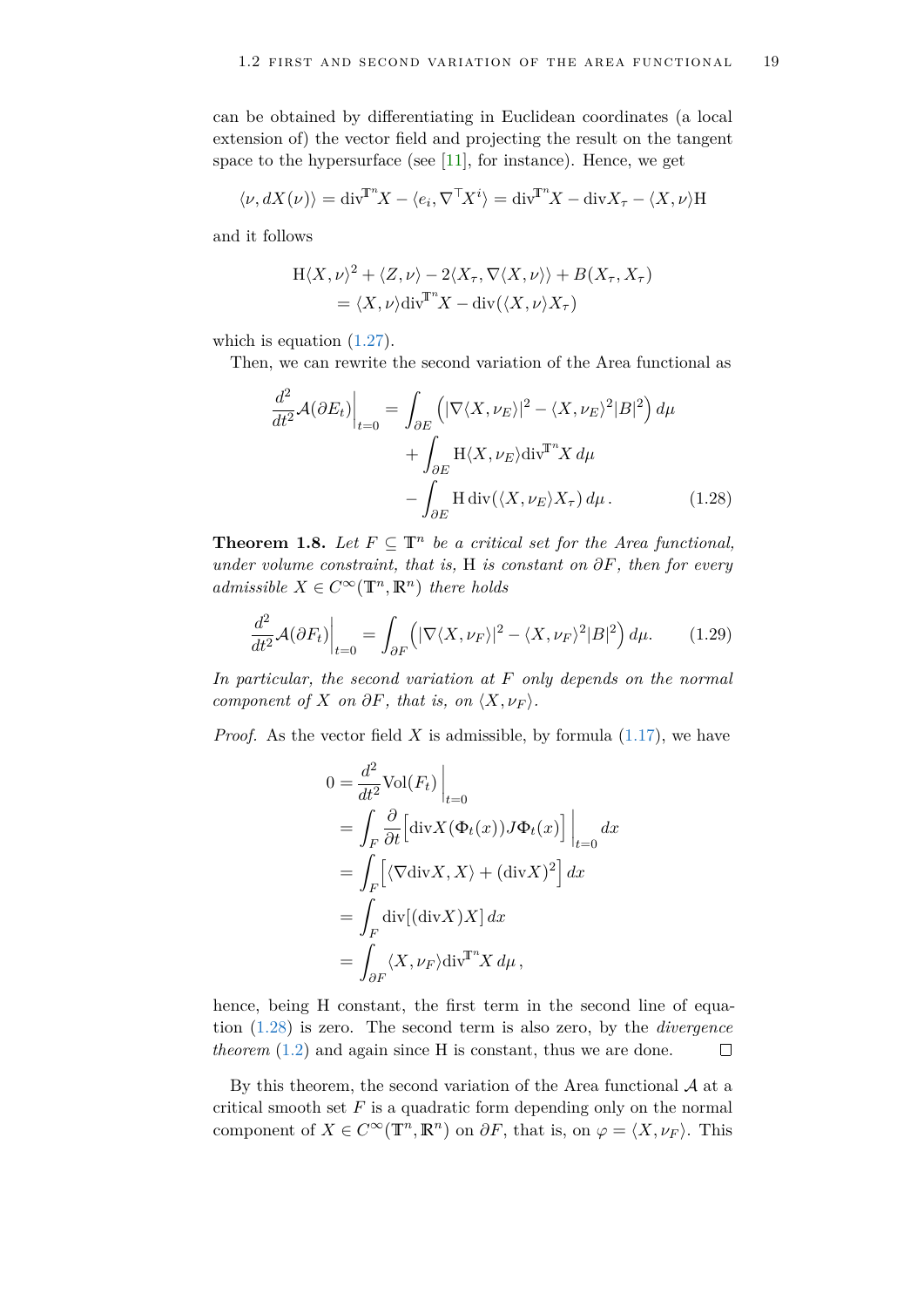and the fact that the admissible vector fields  $X \in C^{\infty}(\mathbb{T}^n, \mathbb{R}^n)$  are in a way "characterized" by having zero integral of such normal component (see the discussion after Theorem [1.3](#page-11-1) and Lemma [1.4\)](#page-13-2), suggest the following definitions of the Sobolev space (see [\[4\]](#page-79-6))

$$
\widetilde{H}^1(\partial F) = \left\{ \varphi \in H^1(\partial F) \, : \, \int_{\partial F} \varphi \, d\mu = 0 \right\},\tag{1.30}
$$

and of the quadratic form  $\Pi_F : \widetilde{H}^1(\partial F) \to \mathbb{R}$ , given by

$$
\Pi_F(\varphi) = \int_{\partial F} |\nabla \varphi|^2 \, d\mu - \int_{\partial F} \varphi^2 |B|^2 \, d\mu. \tag{1.31}
$$

Then, if  $F$  is critical, by formula  $(1.29)$ , we have

<span id="page-21-0"></span>
$$
\left. \frac{d^2}{dt^2} \mathcal{A}(\partial F_t) \right|_{t=0} = \Pi_F(\langle X, \nu_F \rangle), \tag{1.32}
$$

for every smooth vector field *X* which is admissible for *F*.

We observe that, by the translation invariance of  $A$ , the constant vector field  $X = \eta \in \mathbb{R}^n$  is clearly admissible, as the associated flow is given by  $\Phi_t(x) = x + t\eta$ , then  $\mathcal{A}(\partial F_t) = \mathcal{A}(\partial F)$  and

$$
0 = \frac{d^2}{dt^2} \mathcal{A}(\partial F_t)\Big|_{t=0} = \Pi_F(\langle \eta, \nu_F \rangle),
$$

that is, the form  $\Pi_F$  is zero on the vector subspace

$$
T(\partial F) = \{ \langle \eta, \nu_F \rangle : \eta \in \mathbb{R}^n \} \subseteq \widetilde{H}^1(\partial F).
$$

of dimension less or equal than *n*. We can then split

$$
\widetilde{H}^1(\partial F) = T(\partial F) \oplus T^{\perp}(\partial F),
$$

where  $T^{\perp}(\partial F) \subseteq \widetilde{H}^1(\partial F)$  is the vector subspace  $L^2$ -orthogonal to *T*( $\partial F$ ) (with respect to the measure  $\mu$  on  $\partial F$ ), that is,

$$
T^{\perp}(\partial F) = \left\{ \varphi \in \widetilde{H}^1(\partial F) : \int_{\partial F} \varphi \nu_F d\mu = 0 \right\}
$$
  
= 
$$
\left\{ \varphi \in H^1(\partial F) : \int_{\partial F} \varphi d\mu = 0 \text{ and } \int_{\partial F} \varphi \nu_F d\mu = 0 \right\}
$$

and define the following "stability" conditions.

<span id="page-21-1"></span>**Definition 1.9** (Stability). We say that a critical set  $F \subseteq \mathbb{T}^n$  is *stable* if

 $\Pi_F(\varphi) \ge 0$  for all  $\varphi \in \widetilde{H}^1(\partial F)$ 

and *strictly stable* if

$$
\Pi_F(\varphi) > 0 \quad \text{for all } \varphi \in T^{\perp}(\partial F) \setminus \{0\}.
$$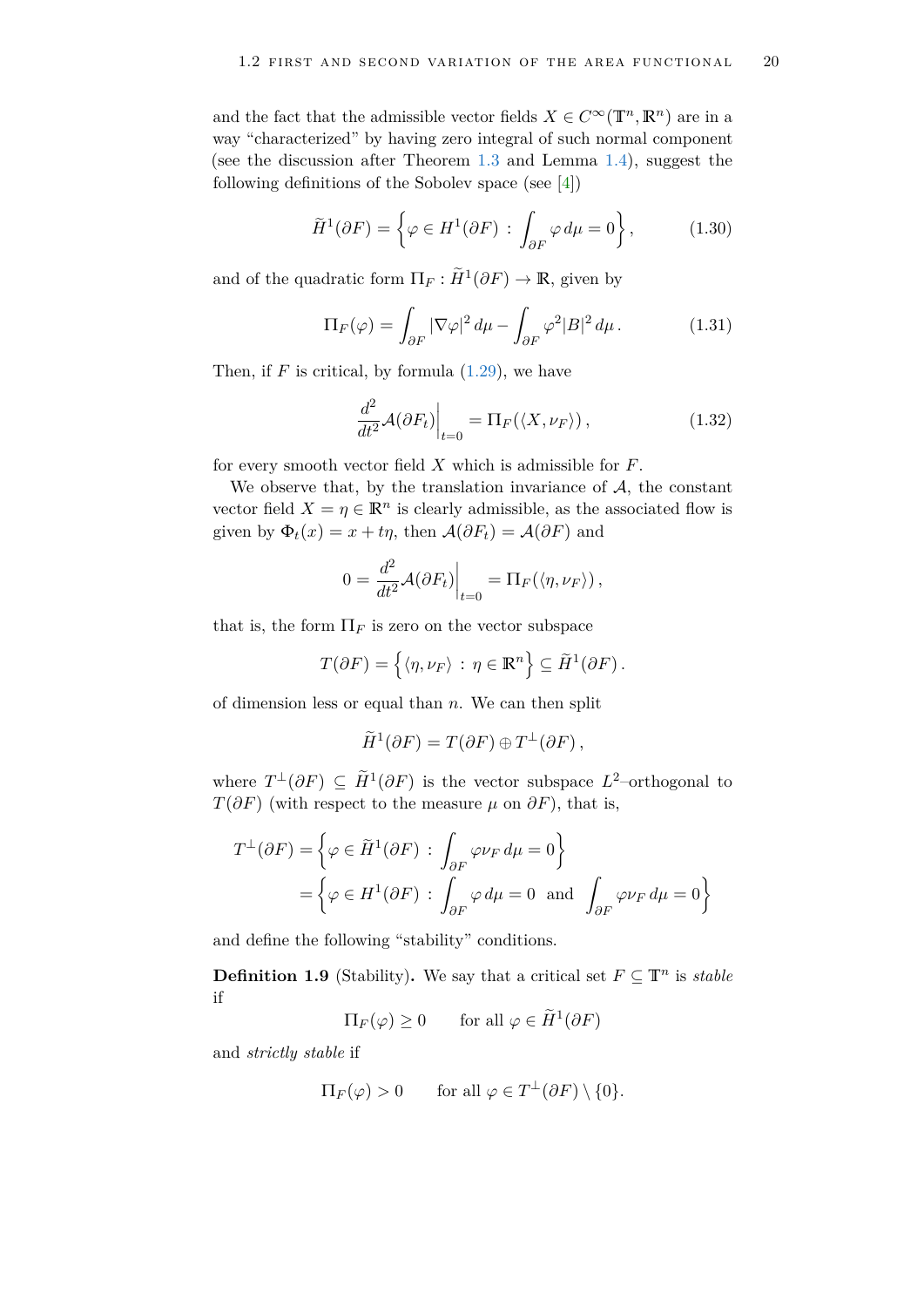<span id="page-22-3"></span>*Remark* 1.10*.* We observe that there exists an orthonormal frame  ${e_1, \ldots, e_n}$  of  $\mathbb{R}^n$  such that the functions  $\langle \nu_F, e_i \rangle$  are orthogonal in  $L^2(\partial F)$ , that is

<span id="page-22-2"></span>
$$
\int_{\partial F} \langle \nu_F, e_i \rangle \langle \nu_F, e_j \rangle \, d\mu = 0,\tag{1.33}
$$

for all  $i \neq j$ . Indeed, considering the symmetric  $n \times n$ –matrix  $A = (a_{ij})$ with components  $a_{ij} = \int_{\partial F} v_F^i v_F^j$  $\frac{d}{dF}d\mu$ , where  $\nu_F^i = \langle \nu_F, \varepsilon_i \rangle$  for some basis  $\{\varepsilon_1, \ldots, \varepsilon_n\}$  of  $\mathbb{R}^n$ , we have

$$
\int_{\partial F} (O\nu_F)_i (O\nu_F)_j \, d\mu = (OAO^{-1})_{ij},
$$

for every  $O \in SO(n)$ . Choosing *O* such that  $OAO^{-1}$  is diagonal and setting  $e_i = O^{-1} \varepsilon_i$ , relations [\(1.33\)](#page-22-2) are clearly satisfied.

Hence, the functions  $\langle \nu_F, e_i \rangle$  which are not identically zero are an orthogonal basis of  $T(\partial F)$ . We set

$$
I_F = \{i \in \{1, ..., n\} : \langle \nu_F, e_i \rangle \text{ is not identically zero}\}
$$

and

$$
\mathcal{O}_F = \text{Span}\{e_i : i \in \mathcal{I}_F\},\tag{1.34}
$$

then, given any  $\varphi \in \widetilde{H}^1(\partial F)$ , its projection on  $T^{\perp}(\partial F)$  is

$$
\pi(\varphi) = \varphi - \sum_{i \in I_F} \frac{\int_{\partial F} \varphi \langle \nu_F, e_i \rangle d\mu}{\|\langle \nu_F, e_i \rangle\|_{L^2_{\mu}(\partial F)}^2} \langle \nu_F, e_i \rangle.
$$
 (1.35)

## <span id="page-22-0"></span>1.3  $W^{2,p}$ -LOCAL MINIMALITY

*We will make a large use of Sobolev spaces on smooth hypersurfaces. Most of their properties hold as in*  $\mathbb{R}^n$ , *standard references are* [\[3\]](#page-79-7), *in the Euclidean space and the book [\[4\]](#page-79-6) when the ambient is a manifold.*

Given a smooth set  $F \subseteq \mathbb{T}^n$ , for  $\varepsilon > 0$  small enough we let (*d* is the "Euclidean" distance on  $\mathbb{T}^n$ )

<span id="page-22-1"></span>
$$
N_{\varepsilon} = \{ x \in \mathbb{T}^n : d(x, \partial F) < \varepsilon \} \tag{1.36}
$$

to be a *tubular neighborhood* of *∂F* such that the *orthogonal projection map*  $\pi_F : N_{\varepsilon} \to \partial F$  giving the (unique) closest point on  $\partial F$  and the *signed distance function*  $d_F : N_{\varepsilon} \to \mathbb{R}$  from  $\partial F$ 

<span id="page-22-4"></span>
$$
d_F(x) = \begin{cases} d(x, \partial F) & \text{if } x \notin F, \\ -d(x, \partial F) & \text{if } x \in F \end{cases}
$$
 (1.37)

are well defined and smooth in  $N_{\varepsilon}$ . Moreover, for every  $x \in N_{\varepsilon}$ , the projection map is given explicitely by

$$
\pi_F(x) = x - \nabla d_F^2(x)/2 = x - d_F(x)\nabla d_F(x)
$$
\n(1.38)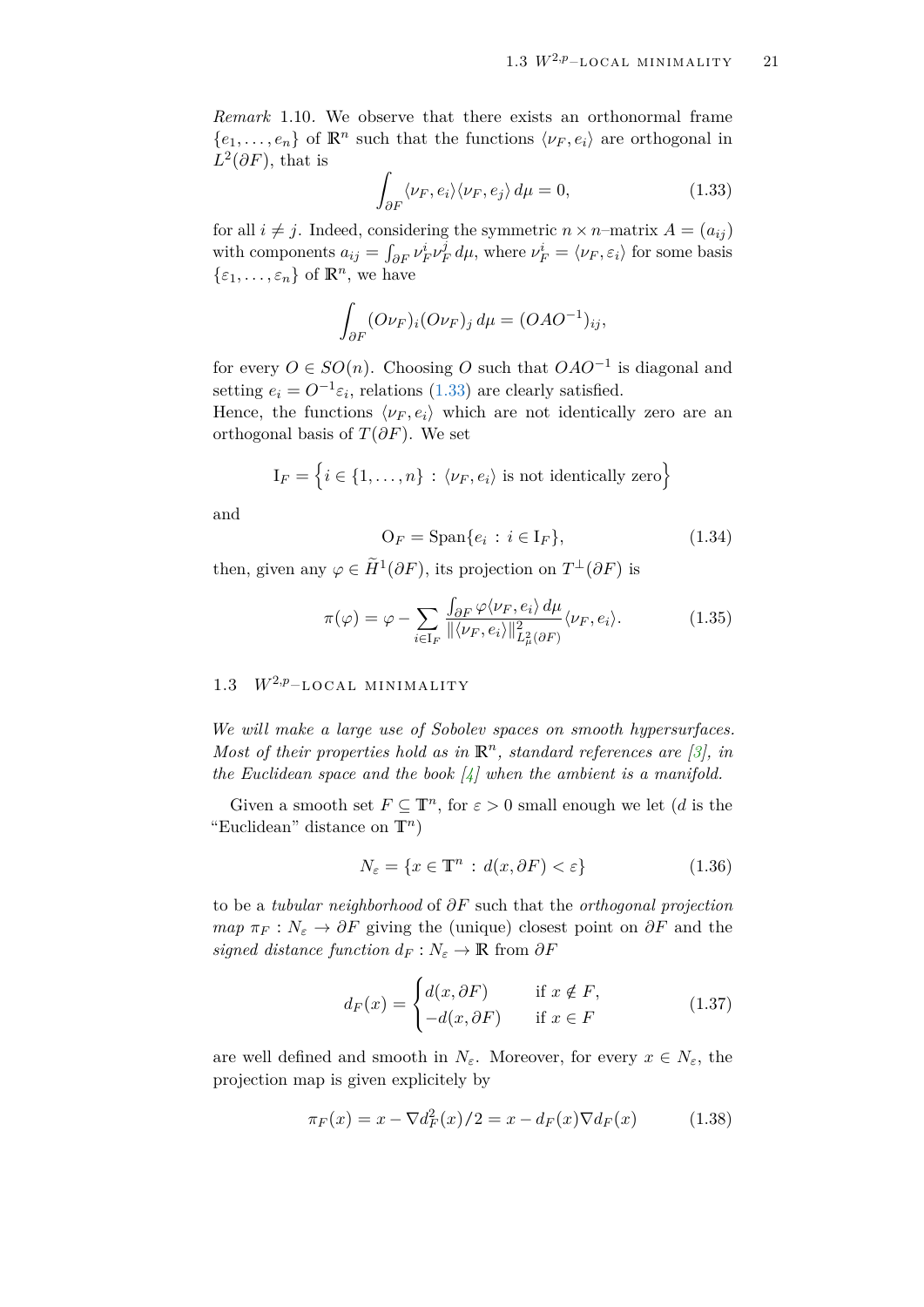and the unit vector  $\nabla d_F(x)$  is orthogonal to  $\partial F$  at the point  $\pi_F(x) \in$  $\partial F$ , indeed actually  $\nabla d_F(x) = \nabla d_F(\pi_F(x)) = \nu_F(\pi_F(x))$ , which means that the integral curves of the vector field  $\nabla d_F$  are straight segments orthogonal to *∂F*.

This clearly implies that the map

$$
\partial F \times (-\varepsilon, \varepsilon) \ni (y, t) \mapsto L(y, t) = y + t \nabla d_F(y) = y + t \nu_F(y) \in N_{\varepsilon}
$$
\n(1.39)

is a smooth diffeomorphism with inverse

$$
N_{\varepsilon} \ni x \mapsto L^{-1}(x) = (\pi_F(x), d_F(x)) \in \partial F \times (-\varepsilon, \varepsilon),
$$

moreover, denoting with *JL* its (partial and "relative" to the hypersurface *∂F*) Jacobian, there holds

<span id="page-23-0"></span>
$$
0 < C_1 \leq JL(y, t) \leq C_2
$$

on  $\partial F \times (-\varepsilon, \varepsilon)$ , for a couple of constants  $C_1, C_2$ , depending on  $F$  and  $\varepsilon$  (for a proof of the existence of such tubular neighborhood and of these properties, see [\[20\]](#page-80-8) for instance).

By means of such tubular neighborhood of a smooth set  $F \subseteq \mathbb{T}^n$  and the map *L*, we can speak of " $W^{k,p}$ -closedness" (or " $C^{k,\alpha}$ -closedness" to *F* of another smooth set  $E \subseteq \mathbb{T}^n$ , asking that for some  $\delta > 0$  "small enough", we have  $Vol(F \triangle E) < \delta$  and that  $\partial E$  is contained in a tubular neighborhood  $N_{\varepsilon}$  of  $F$ , as above, described by

$$
\partial E = \{ y + \psi(y)\nu_F(y) : y \in \partial F \},\
$$

for a smooth function  $\psi$  :  $\partial F \to \mathbb{R}$  with  $\|\psi\|_{W^{k,p}(\partial F)} < \delta$  (resp.  $\|\psi\|_{C^{k,\alpha}(\partial F)} < \delta$ . That is, we are asking that the two sets *E* and *F* differ by a set of small measure and that their boundaries are "close" in  $W^{k,p}$  (or  $C^{k,\alpha}$ ).

Notice that clearly

$$
\psi(y) = \pi_2 \circ L^{-1} \Big( \partial F \cap \{y + \lambda \nu_F(y) : \lambda \in \mathbb{R} \} \Big),
$$

where  $\pi_2 : \partial F \times (-\varepsilon, \varepsilon) \to \mathbb{R}$  is the projection on the second factor. Moreover, given a sequence of smooth sets  $E_i \subseteq \mathbb{T}^n$ , we will write  $E_i \to$ *F* in  $W^{k,p}$  (resp.  $C^{k,\alpha}$ ) if for every  $\delta > 0$ , there holds  $Vol(E_i \triangle F) < \delta$ , the smooth boundary  $\partial E_i$  is contained in  $N_\varepsilon$  and it is described by

$$
\partial E_i = \{ y + \psi_i(y)\nu_F(y) : y \in \partial F \},\
$$

for a smooth function  $\psi_i$ :  $\partial F \to \mathbb{R}$  with  $\|\psi_i\|_{W^{k,p}(\partial F)} < \delta$  (resp.  $\|\psi_i\|_{C^{k,\alpha}(\partial F)} < \delta$ , for every  $i \in \mathbb{N}$  large enough.

*From now on, in all the rest of the thesis, we will refer to the volume– constrained Area functional* A*, sometimes without underlining the presence of such constraint, by simplicity. Morever, with*  $N_{\varepsilon}$  *we will always denote a suitable tubular neighborhood of a smooth set, with the above properties.*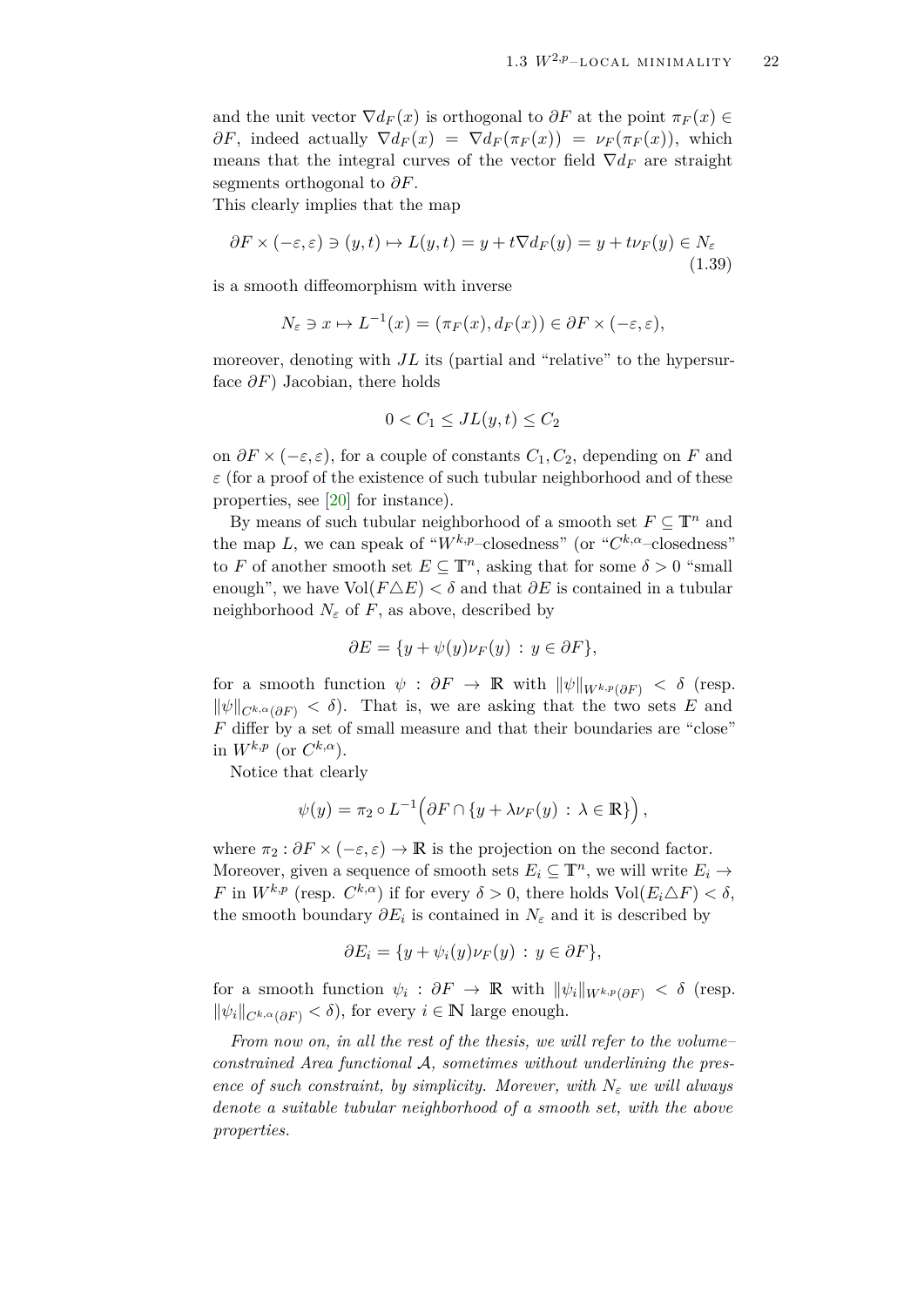<span id="page-24-0"></span>**Definition 1.11.** We say that a smooth set  $F \subseteq \mathbb{T}^n$  is a *local minimizer* for the Area functional if there exists  $\delta > 0$  such that

$$
\mathcal{A}(\partial E) \ge \mathcal{A}(\partial F)
$$

for all  $E \subset \mathbb{T}^n$  with  $\text{Vol}(E) = \text{Vol}(F)$  and  $\text{Vol}(F \triangle E) < \delta$ . We say that a smooth set  $F \subseteq \mathbb{T}^n$  is a  $W^{2,p}$ *-local minimizer* if there exists  $\delta > 0$  such that

$$
\mathcal{A}(\partial E) \ge \mathcal{A}(\partial F)
$$

for all  $E \subseteq \mathbb{T}^n$  with  $\text{Vol}(E) = \text{Vol}(F)$ ,  $\text{Vol}(F \triangle E) < \delta$ , moreover  $\partial E$ is contained in a tubular neighborhood  $N_{\varepsilon}$  of  $F$ , as above and it is described by

$$
\partial E = \{ y + \psi(y)\nu_F(y) : y \in \partial F \},\
$$

for a smooth function  $\psi : \partial F \to \mathbb{R}$  with  $\|\psi\|_{W^{2,p}(\partial F)} < \delta$ .

We immediately see a *necessary* condition for local minimizers. Notice that a local minimizer is clearly also a  $W^{2,p}$ –local minimizer.

**Proposition 1.12.** Let a smooth set  $F \subseteq \mathbb{T}^n$  be a  $W^{2,p}$ -local minimizer *of* A*, then F is a critical set and*

$$
\Pi_F(\varphi) \ge 0 \qquad \text{for all } \varphi \in \widetilde{H}^1(\partial F),
$$

*in particular F is stable.*

*Proof.* If  $F$  is a local minimizer of  $A$ , for any admissible vector field  $X \in C^{\infty}(\mathbb{T}^n, \mathbb{R}^n)$  with associated flow smooth  $\Phi$ , we have  $\text{Vol}(F_t)$  =  $Vol(\Phi_t(F)) = Vol(F)$  and for every  $\delta > 0$ , there clearly exists  $\overline{\epsilon} > 0$ such that for  $t \in (-\overline{\varepsilon}, \overline{\varepsilon})$  we have  $\text{Vol}(F \triangle F_t) < \delta$  and

$$
\partial F_t = \{ y + \psi(y)\nu_F(y) \, : \, y \in \partial F \} \subseteq N_\varepsilon
$$

for a smooth function  $\psi : \partial F \to \mathbb{R}$  with  $\|\psi\|_{W^{2,p}(\partial F)} < \delta$ . Hence, the  $W^{2,p}$ –local minimality of *F* implies

$$
\mathcal{A}(\partial F) \leq \mathcal{A}(\partial F_t),
$$

for every  $t \in (-\overline{\varepsilon}, \overline{\varepsilon})$ . Thus,

$$
0 = \frac{d}{dt} \mathcal{A}(\partial F_t)\bigg|_{t=0} = \int_{\partial F} \mathcal{H}\langle X,\nu_F\rangle d\mu,
$$

by Theorem [1.3,](#page-11-1) which implies that  $F$  is a critical set, by the subsequent discussion and

$$
0 \le \frac{d^2}{dt^2} \mathcal{A}(\partial F_t)\Big|_{t=0} = \Pi_F(\langle X, \nu_F \rangle),
$$

by Theorem [1.7](#page-14-2) and equation [\(1.32\)](#page-21-0).

Since by Lemma [1.4,](#page-13-2) for every smooth function  $\varphi : \partial F \to \mathbb{R}$  with zero integral there exists an admissible vector field  $X \in C^{\infty}(\mathbb{T}^n, \mathbb{R}^n)$ such that  $\varphi = \langle X, \nu_F \rangle$ , we conclude that  $\Pi_F(\varphi) \geq 0$  for every  $\varphi \in$  $C^{\infty}(\partial F) \cap \widetilde{H}^{1}(\partial F)$ , then the thesis follows by the density of this space in  $\widetilde{H}^1(\partial F)$  (see [\[4\]](#page-79-6)).  $\Box$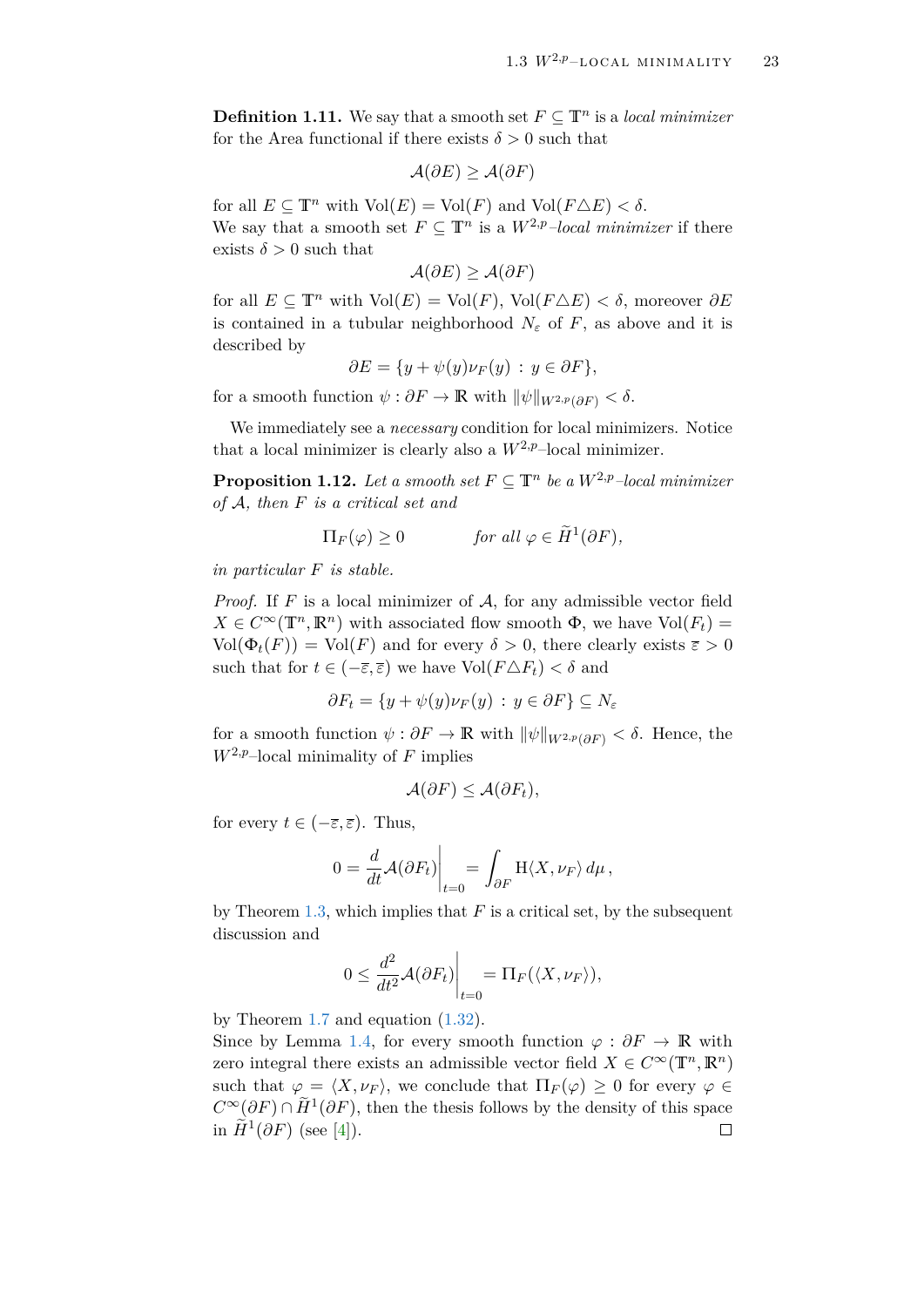The rest of this section will be devoted to strictly stable sets (see Definition [1.9\)](#page-21-1), in particolar, we will show that the strict stability is a *sufficient* condition for the  $W^{2,p}$ –local minimality. Precisely, we will prove the following main theorem of this chapter.

<span id="page-25-1"></span>**Theorem 1.13.** *Let*  $p > max\{2, n-1\}$  *and*  $F \subseteq \mathbb{T}^n$  *be a smooth strictly stable critical set for the Area functional* A *(under a volume constraint)* as in Definition [1.9,](#page-21-1) and let  $N_{\varepsilon}$  be a tubular neighborhood of  $\partial F$  *as in formula* [\(1.36\)](#page-22-1). Then, there exist constants  $\delta, C > 0$  such that

$$
\mathcal{A}(\partial E) \ge \mathcal{A}(\partial F) + C[\alpha(F, E)]^2
$$

*for all smooth sets*  $E \subseteq \mathbb{T}^n$  *such that*  $\text{Vol}(E) = \text{Vol}(F)$ ,  $\text{Vol}(E \Delta F) < \delta$ ,  $∂E ⊆ N<sub>ε</sub>$  *and* 

$$
\partial E = \{ y + \psi(y)\nu_F(y) \, : \, y \in \partial F \}
$$

*for a smooth*  $\psi$  *with*  $\|\psi\|_{W^{2,p}(\partial F)} < \delta$ , *where the "distance"*  $\alpha(F, E)$  *is defined as*

$$
\alpha(F, E) = \min_{\eta \in \mathbb{R}^n} \text{Vol}(F \triangle (E + \eta)).
$$

As a consequence, F is a  $W^{2,p}$ -local minimizer of A. Moreover, if E *is*  $W^{2,p}$ –close enough to F and  $\mathcal{A}(\partial E) = \mathcal{A}(\partial F)$ , then E is a translate *of*  $F$ *, that is,*  $F$  *is locally the unique*  $W^{2,p}$ *–local minimizer, up to translations.*

*Remark* 1.14*.* We could have introduced the definitions of *strict* local minimizer or *strict*  $W^{2,p}$ –local minimizer for the Area functional, by asking that the inequalities  $\mathcal{A}(\partial E) \leq \mathcal{A}(\partial F)$  in Definition [1.11](#page-24-0) are equalities if and only if  $E$  is a translate of  $F$ . With such notion, the conclusion of this theorem is that *F* is actually a strict  $W^{2,p}$ –local minimizer.

*Remark* 1.15*.* With some extra effort, it can be proved that in the same hypotheses of Theorem [1.13,](#page-25-1) the set  $F$  is actually a local minimizer (see [\[2\]](#page-79-3)). Since in the analysis of the surface diffusion flow in the next chapter we do not need such stronger result, we omitted its proof.

We postpone the proof of this result after showing some technical lemmas. We underline that most of the difficulties are due to the presence of the degeneracy subspace  $T(\partial F)$  of the form  $\Pi_F$  (that is, where it is zero), related to the translation invariance of the Area functional (recall the discussion before Definition [1.9](#page-21-1) of stability).

In the next key lemma we are going to show how to construct admissible smooth vector fields for a smooth set  $F$ , "related" to smooth sets which are  $W^{2,p}$ –close to it. By the same technique we then also prove Lemma [1.4](#page-13-2) immediately after, whose proof was postponed from Section [1.2.](#page-10-0)

<span id="page-25-0"></span>**Lemma 1.16.** *Let*  $F \subseteq \mathbb{T}^n$  *be a smooth set and*  $N_{\varepsilon}$  *a tubular neighborhood of*  $\partial F$  *as above, in formula* [\(1.36\)](#page-22-1)*. For all*  $p > n - 1$ *, there exist constants*  $\delta, C > 0$  *with the following property: if*  $\psi \in C^{\infty}(\partial F)$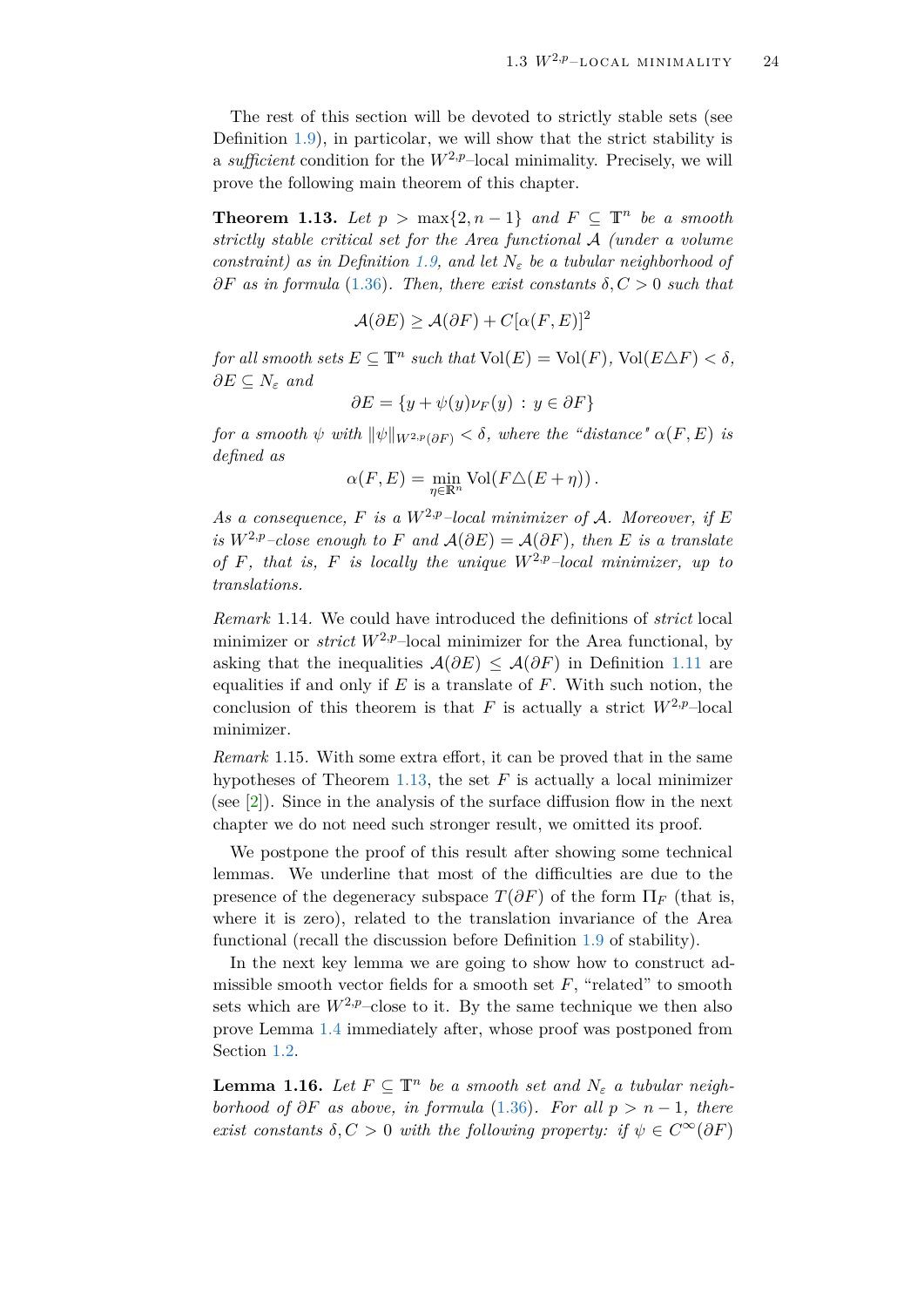$\int$  *and*  $\|\psi\|_{W^{2,p}(\partial F)} < \delta$ , then there exists a field  $X \in C^{\infty}(\mathbb{T}^n, \mathbb{R}^n)$  with  $\text{div}X = 0$  *in*  $N_{\varepsilon}$  *and with the associated flow*  $\Phi$  *satisfying* 

$$
\Phi(1, y) = y + \psi(y)\nu_F(y), \quad \text{for all } y \in \partial F. \tag{1.40}
$$

*Moreover, for every*  $t \in [0, 1]$ *, there holds* 

<span id="page-26-1"></span><span id="page-26-0"></span>
$$
\|\Phi(t,\cdot) - \mathrm{Id}\|_{W^{2,p}(\partial F)} \le C \|\psi\|_{W^{2,p}(\partial F)}.
$$
\n(1.41)

*Finally, if*  $Vol(F_1) = Vol(F)$ *, then*  $Vol(F_t) = Vol(F)$  *for all*  $t \in [-1,1]$ *, that is, the vector field X is admissible.*

*Proof.* We start considering the vector field  $\tilde{X} \in C^{\infty}(N_{\varepsilon}, \mathbb{R}^n)$  defined as

$$
\widetilde{X}(x) = \xi(x)\nabla d_F(x) \qquad \forall x \in N_{\varepsilon} \tag{1.42}
$$

where  $d_F: N_{\varepsilon} \to \mathbb{R}$  is the signed distance and  $\xi$  is the function defined as follows: for all  $y \in \partial F$  we let

<span id="page-26-3"></span>
$$
f_y : (\varepsilon_0, \varepsilon_0) \to \mathbb{R}
$$

to be the unique solution of the ODE

$$
\begin{cases} f'_y(t) + f_y(t)\Delta d_F(y + t\nu_F(y)) = 0\\ f_y(0) = 1 \end{cases}
$$

and we set

$$
\xi(x) = \xi(y + t\nu_F(y)) = f_y(t) = \exp\left(-\int_0^t \Delta d_F(y + s\nu_F(y)) ds\right),
$$

recalling that the map  $(y, t) \mapsto x = y + t\nu_F(y)$  is a smooth diffeomorphism between  $\partial F \times (-\varepsilon, \varepsilon)$  and  $N_{\varepsilon}$ . Notice that the function f is always positive, thus the same holds for  $\xi$  and  $\xi = 1$ ,  $\nabla d_F = \nu_F$ , hence  $X = \nu_F$  on  $\partial F$ . Our aim is to prove that the smooth vector field X defined by

<span id="page-26-2"></span>
$$
X(x) = \int_0^{\psi(\pi_F(x))} \frac{ds}{\xi(\pi_F(x) + s\nu_F(\pi_F(x)))} \tilde{X}(x)
$$
 (1.43)

for every  $x \in N_{\varepsilon}$  and extended smoothly to all  $\mathbb{T}^n$ , satisfies all the properties of the statement of the lemma.

**Step 1.** We saw that  $\widetilde{X}|_{\partial F} = \nu_F$ , now we show that div $\widetilde{X} = 0$  and analogously div $X = 0$  in  $N_{\varepsilon}$ .

Given any  $x = y + t\nu_F(y) \in N_\varepsilon$ , with  $y \in \partial F$ , we have

$$
\begin{aligned}\n\text{div}\tilde{X}(x) &= \text{div}[\xi(x)\nabla d_F(x)] \\
&= \langle \nabla \xi(x), \nabla d_F(x) \rangle + \xi(x)\Delta d_F(x) \\
&= \frac{\partial}{\partial t} [\xi(y + t\nu_F(y))] + \xi(y + t\nu_F(y))\Delta d_F(y + t\nu_F(y)) \\
&= f'_y(t) + f_y(t)\Delta d_F(y + t\nu_F(y)) \\
&= 0,\n\end{aligned}
$$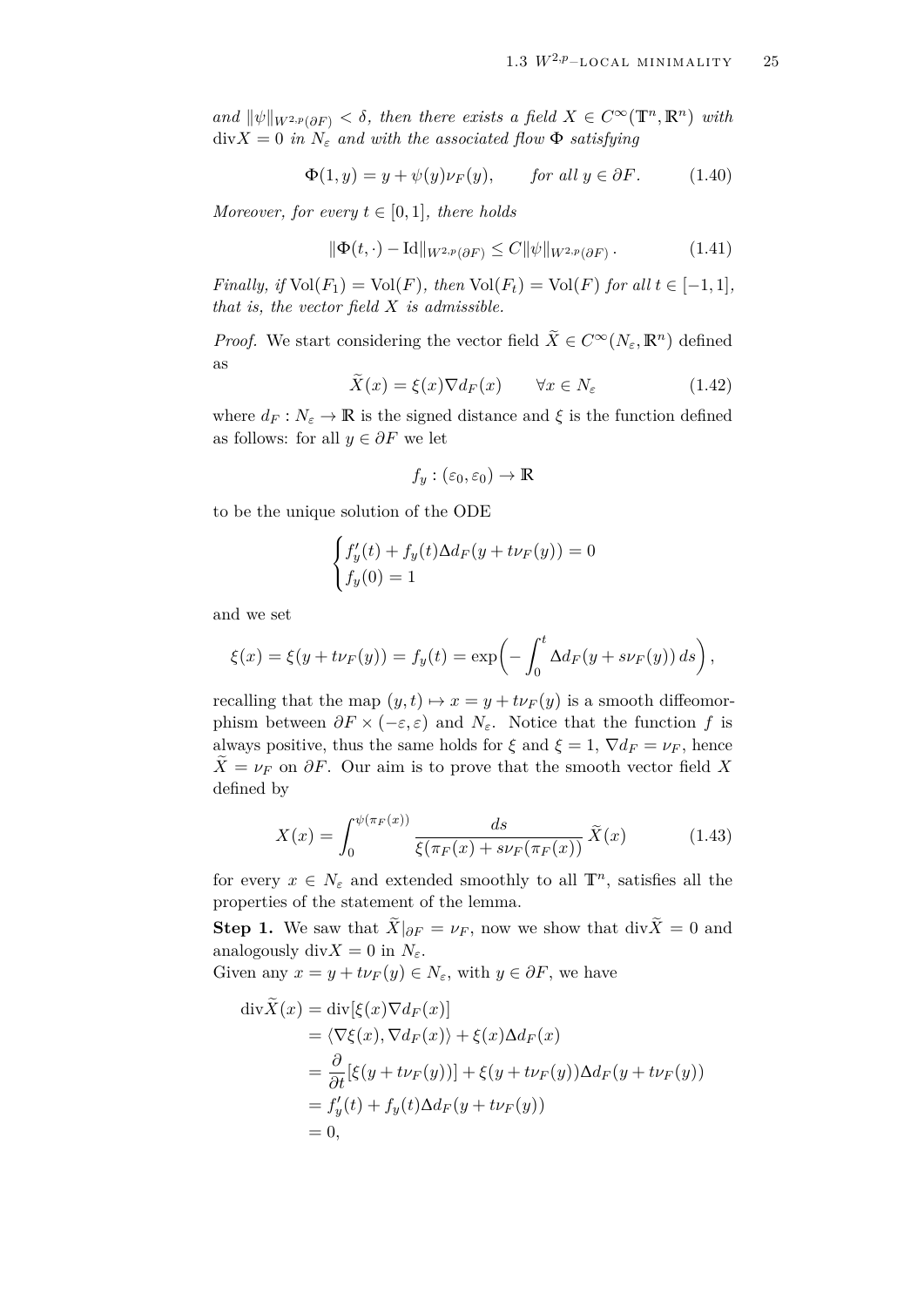where we used the fact that  $f'_y(t) = \langle \nabla \xi(y + t \nu_F(y)), \nu_F(y) \rangle$  and that we have  $\nabla d_F(y + t\nu_F(y)) = \nu_F(y)$ . Since the function

$$
x \mapsto \int_0^{\psi(\pi_F(x))} \frac{ds}{\xi(\pi_F(x) + s\nu_F(\pi_F(x))} = \theta(x)
$$

is constant along the segments  $t \mapsto x + t \nabla d_F(x)$ , for every  $x \in N_{\varepsilon}$ , it follows that

$$
0 = \frac{\partial}{\partial t} \Big[ \theta(x + t \nabla d_F(x)) \Big] \Big|_{t=0} = \langle \nabla \theta(x), \nabla d_F(x) \rangle,
$$

hence,

$$
\mathrm{div}X = \langle \nabla \theta, \nabla d_F \rangle \xi + \theta \mathrm{div}\tilde{X} = 0.
$$

**Step 2.** Recalling that  $\psi \in C^{\infty}(\partial F)$  and  $p > n - 1$ , we have

$$
\|\psi\|_{L^{\infty}(\partial F)} \le \|\psi\|_{C^1(\partial F)} \le C_F \|\psi\|_{W^{2,p}(\partial F)},
$$

by Sobolev embeddings (see [\[4\]](#page-79-6)). Then, we can choose  $\delta < \varepsilon / C_F$  such that for all  $x \in \partial F$  we have that  $x \pm \psi(x)\nu_F(x) \in N_{\varepsilon}$ . To check that equation [\(1.40\)](#page-26-0) holds, we observe that the integral

$$
\int_0^{\psi(\pi_F(x))} \frac{ds}{\xi(\pi_F(x) + s\nu_F(\pi_E(x)))} = \theta(x)
$$

represents the time needed to go from  $\pi_F(x)$  to  $\pi_F(x) + \psi(\pi_F(x))\nu_F(\pi_F(x))$ along the trajectory of the vector field  $\tilde{X}$ , which is the segment connecting  $\pi_F(x)$  and  $\pi_F(x) + \psi(\pi_F(x))\nu_F(\pi_F(x))$ , of length  $\psi(\pi_F(x))$ , parametrized as

$$
s \mapsto \pi_F(x) + s\psi(\pi_F(x))\nu_F(\pi_F(x)),
$$

for  $s \in [0, 1]$  and which is traveled with velocity  $\xi(\pi_F(x) + s\nu_F(\pi_F(x))) =$  $f_{\pi_F(x)}(s)$ . Therefore, by the above definition of  $X = \theta X$  and the fact that the function  $\theta$  is constant along such segments, we conclude that

$$
\Phi(1,y) - \Phi(0,y) = \psi(y)\nu_F(y)
$$

and, equivalently,

$$
\Phi(1, y) = y + \psi(y)\nu_F(y)
$$

for all  $y \in \partial F$ .

**Step 3.** To establish inequality [\(1.41\)](#page-26-1), we first show that

<span id="page-27-0"></span>
$$
||X||_{W^{2,p}(N_{\varepsilon})} \leq C ||\psi||_{W^{2,p}(\partial F)} \tag{1.44}
$$

for a constant  $C > 0$  depending only on *F* and  $\varepsilon$ . This estimate will follow from the definition of  $X$  in equation  $(1.43)$  and the definition of  $W^{2,p}$ –norm, that is,

$$
||X||_{W^{2,p}(N_{\varepsilon})} = ||X||_{L^p(N_{\varepsilon})} + ||\nabla X||_{L^p(N_{\varepsilon})} + ||\nabla^2 X||_{L^p(N_{\varepsilon})}.
$$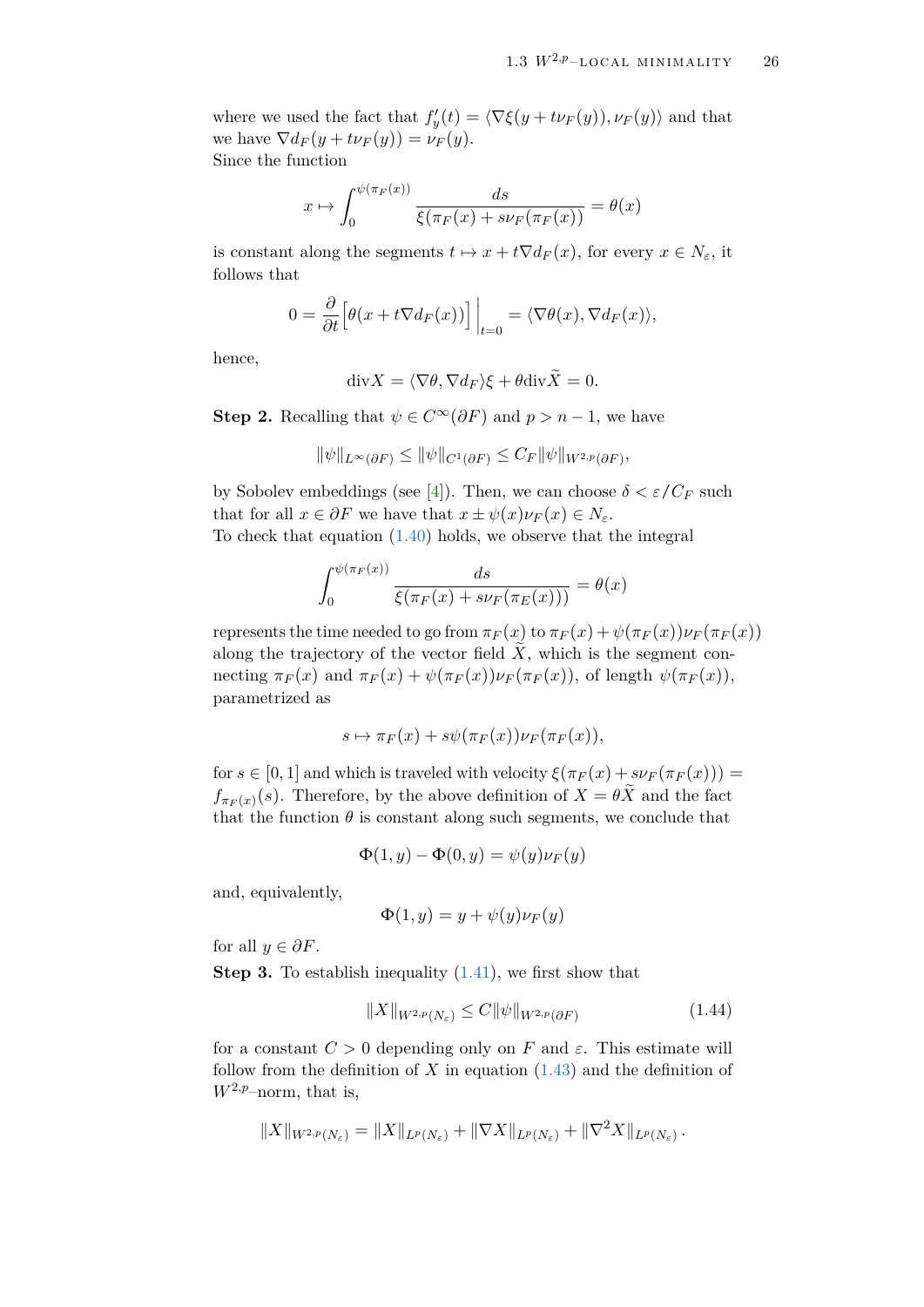As  $|\nabla d_F| = 1$  everywhere and the positive function  $\xi$ , by its definition at the beginning of the proof, satisfies  $0 < C_1 \leq \xi \leq C_2$  in  $N_{\varepsilon}$ , for a pair of constants  $C_1$  and  $C_2$ , we have

$$
||X||_{L^{p}(N_{\varepsilon})}^{p} = \int_{N_{\varepsilon}} \left| \int_{0}^{\psi(\pi_{F}(x))} \frac{ds}{\xi(\pi_{F}(x) + s\nu_{F}(\pi_{F}(x)))} \xi(x) \nabla d_{F}(x) \right|^{p} dx
$$
  
\n
$$
\leq ||\xi||_{L^{\infty}(N_{\varepsilon})}^{p} \int_{N_{\varepsilon}} \left| \int_{0}^{\psi(\pi_{F}(x))} \frac{ds}{\xi(\pi_{F}(x) + s\nu_{F}(\pi_{F}(x)))} \right|^{p} dx
$$
  
\n
$$
\leq \frac{C_{1}^{p}}{C_{2}^{p}} \int_{N_{\varepsilon}} |\psi(\pi_{F}(x))|^{p} dx
$$
  
\n
$$
= \frac{C_{1}^{p}}{C_{2}^{p}} \int_{\partial F} \int_{-\varepsilon}^{\varepsilon} |\psi(\pi_{F}(y + t\nu_{F}(y)))|^{p} JL(y, t) dt d\mu(y)
$$
  
\n
$$
= \frac{C_{1}^{p}}{C_{2}^{p}} \int_{\partial F} |\psi(y)|^{p} \int_{-\varepsilon}^{\varepsilon} JL(y, t) dt d\mu(y)
$$
  
\n
$$
\leq C \int_{\partial F} |\psi(y)|^{p} d\mu(y)
$$
  
\n
$$
= C ||\psi||_{L^{p}(\partial F)}^{p}.
$$

where  $L : \partial F \times (-\varepsilon, \varepsilon) \to N_{\varepsilon}$  the smooth diffeomorphism defined in formula [\(1.39\)](#page-23-0) and *JL* its Jacobian. Notice that the constant *C* depends only on  $E$  and  $\varepsilon$ .

Now we estimate the  $L^p$ –norm of  $\nabla X$ . We compute

$$
\nabla X = \frac{\nabla \psi(\pi_F(x)) d\pi_F(x)}{\xi(\pi_F(x) + \psi(\pi_F(x)))\nu_F(\pi_F(x)))} \xi(x) \nabla d_F(x)
$$

$$
- \left[ \int_0^{\psi(\pi_F(x))} \frac{\nabla \xi(\pi_F(x) + s\nu_F(\pi_F(x)))}{\xi^2(\pi_F(x) + s\nu_F(\pi_F(x)))} d\pi_F(x) (\text{Id} + s d\nu_F(\pi_F(x))) ds \right].
$$

$$
\cdot \xi(x)\nabla d_F(x) + \int_0^{\psi(\pi_F(x))} \frac{ds}{\xi(\pi_F(x) + s\nu_F(\pi_F(x)))} \Big( \nabla \xi(x) \nabla d_F(x) + \xi(x) \nabla^2 d_F(x) \Big)
$$

and we deal with the integrals in the three terms as before, changing variable by means of the function *L*. That is, since all the functions  $d\pi_F$ ,  $d\nu_F$ ,  $\nabla^2 \nu_F$ ,  $\xi$ ,  $1/\xi$ ,  $\nabla \xi$  are bounded by some constants depending only on  $E$  and  $\varepsilon$ , we easily get (the constant  $C$  could vary from line to line)

$$
\begin{aligned} \|\nabla X\|_{L^p(N_\varepsilon)}^p &\leq C \int_{N_\varepsilon} |\nabla \psi(\pi_F(x))|^p \, dx + C \int_{N_\varepsilon} |\psi(\pi_F(x))|^p \, dx \\ &= C \int_{\partial F} \int_{-\varepsilon}^\varepsilon |\nabla \psi(\pi_F(y + t\nu_F(y)))|^p \, JL(y, t) \, dt \, d\mu(y) \\ &+ C \int_{\partial F} \int_{-\varepsilon}^\varepsilon |\psi(\pi_F(y + t\nu_F(y)))|^p \, JL(y, t) \, dt \, d\mu(y) \end{aligned}
$$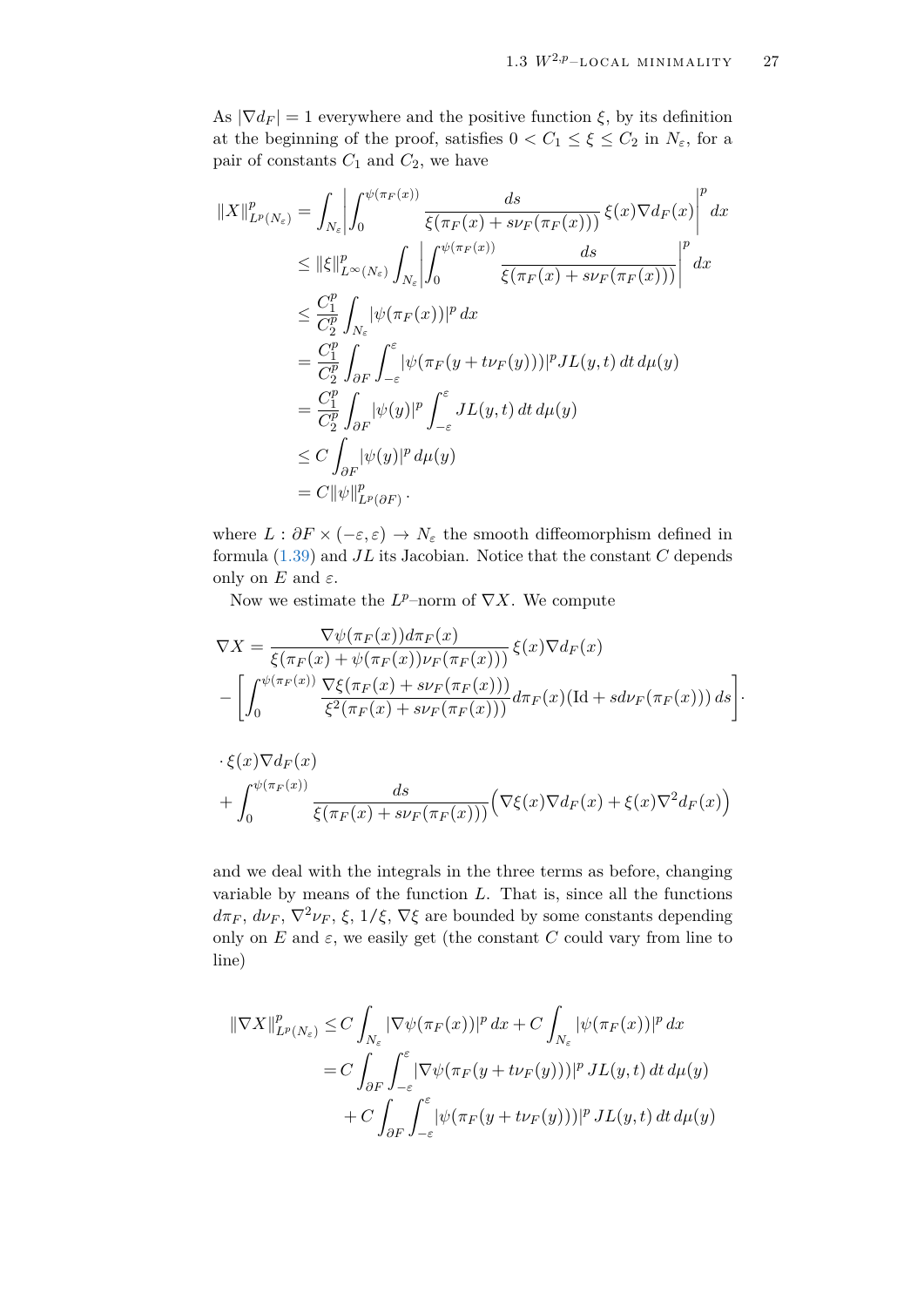$$
= C \int_{\partial F} \left( |\psi(y)|^p + |\nabla \psi(y)|^p \right) \int_{-\varepsilon}^{\varepsilon} JL(y, t) dt d\mu(y)
$$
  
\n
$$
\leq C ||\psi||_{L^p(\partial F)}^p + C ||\nabla \psi||_{L^p(\partial F)}^p
$$
  
\n
$$
\leq C ||\psi||_{W^{1,p}(\partial F)}^p.
$$

A very analogous estimate works for  $\|\nabla^2 X\|_I^p$  $L^p(N_\varepsilon)$  and we obtain also

<span id="page-29-2"></span>
$$
\|\nabla^2 X\|_{L^p(N_\varepsilon)}^p \leq C \|\psi\|_{W^{2,p}(\partial F)}^p,
$$

hence, inequality [\(1.44\)](#page-27-0) follows with  $C = C(F, \varepsilon)$ .

Applying now Lagrange theorem to every component of  $\Phi(\cdot, y)$  for every  $y \in \partial F$  and  $t \in [0,1]$ , we have

$$
\Phi_i(t,y) - y_i = \Phi_i(t,y) - \Phi_i(0,y) = tX^i(\Phi(s,y)),
$$

for every  $i \in \{1, \ldots, n\}$ , where  $s = s(y, t)$  is a suitable value in  $(0, 1)$ . Then, it clearly follows

$$
\|\Phi(t,\cdot) - \mathrm{Id}\|_{L^{\infty}(\partial F)} \le C\|X\|_{L^{\infty}(N_{\varepsilon})} \le C\|X\|_{W^{2,p}(N_{\varepsilon})} \le C\|\psi\|_{W^{2,p}(\partial F)}
$$
(1.45)

by estimate [\(1.44\)](#page-27-0), with  $C = C(F, \varepsilon)$  (notice that we used Sobolev embeddings, being  $p > n - 1$ , the dimension of  $\partial F$ ).

Differentiating the equations relating  $\Phi$  to *X* in system [\(1.9\)](#page-10-1), we have (recall that we use the convention of summing over the repeated indices)

$$
\begin{cases} \frac{\partial}{\partial t} \nabla^i \Phi_j(t, y) = \nabla^k X^j (\Phi(t, y)) \nabla^i \Phi_k(t, y) \\ \nabla^i \Phi_j(0, y) = \delta_{ij} \end{cases}
$$
(1.46)

for every  $i, j \in \{1, \ldots, n\}$ . It follows,

$$
\frac{\partial}{\partial t} \left| \nabla^i \Phi_j(t, y) - \delta_{ij} \right|^2 \le 2 \left| \left( \nabla^i \Phi_j(t, y) - \delta_{ij} \right) \nabla^k X^j (\Phi(t, y)) \nabla^i \Phi_k(t, y) \right|
$$

<span id="page-29-0"></span>
$$
\leq 2\|\nabla X\|_{L^{\infty}(N_{\varepsilon})}\left|\nabla^{i}\Phi_{j}(t,y)-\delta_{ij}\right|^{2}+2\|\nabla X\|_{L^{\infty}(N_{\varepsilon})}\left|\nabla^{i}\Phi_{j}(t,y)-\delta_{ij}\right|
$$

hence, for almost every  $t \in [0, 1]$  where the following derivative exists,

$$
\frac{\partial}{\partial t} \left| \nabla^i \Phi_j(t, y) - \delta_{ij} \right| \leq C || \nabla X ||_{L^{\infty}(N_{\varepsilon})} \left( \left| \nabla^i \Phi_j(t, y) - \delta_{ij} \right| + 1 \right).
$$

Integrating this differential inequality, we get

<span id="page-29-1"></span>
$$
\left|\nabla^i \Phi_j(t,y) - \delta_{ij}\right| \le e^{tC\|\nabla X\|_{L^\infty(N_\varepsilon)}} - 1 \le e^{C\|X\|_{W^{2,p}(N_\varepsilon)}} - 1,
$$

as  $t \in [0, 1]$  and where we used Sobolev embeddings again. Then, by inequality [\(1.44\)](#page-27-0), we estimate

$$
\sum_{1 \le i,j \le n} \|\nabla^i \Phi_j(t,\cdot) - \delta_{ij}\|_{L^\infty(\partial F)} \le C \Big(e^{C \|\psi\|_{W^{2,p}(\partial F)}} - 1\Big) \le C \|\psi\|_{W^{2,p}(\partial F)},\tag{1.47}
$$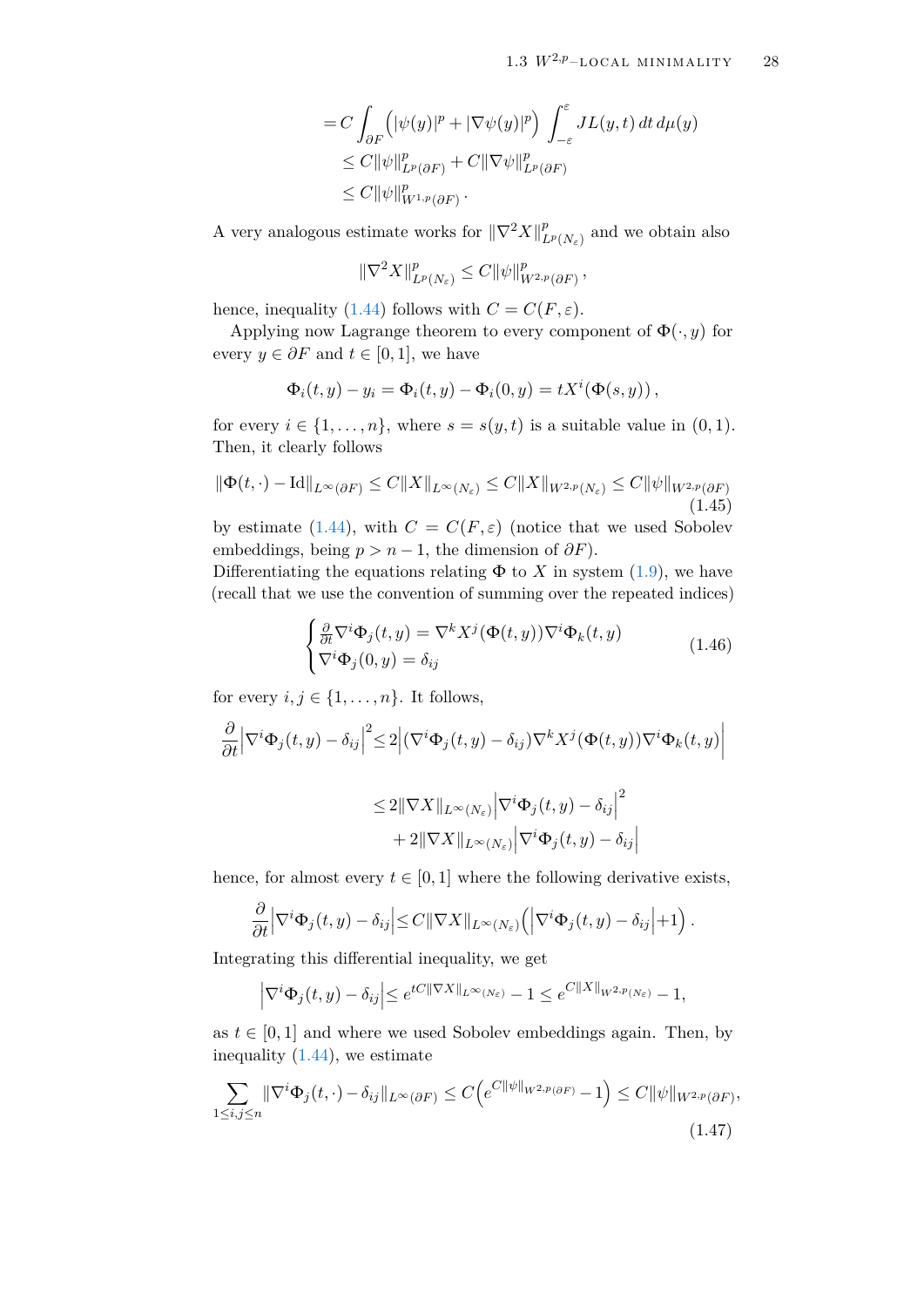as  $\|\psi\|_{W^{2,p}(\partial F)} \leq \delta$ , for any  $t \in [0,1]$  and  $y \in \partial F$ , with  $C = C(F, \varepsilon, \delta)$ . Differentiating equations [\(1.46\)](#page-29-0), we obtain

$$
\begin{cases} \frac{\partial}{\partial t} \nabla^{\ell} \nabla^{i} \Phi_{j}(t, y) = \nabla^{s} \nabla^{k} X^{j} (\Phi(t, y)) \nabla^{i} \Phi_{k}(t, y) \nabla^{\ell} \Phi_{s}(t, y) \\qquad \qquad + \nabla^{k} X^{j} (\Phi(t, y)) \nabla^{\ell} \nabla^{i} \Phi_{k}(t, y) \\ \nabla^{\ell} \nabla^{i} \Phi(0, y) = 0 \end{cases}
$$

(where we sum over *s* and *k*), for every  $t \in [0, 1]$ ,  $y \in \partial F$  and  $i, j, \ell \in$  $\{1, \ldots, n\}.$ 

This is a linear *non–homogeneous* system of ODEs such that, if we control  $C\|\psi\|_{W^{2,p}(\partial F)}$ , the smooth coefficients in the right side multiplying the solutions  $\nabla^{\ell} \nabla^{i} \Phi_{j}(\cdot, y)$  are uniformly bounded (as in estimate [\(1.47\)](#page-29-1), Sobolev embeddings imply that  $\nabla X$  is bounded in  $L^{\infty}$  by  $C||\psi||_{W^{2,p}(\partial F)}$ . Then, arguing as before, for almost every  $t \in [0, 1]$  where the following derivative exists, there holds

$$
\frac{\partial}{\partial t} \left| \nabla^2 \Phi(t, y) \right| \le C \| \nabla X \|_{L^\infty(N_\varepsilon)} \left| \nabla^2 \Phi(t, y) \right| + C | \nabla^2 X(\Phi(t, y)) |
$$
  

$$
\le C \delta \left| \nabla^2 \Phi(t, y) \right| + C | \nabla^2 X(\Phi(t, y)) |,
$$

by inequality [\(1.44\)](#page-27-0) (notice that inequality [\(1.47\)](#page-29-1) gives an  $L^{\infty}$ -bound on  $\nabla \Phi$ , *not only* in  $L^p$ , which is crucial). Thus, by means of Gronwall's lemma (see  $[25]$ , for instance), we obtain the estimate

$$
\left|\nabla^2 \Phi(t,y)\right| \le C \int_0^t |\nabla^2 X(\Phi(s,y))| e^{C\delta(t-s)} ds \le C \int_0^t |\nabla^2 X(\Phi(s,y))| ds,
$$

hence,

$$
\|\nabla^2 \Phi(t, \cdot)\|_{L^p(\partial F)}^p \le C \int_{\partial F} \left( \int_0^t |\nabla^2 X(\Phi(s, y))| ds \right)^p d\mu(y)
$$
  
\n
$$
\le C \int_0^t \int_{\partial F} |\nabla^2 X(\Phi(s, y))|^p d\mu(y) ds
$$
  
\n
$$
= C \int_{N_\varepsilon} |\nabla^2 X(x)|^p J L^{-1}(x) dx
$$
  
\n
$$
\le C \|\nabla^2 X\|_{L^p(N_\varepsilon)}^p
$$
  
\n
$$
\le C \|X\|_{W^{2,p}(N_\varepsilon)}^p
$$
  
\n
$$
\le C \|\psi\|_{W^{2,p}(\partial F)}^p,
$$
 (1.48)

by estimate [\(1.44\)](#page-27-0), for every  $t \in [0, 1]$ , with  $C = C(F, \varepsilon, \delta)$ . Clearly, putting together inequalities  $(1.45)$ ,  $(1.47)$  and  $(1.48)$ , we get the estimate [\(1.41\)](#page-26-1) in the statement of the lemma.

**Step 4.** Finally, we remind that

<span id="page-30-0"></span>
$$
\frac{d^2}{dt^2} \text{Vol}(F_t) = \int_{\partial F_t} \langle X, \nu_{E_t} \rangle \text{div}^{\mathbb{T}^n} X \, d\mu_t,
$$

hence, since by Step 1 we know that  $\text{div}X = 0$ , we conclude  $\frac{d^2}{dt^2} \text{Vol}(F_t) =$ 0 for all  $t \in [-1, 1]$ , that is, the function  $t \mapsto \text{Vol}(F_t)$  is linear. If  $Vol(F_1) = Vol(F) = Vol(F_0)$ , it follows that  $Vol(F_t) = Vol(F)$ , for all  $t \in [-1, 1].$  $\Box$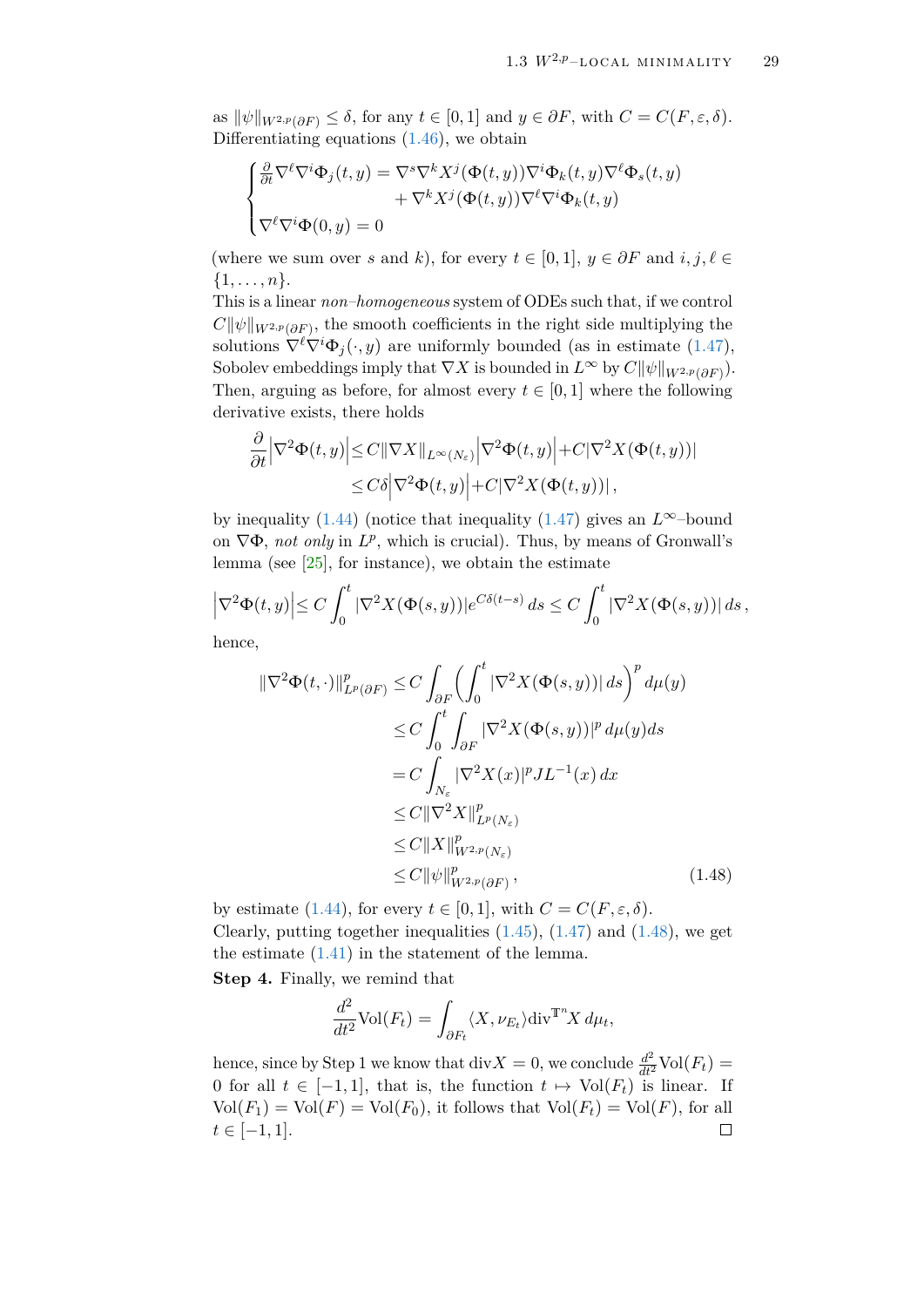<span id="page-31-0"></span> $\Box$ 

With an argument similar to the one of Step 4 in this proof, we now prove Lemma [1.4.](#page-13-2)

*Proof of Lemma [1.4.](#page-13-2)* Let  $\varphi : \partial E \to \mathbb{R}$  a  $C^{\infty}$  function with zero integral, then we define the following smooth vector field in  $N_{\varepsilon}$ ,

$$
X(x) = \varphi(\pi_E(x))\tilde{X}(x),
$$

where  $\tilde{X}$  is the smooth vector field defined by formula [\(1.42\)](#page-26-3) and we extend it to a smooth vector field  $X \in C^{\infty}(\mathbb{T}^n, \mathbb{R}^n)$  on the whole  $\mathbb{T}^n$ . Clearly, by the properties of  $\tilde{X}$  seen above,

$$
\langle X(y), \nu_E(y) \rangle = \varphi(y) \langle \tilde{X}(y), \nu_E(y) \rangle = \varphi(y)
$$

for every  $y \in \partial E$ .

As the function  $x \mapsto \varphi(\pi_E(x))$  is constant along the segments  $t \mapsto$  $x + t\nabla d_E(x)$ , for every  $x \in N_{\varepsilon}$ , it follows, as in Step 1 of the previous proof, that div $X = 0$  in  $N_{\varepsilon}$ . Then, arguing as in Step 4, the function  $t \mapsto$ Vol $(E_t)$  is linear, for *t* in some interval  $(-\delta, \delta)$ . Since, by equation [\(1.18\)](#page-13-3), there holds

$$
\frac{d}{dt}\text{Vol}(E_t)\Big|_{t=0} = \int_{\partial E} \langle X, \nu_E \rangle \, d\mu = \int_{\partial E} \varphi \, d\mu = 0,
$$

such function  $t \mapsto Vol(E_t)$  must actually be constant. Hence,  $Vol(E_t) = Vol(E)$ , for all  $t \in (-\delta, \delta)$  and X is admissible.

The next lemma gives a technical estimate needed in the proof of Theorem [1.13.](#page-25-1)

**Lemma 1.17.** *Let*  $p$  > max{2,  $n-1$ } *and*  $F ⊂ T^n$  *a smooth strictly stable critical set for the (volume–constrained) functional* A*. Then, in the hypotheses and notation of Lemma [1.16,](#page-25-0) there exist constants*  $\delta$ ,  $C > 0$  *such that if*  $\|\psi\|_{W^{2,p}(\partial F)} \leq \delta$ , then  $|X| \leq C|\langle X, \nu_{F_t} \rangle|$  on  $\partial F_t$ *and*

$$
\|\nabla X\|_{L^2(\partial F_t)} \le C \|\langle X, \nu_{F_t}\rangle\|_{H^1(\partial F_t)},\tag{1.49}
$$

*hence,*

$$
||X||_{H^1(\partial F_t)} \leq C||\langle X, \nu_{F_t}\rangle||_{H^1(\partial F_t)}
$$

*(here*  $\nabla$  *is the covariant derivative along*  $F_t$ *), for all*  $t \in [0, 1]$ *, where*  $X \in C^{\infty}(\mathbb{T}^n, \mathbb{R}^n)$  *is the smooth vector field defined in formula* [\(1.43\)](#page-26-2)*.* 

*Proof.* Fixed  $\bar{\varepsilon} > 0$ , from inequality [\(1.41\)](#page-26-1) it follows that there exists  $\delta > 0$  such that if  $\|\psi\|_{W^{2,p}(\partial F)} \leq \delta$  there holds

$$
|\nu_{F_t}(\Phi_t(y)) - \nu_F(y)| \leq \overline{\varepsilon}
$$

for every  $y \in \partial F$ , hence, as  $\nabla d_F = \nu_F$  on  $\partial F$ , we have

$$
|\nabla d_F(\Phi_t^{-1}(y)) - \nu_{F_t}(y)| = |\nu_F(\Phi_t^{-1}(y)) - \nu_{F_t}(y)| \le \overline{\varepsilon}
$$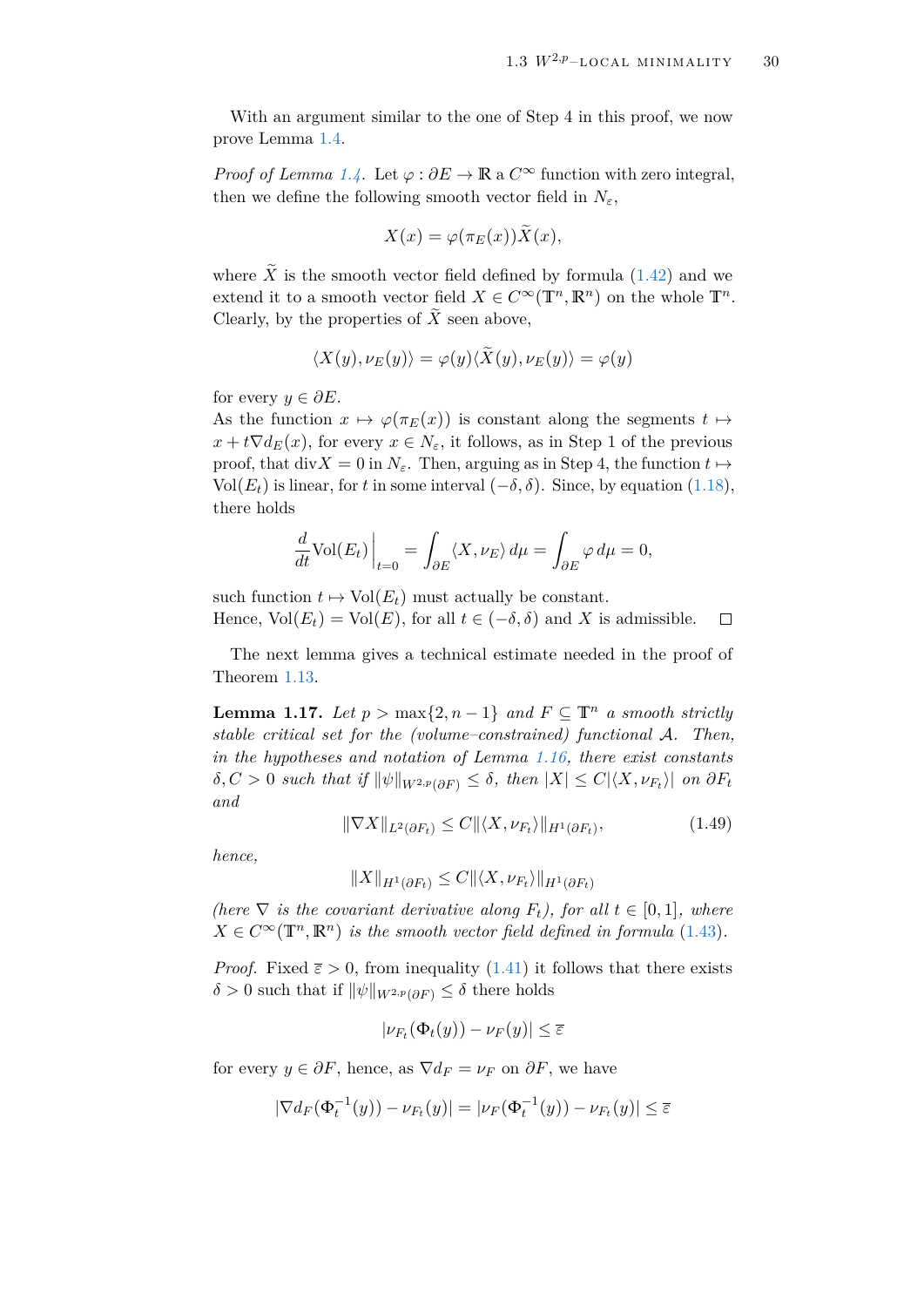for every  $y \in \partial F_t$ . Then, if  $\|\psi\|_{W^{2,p}(\partial F)}$  is small enough,  $\Phi_t^{-1}$  is close to the identity, thus

$$
|\nabla d_F(\Phi_t^{-1}(y)) - \nabla d_F(y)| \le \overline{\varepsilon}
$$

on  $\partial F_t$  and we conclude

$$
\|\nabla d_F - \nu_{F_t}\|_{L^\infty(\partial F_t)} \leq 2\overline{\varepsilon}.
$$

We estimate  $X_{\tau_t} = X - \langle X, \nu_{F_t} \rangle \nu_{F_t}$  (recall that  $X = \langle X, \nabla d_F \rangle \nabla d_F$ ),

$$
|X_{\tau_t}| = |X - \langle X, \nu_{F_t} \rangle \nu_{F_t}|
$$
  
\n
$$
= |\langle X, \nabla d_F \rangle \nabla d_F - \langle X, \nu_{F_t} \rangle \nu_{F_t}|
$$
  
\n
$$
= |\langle X, \nabla d_F \rangle \nabla d_F - \langle X, \nu_{F_t} \rangle \nabla d_F + \langle X, \nu_{F_t} \rangle \nabla d_F - \langle X, \nu_{F_t} \rangle \nu_{F_t}|
$$
  
\n
$$
\leq |\langle X, (\nabla d_F - \nu_{F_t}) \rangle \nabla d_F| + |\langle X, \nu_{F_t} \rangle (\nabla d_F - \nu_{F_t})|
$$
  
\n
$$
\leq 2|X| |\nabla d_F - \nu_{F_t}|
$$
  
\n
$$
\leq 4\overline{\varepsilon}|X|,
$$

then

$$
|X_{\tau_t}| \leq 4\overline{\varepsilon}|X_{\tau_t} + \langle X, \nu_{F_t} \rangle \nu_{F_t}| \leq 4\overline{\varepsilon}|X_{\tau_t}| + |\langle X, \nu_{F_t} \rangle|,
$$

hence,

<span id="page-32-0"></span>
$$
|X_{\tau_t}| \le C |\langle X, \nu_{F_t} \rangle| \,. \tag{1.50}
$$

We now estimate its covariant derivative  $\nabla$  along  $F_t$ , that is,

$$
|\nabla X_{\tau_t}| = |\nabla X - \nabla(\langle X, \nu_{F_t} \rangle \nu_{F_t})|
$$
  
\n
$$
= |\nabla(\langle X, \nabla d_F \rangle \nabla d_F) - \nabla(\langle X, \nu_{F_t} \rangle \nu_{F_t})|
$$
  
\n
$$
= |\nabla(\langle X, \nabla d_F \rangle \nabla d_F) - \nabla(\langle X, \nu_{F_t} \rangle \nabla d_F)
$$
  
\n
$$
+ \nabla(\langle X, \nu_{F_t} \rangle \nabla d_F) - \nabla(\langle X, \nu_{F_t} \rangle \nu_{F_t})|
$$
  
\n
$$
\leq |\nabla(\langle X, (\nabla d_F - \nu_{F_t}) \rangle \nabla d_F)| + |\nabla(\langle X, \nu_{F_t} \rangle (\nabla d_F - \nu_{F_t}))|
$$
  
\n
$$
\leq C \overline{\varepsilon} [|\nabla X| + |\nabla \langle X, \nu_{F_t} \rangle|] + C|X| [|\nabla (\nabla d_F)| + |\nabla \nu_{F_t}|]
$$
  
\n
$$
\leq C \overline{\varepsilon} [|\nabla(\langle X, \nu_{F_t} \rangle \nu_{F_t} + X_{\tau_t})| + |\nabla \langle X, \nu_{F_t} \rangle|]
$$
  
\n
$$
+ C(|\langle X, \nu_{F_t} \rangle| + |X_{\tau_t}|) [|\nabla^2 d_F| + |\nabla \nu_{F_t}|]
$$

hence, using inequality [\(1.50\)](#page-32-0) and arguing as above, there holds

$$
|\nabla X_{\tau_t}| \leq C |\nabla \langle X, \nu_{F_t} \rangle| + C |\langle X, \nu_{F_t} \rangle| \left[ |\nabla^2 d_F| + |\nabla \nu_{F_t}| \right].
$$

Then, we get

$$
\begin{aligned} \|\nabla X_{\tau_t}\|_{L^2(\partial F_t)}^2 &\leq C \|\nabla \langle X, \nu_{F_t} \rangle\|_{L^2(\partial F_t)}^2 \\ &+ C \int_{\partial F_t} |\langle X, \nu_{F_t} \rangle|^2 \Big[ |\nabla^2 d_F| + |\nabla \nu_{F_t}| \Big]^2 d\mu \\ &\leq C \|\langle X, \nu_{F_t} \rangle\|_{H^1(\partial F_t)}^2 \\ &+ C \|\langle X, \nu_{F_t} \rangle\|_{L^{\frac{2p}{p-2}}(\partial F_t)}^2 \Big\| |\nabla^2 d_F| + |\nabla \nu_{F_t}| \Big\|_{L^p(\partial F_t)}^2 \\ &\leq C \|\langle X, \nu_{F_t} \rangle\|_{H^1(\partial F_t)}^2 \end{aligned}
$$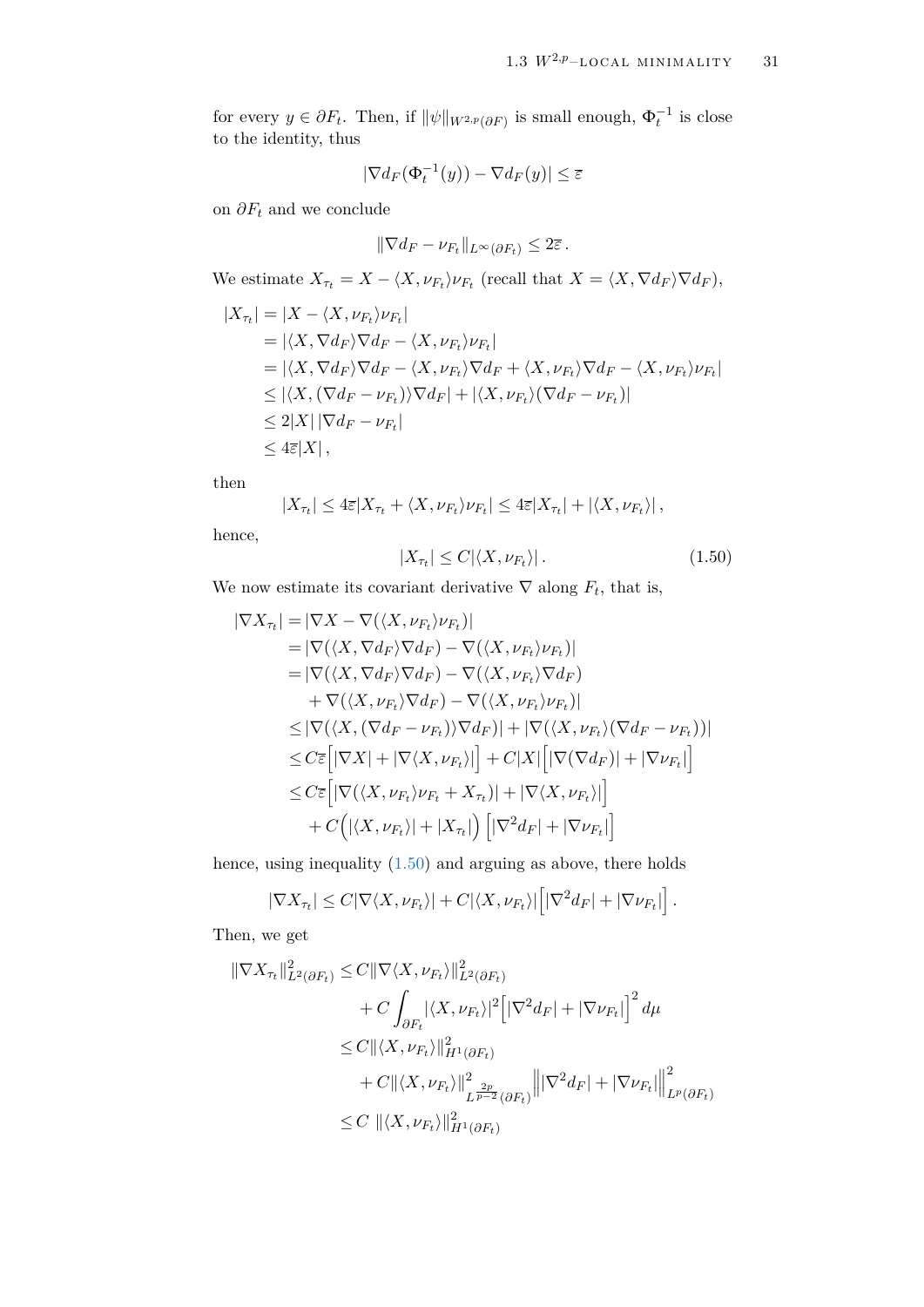$\Box$ 

where in the last inequality we used as usual Sobolev embeddings, as  $p > \max\{2, n-1\}.$ 

Considering now the covariant derivative of  $X = X_{\tau_t} + \langle X, \nu_{F_t} \rangle \nu_{F_t}$ , putting together this inequality, the trivial one

$$
\|\nabla \langle X, \nu_{F_t} \rangle\|_{L^2(\partial F_t)} \leq \|\langle X, \nu_{F_t} \rangle\|_{H^1(\partial F_t)}
$$

and inequality  $(1.50)$ , we obtain estimate  $(1.49)$ .

We now prove that any smooth set  $E$  sufficiently  $W^{2,p}$ –close to another smooth set *F*, can be "translated" by a vector  $\eta \in \mathbb{R}^n$  such that  $\partial E - \eta = \{y + \varphi(y)\nu_F(y) : y \in \partial F\}$ , for a function  $\varphi \in C^{\infty}(\partial F)$ having a suitable small "projection" on  $T(\partial F)$  (see the definitions and the discussion at the end of the previous section).

**Lemma 1.18.** *Let*  $p > n - 1$  *and*  $F \subseteq \mathbb{T}^n$  *a smooth set with a tubular neighborhood*  $N_{\varepsilon}$  *as above, in formula* [\(1.36\)](#page-22-1)*. For any*  $\tau > 0$  *there exist constants*  $\delta, C > 0$  *such that if another smooth set*  $E \subseteq \mathbb{T}^n$  *satisfies*  $Vol(E \triangle F) < \delta$  *and*  $\partial E = \{y + \psi(y) \nu_F(y) : y \in \partial F\} \subseteq N_{\epsilon}$  for a *function*  $\psi \in C^{\infty}(\mathbb{R})$  *with*  $\|\psi\|_{W^{2,p}(\partial F)} < \delta$ , then there exist  $\eta \in \mathbb{R}^n$ *and*  $\varphi$  ∈ *C*<sup>∞</sup>( $\partial$ *F*) *with the following properties:* 

$$
\partial E - \eta = \{ y + \varphi(y)\nu_F(y) : y \in \partial F \},
$$
  

$$
|\eta| \le C ||\psi||_{W^{2,p}(\partial F)}, \qquad ||\varphi||_{W^{2,p}(\partial F)} \le C ||\psi||_{W^{2,p}(\partial F)}
$$

*and*

$$
\left| \int_{\partial F} \varphi \nu_F \, d\mu \, \right| \leq \tau \|\varphi\|_{L^2(\partial F)}.
$$

*Proof.* We let  $d_F$  to be the signed distance function from  $\partial F$ . We underline that, throughout all the proof, the various constants will be all independent of  $\psi : \partial F \to \mathbb{R}$ .

We recall that in Remark [1.10](#page-22-3) we saw that there exists an orthonormal basis  $\{e_1, \ldots, e_n\}$  of  $\mathbb{R}^n$  such that the functions  $\langle \nu_F, e_i \rangle$  are orthogonal in  $L^2(\partial F)$ , that is,

$$
\int_{\partial F} \langle \nu_F, e_i \rangle \langle \nu_F, e_j \rangle \, d\mu = 0, \tag{1.51}
$$

for all  $i \neq j$  and we let I<sub>F</sub> to be the set of the indices  $i \in \{1, \ldots, n\}$ such that  $\|\langle \nu_F, e_i \rangle\|_{L^2(\partial F)} > 0$ . Given a smooth function  $\psi : \partial F \to \mathbb{R}$ , we set  $\eta = \sum_{i=1}^n \eta_i e_i$ , where

$$
\eta_i = \begin{cases} \frac{1}{\|\langle \nu_F, e_i \rangle\|_{L^2(\partial F)}^2} \int_{\partial F} \psi(x) \langle \nu_F(x), e_i \rangle \, d\mu & \text{if } i \in I_F, \\ \eta_i = 0 & \text{otherwise.} \end{cases} \tag{1.52}
$$

Note that, from Hölder inequality, it follows

<span id="page-33-0"></span>
$$
|\eta| \le C_1 \|\psi\|_{L^2(\partial F)}\,. \tag{1.53}
$$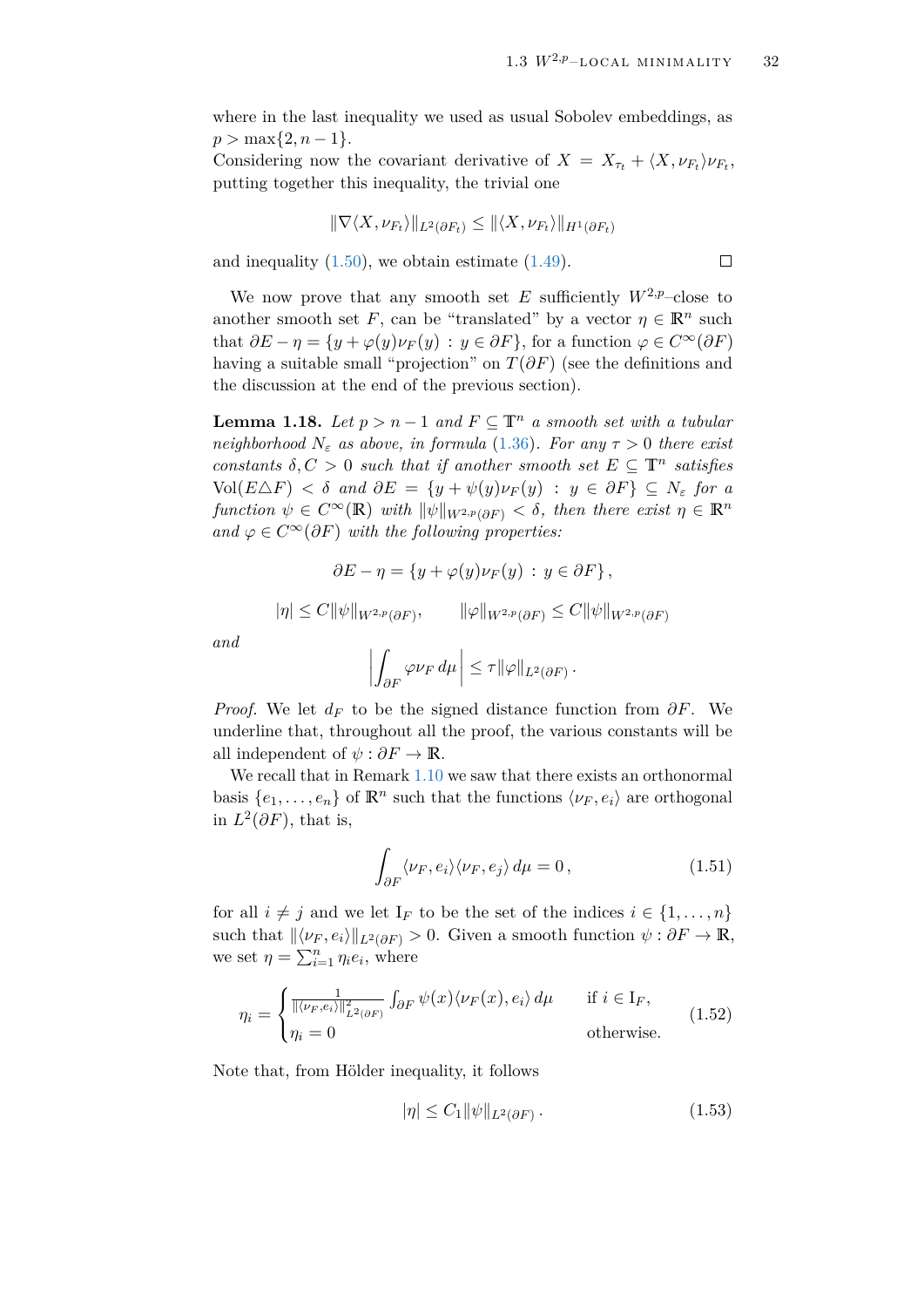**Step 1.** Let  $T_{\psi}: \partial F \to \partial F$  be the map

$$
T_{\psi}(y) = \pi_F(y + \psi(y)\nu_F(y) - \eta).
$$

It is easily checked that there exists  $\varepsilon_0 > 0$  such that if

<span id="page-34-1"></span>
$$
\|\psi\|_{W^{2,p}(\partial F)} + |\eta| \le \varepsilon_0 \le 1, \qquad (1.54)
$$

then  $T_{\psi}$  is a smooth diffeomorphism, moreover,

<span id="page-34-0"></span>
$$
||JT_{\psi} - 1||_{L^{\infty}(\partial F)} \le C ||\psi||_{C^{1}(\partial F)}
$$
\n(1.55)

and

$$
||T_{\psi} - \text{Id}||_{W^{2,p}(\partial E)} + ||T_{\psi}^{-1} - \text{Id}||_{W^{2,p}(\partial E)} \le C(||\psi||_{W^{2,p}(\partial F)} + |\eta|).
$$
\n(1.56)

Therefore, setting  $\widehat{E} = E - \eta$ , we have

$$
\partial \widehat{E} = \{ z + \varphi(z)\nu_F(z) \, : \, z \in \partial F \}
$$

for some function  $\varphi$ , which is linked to  $\psi$  by the following relation: for all  $y \in \partial F$  we let  $z = z(y) \in \partial F$  such that

$$
y+\psi(y)\nu_F(y)-\eta=z+\varphi(z)\nu_F(z)\,,
$$

then

$$
T_{\psi}(y) = \pi_F(y + \psi(y)\nu_F(y) - \eta) = \pi_F(z + \varphi(z)\nu_F(z)) = z,
$$

that is,  $y = T_{\psi}^{-1}(z)$  and

$$
\varphi(z) = \varphi(T_{\psi}(y))
$$
  
=  $d_F(z + \varphi(z)\nu_F(z))$   
=  $d_F(y + \psi(y)\nu_F(y) - \eta)$   
=  $d_F(T_{\psi}^{-1}(z) + \psi(T_{\psi}^{-1}(z))\nu_F(T_{\psi}(y)) - \eta).$ 

Thus, using inequality [\(1.56\)](#page-34-0), we have

<span id="page-34-2"></span>
$$
\|\varphi\|_{W^{2,p}(\partial F)} \le C_2 \Big( \|\psi\|_{W^{2,p}(\partial F)} + |\eta| \Big) \,,\tag{1.57}
$$

for some constant  $C_2 > 1$ . We now estimate

$$
\int_{\partial F} \varphi(z) \nu_F(z) d\mu(z) = \int_{\partial f} \varphi(T_{\psi}(y)) \nu_F(T_{\psi}(y)) J T_{\psi}(y) d\mu(y)
$$
\n
$$
= \int_{\partial F} \varphi(T_{\psi}(y)) \nu_F(T_{\psi}(y)) d\mu(y) + R_1,
$$
\n(1.58)

where

$$
|R_1| = \left| \int_{\partial F} \varphi(T_{\psi}(y)) \nu_F(T_{\psi}(y)) \left[ J_{n-1} \nabla T_{\psi}(y) - 1 \right] d\mu(y) \right|
$$
  
 
$$
\leq C_3 \|\psi\|_{C^1(\partial F)} \|\varphi\|_{L^2(\partial F)},
$$
 (1.59)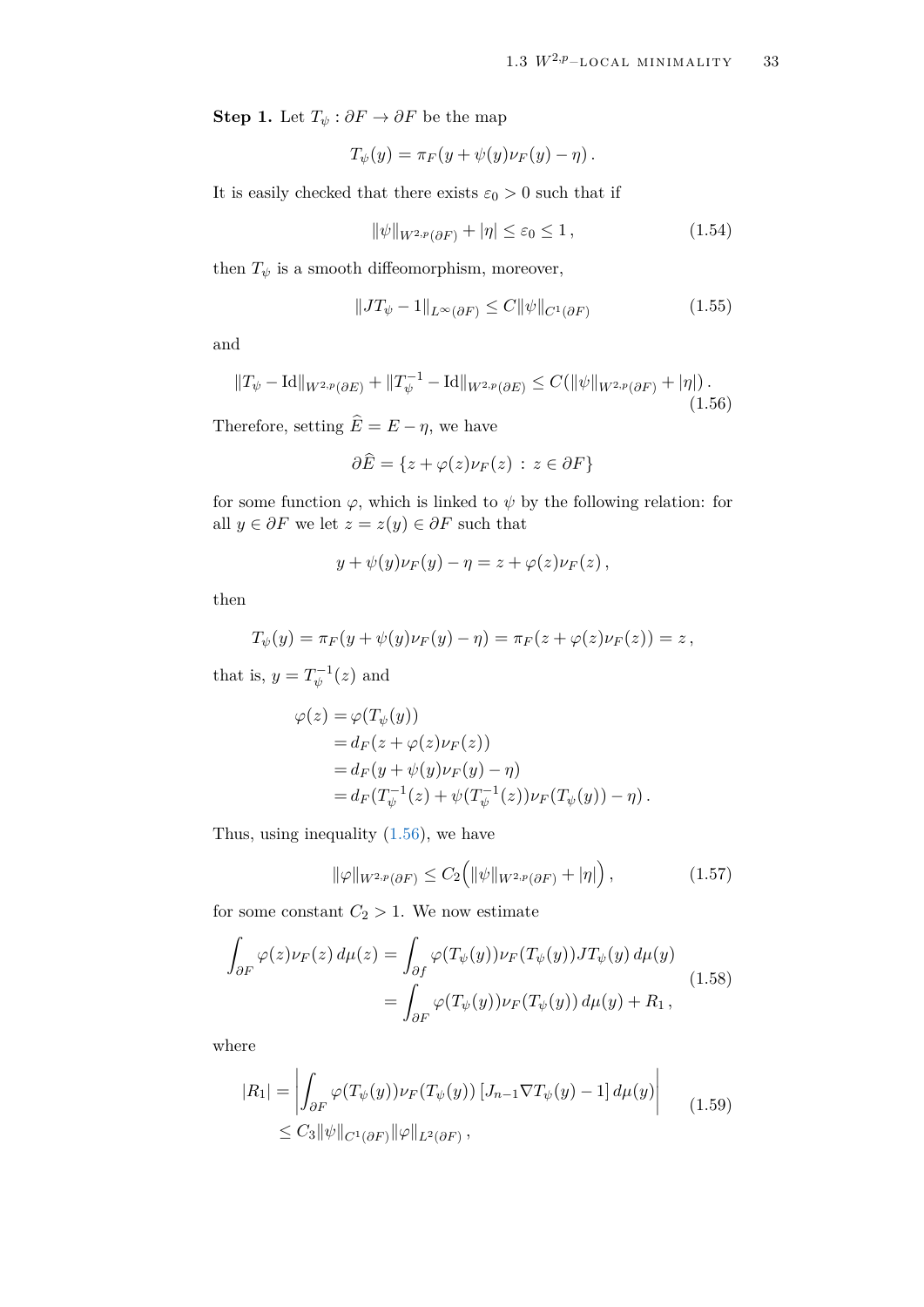by inequality [\(1.55\)](#page-34-1). On the other hand,

$$
\int_{\partial F} \varphi(T_{\psi}(y)) \nu_F(T_{\psi}(y)) d\mu(y)
$$
\n
$$
= \int_{\partial F} \left[ y + \psi(y) \nu_F(y) - \eta - T_{\psi}(y) \right] d\mu(y)
$$
\n
$$
= \int_{\partial F} \left[ y + \psi(y) \nu_F(y) - \eta - \pi_F(y + \psi(y) \nu_F(y) - \eta) \right] d\mu(y)
$$
\n
$$
= \int_{\partial F} \left\{ \psi(y) \nu_F(y) - \eta + \left[ \pi_F(y) - \pi_F(y + \psi(y) \nu_F(y) - \eta) \right] \right\} d\mu(y)
$$
\n
$$
= \int_{\partial F} \left( \psi(y) \nu_F(y) - \eta \right) d\mu(y) + R_2,
$$
\n(1.60)

where

<span id="page-35-0"></span>
$$
R_2 = \int_{\partial F} \left[ \pi_F(y) - \pi_F(y + \psi(y)\nu_F(y) - \eta) \right] d\mu(y)
$$
  
\n
$$
= -\int_{\partial F} d\mu(y) \int_0^1 \nabla \pi_F(y + t(\psi(y)\nu(y) - \eta))(\psi(y)\nu_F(y) - \eta) dt
$$
  
\n
$$
= -\int_{\partial F} \nabla \pi_F(y)(\psi(y)\nu_F(y) - \eta) d\mu(y) + R_3.
$$
\n(1.61)

In turn, recalling inequality [\(1.53\)](#page-33-0), we get

<span id="page-35-1"></span>
$$
|R_3| \leq \int_{\partial F} d\mu(y) \int_0^1 |\nabla \pi_F(y + t(\psi(y)) \nu_F(y) - \eta)|
$$
  
-  $\nabla \pi_F(y) ||\psi(y) \nu_F(y) - \eta| dt$   
 $\leq C_4 ||\psi||^2_{L^2(\partial F)}.$  (1.62)

Since in  $N_{\varepsilon}$ , by equation [\(1.38\)](#page-22-4), we have  $\pi_F(x) = x - d_F(x)\nabla d_F(x)$ , it follows

$$
\frac{\partial \pi_F^i}{\partial x_j}(x) = \delta_{ij} - \frac{\partial d_F}{\partial x_i}(x) \frac{\partial d_F}{\partial x_j}(x) - d_F(x) \frac{\partial^2 d_F}{\partial x_i \partial x_j}(x),
$$

thus, for all  $y \in \partial F$ 

$$
\frac{\partial \pi_F^i}{\partial x_j}(y) = \delta_{ij} - \frac{\partial d_F}{\partial x_i}(y) \frac{\partial d_F}{\partial x_j}(y).
$$

From this identity and equalities  $(1.58)$ ,  $(1.60)$  and  $(1.61)$ , we conclude

$$
\int_{\partial F} \varphi(z) \nu_F(z) d\mu(z) = \int_{\partial F} \left[ \psi(x) \nu_F(x) - \langle \eta, \nu_F(x) \rangle \nu_F(x) \right] d\mu(x) + R_1 + R_3.
$$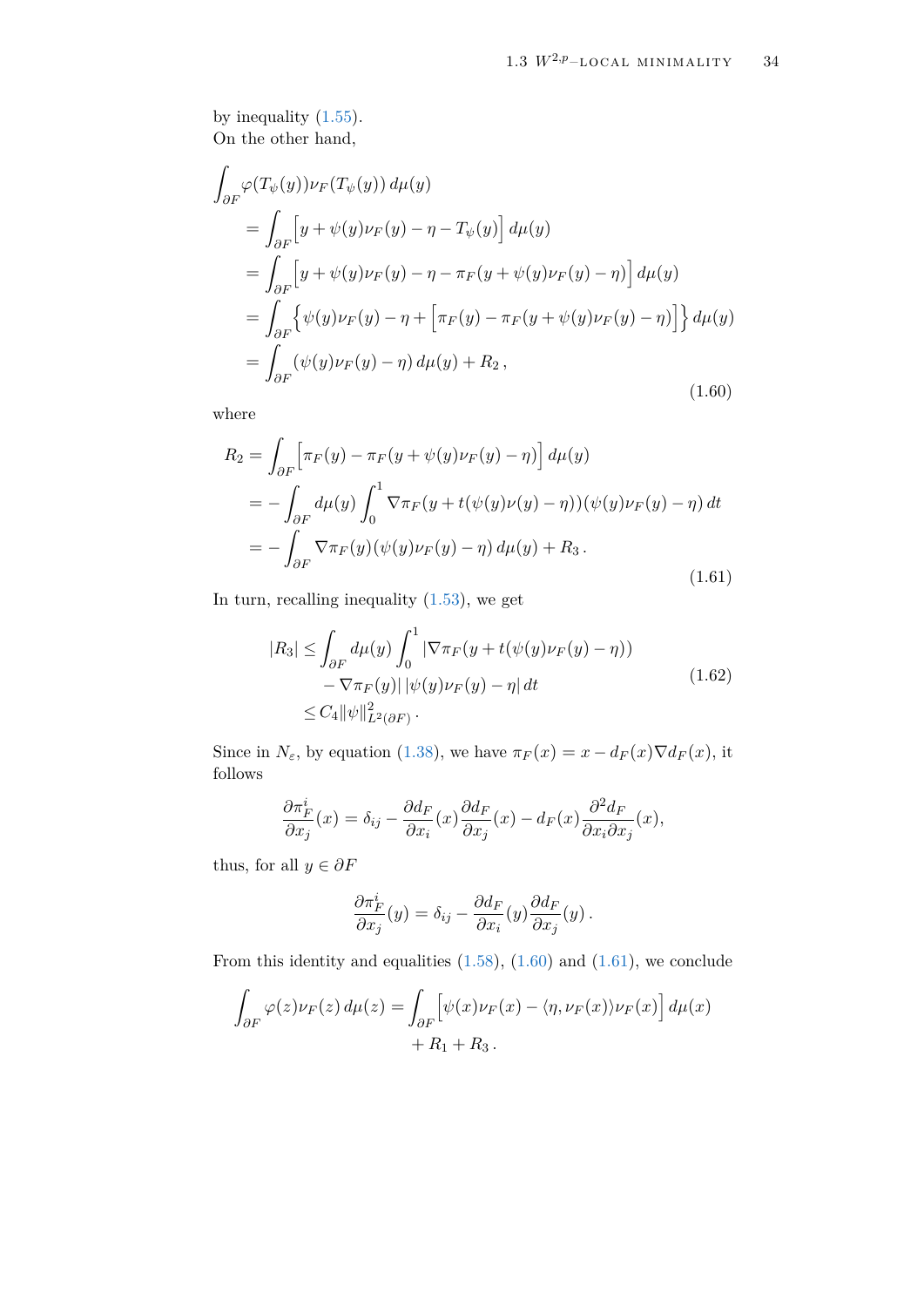As the integral at the right–hand side vanishes by relations [\(1.51\)](#page-33-0) and  $(1.52)$ , estimates  $(1.59)$  and  $(1.62)$  imply

<span id="page-36-1"></span>
$$
\left| \int_{\partial F} \varphi(y) \nu_F(y) d\mu(y) \right| \leq C_3 \|\psi\|_{C^1(\partial F)} \|\varphi\|_{L^2(\partial F)} + C_4 \|\psi\|_{L^2(\partial F)}^2
$$
  
\n
$$
\leq C \|\psi\|_{C^1(\partial F)} \left( \|\varphi\|_{L^2(\partial F)} + \|\psi\|_{L^2(\partial F)} \right)
$$
  
\n
$$
\leq C_5 \|\psi\|_{W^{2,p}(\partial F)}^{1-\vartheta} \|\psi\|_{L^2(\partial F)}^{\vartheta} \left( \|\varphi\|_{L^2(\partial F)} \right)
$$
  
\n
$$
+ \|\psi\|_{L^2(\partial F)} \right), \qquad (1.63)
$$

where in the last passage we used a well–known interpolation inequality, with  $\vartheta \in (0,1)$  depending only on  $p > n - 1$  (see [\[4,](#page-79-0) Theorem 3.70]).

**Step 2.** The previous estimate does not allow to conclude directly, but we have to rely on the following iteration procedure. Fix any number  $K > 1$  and assume that  $\delta \in (0, 1)$  is such that (possibly considering a smaller *τ* )

$$
\tau + \delta < \varepsilon_0/2, \qquad C_2 \delta (1 + 2C_1) \le \tau, \qquad 2C_5 \delta^{\vartheta} K \le \delta. \tag{1.64}
$$

Given  $\psi$ , we set  $\varphi_0 = \psi$  and we denote by  $\eta^1$  the vector defined as in [\(1.52\)](#page-33-1). We set  $E_1 = E - \eta^1$  and denote by  $\varphi_1$  the function such that  $\partial E_1 = \{x + \varphi_1(x)\nu_F(x) : x \in \partial F\}$ . As before,  $\varphi_1$  satsfies

<span id="page-36-0"></span>
$$
y+\varphi_0(y)\nu_F(y)-\eta^1=z+\varphi_1(z)\nu_F(z).
$$

Since  $\|\psi\|_{W^{2,p}(\partial F)} \leq \delta$  and  $|\eta| \leq C_1 \|\psi\|_{L^2(\partial F)}$ , by inequalities [\(1.53\)](#page-33-2), [\(1.57\)](#page-34-1) and  $(1.64)$  we have

<span id="page-36-3"></span>
$$
\|\varphi_1\|_{W^{2,p}(\partial F)} \le C_2 \delta(1 + C_1) \le \tau.
$$
 (1.65)

Using again that  $\|\psi\|_{W^{2,p}(\partial F)} < \delta < 1$ , by estimate [\(1.63\)](#page-36-1) we obtain

$$
\left|\int_{\partial F} \varphi_1(y)\nu_F(y)\,d\mu(y)\right|\leq C_5\|\varphi_0\|_{L^2(\partial F)}^{\vartheta}\left(\|\varphi_1\|_{L^2(\partial F)}+\|\varphi_0\|_{L^2(\partial F)}\right),
$$

where we have  $\|\varphi_0\|_{L^2(\partial F)} \leq \delta$ . We now distinguish two cases.

If  $\|\varphi_0\|_{L^2(\partial F)} \leq K \|\varphi_1\|_{L^2(\partial F)}$ , from the previous inequality and [\(1.64\)](#page-36-0), we get

$$
\left| \int_{\partial F} \varphi_1(y) \nu_F(y) d\mu(y) \right| \leq C_5 \delta^{\vartheta} \left( \|\varphi_1\|_{L^2(\partial F)} + \|\varphi_0\|_{L^2(\partial F)} \right)
$$
  

$$
\leq 2C_5 \delta^{\vartheta} K \|\varphi_1\|_{L^2(\partial F)}
$$
  

$$
\leq \delta \|\varphi_1\|_{L^2(\partial F)},
$$

thus, the conclusion follows with  $\eta = \eta^1$ . In the other case,

<span id="page-36-2"></span>
$$
\|\varphi_1\|_{L^2(\partial F)} \le \frac{\|\varphi_0\|_{L^2(\partial F)}}{K} \le \frac{\delta}{K} \le \delta. \tag{1.66}
$$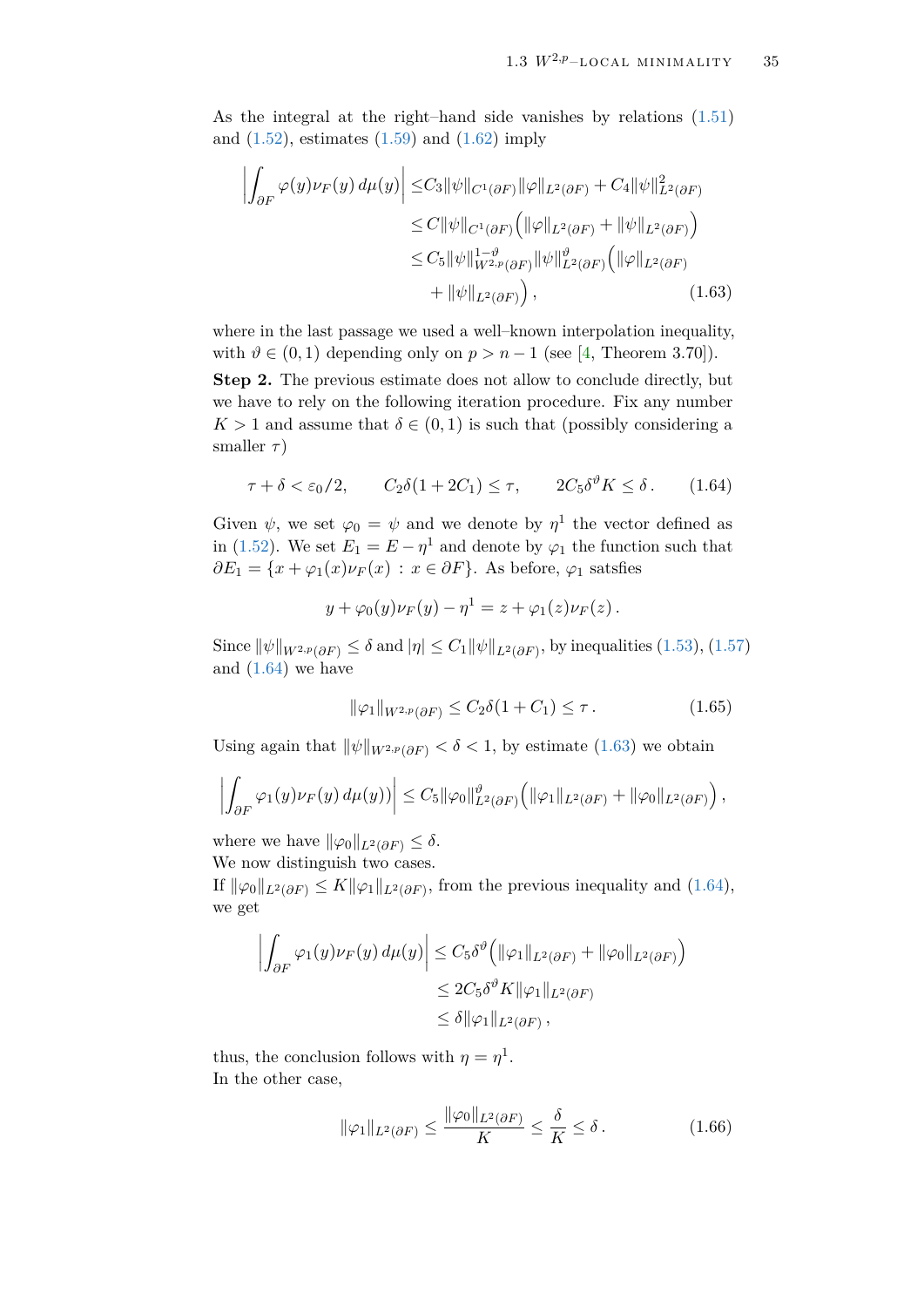We then repeat the whole procedure: we denote by  $\eta^2$  the vector defined as in formula [\(1.52\)](#page-33-1) with  $\psi$  replaced by  $\varphi_1$ , we set  $E_2 = E_1 - \eta^2 =$  $E - \eta^1 - \eta^2$  and we consider the corresponding  $\varphi_2$  which satisfies

$$
w + \varphi_2(w)\nu_F(w) = z + \varphi_1(z)\nu_F(z) - \eta^2 = y + \varphi_0(y)\nu_F(y) - \eta^1 - \eta^2.
$$

Since

$$
\|\varphi_0\|_{W^{2,p}(\partial F)} + |\eta^1 + \eta^2| \le \delta + C_1\delta + C_1\|\varphi_1\|_{L^2(\partial F)}
$$
  

$$
\le \delta + C_1\delta\left(1 + \frac{1}{K}\right) \le C_2\delta(1 + 2C_1) \le \tau,
$$

the map  $T_{\varphi_0}(y) = \pi_F(y + \varphi_0(y)\nu_F(y) - (\eta^1 + \eta^2))$  is a diffeomorphism thanks to formula [\(1.54\)](#page-34-2) (having chosen  $\tau$  and  $\delta$  small enough).

Thus, by applying inequalities  $(1.57)$  (with  $\eta = \eta^1 + \eta^2$ ),  $(1.53)$ ,  $(1.64)$ and  $(1.66)$ , we get

$$
\|\varphi_2\|_{W^{2,p}(\partial F)} \le C_2 \Big( \|\varphi_0\|_{W^{2,p}(\partial F)} + |\eta^1 + \eta^2| \Big) \le C_2 \delta \Big( 1 + C_1 + \frac{C_1}{K} \Big) \le \tau,
$$

as  $K > 1$ , analogously to conclusion  $(1.65)$ . On the other hand, by estimates  $(1.53)$ ,  $(1.65)$  and  $(1.66)$ ,

$$
\|\varphi_1\|_{W^{2,p}(\partial F)} + \eta^2 \le C_2 \delta(1+C_1) + C_1 \frac{\delta}{K} \le C_2 \delta(1+2C_1) \le \tau,
$$

hence, also the map  $T_{\varphi_1}(x) = \pi_F(x + \varphi_1(x)\nu_F(x) - \eta^2)$  is a diffeomorphism satisfying inequalities [\(1.54\)](#page-34-2) and [\(1.55\)](#page-34-3). Therefore, arguing as before, we obtain

$$
\left|\int_{\partial F} \varphi_2(y)\nu_F(y)\,d\mu(y)\right|\leq C_5\|\varphi_1\|_{L^2(\partial F)}^{\vartheta}\left(\|\varphi_2\|_{L^2(\partial F)}+\|\varphi_1\|_{L^2(\partial F)}\right).
$$

Since  $\|\varphi_1\|_{L^2(\partial F)} \leq \delta$  by inequality [\(1.66\)](#page-36-2), if  $\|\varphi_1\|_{L^2(\partial F)} \leq K \|\varphi_2\|_{L^2(\partial F)}$ the conclusion follows with  $\eta = \eta^1 + \eta^2$ . Otherwise, we iterate the procedure observing that

$$
\|\varphi_2\|_{L^2(\partial F)} \le \frac{\|\varphi_1\|_{L^2(\partial F)}}{K} \le \frac{\|\varphi_0\|_{L^2(\partial F)}}{K^2} \le \frac{\delta}{K^2}.
$$

This construction leads to three (possibly finite) sequences  $\eta^n$ ,  $E_n$  and  $\varphi_n$  such that

$$
\begin{cases}\nE_n = E - \eta^1 - \dots - \eta^n, & |\eta^n| \le \frac{C_1 \delta}{K^{n-1}} \\
\|\varphi_n\|_{W^{2,p}(\partial F)} \le C_2 \Big(\|\varphi_0\|_{W^{2,p}(\partial F)} + |\eta^1 + \dots + \eta^n|\Big) \le C_2 \delta(1 + 2C_1) \\
\|\varphi_n\|_{L^2(\partial F)} \le \frac{\delta}{K^n} \\
\partial E_n = \{x + \varphi_n(x)\nu_F(x) : x \in \partial F\}\n\end{cases}
$$

If for some  $n \in \mathbb{N}$  we have  $\|\varphi_{n-1}\|_{L^2(\partial F)} \leq K \|\varphi_n\|_{L^2(\partial F)}$ , the construction stops, since, arguing as before,

$$
\left| \int_{\partial F} \varphi_n(y) \nu_F(y) \, d\mu(y) \right| \leq \delta ||\varphi_n||_{L^2(\partial F)}
$$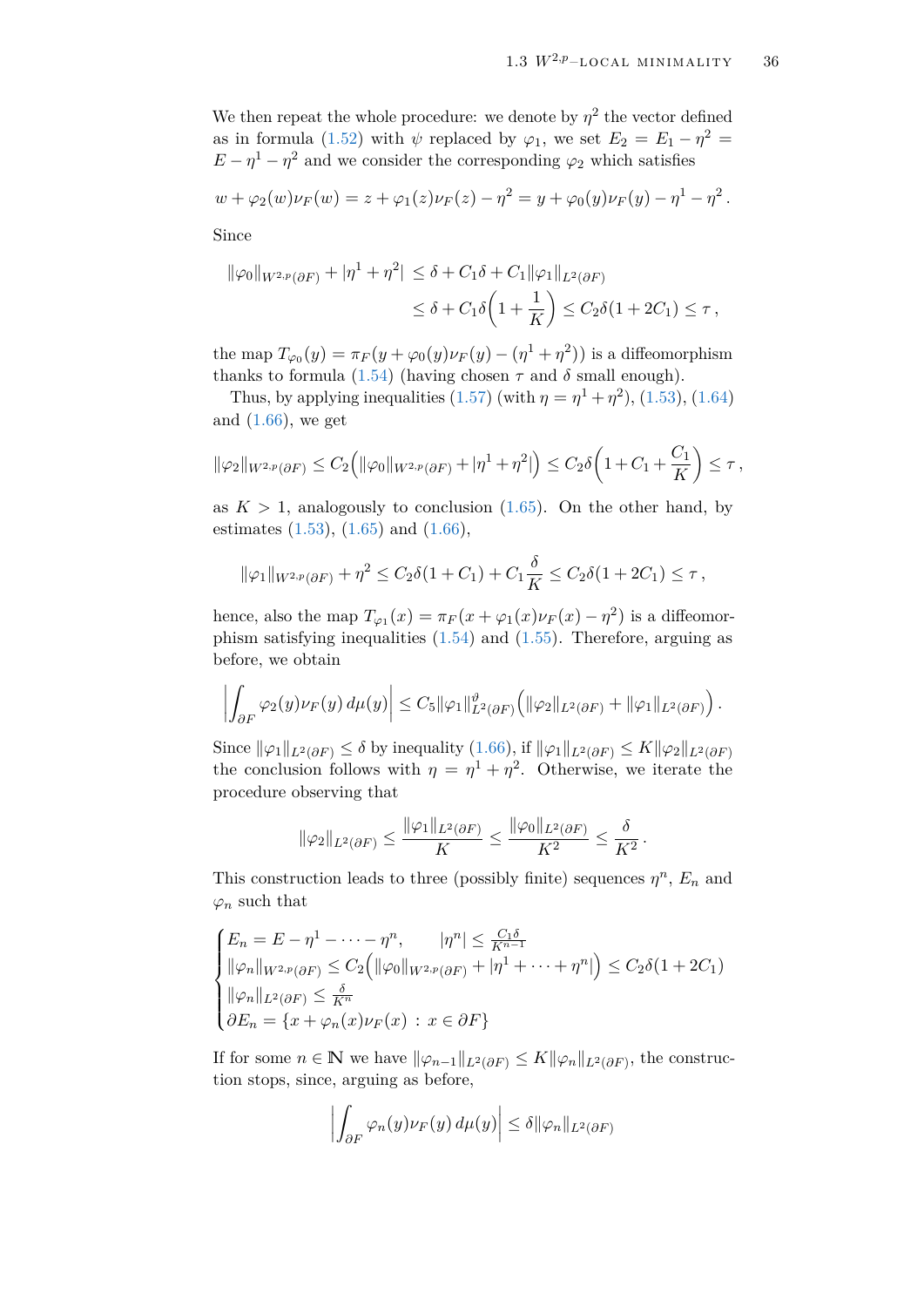and conclusion follows with  $\eta = \eta^1 + \cdots + \eta^n$  and  $\varphi = \varphi_n$ . Otherwise, the iteration continues indefinitely and we reach the conclusion with

$$
\eta = \sum_{n=1}^{\infty} \eta^n, \qquad \varphi = 0,
$$

(notice that the series is converging) which actually means that  $E =$  $\eta + F$ , hence the thesis is obvious.  $\Box$ 

We are now ready to prove the main theorem of this chapter.

#### *Proof of Theorem [1.13.](#page-25-0)*

**Step 1.** We first want to show that

$$
m_0 = \inf \left\{ \Pi_F(\varphi) \, : \, \varphi \in T^{\perp}(\partial F), \, \|\varphi\|_{H^1(\partial F)} = 1 \right\} > 0.
$$

We consider a minimizing sequence  $\varphi_i$  for such infimum and we assume that  $\varphi_i \rightharpoonup \varphi_0$  weakly in  $H^1(\partial F)$ , then  $\varphi_0 \in T^{\perp}(\partial F)$  (since it is a closed subspace of  $H^1(\partial F)$  and if  $\varphi_0 \neq 0$ , there holds

$$
m_0 = \lim_{i \to \infty} \Pi_F(\varphi_i) \ge \Pi_F(\varphi_0) > 0
$$

due to the the strict stability of *F* and the lower semicontinuity of  $\Pi_F$ (recall formula [\(1.31\)](#page-21-0) and the fact that the weak convergence in  $H^1(\partial F)$ implies strong convergence in  $L^2(\partial F)$  by Sobolev embeddings). On the other hand, if instead  $\varphi_0 = 0$ , again by the strong convergence of  $\varphi_i \to \varphi_0$  in  $L^2(\partial F)$ , by looking at formula [\(1.31\)](#page-21-0), we have

$$
m_o = \lim_{i \to \infty} \Pi_F(\varphi_i) = \lim_{i \to \infty} \int_{\partial F} |\nabla \varphi_i|^2 d\mu = \lim_{i \to \infty} ||\varphi_i||_{H^1(\partial F)}^2 = 1
$$

since  $\|\varphi_i\|_{L^2(\partial F)} \to 0.$ 

**Step 2.** Now we prove that there exists a constant  $\delta_1 > 0$  such that if *E* is like in the statement and  $\partial E = \{y + \psi(y)\nu_F(y) : y \in \partial F\}$ , with  $\|\psi\|_{W^{2,p}(\partial F)} < \delta_1$ , and  $\text{Vol}(E) = \text{Vol}(F)$ , then

$$
\inf \left\{ \Pi_E(\varphi) \, : \, \varphi \in \widetilde{H}^1(\partial E), \, \|\varphi\|_{H^1(\partial E)} = 1, \, \left| \int_{\partial E} \varphi \nu_E \, d\mu \right| < \delta_1 \right\} \ge \frac{m_0}{2}.
$$

We argue by contradiction assuming that there exists a sequence of smooth sets  $E_i$  with  $\partial E_i = \{y + \psi_i(y)\nu_F(y) : y \in \partial F\}$  with  $\|\psi_i\|_{W^{2,p}(\partial F)} \to 0$  and  $\text{Vol}(E_i) = \text{Vol}(F)$ , and a sequence of smooth  $\text{functions } \varphi_i \in \widetilde{H}^1(\partial E_i) \text{ with } ||\varphi_i||_{H^1(\partial E_i)} = 1 \text{ and } \int_{\partial E_i} \varphi_i \nu_{E_i} d\mu_i \to 0,$ such that

<span id="page-38-0"></span>
$$
\Pi_{E_i}(\varphi_i) < \frac{m_0}{2}.
$$

We then define the following sequence of smooth functions

$$
\widetilde{\varphi}_i(y) = \varphi_i(y + \psi_i(y)\nu_F(y)) - \int_{\partial F} \varphi_i(y + \psi_i(y)\nu_F(y)) d\mu(y) \quad (1.67)
$$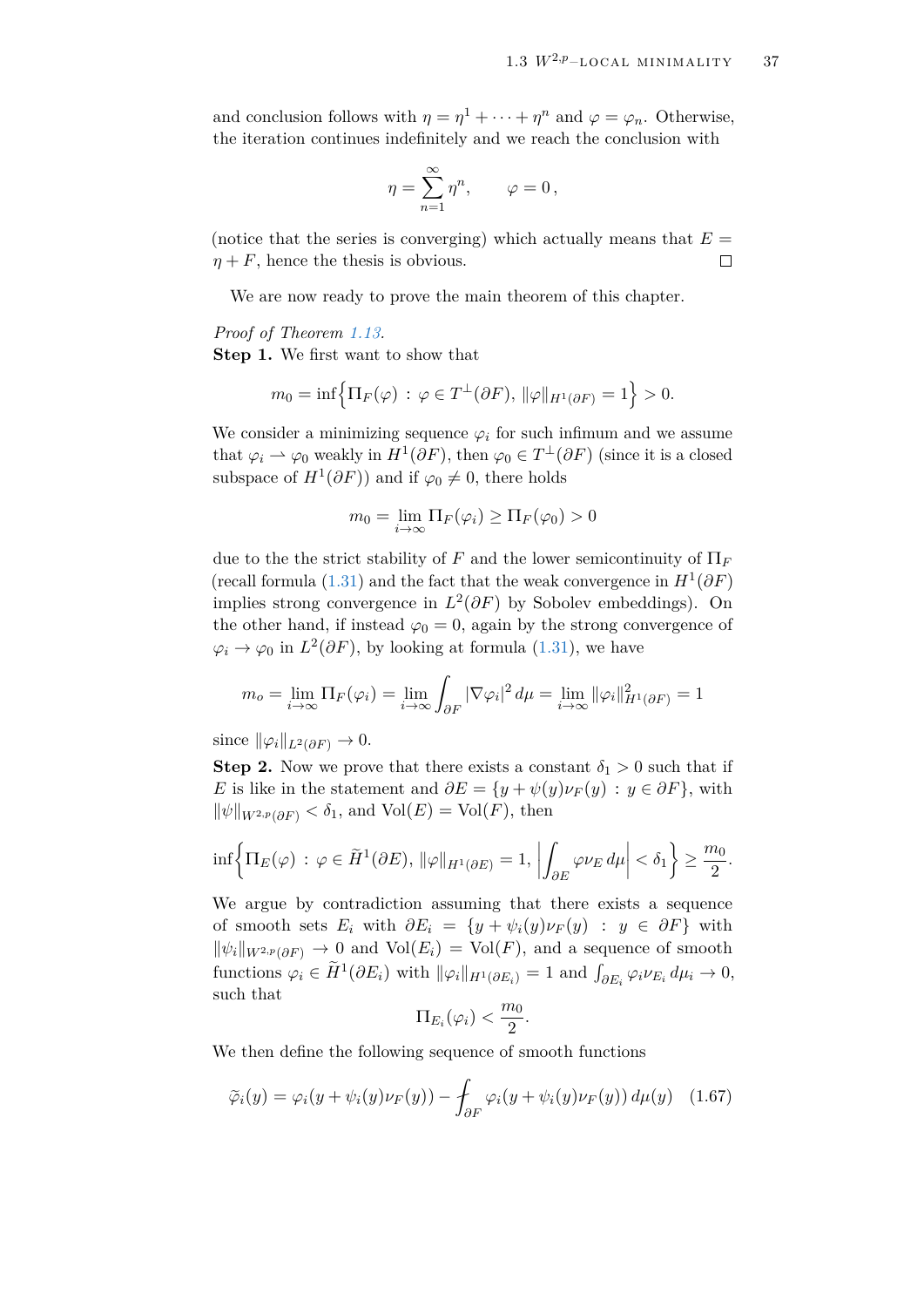which clearly belong to  $\widetilde{H}^1(\partial F)$ . Setting  $\theta_i(y) = y + \psi_i(y)\nu_F(y)$ , as  $p > \max\{2, n-1\}$ , by the Sobolev embeddings,  $\theta_i \to \text{Id}$  in  $C^{1,\alpha}$  and  $\nu_{E_i} \circ \theta_i \to \nu_F$  in  $C^{0,\alpha}(\partial F)$ , hence, the sequence  $\tilde{\varphi}_i$  is bounded in  $H^1(\partial F)$ and if  $\{e_k\}$  is the special orthonormal basis found in Remark [1.10,](#page-22-0) we have  $\langle \nu_{E_i} \circ \theta_i, e_k \rangle \rightarrow \langle \nu_F, e_k \rangle$  uniformly for all  $k \in \{1, ..., n\}$ . Thus,

$$
\int_{\partial F} \widetilde{\varphi}_i \langle \nu_F, e_k \rangle \, d\mu \to 0,
$$

as  $i \to \infty$ , indeed,

$$
\int_{\partial F} \widetilde{\varphi}_i \langle \nu_F, e_k \rangle \, d\mu - \int_{\partial F} \widetilde{\varphi}_i \langle \nu_{E_i} \circ \theta_i, e_k \rangle \, d\mu \to 0
$$

and

$$
\int_{\partial F} \widetilde{\varphi}_i \langle \nu_{E_i} \circ \theta_i, e_k \rangle d\mu = \int_{\partial E_i} \varphi_i \langle \nu_{E_i}, e_k \rangle J \theta_i^{-1} d\mu_i \to 0,
$$

as the Jacobians (notice that  $J\theta_i$  are Jacobians "relative" to the hypersurface  $\partial E$ )  $J\theta_i^{-1} \to 1$  uniformly and we assumed

<span id="page-39-0"></span>
$$
\int_{\partial E_i} \varphi_i \nu_{E_i} d\mu_i \to 0.
$$

Hence, using expression [\(1.35\)](#page-22-1) for the projection map  $\pi$  on  $T^{\perp}(\partial F)$ , it follows  $\|\pi(\tilde{\varphi}_i) - \tilde{\varphi}_i\|_{H^1(\partial F)} \to 0$ , as  $i \to \infty$  and

$$
\lim_{i \to \infty} \|\pi(\widetilde{\varphi}_i)\|_{H^1(\partial F)} = \lim_{i \to \infty} \|\widetilde{\varphi}_i\|_{H^1(\partial F)} = \lim_{i \to \infty} \|\varphi_i\|_{H^1(\partial E_i)} = 1, \quad (1.68)
$$

since  $\|\psi_i\|_{W^{2,p}(\partial F)} \to 0$ , thus  $\|\psi_i\|_{C^{1,\alpha}(\partial F)} \to 0$ , by looking at the definition of the functions  $\tilde{\varphi}_i$  in formula [\(1.67\)](#page-38-0).

Note now that the  $W^{2,p}$ –convergence of  $E_i$  to  $F$  (computing similarly to Remark [1.1,](#page-9-0) the second fundamental form  $B_{\partial E_i}$  of  $\partial E_i$  is "morally" the Hessian of  $\psi_i$ ) implies

$$
B_{\partial E_i} \circ \theta_i \to B_{\partial F} \quad \text{in } L^p(\partial F),
$$

as  $i \to \infty$ . Moreover, by the Sobolev embeddings again (in particular *H*<sup>1</sup>( $\partial$ *F*)  $\hookrightarrow$  *L*<sup>*q*</sup>( $\partial$ *F*) for any *q* ∈ [1, 2<sup>\*</sup>), with 2<sup>\*</sup> = 2(*n* − 1)/(*n* − 3) which is larger than 2) and the  $W^{2,p}$ –convergence of  $E_i$  to  $F$ , we get

$$
\int_{\partial E_i} |B_{\partial E_i}|^2 \varphi_i^2 d\mu_i - \int_{\partial F} |B_{\partial F}|^2 \widetilde{\varphi}_i^2 d\mu \to 0.
$$

Finally, recalling formula [\(1.31\)](#page-21-0), we conclude

$$
\Pi_{E_i}(\varphi_i) - \Pi_F(\widetilde{\varphi}_i) \to 0,
$$

since we have

$$
\|\varphi_i\|_{L^2(\partial E_i)} - \|\widetilde{\varphi}_i\|_{L^2(\partial F)} \to 0,
$$

which easily follows again by looking at the definition of the functions  $\widetilde{\varphi}_i$  in formula [\(1.67\)](#page-38-0) and taking into account that  $\|\psi_i\|_{C^{1,\alpha}(\partial F)} \to 0$ , hence limits [\(1.68\)](#page-39-0) imply

$$
\|\nabla \varphi_i\|_{L^2(\partial E_i)} - \|\nabla \widetilde{\varphi}_i\|_{L^2(\partial F)} \to 0.
$$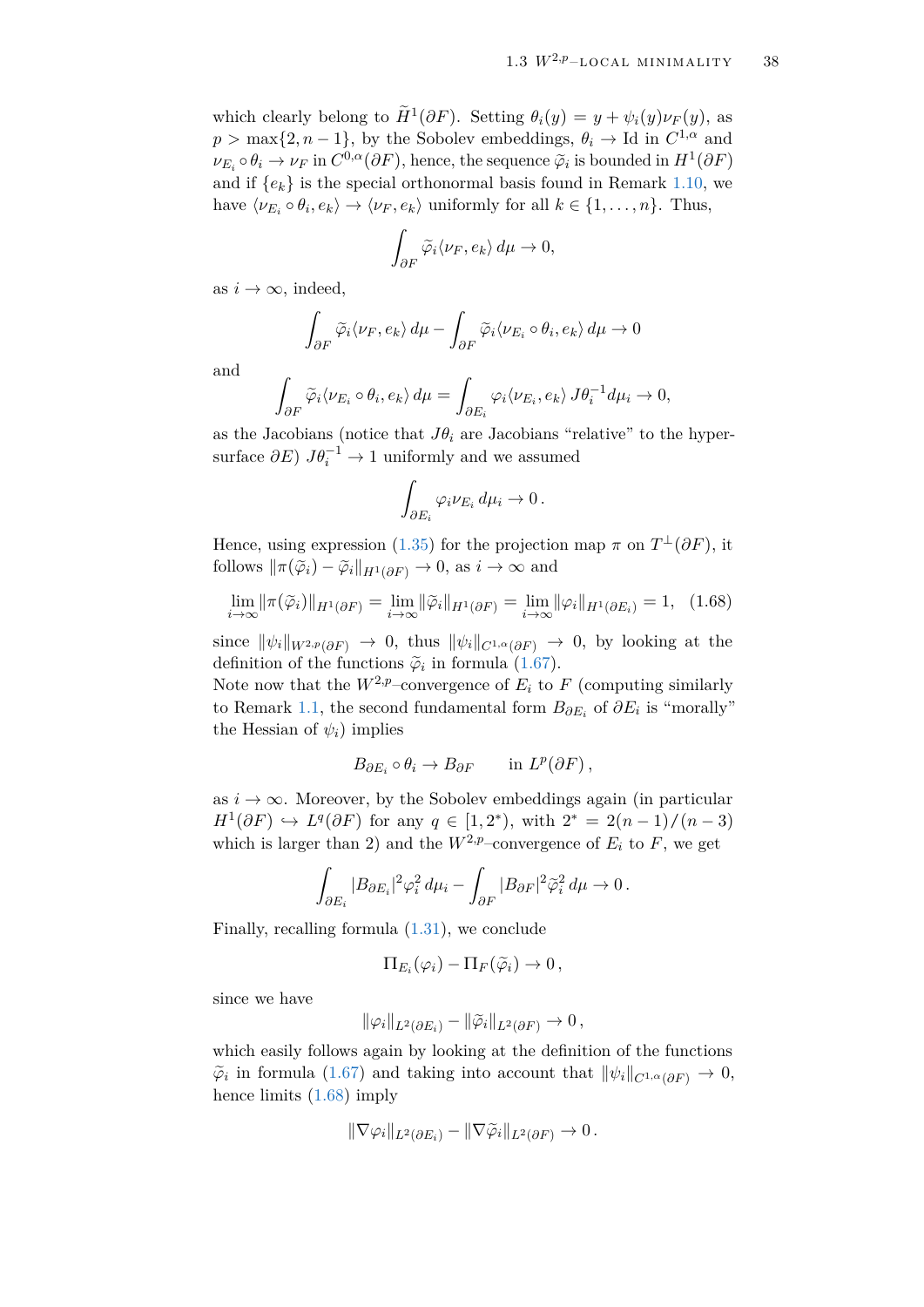By the previous conclusion  $\|\pi(\tilde{\varphi}_i) - \tilde{\varphi}_i\|_{H^1(\partial F)} \to 0$  and Sobolev embeddings, it this then straightforward, arguing as above, to get also

$$
\Pi_F(\widetilde{\varphi}_i) - \Pi_F(\pi(\widetilde{\varphi}_i)) \to 0,
$$

hence,

$$
\Pi_{E_i}(\varphi_i) - \Pi_F(\pi(\widetilde{\varphi}_i)) \to 0.
$$

Since we assumed that  $\Pi_{E_i}(\varphi_i) < m_0/2$ , we conclude that for  $i \in \mathbb{N}$ , large enough there holds

$$
\Pi_F(\pi(\widetilde{\varphi}_i)) \leq \frac{m_0}{2} < m_0 \,,
$$

which is a contradiction to Step 1, as  $\pi(\tilde{\varphi}_i) \in T^{\perp}(\partial F)$ . **Step 3.** Let us fix *E* such that  $Vol(E) = Vol(F)$ ,  $Vol(E \triangle F) < \delta$  and

$$
\partial E = \{ y + \psi(y) \nu_F(y) : y \in \partial F \} \subseteq N_{\varepsilon} ,
$$

with  $\|\psi\|_{W^{2,p}(\partial F)} \leq \delta$ , where  $\delta > 0$  is smaller than  $\delta_1$  given by Step 2. Taking a possibly smaller  $\delta > 0$ , we consider the smooth vector field X given by Lemma [1.16](#page-25-1) and the associated flow  $\Phi$ . Hence, div $X = 0$  in  $N_{\varepsilon}$  and  $\Phi(1, y) = y + \psi(y)\nu_F(y)$ , for all  $y \in \partial F$ , that is,  $\Phi(1, \partial F) =$  $∂E ⊆ N<sub>ε</sub>$  which implies  $F<sub>1</sub> = \Phi(1, F) = E$ . Then *X* is an admissible smooth vector field, as  $Vol(F_1) = Vol(E) = Vol(F)$ , by the last part of such lemma.

By Lemma [1.18,](#page-33-3) choosing an even smaller  $\delta > 0$  if necessary, possibly replacing the set *E* with a translate  $E - \eta$ , for some small  $\eta \in \mathbb{R}^n$ , we can assume that

<span id="page-40-1"></span><span id="page-40-0"></span>
$$
\left| \int_{\partial F} \psi \nu_F \, d\mu \right| \le \frac{\delta_1}{2} ||\psi||_{L^2(\partial F)} \,. \tag{1.69}
$$

Letting  $F_t = \Phi_t(F)$ , we now claim that

$$
\left| \int_{\partial F_t} \langle X, \nu_{F_t} \rangle \nu_{F_t} \, d\mu_t \right| \leq \delta_1 \| \langle X, \nu_{F_t} \rangle \|_{L^2(\partial F_t)}, \tag{1.70}
$$

for every  $t \in [0, 1]$ . To this aim, we write

$$
\int_{\partial F_t} \langle X, \nu_{F_t} \rangle \nu_{F_t} d\mu = \int_{\partial F} \langle X \circ \Phi_t, \nu_{F_t} \circ \Phi_t \rangle (\nu_{F_t} \circ \Phi_t) J \Phi_t d\mu
$$

$$
= \int_{\partial F} \langle X \circ \Phi_t, \nu_F \rangle \nu_F d\mu + R_1
$$

$$
= \int_{\partial F} \langle X, \nu_F \rangle \nu_F d\mu + R_1 + R_2
$$

$$
= \int_{\partial F} \psi \nu_F d\mu + R_1 + R_2 + R_3.
$$

By the definition of the vector field *X* in formula [\(1.43\)](#page-26-0) (in the proof of Lemma [1.16\)](#page-25-1), the bounds  $0 < C_1 \leq \xi \leq C_2$  and  $||J(\pi_F \circ \Phi_t)^{-1}||_{L^{\infty}(\partial F)} \leq$ *C*<sub>3</sub> (by inequality [\(1.41\)](#page-26-1) and Sobolev embeddings, as  $p > \max\{2, n-1\}$ ,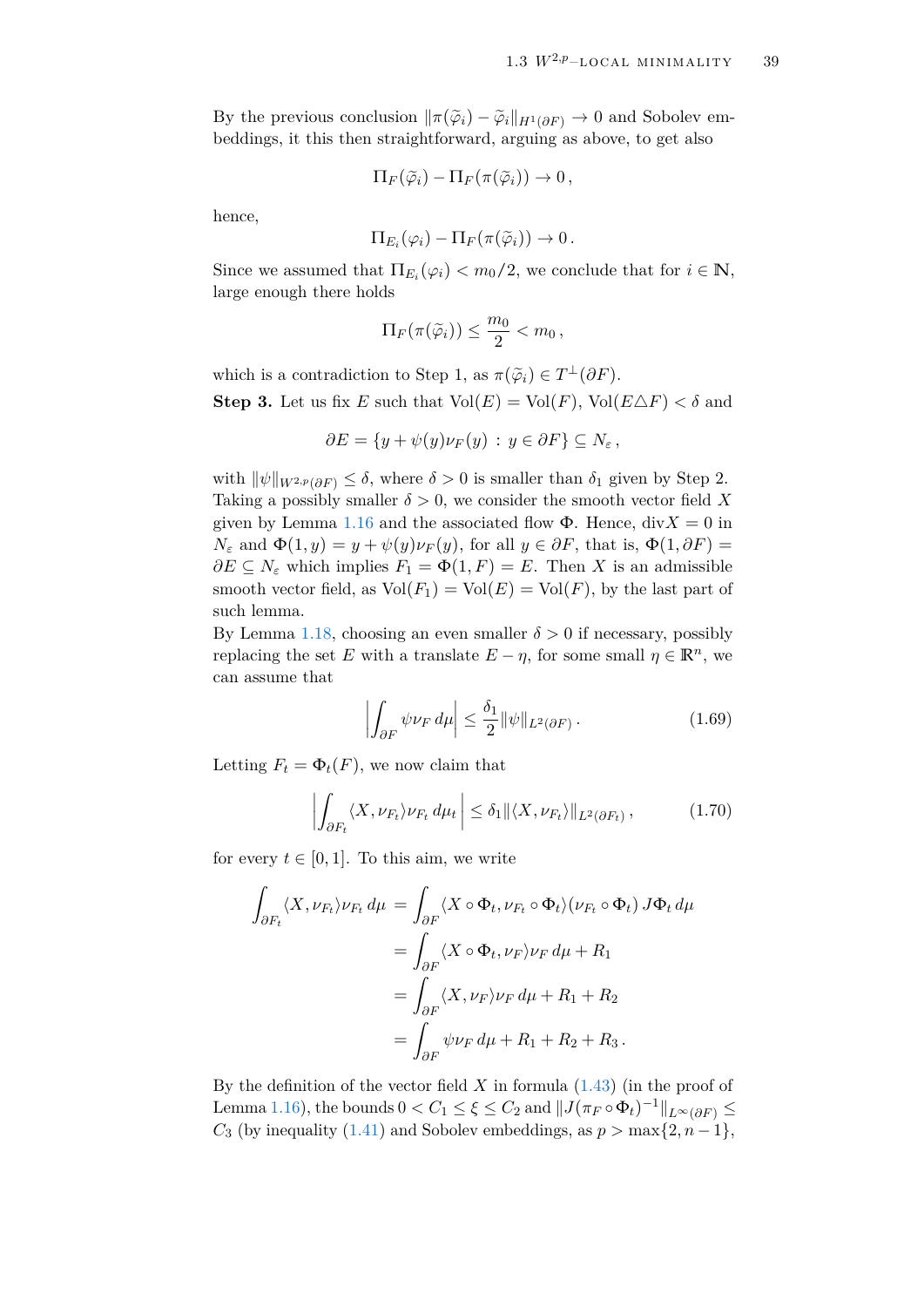we have  $\|\Phi(t, \cdot) - \text{Id}\|_{C^{1,\alpha}(\partial F)} \leq C \|\psi\|_{W^{2,p}(\partial F)} \leq C\delta$ , the following inequality holds

$$
\int_{\partial F} |X(\Phi_t(y))| d\mu(y)
$$
\n
$$
= \int_{\partial F} \left| \int_0^{\psi(\pi_F(\Phi_t(y)))} \frac{\xi(\Phi_t(y)) \nabla d_F(\Phi_t(y))}{\xi(\Phi_t(y) + s\nu_F(\pi_F(\Phi_t(y))))} ds \right| d\mu(y)
$$
\n
$$
\leq C \int_{\partial F} |\psi(\pi_F(\Phi_t(y)))| d\mu(y)
$$
\n
$$
= C \int_{\partial F} |\psi(z)| J(\pi_F \circ \Phi_t)^{-1}(z) d\mu(z)
$$
\n
$$
\leq C \|\psi\|_{L^2(\partial F)}, \qquad (1.71)
$$

for every  $t \in [0, 1]$ .

We want now to prove that for every  $\bar{\varepsilon} > 0$ , choosing a suitably small  $\delta > 0$  we have the estimate

<span id="page-41-1"></span><span id="page-41-0"></span>
$$
|R_1| + |R_2| + |R_3| \le \overline{\varepsilon} \|\psi\|_{L^2(\partial F)}.
$$
\n(1.72)

First,

$$
R_{1} = \int_{\partial F} \langle X \circ \Phi_{t}, \nu_{F_{t}} \circ \Phi_{t} \rangle \nu_{F_{t}} \circ \Phi_{t} [J\Phi_{t} - 1] d\mu
$$
  
+ 
$$
\int_{\partial F} \langle X \circ \Phi_{t}, \nu_{F_{t}} \circ \Phi_{t} \rangle \nu_{F_{t}} \circ \Phi_{t} d\mu - \int_{\partial F} \langle X \circ \Phi_{t}, \nu_{F} \rangle \nu_{F} d\mu
$$
  
= 
$$
\int_{\partial F} \langle X \circ \Phi_{t}, \nu_{F_{t}} \circ \Phi_{t} \rangle \nu_{F_{t}} \circ \Phi_{t} [J\Phi_{t} - 1] d\mu
$$
  
+ 
$$
\int_{\partial F} \langle X \circ \Phi_{t}, \nu_{F_{t}} \circ \Phi_{t} - \nu_{F} \rangle \nu_{F} d\mu
$$
  
+ 
$$
\int_{\partial F} \langle X \circ \Phi_{t}, \nu_{F_{t}} \circ \Phi_{t} \rangle (\nu_{F_{t}} \circ \Phi_{t} - \nu_{F}) d\mu
$$
  

$$
\leq \int_{\partial F} |X \circ \Phi_{t}| ||J\Phi_{t} - 1||_{L^{\infty}(\partial F)} d\mu
$$
  
+ 
$$
\int_{\partial F} |X \circ \Phi_{t}| ||\nu_{F} - \nu_{F_{t}} \circ \Phi_{t}||_{L^{\infty}(\partial F)} d\mu,
$$

then, since by inequality [\(1.41\)](#page-26-1) it follows that for every  $t \in [0, 1]$  the two terms

$$
\|\nu_F - \nu_{F_t} \circ \Phi_t\|_{L^{\infty}(\partial F)} \quad \text{and} \quad \|J\Phi_t - 1\|_{L^{\infty}(\partial F)}
$$

can be made (uniformly in  $t \in [0, 1]$ ) small as we want, if  $\delta > 0$  is small enough, by using inequality [\(1.71\)](#page-41-0), we obtain

$$
|R_1| \leq \overline{\varepsilon} ||\psi||_{L^2(\partial F)}/3.
$$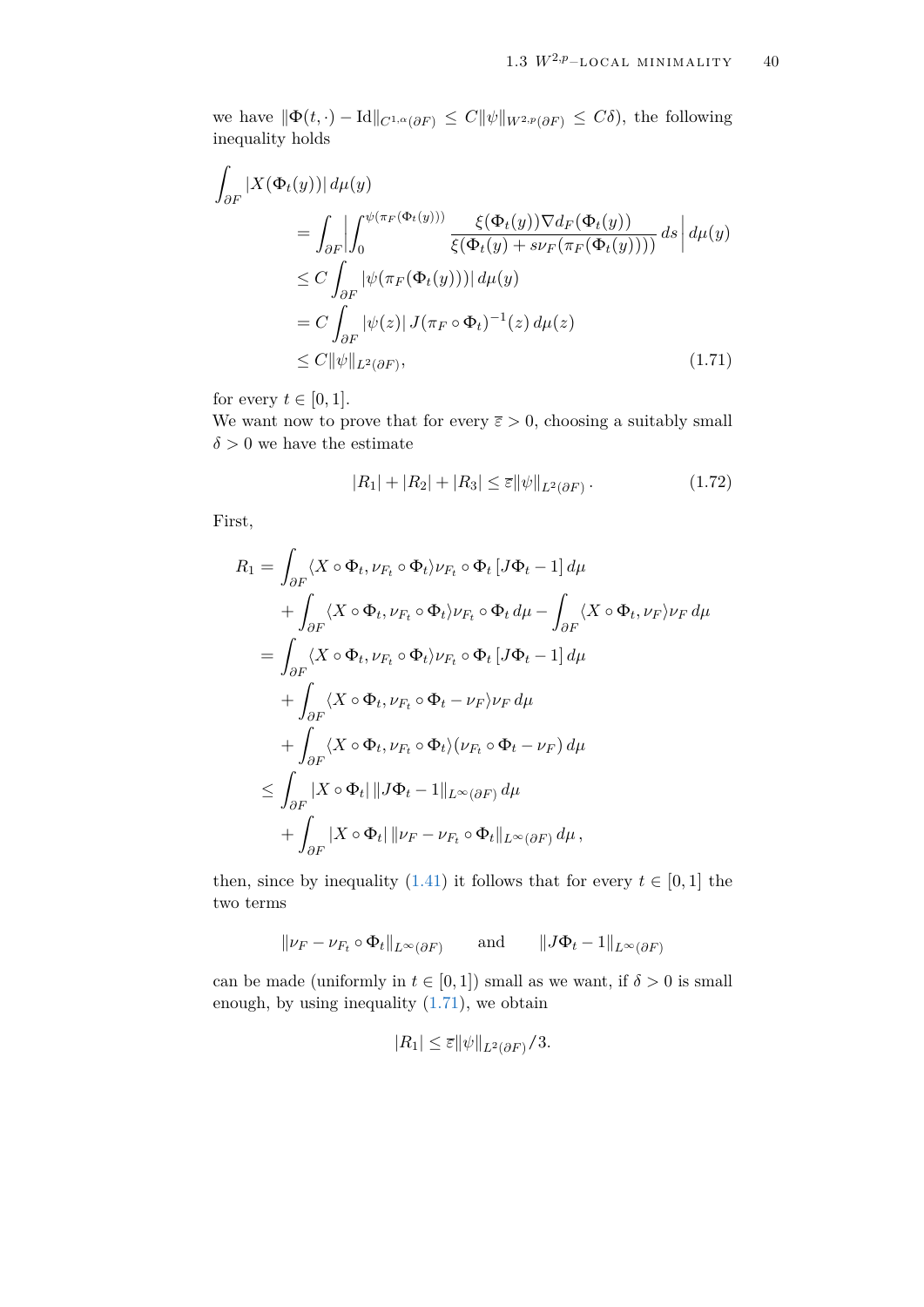Then we estimate, by means of inequality [\(1.41\)](#page-26-1) and where  $s = s(t, y) \in$ [*t*, 1],

$$
|R_2| \leq \int_{\partial F} \left( |X(\Phi_t(y)) - X(\Phi_1(y))| + |X(\Phi_1(y)) - X(y)| \right) d\mu(y)
$$
  
\n
$$
\leq \int_{\partial F} |X(\Phi_t(y)) - X(\Phi_1(y))| d\mu(y) + ||\nabla X||_{L^2(N_{\varepsilon})} ||\psi||_{L^2(\partial F)}
$$
  
\n
$$
= \int_{\partial F} (1-t) |\nabla X(\Phi_s(y))| \left| \frac{\partial \Phi_s}{\partial t}(y) \right| d\mu(y) + ||\nabla X||_{L^2(N_{\varepsilon})} ||\psi||_{L^2(\partial F)}
$$
  
\n
$$
\leq \int_{\partial F} |\nabla X(\Phi_s(y))| X(\Phi_s(y))| d\mu(y) + ||\nabla X||_{L^2(N_{\varepsilon})} ||\psi||_{L^2(\partial F)}
$$
  
\n
$$
\leq C ||\nabla X||_{L^{\infty}(N_{\varepsilon})} ||\psi||_{L^2(\partial F)} + ||\nabla X||_{L^2(N_{\varepsilon})} ||\psi||_{L^2(\partial F)},
$$

where in the last inequality we used estimate  $(1.71)$ . Hence, by in-equality [\(1.44\)](#page-27-0) and Sobolev embeddings, as  $p > \max\{2, n-1\}$ , we get

$$
|R_2| \leq C ||\psi||_{W^{2,p}(\partial F)} ||\psi||_{L^2(\partial F)},
$$

then, since  $\|\psi\|_{W^{2,p}(\partial F)} < \delta$ , we obtain

$$
|R_2|<\overline{\varepsilon}||\psi||_{L^2(\partial F)}/3\,,
$$

if  $\delta > 0$  is small enough.

Arguing similarly, recalling the definition of *X* given by formula [\(1.43\)](#page-26-0), we also obtain  $|R_3| \leq \overline{\varepsilon} ||\psi||_{L^2(\partial F)}$ , hence estimate [\(1.72\)](#page-41-1) follows. We can then conclude that, for  $\delta > 0$  small enough, we have

$$
\left| \int_{\partial F_t} \langle X, \nu_{F_t} \rangle \nu_{F_t} \, d\mu_t \right| \le \left| \int_{\partial F} \psi \nu_F \, d\mu \right| + \overline{\varepsilon} ||\psi||_{L^2(\partial F)} \le \left( \frac{\delta_1}{2} + \overline{\varepsilon} \right) ||\psi||_{L^2(\partial F)},
$$

for any  $t \in [0, 1]$ , where in the last inequality we used the assump-tion [\(1.69\)](#page-40-0), thus choosing  $\bar{\varepsilon} = \delta_1/4$  we get

$$
\left| \int_{\partial F_t} \langle X, \nu_{F_t} \rangle \nu_{F_t} \, d\mu_t \right| \leq \frac{3\delta_1}{4} ||\psi||_{L^2(\partial F)}.
$$

Along the same line, it is then easy to prove that

$$
\|\langle X,\nu_{F_t}\rangle\|_{L^2(\partial F_t)}\geq (1-\overline{\varepsilon})\|\psi\|_{L^2(\partial F)},
$$

for any  $t \in [0, 1]$ , hence claim  $(1.70)$  follows.

As a consequence, since  $\langle X, \nu_{F_t} \rangle \in H(\partial F_t)$ , being *X* admissible for  $F_t$ (recalling computation [1.2\)](#page-12-0) and  $\partial F_t$  can be described as a graph over  $\partial F$  using a function with small norm in  $W^{2,p}(\partial F)$  (by estimate [\(1.41\)](#page-26-1) of Lemma [1.16](#page-25-1) and arguing as in Remark [1.1\)](#page-9-0), we can apply Step 2 with  $E = F_t$  to the function  $\langle X, \nu_{F_t} \rangle / ||\langle X, \nu_{F_t} \rangle ||_{H^1(\partial F_t)}$ , concluding

<span id="page-42-0"></span>
$$
\Pi_{F_t}(\langle X, \nu_{F_t} \rangle) \ge \frac{m_0}{2} \|\langle X, \nu_{F_t} \rangle\|_{H^1(\partial F_t)}.
$$
\n(1.73)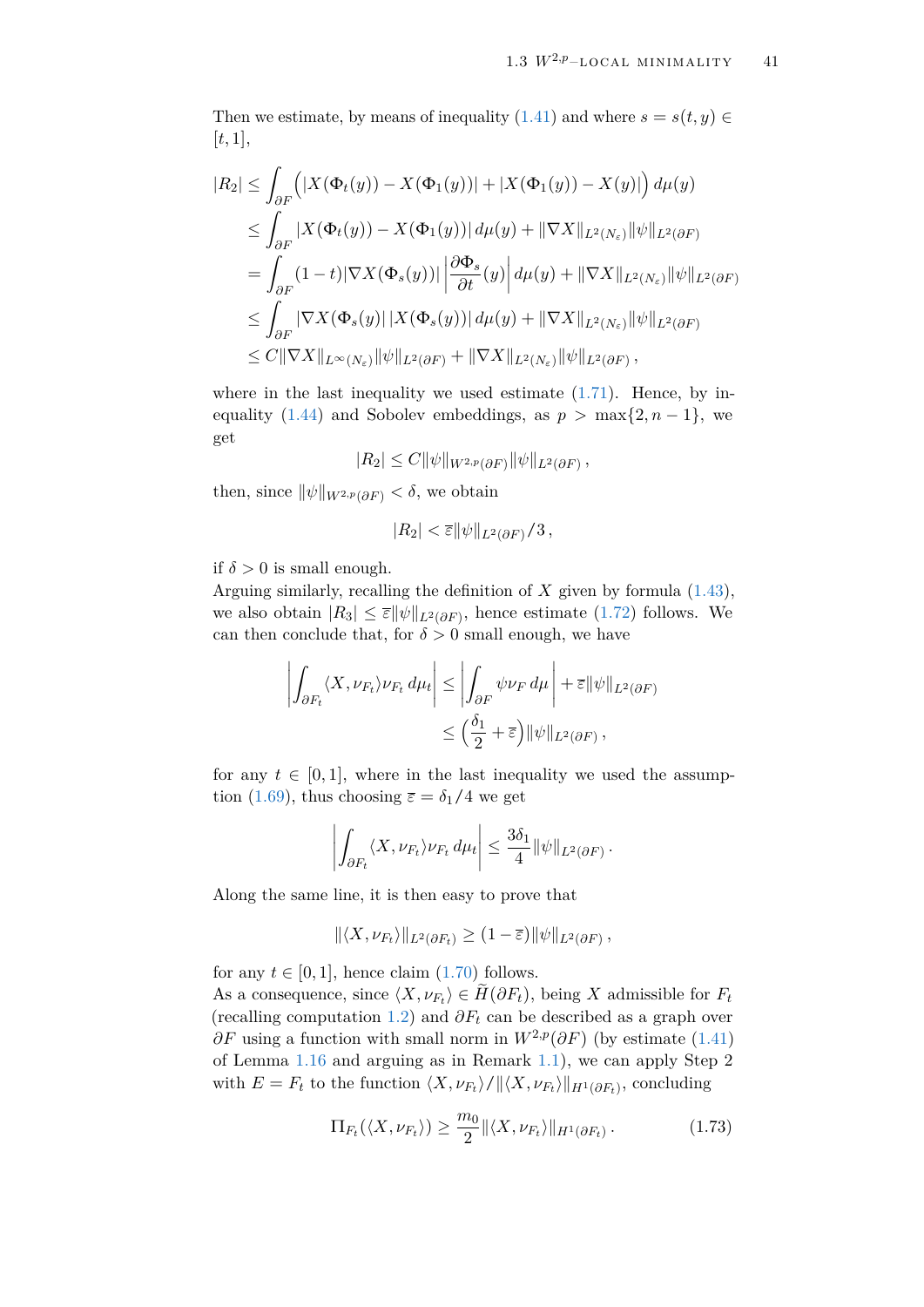By means of Lemma [1.17,](#page-31-0) for  $\delta > 0$  small enough, we now show the following inequality on *∂F<sup>t</sup>* (here div is the divergence operator and  $X_{\tau_t} = X - \langle X, \nu_{F_t} \rangle \nu_{F_t}$  is a tangent vector field on  $\partial F_t$ ), for any  $t \in [0, 1],$ 

$$
\|\text{div}(X_{\tau_t}\langle X,\nu_{F_t}\rangle)\|_{L^{\frac{p}{p-1}}(\partial F_t)} = \|\text{div}X_{\tau_t}\langle X,\nu_{F_t}\rangle + \langle X_{\tau_t}, \nabla\langle X,\nu_{F_t}\rangle\rangle\|_{L^{\frac{p}{p-1}}(\partial F_t)}
$$
  
\n
$$
\leq C\|\nabla X_{\tau_t}\|_{L^2(\partial F_t)} \|\langle X,\nu_{F_t}\rangle\|_{L^{\frac{2p}{p-2}}(\partial F_t)}
$$
  
\n
$$
+ C\|X_{\tau_t}\|_{L^{\frac{2p}{p-2}}(\partial F_t)} \|\nabla\langle X,\nu_{F_t}\rangle\|_{L^2(\partial F_t)}
$$
  
\n
$$
\leq C\|X\|_{H^1(\partial F_t)} \|X\|_{L^{\frac{2p}{p-2}}(\partial F_t)}
$$
  
\n
$$
\leq C\|X\|_{H^1(\partial F_t)}^2
$$
  
\n
$$
\leq C\|\langle X,\nu_{F_t}\rangle\|_{H^1(\partial F_t)}^2, \qquad (1.74)
$$

where we used the Sobolev embedding  $H^1(\partial F_t) \hookrightarrow L^{\frac{2p}{p-2}}(\partial F_t)$ , as  $p > \max\{2, n-1\}.$ 

Then, we compute (here  $H_t$  is the mean curvature of  $\partial F_t$ )

<span id="page-43-0"></span>
$$
\mathcal{A}(\partial E) - \mathcal{A}(\partial F) = \mathcal{A}(\partial F_1) - \mathcal{A}(\partial F)
$$
  
= 
$$
\int_0^1 (1 - t) \frac{d^2}{dt^2} \mathcal{A}(\partial F_t) dt
$$
  
= 
$$
\int_0^1 (1 - t) \left( \Pi_{F_t}(\langle X, \nu_{F_t} \rangle) - \int_{\partial F_t} H_t \operatorname{div}(X_{\tau_t} \langle X, \nu_{F_t} \rangle) d\mu_t \right) dt,
$$

by equation [\(1.28\)](#page-20-0), the definition of  $\Pi_{F_t}$  in formula [\(1.31\)](#page-21-0) and taking into account that  $div X = 0$  in  $N_{\varepsilon}$ .

Hence, by estimate [\(1.73\)](#page-42-0), we have (recall that  $H = H_0 = \lambda$ , as *F* is a critical set, hence the mean curvature H of *∂F* is constant)

$$
\mathcal{A}(\partial E) - \mathcal{A}(\partial F) \geq \frac{m_0}{2} \int_0^1 (1-t) \| \langle X, \nu_{F_t} \rangle \|_{H^1(\partial F_t)}^2 dt \n- \int_0^1 (1-t) \int_{\partial F_t} H_t \operatorname{div}(X_{\tau_t} \langle X, \nu_{F_t}) \rangle d\mu_t dt \n= \frac{m_0}{2} \int_0^1 (1-t) \| \langle X, \nu_{F_t} \rangle \|_{H^1(\partial F_t)}^2 dt \n- \int_0^1 (1-t) \int_{\partial F_t} [H_t - \lambda] \operatorname{div}(X_{\tau_t} \langle X, \nu_{F_t} \rangle) d\mu_t dt \n\geq \frac{m_0}{2} \int_0^1 (1-t) \| \langle X, \nu_{F_t} \rangle \|_{H^1(\partial F_t)}^2 dt \n- \int_0^1 (1-t) \| H_t - \lambda \|_{L^p(\partial F_t)} \| \operatorname{div}(X_{\tau_t} \langle X, \nu_{F_t} \rangle) \|_{L^{\frac{p}{p-1}}(\partial F_t)} dt \n\geq \frac{m_0}{2} \int_0^1 (1-t) \| \langle X, \nu_{F_t} \rangle \|_{H^1(\partial F_t)}^2 dt \n- C \int_0^1 (1-t) \| H_t - \lambda \|_{L^p(\partial F_t)} \| \langle X, \nu_{F_t} \rangle \|_{H^1(\partial F_t)}^2 dt,
$$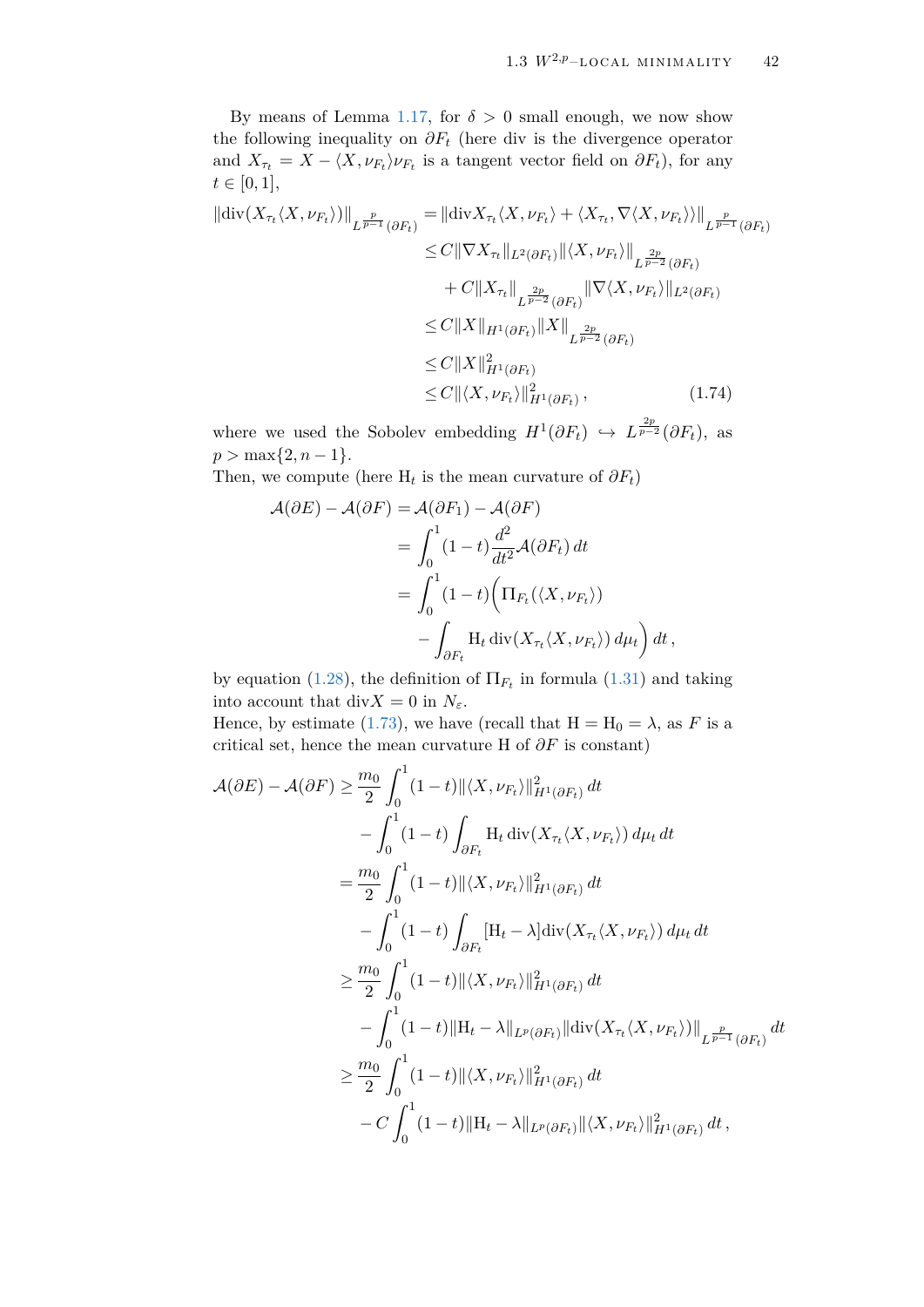by estimate [\(1.74\)](#page-43-0). If  $\delta > 0$  is sufficiently small, as  $F_t$  is  $W^{2,p}$ –close to *F* (recall again Remark [1.1\)](#page-9-0), we have  $\|\text{H}_t - \lambda\|_{L^p(\partial F_t)} < m_0/4C$ , hence

$$
\mathcal{A}(\partial E) - \mathcal{A}(\partial F) \geq \frac{m_0}{4} \int_0^1 (1-t) \|\langle X, \nu_{F_t}\rangle\|_{H^1(\partial F_t)}^2 dt.
$$

Then, we can conclude the proof of the theorem with the following series of inequalities, holding for a suitably small  $\delta > 0$  as in the statement,

$$
\mathcal{A}(\partial E) \ge \mathcal{A}(\partial F) + \frac{m_0}{4} \int_0^1 (1-t) \| \langle X, \nu_{F_t} \rangle \|^2_{L^2(\partial F_t)} dt
$$
  
\n
$$
\ge \mathcal{A}(\partial F) + C \| \langle X, \nu_F \rangle \|^2_{L^2(\partial F)}
$$
  
\n
$$
\ge \mathcal{A}(\partial F) + C \| \psi \|^2_{L^2(\partial F)}
$$
  
\n
$$
\ge \mathcal{A}(\partial F) + C [\text{Vol}(F \Delta E)]^2
$$
  
\n
$$
\ge \mathcal{A}(\partial F) + C [\alpha(F, E)]^2,
$$

where the first inequality is due to the  $W^{2,p}$ –closedness of  $F_t$  to  $F$ , the second one by the expression  $(1.43)$  of the vector field *X* on  $\partial F$ ,

$$
|\langle X(y), \nu_F(y)\rangle| = \left|\int_0^{\psi(y)} \frac{ds}{\xi(y + s\nu_F(y))}\right| \leq C|\psi(y)|,
$$

the third follows by a straighforward computation (involving the map *L* defined by formula [\(1.39\)](#page-23-0) and its Jacobian), as *∂F* is a "normal graph" over *∂E* with *ψ* as "height function", finally the last one simply by the definition of the "distance"  $\alpha$ , recalling that we possibly translated the "original" set *E* by a vector  $\eta \in \mathbb{R}^n$ , at the beginning of this step.  $\Box$ 

We conclude the chapter by showing two results that deal with strictly stable critical sets, which will be used later. The following lemma says that when a smooth set is sufficiently  $W^{2,p}$ –close to a strictly stable critical set of the Area functional, then the quadratic form [\(1.31\)](#page-21-0) remains uniformly positive definite (on the orthogonal complement of its degeneracy subspace, see the discussion at the end of the previous section).

<span id="page-44-0"></span>**Lemma 1.19.** *Let*  $p > max\{2, n-1\}$  *and*  $F ⊆ T$ <sup>*n*</sup> *be a smooth strictly stable critical set with*  $N_{\varepsilon}$  *a tubular neighborhood of*  $\partial F$  *as in formula* [\(1.36\)](#page-22-2)*. Then, for every*  $\theta \in (0,1]$  *there exist*  $\sigma_{\theta}$ ,  $\delta > 0$  *such that if a* smooth set  $E \subseteq \mathbb{T}^n$  is  $W^{2,p}$ -close to *F*, that is,  $Vol(E \triangle F) < \delta$  and  $∂E ⊆ N<sub>ε</sub> with$ 

$$
\partial E = \{ y + \psi(y)\nu_F(y) : y \in \partial F \},
$$

*for a smooth*  $\psi$  *with*  $\|\psi\|_{W^{2,p}(\partial F)} < \delta$ , there holds

$$
\Pi_E(\varphi) \ge \sigma_\theta \|\varphi\|_{H^1(\partial E)}^2
$$

 $for \ all \ \varphi \in \widetilde{H}^1(\partial E) \ satisfying$ 

$$
\min_{\eta \in O_F} \|\varphi - \langle \eta, \nu_E \rangle\|_{L^2(\partial E)} \ge \theta \|\varphi\|_{L^2(\partial E)},
$$

*where*  $O_F$  *is defined by formula* [\(1.34\)](#page-22-3)*.*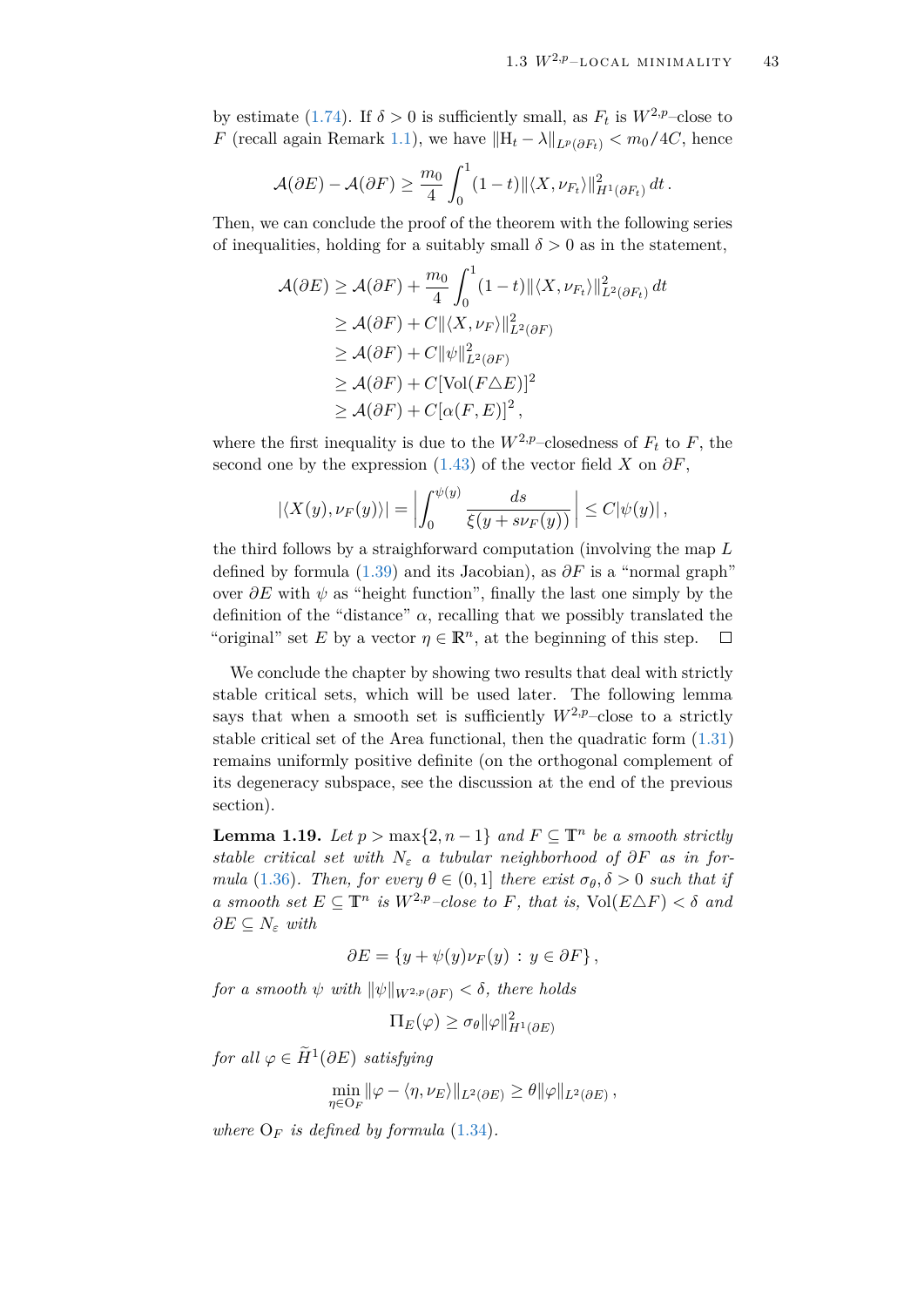*Proof.*

**Step 1.** We first claim that the strict stability of *F* implies

$$
\Pi_F(\varphi) > 0 \qquad \text{for all } \varphi \in \tilde{H}(\partial F) \setminus T(\partial F). \tag{1.75}
$$

By means of formula [\(1.6\)](#page-9-1)

<span id="page-45-0"></span>
$$
\Delta \nu_F = \nabla H - |B|^2 \nu_F,
$$

since *F* (being critical) satisfies  $H = \lambda$  for some constant  $\lambda \in \mathbb{R}$ , we have  $\Delta \nu_F = -|B|^2 \nu_F$  on  $\partial F$ . This equation can be written as  $L(\nu_i) = 0$ , for every  $i \in \{1, \ldots, n\}$ , where *L* is the self-adjoint, linear operator defined as

$$
L(\varphi) = -\Delta \varphi - |B|^2 \varphi ,
$$

then, if we "decompose" a smooth function  $\varphi \in \widetilde{H}(\partial F) \setminus T(\partial F)$  as  $\varphi = \psi + \langle \eta, \nu_F \rangle$ , for some  $\eta \in \mathbb{R}^n$  and  $\psi \in T^{\perp}(\partial F) \setminus \{0\}$ , we have (recalling formula [\(1.31\)](#page-21-0))

$$
\Pi_F(\varphi) = \int_{\partial F} \langle L(\varphi), \varphi \rangle d\mu
$$
  
= 
$$
\int_{\partial F} \Big( \langle L(\psi), \psi \rangle + 2 \langle L(\langle \eta, \nu_F \rangle), \psi \rangle + \langle L(\langle \eta, \nu_F \rangle), \langle \eta, \nu_F \rangle \rangle \Big) d\mu
$$

 $=\Pi_F(\psi)$ .

By approximation with smooth functions, we conclude that this equality holds for every function in  $H(\partial F) \setminus T(\partial F)$ , hence  $\Pi_F(\varphi) = \Pi_F(\psi) > 0$ for every  $\varphi \in H(\partial F) \setminus T(\partial F)$ , by the strict stability assumption on *F*.

We now show that for every  $\theta \in (0,1]$  there holds

<span id="page-45-1"></span>
$$
m_{\theta} = \inf \Biggl\{ \Pi_F(\varphi) \, : \, \varphi \in \widetilde{H}^1(\partial F), \|\varphi\|_{H^1(\partial F)} = 1 \quad \text{and}
$$

$$
\min_{\eta \in \mathcal{O}_F} \|\varphi - \langle \eta, \nu_F \rangle\|_{L^2(\partial F)} \ge \theta \|\varphi\|_{L^2(\partial F)} \Biggr\} > 0. \tag{1.76}
$$

Indeed, let  $\varphi_i$  be a minimizing sequence for this infimum and assume that  $\varphi_i \rightharpoonup \varphi_0 \in \widetilde{H}^1(\partial F)$  weakly in  $H^1(\partial F)$ .

If  $\varphi_0 \neq 0$ , as the weak convergence in  $H^1(\partial F)$  implies strong convergence in  $L^2(\partial F)$  by Sobolev embeddings, for every  $\eta \in O_F$  we have

$$
\|\varphi_0 - \langle \eta, \nu_F \rangle\|_{L^2(\partial F)} = \lim_{i \to \infty} \|\varphi_i - \langle \eta, \nu_F \rangle\|_{L^2(\partial F)}
$$
  
\n
$$
\geq \lim_{i \to \infty} \theta \|\varphi_i\|_{L^2(\partial F)}
$$
  
\n
$$
= \theta \|\varphi_0\|_{L^2(\partial F)},
$$

hence,

 $\min_{\eta \in \mathcal{O}_F} ||\varphi_0 - \langle \eta, \nu_F \rangle||_{L^2(\partial F)} \geq \theta ||\varphi_0||_{L^2(\partial F)} > 0,$ 

thus, we conclude  $\varphi_0 \in \widetilde{H}^1(\partial F) \setminus T(\partial F)$  and

$$
m_{\theta} = \lim_{i \to \infty} \Pi_E(\varphi_i) \geq \Pi_E(\varphi_0) > 0,
$$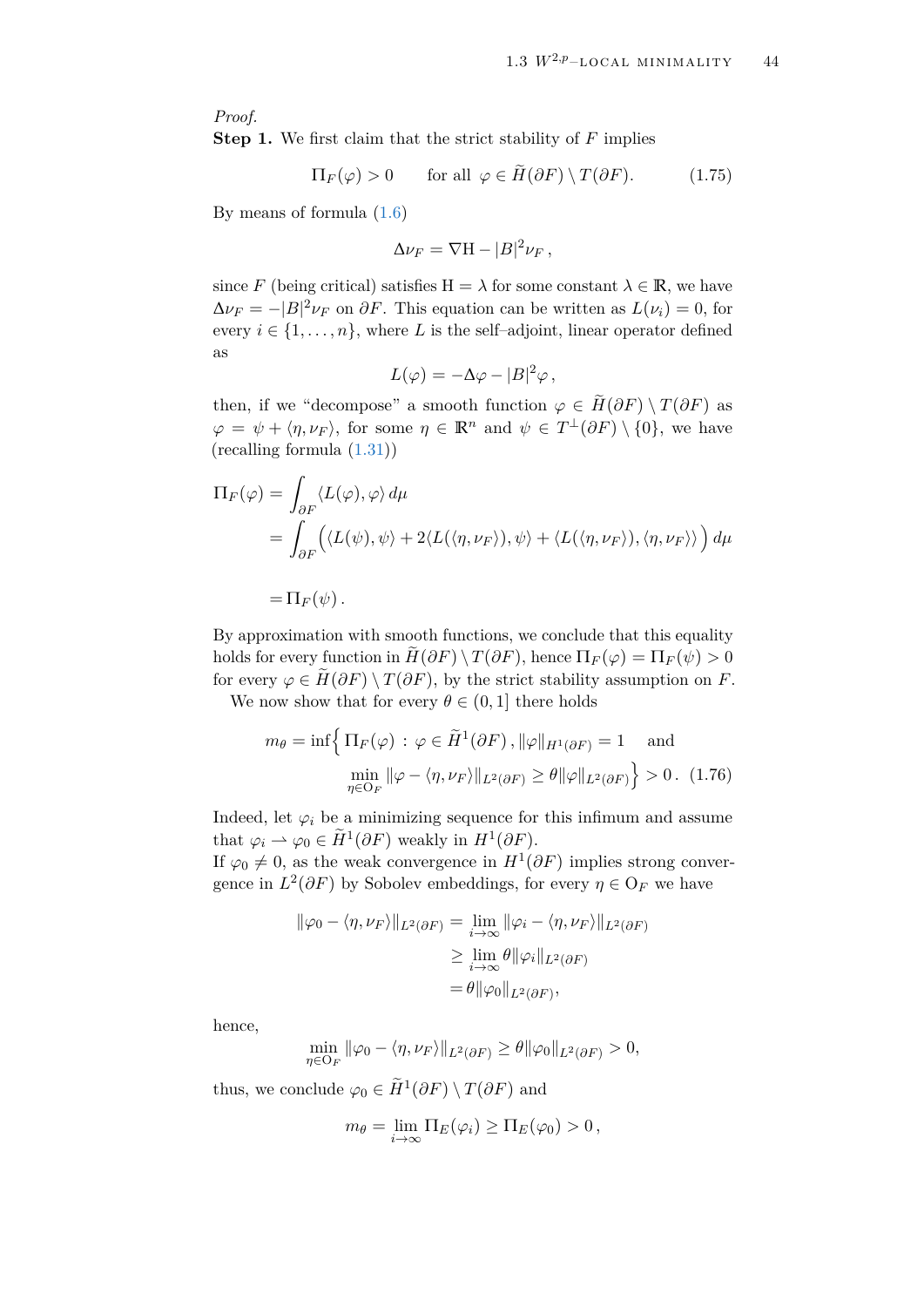where the last inequality follows from estimate  $(1.75)$ . If  $\varphi_0 = 0$ , then again by the strong convergence of  $\varphi_i \to \varphi_0$  in  $L^2(\partial F)$ , by looking at formula  $(1.31)$ , we have

$$
m_{\theta} = \lim_{i \to \infty} \Pi_F(\varphi_i) = \lim_{i \to \infty} \int_{\partial F} |\nabla \varphi_i|^2 d\mu = \lim_{i \to \infty} ||\varphi_i||^2_{H^1(\partial F)} = 1
$$

since  $\|\varphi_i\|_{L^2(\partial F)} \to 0.$ 

**Step 2.** In order to conclude the proof it is enough to show the existence of some  $\delta > 0$  such that if  $Vol(E \triangle F) < \delta$  and  $\partial E = \{y + \psi(y) \nu_F(y) :$  $y \in \partial F$ } with  $\|\psi\|_{W^{2,p}(\partial F)} < \delta$ , then

$$
\inf \Big\{ \Pi_E(\varphi) \, : \, \varphi \in \widetilde{H}^1(\partial F), \|\varphi\|_{H^1(\partial E)} = 1 \text{ and}
$$
\n
$$
\min_{\eta \in \mathcal{O}_F} \|\varphi - \langle \eta, \nu_E \rangle\|_{L^2(\partial E)} \ge \theta \|\varphi\|_{L^2(\partial E)} \Big\} \ge \sigma_\theta = \frac{1}{2} \min \{m_{\theta/2}, 1\},
$$
\n(1.77)

where  $m_{\theta/2}$  is defined by formula [\(1.76\)](#page-45-1), with  $\theta/2$  in place of  $\theta$ . Assume by contradiction that there exist a sequence of smooth sets  $E_i \subseteq \mathbb{T}^n$ , with  $\partial E_i = \{y + \psi_i(y)\nu_F(y) : y \in \partial F\}$  and  $\|\psi_i\|_{W^{2,p}(\partial F)} \to 0$ , and a sequence  $\varphi_i \in \widetilde{H}^1(\partial E_i)$ , with  $\|\varphi_i\|_{H^1(\partial E_i)} = 1$  and

$$
\min_{\eta \in \mathcal{O}_F} \|\varphi_i - \langle \eta, \nu_{E_i} \rangle\|_{L^2(\partial E_i)} \geq \theta \|\varphi_i\|_{L^2(\partial E_i)},
$$

such that

<span id="page-46-2"></span><span id="page-46-0"></span>
$$
\Pi_{E_i}(\varphi_i) < \sigma_\theta \le m_{\theta/2}/2. \tag{1.78}
$$

Let us suppose first that  $\lim_{i\to\infty} ||\varphi_i||_{L^2(\partial E_i)} = 0$  and observe that by Sobolev embeddings  $\|\varphi_i\|_{L^q(\partial E_i)} \to 0$  for some  $q > 2$ , thus, since the functions  $\psi_i$  are uniformly bounded in  $W^{2,p}(\partial F)$  for  $p > \max\{2, n-1\}$ , recalling formula  $(1.31)$ , it is easy to see that

$$
\lim_{i\to\infty} \Pi_{E_i}(\varphi_i) = \lim_{i\to\infty} \int_{\partial E_i} |\nabla \varphi_i|^2 d\mu_i = \lim_{i\to\infty} ||\varphi_i||_{H^1(\partial E_i)}^2 = 1,
$$

which is a contradiction with assumption  $(1.78)$ . Hence, we may assume that

<span id="page-46-1"></span>
$$
\lim_{i \to \infty} \|\varphi_i\|_{L^2(\partial E_i)} > 0. \tag{1.79}
$$

The idea now is to write every  $\varphi_i$  as a function on  $\partial F$ . We define the functions  $\widetilde{\varphi}_i(\partial F) \to \mathbb{R}$ , given by

$$
\widetilde{\varphi}_i(y) = \varphi_i\Big(y + \psi_i(y)\nu_F(y)\Big) - \int_{\partial F} \varphi_i(y + \psi_i(y)\nu_F(y)) d\mu(y),
$$

for every  $y \in \partial F$ .

As  $\psi_i \to 0$  in  $W^{2,p}(\partial F)$ , we have in particular that

$$
\widetilde{\varphi}_i \in \widetilde{H}^1(\partial F), \qquad \|\widetilde{\varphi}_i\|_{H^1(\partial F)} \to 1 \qquad \text{and} \qquad \frac{\|\widetilde{\varphi}_i\|_{L^2(\partial F)}}{\|\varphi_i\|_{L^2(\partial E_i)}} \to 1.
$$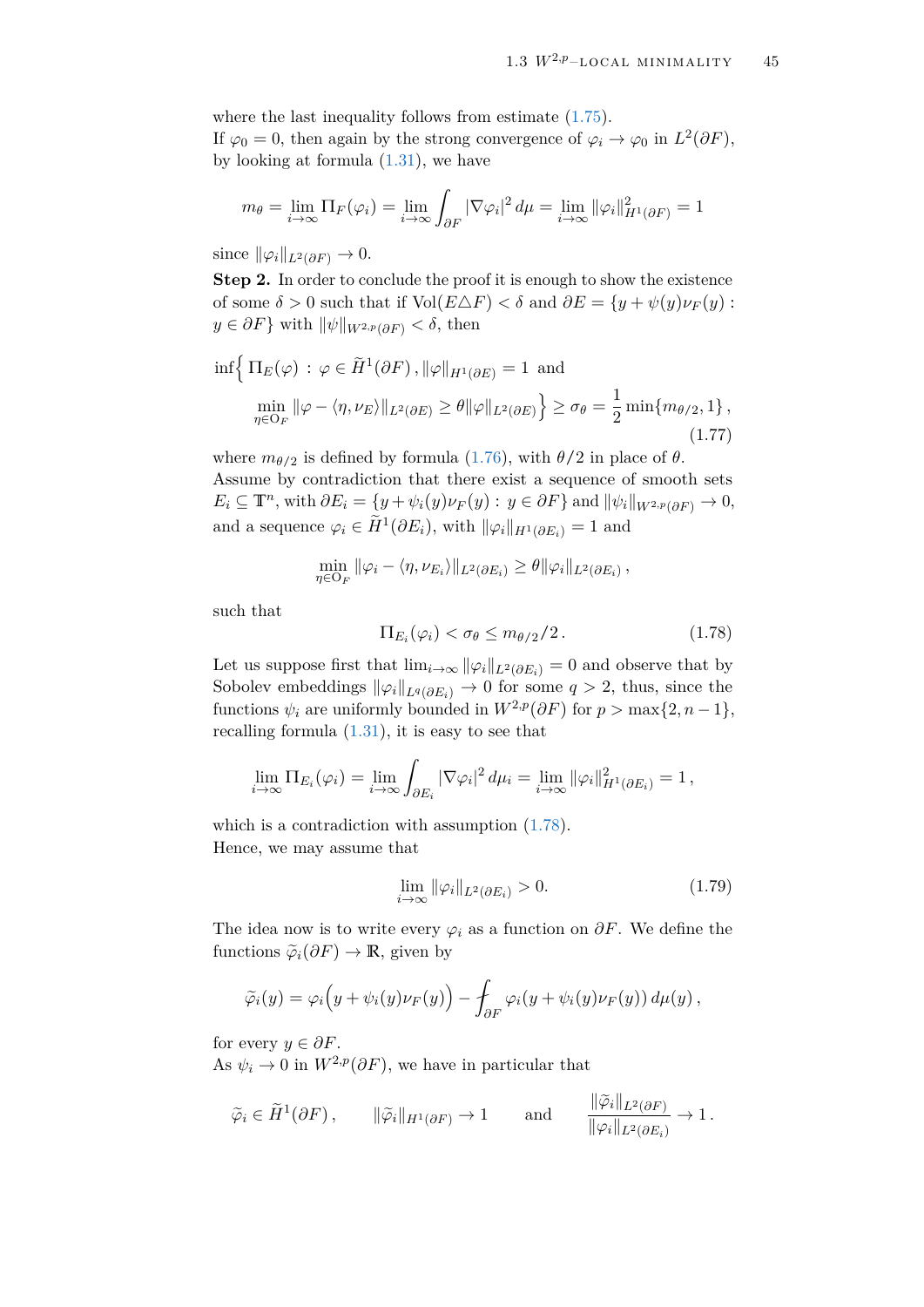Moreover, note also that  $\nu_{E_i}(\cdot + \psi_i(\cdot)\nu_F(\cdot)) \to \nu_F$  in  $W^{1,p}(\partial F)$  and thus in  $C^{0,\alpha}(\partial F)$  for some  $\alpha \in (0,1)$  (depending on *p*) by Sobolev embeddings. Using this fact and taking into account the third limit above and inequality [\(1.79\)](#page-46-1), one can easily show that

$$
\underline{\lim_{i \to \infty}} \frac{\min_{\eta \in O_F} \|\widetilde{\varphi}_i - \langle \eta, \nu_F \rangle\|_{L^2(\partial F)}}{\|\widetilde{\varphi}_i\|_{L^2(\partial F)}} \ge \underline{\lim_{i \to \infty}} \frac{\min_{\eta \in O_F} \|\varphi_i - \langle \eta, \nu_{E_i} \rangle\|_{L^2(\partial E_i)}}{\|\varphi_i\|_{L^2(\partial E_i)}}
$$

which is larger or equal than *θ*.

Hence, for  $i \in \mathbb{N}$  large enough, we have

$$
\|\widetilde{\varphi}_i\|_{H^1(\partial F)} \ge 3/4 \quad \text{and} \quad \min_{\eta \in \mathcal{O}_F} \|\widetilde{\varphi}_i - \langle \eta, \nu_F \rangle\|_{L^2(\partial F)} \ge \frac{\theta}{2} \|\widetilde{\varphi}_i\|_{L^2(\partial F)},
$$

then, in turn, by Step 1, we infer

<span id="page-47-0"></span>
$$
\Pi_F(\tilde{\varphi}_i) \ge \frac{9}{16} m_{\theta/2} \,. \tag{1.80}
$$

Moreover, the  $W^{2,p}$ –convergence of  $E_i$  to  $E$  imply (see the proof of Theorem [1.13](#page-25-0) for more details) the convergence of the second fundamental forms

$$
B_{\partial E_i}\Big(\cdot+\psi_i(\cdot)\nu_F(\cdot)\Big)\to B_{\partial F} \text{ in } L^p(\partial F),
$$

for  $i \to \infty$  and, since  $p > 2$ , the Sobolev embeddings and the  $W^{2,p}$ – convergence of  $E_i$  to  $F$  imply

$$
\int_{\partial E_i} |B_{\partial E_i}|^2 \varphi_i^2 \, d\mu - \int_{\partial F} |B_{\partial F}|^2 \widetilde{\varphi}_i^2 \, d\mu \to 0 \, .
$$

Combining all these convergences, we conclude that all the terms of  $\Pi_{E_i}(\varphi_i)$  are asymptotically close to the corresponding terms of  $\Pi_F(\widetilde{\varphi}_i)$ , thus

$$
\Pi_{E_i}(\varphi_i) - \Pi_E(\widetilde{\varphi}_i) \to 0.
$$

which is a contradiction, by inequalities  $(1.78)$  and  $(1.80)$ . This establishes inequality [\(1.77\)](#page-46-2) and concludes the proof. П

The next proposition states the fact that in the neighborhood of a strictly stable critical set there are no other critical sets, up to translations.

<span id="page-47-1"></span>**Proposition 1.20.** *Let*  $p > max\{2, n-1\}$  *and*  $F \subseteq \mathbb{T}^n$  *be a smooth strictly stable critical set with N<sup>ε</sup> a tubular neighborhood of ∂F as in formula* [\(1.36\)](#page-22-2)*. Then, there exists*  $\delta > 0$  *such that if*  $F' \subseteq \mathbb{T}^n$  *is a* smooth critical set such that  $Vol(F') = Vol(F)$ ,  $Vol(F \Delta F') < \delta$ ,  $\partial F' \subseteq N_{\varepsilon}$  *and* 

$$
\partial F' = \{ y + \psi(y)\nu_F(y) : y \in \partial F \},\
$$

*for a smooth*  $\psi$  *with*  $\|\psi\|_{W^{2,p}(\partial F)} < \delta$ , *then*  $F'$  *is a traslate of*  $F$ *.*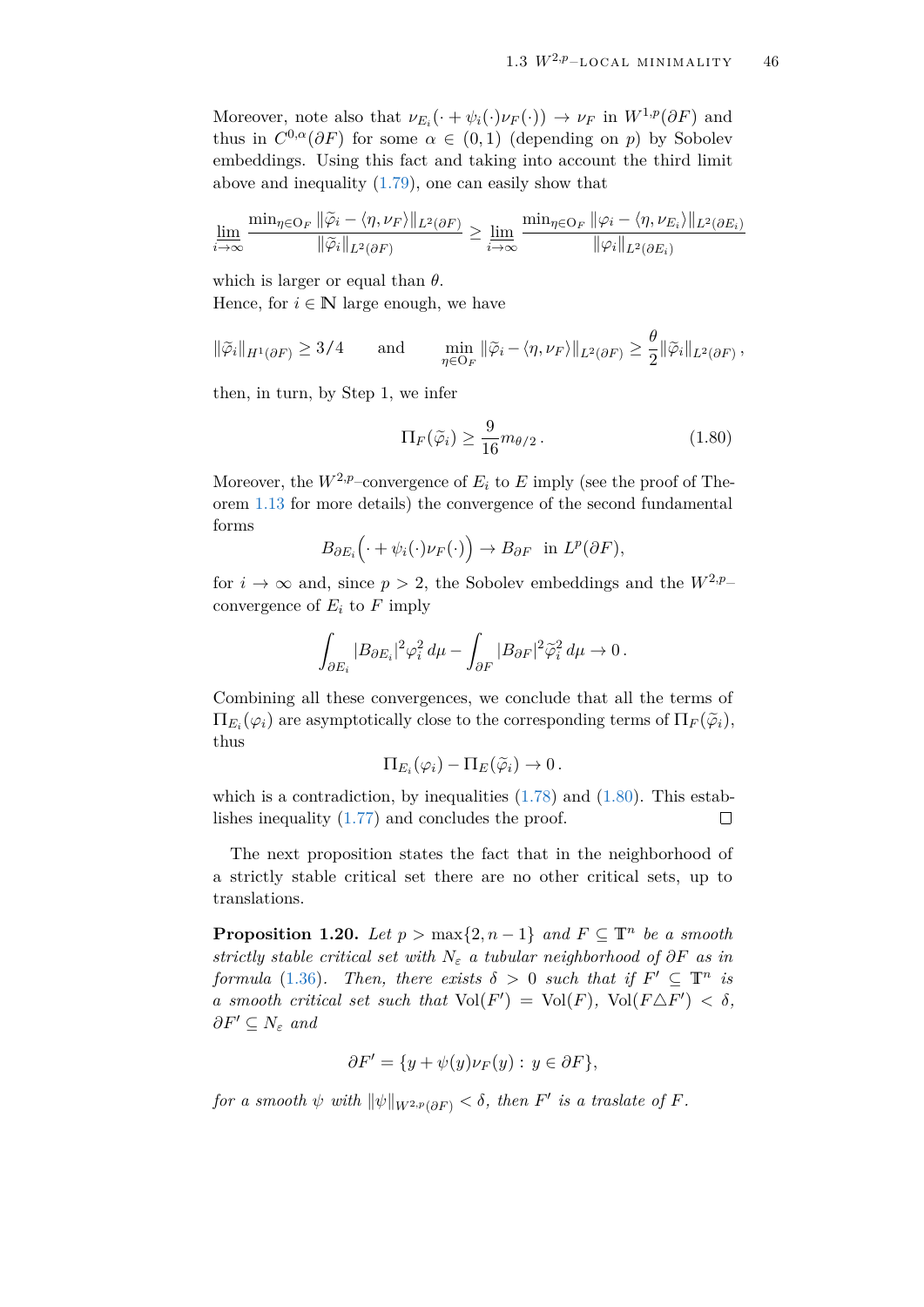$\Box$ 

*Proof.* We have seen in Step 3 of the proof of Theorem [1.13](#page-25-0) that in these hypotheses of *F* and *F*<sup>'</sup>, if  $\delta > 0$  is small enough, we may find a small vector  $\eta \in \mathbb{R}^n$  and an admissible smooth vector field *X* for *F*, with the associated flow  $\Phi$  satisfying  $\Phi_0(F) = F$ ,  $\Phi_1(F) = F' - \eta$  and

$$
\frac{d^2}{dt^2} \mathcal{A}(\partial \Phi_t(F)) \ge C[\text{Vol}(F \triangle (F' - \eta))]^2,
$$

for all  $t \in [0, 1]$ , where C is a positive constant independent of F'. Assume that  $F'$  is a smooth critical set as in the statement, which is not a translate of *F*, then

$$
\frac{d}{dt}\mathcal{A}(\partial\Phi_t(F))\Big|_{t=0}=0\,,
$$

but from the above formula it follows

$$
\frac{d}{dt}\mathcal{A}(\partial\Phi_t(F))\Big|_{t=1} > 0,
$$

which implies that  $F' - \eta$  cannot be critical, hence neither  $F'$ , which is a contradiction. Indeed,  $-X$  is an admissible vector field for  $F' - \eta$ with an associate flow  $\Psi$  satisfying  $\Psi_s(F' - \eta) = \Phi_{1-s}(F)$ , for every  $s \in [0,1]$ , hence

$$
\frac{d}{ds}\mathcal{A}(\partial \Psi_s(F'-\eta))\bigg|_{s=0} = \frac{d}{ds}\mathcal{A}(\partial \Phi_{1-s}(F))\bigg|_{s=0} = -\frac{d}{dt}\mathcal{A}(\partial \Phi_t(F))\bigg|_{t=1} < 0,
$$

showing that  $F' - \eta$  is not critical.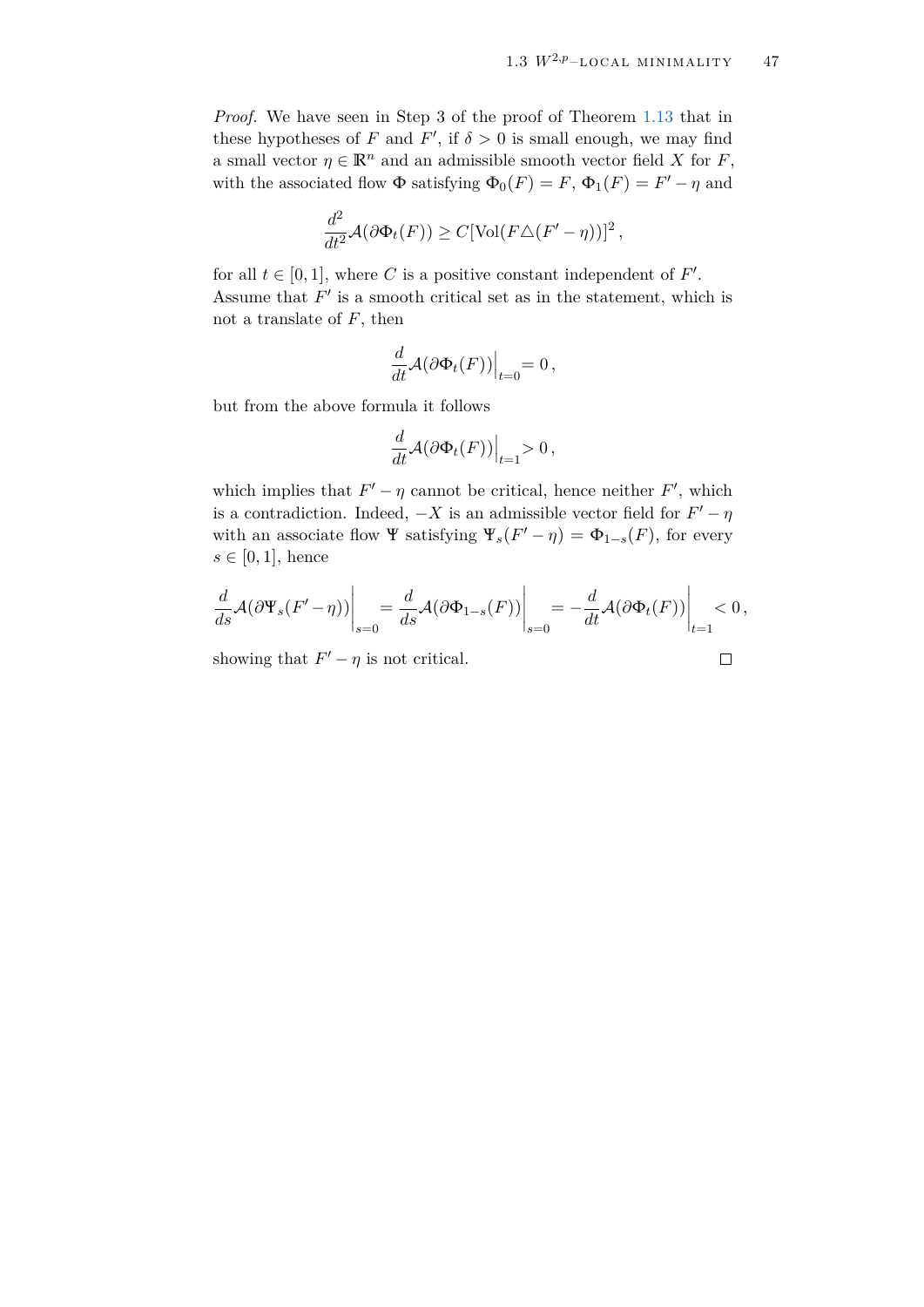### THE SURFACE DIFFUSION FLOW

In this chapter we introduce the *surface diffusion flow*, we discuss its basic properties and we prove some technical lemmas in order to show a global existence result in the three–dimensional case, in the next chapter.

#### 2.1 DEFINITION AND BASIC PROPERTIES

<span id="page-49-2"></span>**Definition 2.1** (Smooth flow of sets). Let  $E_t \subseteq \mathbb{T}^n$  for  $t \in [0, T)$  be a one–parameter family of sets, we say that it is a *smooth flow* if there exists a smooth *reference set*  $F \subseteq \mathbb{T}^n$  and a map  $\Psi \in C^\infty([0,T) \times$ **T**<sup>*n*</sup>, **T**<sup>*n*</sup>) such that **Ψ**<sub>*t*</sub> = **Ψ**(*t*, ·) is a smooth diffeomorphism from **T**<sup>*n*</sup> to **T**<sup>*n*</sup> and  $E_t = \Psi_t(F)$ , for all  $t \in [0, T)$ .

The *velocity* of the motion of any point  $x = \Psi_t(y)$  of the set  $E_t$ , with  $y \in F$ , is then given by

$$
X_t(x) = \frac{\partial \Psi_t}{\partial t}(y),
$$

hence,

$$
\frac{\partial \Psi_t}{\partial t}(y) = X_t(\Psi_t(y))
$$

for every  $y \in F$ . Notice that, in general, the smooth vector field  $X_t$  is not independent of *t*, so *it is not* the infinitesimal generator of the flow Ψ, but we will see that in the computations in the sequel, it will behave similarly.

When  $x \in \partial E_t$ , we define the *outer normal velocity* of the flow of the boundaries, which are smooth hypersurface of  $\mathbb{T}^n$ ,

$$
V_t(x) = \langle X_t(x), \nu_{E_t}(x) \rangle, \qquad (2.1)
$$

for every  $t \in [0, T)$ , where  $\nu_{E_t}$  is the outer unit normal vector to  $E_t$ .

<span id="page-49-1"></span>**Definition 2.2** (Surface diffusion flow). Let  $E \subseteq \mathbb{T}^n$  be a smooth set. We say that a smooth flow  $E_t$  for  $t \in [0, T)$ , with  $E_0 = E$ , is a *surface diffusion flow* starting from  $E$  if the outer normal velocity  $V_t$  of the moving boundaries *∂E<sup>t</sup>* is given by

<span id="page-49-0"></span>
$$
V_t = \Delta_t H_t \quad \text{for all } t \in [0, T), \tag{2.2}
$$

where  $\Delta_t$  and  $H_t$  are respectively the Laplacian and the mean curvature of *∂E<sup>t</sup>* .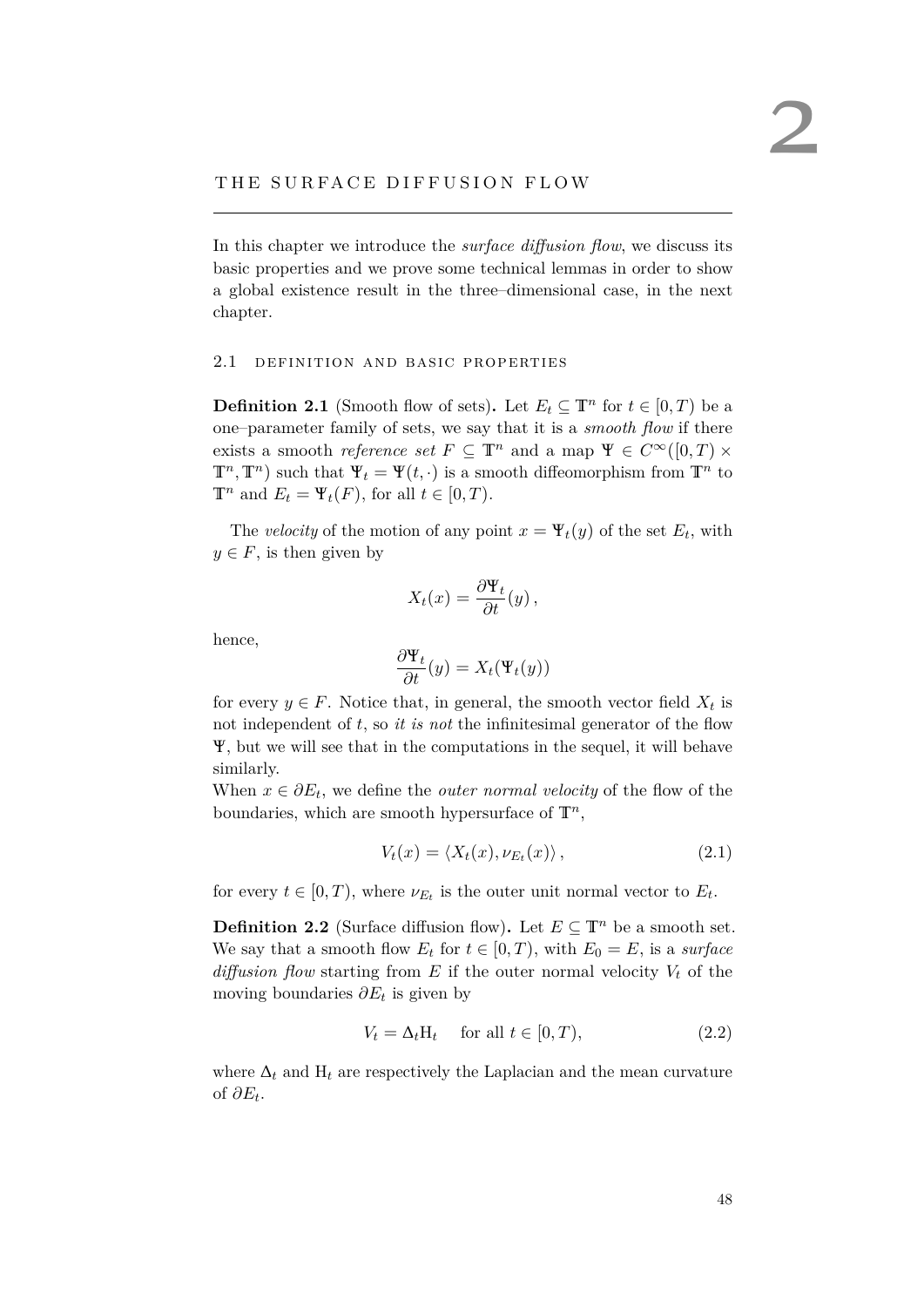Parametrizing the smooth hypersurfaces  $M_t = \partial E_t$  of  $\mathbb{T}^n$  by some smooth embeddings  $\psi_t : M \to \mathbb{T}^n$  such that  $\psi_t(M) = \partial E_t$  (here *M* is a fixed smooth differentiable  $(n-1)$ –dimensional manifold and the map  $(t, p) \mapsto \psi(t, p) = \psi_t(p)$  is smooth), the geometric evolution law [\(2.2\)](#page-49-0) can be expressed equivalently as

<span id="page-50-1"></span>
$$
\left\langle \frac{\partial \psi_t}{\partial t}, \nu_t \right\rangle = \Delta_t H_t, \qquad (2.3)
$$

where we denoted with  $\nu_t$  the outer unit normal to  $M_t = \partial E_t$ . Moreover, as the moving hypersurfaces  $M_t = \partial E_t$  are compact, it is always possible to smoothly reparametrize them with maps (that we still call)  $\psi_t$  such that

<span id="page-50-0"></span>
$$
\frac{\partial \psi_t}{\partial t} = (\Delta_t \mathbf{H}_t) \nu_t, \qquad (2.4)
$$

describing such surface diffusion flow. This follows by the *invariance by tangential perturbations of the velocity*, shared by the flow due to its geometric nature and can be proved following the line in Section 1.3 of [\[19\]](#page-80-0), where the analogous property is shown in full detail for the (more famous) mean curvature flow. Roughly speaking, the tangential component of the velocity of the points of the moving hypersurfaces, does not affect the global "shape" during the motion.

Formula [\(2.4\)](#page-50-0) is actually the more standard way to define the surface diffusion flow, in the more general situation of smooth and possibly *immersed–only* hypersurfaces (usually in **R***<sup>n</sup>* ), without being the boundary of any set.

By means of equation  $(1.5)$ , this system can be rewritten as

<span id="page-50-2"></span>
$$
\frac{\partial \psi_t}{\partial t} = -\Delta_t \Delta_t \psi_t + \text{ lower order terms} \tag{2.5}
$$

and it can be seen that it is a fourth order, *quasilinear* and *degenerate*, parabolic system of PDEs. Indeed, it is quasilinear, as the coefficients (as second order partial differential operator) of the Laplacian associated to the induced metrics  $g_t$  on the evolving hypersurfaces, that is,

$$
\Delta_t \psi_t(p) = \Delta_{g_t(p)} \psi_t(p) = g_t^{ij}(p) \nabla_i^{g_t(p)} \nabla_j^{g_t(p)} \psi_t(p)
$$

depend on the first order derivatives of  $\psi_t$ , as  $g_t$  (and the coefficient of  $\Delta_t \Delta_t$  on the third order derivatives). Moreover, the operator at the right hand side of system [\(2.4\)](#page-50-0) is degenerate, as its symbol (the symbol of the linearized operator) admits zero eigenvalues due to the invariance of the Laplacian by diffeomorphisms.

Like the Area functional, the flow is obviously invariant by rotations and translations, or more generally under any isometry of  $\mathbb{T}^n$  (or  $\mathbb{R}^n$ ). Moreover, if  $\psi : [0, T) \times M \to \mathbb{T}^n$  is a surface diffusion flow and  $\Phi$ :  $[0, T] \times M \rightarrow M$  is a time-dependent family of smooth diffeomorphisms of *M*, then it is easy to check that the reparametrization  $\psi : [0, T) \times$  $M \to \mathbb{T}^n$  defined as  $\psi(t,p) = \psi(t,\Phi(t,p))$  is still a surface diffusion flow (in the sense of equation  $(2.3)$ ). This property can be reread as "the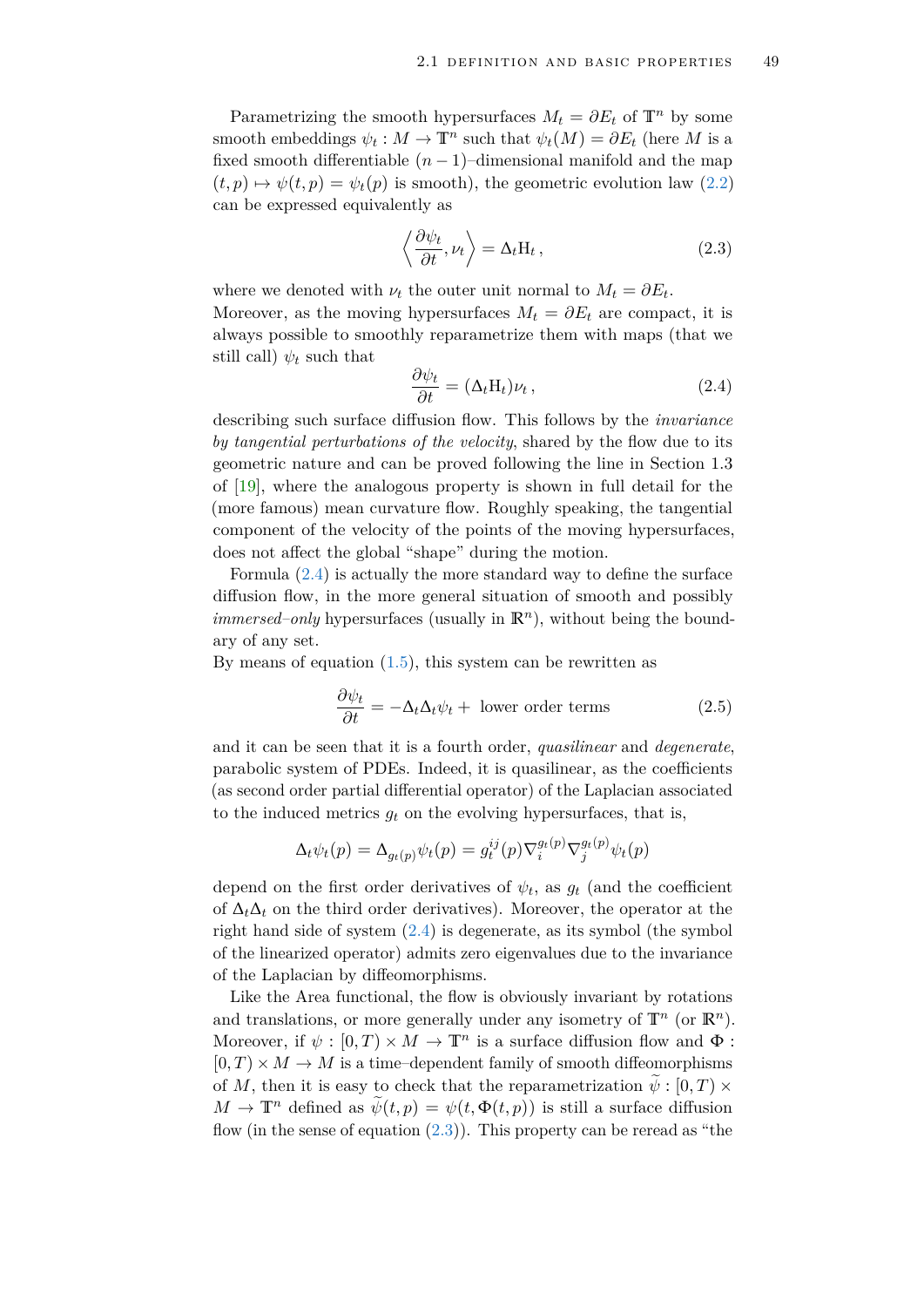flow is invariant under reparametrization", suggesting that the really relevant objects of the flow are actually the subsets  $M_t = \psi_t(M)$  of  $\mathbb{T}^n$ .

We now state a short time existence and uniqueness result (and also of dependence on the initial data) of the surface diffusion flow starting from a smooth hypersurface, proved by Escher, Mayer and Simonett in  $[6]$ , which is expected due to the parabolic nature of the system  $(2.4)$ , made evident by formula  $(2.5)$ . It deals with the evolution in the whole space  $\mathbb{R}^n$  of a generic hypersurface, only immersed, hence possibly with self–intersections. It is then straightforward to adapt the same arguments to our case, when the ambient is the flat torus  $\mathbb{T}^n$  and we are looking for the surface diffusion flow of the boundaries of the sets  $E_t$  as in Definition [2.2,](#page-49-1) getting a (unique) surface diffusion flow in a positive time interval  $[0, T)$ , for every initial smooth set  $E_0 \subseteq \mathbb{T}^n$ .

**Theorem 2.3** (Short time existence and uniqueness). Let  $\psi_0 : M \to \mathbb{R}^n$ *be a smooth and compact, immersed hypersurface. Then, there exists a unique smooth surface diffusion flow*  $\psi : [0, T) \times M \to \mathbb{R}^n$ , starting *from*  $M_0 = \psi_0(M)$  *and solving system* [\(2.4\)](#page-50-0)*, for some maximal time of*  $ext{extence } T > 0.$ 

*Moreover, the maximal time of existence depend continuosly on the C* 2,*α norm of the inital hypersurface.*

As an easy consequence, we have the following proposition, better suited for our situation.

<span id="page-51-0"></span>**Proposition 2.4.** *Let*  $F \subseteq \mathbb{T}^n$  *be a smooth set and*  $N_{\varepsilon}$  *a tubular neighborhood of*  $\partial F$ *, as in formula* [\(1.36\)](#page-22-2)*, Then, for every*  $\alpha \in (0,1)$ *and*  $M \in (0, \varepsilon/2)$  *small enough, there exists*  $T = T(F, M, \alpha) > 0$  *such that if*  $E_0 \in \mathfrak{C}_M^{2,\alpha}(F)$  *there exists a unique smooth surface diffusion flow, starting from*  $E_0$ *, in the time interval*  $[0, T)$ *.* 

It is well–known that the surface diffusion flow of boundaries of sets is volume–preserving, that is, the volume of the moving sets  $E_t$  is constant, while neither convexity (see  $[17]$ ) is maintained (nor the embeddedness, in the "stand–alone" formulation of motion of hypersurfaces, as in formula  $(2.4)$ , see [\[13\]](#page-79-2)), nor there holds the so-called "comparison property" asserting that if two initial sets are one contained in the other, they stay so during the two respective flows, due to the lack of *maximum principle* for parabolic equations or systems of order larger than two (these two properties holds instead for the mean curvature flow, see [\[19,](#page-80-0) Chapter 2] for instance).

The volume–preserving property follows immediately arguing as in computation [\(1.18\)](#page-13-0), indeed, if  $E_t = \Psi_t(F)$  is a surface diffusion flow, described by  $\Psi \in C^{\infty}([0, T) \times \mathbb{T}^n, \mathbb{T}^n)$ , with associated smooth vector field  $X_t$  satisfying

$$
\frac{\partial \Psi_t}{\partial t}(y) = X_t(\Psi_t(y))
$$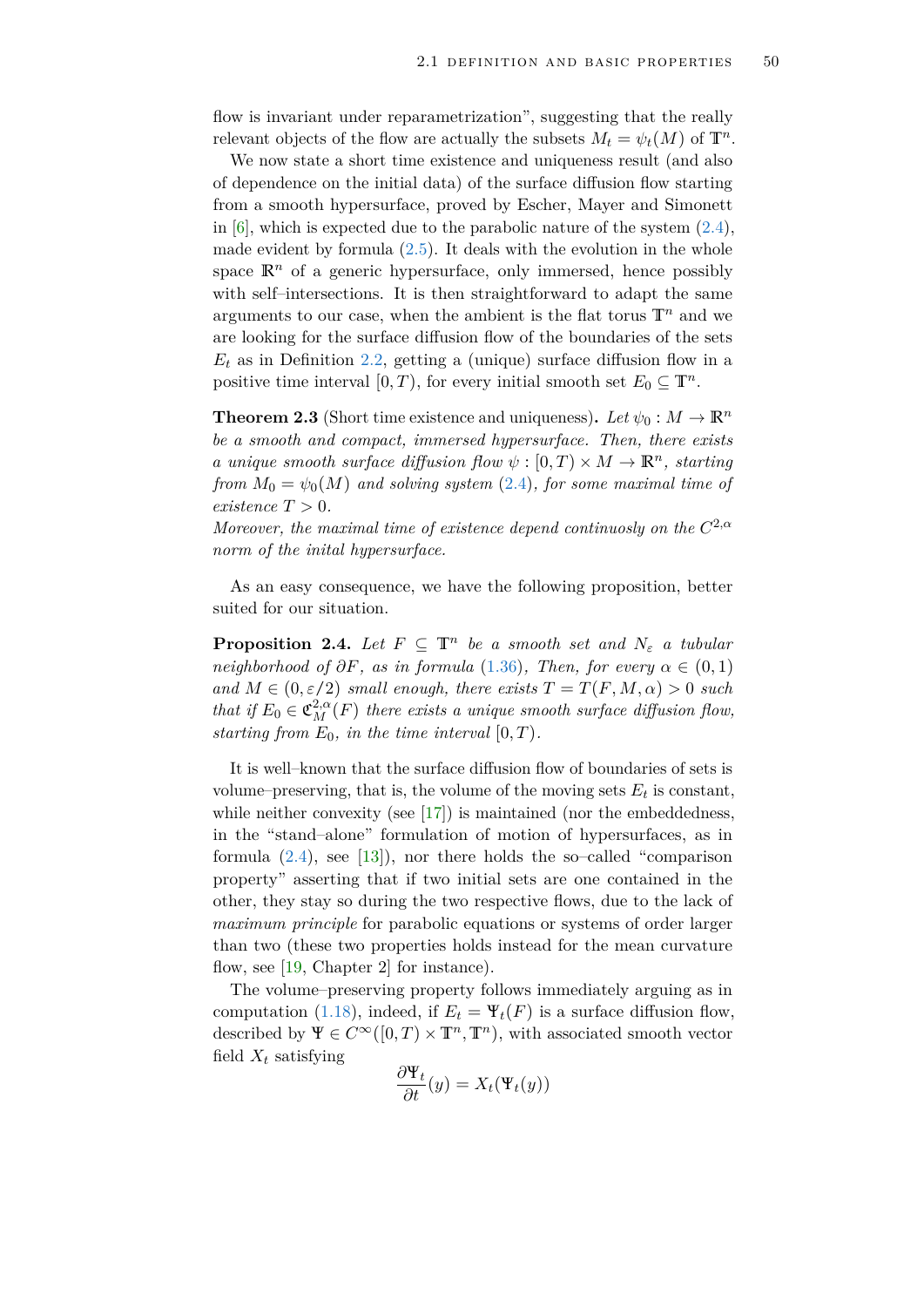as we said above, we have

$$
0 = \frac{d}{dt} \text{Vol}(E_t)
$$
  
=  $\int_F \frac{\partial}{\partial t} J \Psi_t(y) dy$   
=  $\int_F \text{div} X_t (\Psi(t, y)) J \Psi(t, y) dy$   
=  $\int_{E_t} \text{div} X_t(x) dx$   
=  $\int_{\partial E_t} \langle X, \nu_{E_t} \rangle d\mu_t$   
=  $\int_{\partial E_t} V_t d\mu_t$   
=  $\int_{\partial E_t} \Delta_t H_t d\mu_t$   
= 0,

where  $\mu_t$  is in the canonical measure induced on  $\partial E_t$  by the flat metric of  $\mathbb{T}^n$  and in the last equality we applied the divergence theorem [\(1.2\)](#page-8-0).

Moreover, the surface diffusion flow can be regarded as the  $\tilde{H}^{-1}$ – gradient flow of the volume–constrained Area functional, in the fol-lowing sense (see [\[12\]](#page-79-3), for instance). For a smooth set  $E \subseteq \mathbb{T}^n$ , we let the space  $\widetilde{H}^{-1}(\partial E) \subseteq L^2(\partial E)$  to be the dual of  $\widetilde{H}^1(\partial E)$  with the norm  $||u||_{\widetilde{H}^1(\partial E)} = \int_{\partial E} |\nabla u|^2 d\mu$  (the functions in  $H^1(\partial E)$  with zero integral) and the pairing between  $\widetilde{H}^1(\partial E)$  and  $\widetilde{H}^{-1}(\partial E)$  simply being the integral of the product of the functions on *∂E*.

Then, it follows easily that the norm of a smooth function  $v \in \widetilde{H}^{-1}(\partial E)$ is given by

$$
||v||_{\widetilde{H}^{-1}(\partial E)}^2 = \int_{\partial E} v(-\Delta)^{-1}v \, d\mu = \int_{\partial E} \langle \nabla (-\Delta)^{-1}v, \nabla (-\Delta)^{-1}v \rangle \, d\mu
$$

and, by polarization, we have the  $\widetilde{H}^{-1}(\partial E)$ -scalar product between a pair of smooth functions  $u, v : \partial E \to \mathbb{R}$  with zero integral,

$$
\langle u, v \rangle_{\widetilde{H}^{-1}(\partial E)} = \int_{\partial E} \langle \nabla (-\Delta)^{-1} u, \nabla (-\Delta)^{-1} v \rangle \, d\mu = \int_{\partial E} u(-\Delta)^{-1} v \, d\mu,
$$

integrating by parts.

This scalar product, extended to the whole space  $\widetilde{H}^{-1}(\partial E)$ , make it a Hilbert space, hence, by *Riesz representation theorem*, there exists a function  $\nabla_{\partial E}^{\widetilde{H}^{-1}} \mathcal{A} \in \widetilde{H}^{-1}(\partial E)$  such that, for every smooth function  $v \in \widetilde{H}^{-1}(\partial E)$ , there holds

$$
\int_{\partial E} v \mathbf{H} \, d\mu = \delta \mathcal{A}_{\partial E}(v) = \langle v, \nabla_{\partial E} \tilde{H}^{-1} \mathcal{A} \rangle_{\widetilde{H}^{-1}(\partial E)} = \int_{\partial E} v(-\Delta)^{-1} \nabla_{\partial E} \tilde{H}^{-1} \mathcal{A} \, d\mu,
$$

by Theorem [1.3.](#page-11-0)

Then, by the *fundamental lemma of calculus of variations*, we conclude

$$
(-\Delta)^{-1}\nabla_{\partial E}^{\widetilde{H}^{-1}}\mathcal{A} = \mathbf{H} + c,
$$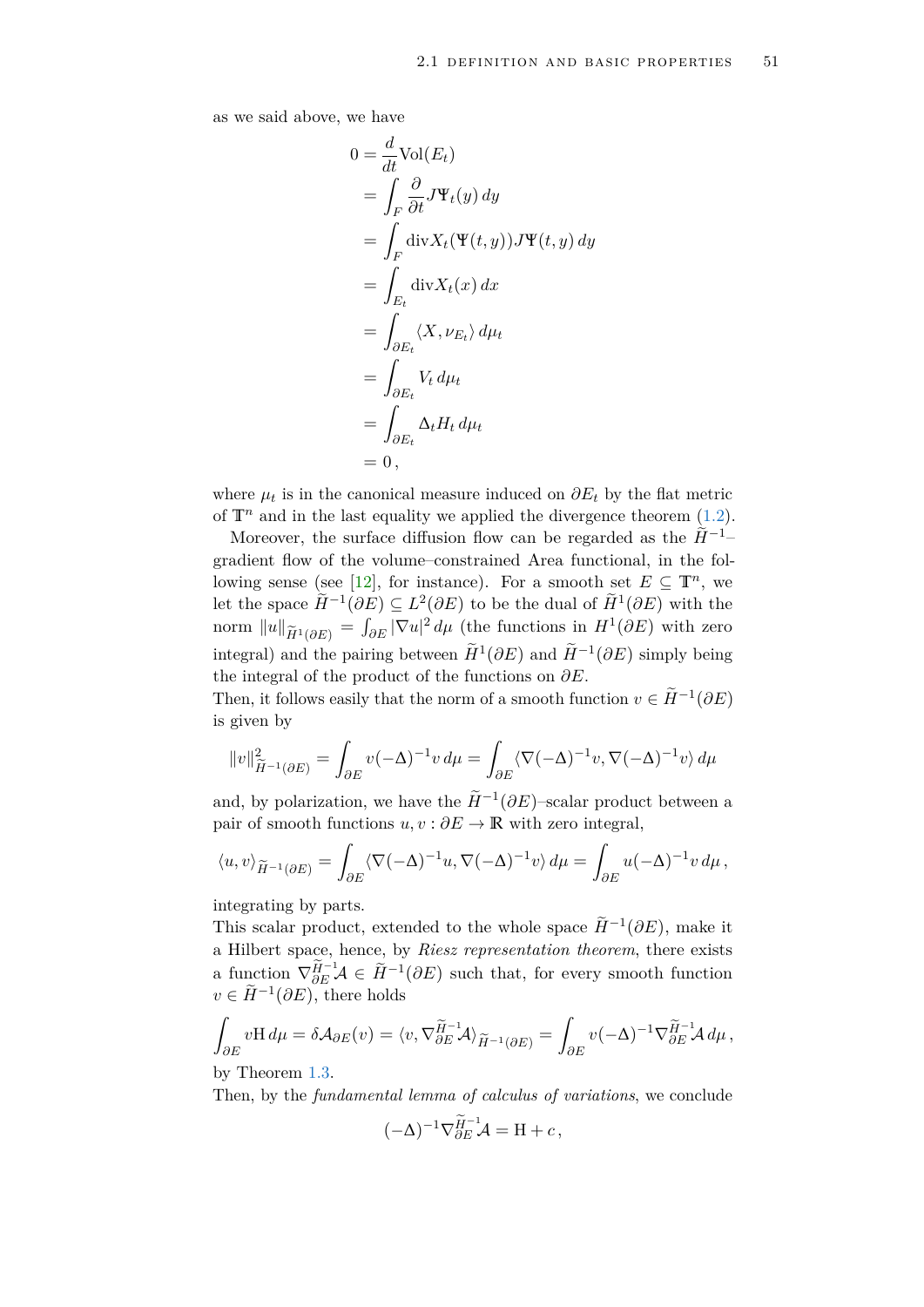for a constant  $c \in \mathbb{R}$ , that is,

$$
\nabla_{\partial E}^{\widetilde{H}^{-1}} \mathcal{A} = -\Delta H.
$$

It clearly follows that the outer normal velocity of the moving boundaries of a surface diffusion flow  $V_t = \Delta_t H_t$  is minus the  $\widetilde{H}^{-1}$ –gradient of the volume–constrained functional A.

*Remark* 2.5*.* Arguing analogously, we can see easily that the mean curvature flow, where  $V_t = -H_t$  is the  $L^2$ -gradient flow of the Area functional (without constraints).

## 2.2 ENERGY IDENTITIES AND TECHNICAL LEMMAS

In this section we prove some auxiliary results that we need in the sequel. From now on we drop the *t*-subscript on  $H_t$ ,  $B_t$ ,  $\Delta_t$ ,  $\mu_t$  and we simply write H,  $B$ ,  $\Delta$ ,  $\mu$  for the mean curvature, second fundamental form, Laplacian and canonical measure, respectively, when it is clear that they refer to the set  $E_t$  and its boundary.

<span id="page-53-2"></span>**Lemma 2.6** (Energy identities). Let  $E_t \subseteq \mathbb{T}^n$  be a surface diffusion *flow. Then, the following identities hold:*

<span id="page-53-1"></span><span id="page-53-0"></span>
$$
\frac{d}{dt}\mathcal{A}(\partial E_t) = -\int_{\partial E_t} |\nabla H|^2 d\mu, \qquad (2.6)
$$

*and*

$$
\frac{d}{dt} \frac{1}{2} \int_{\partial E_t} |\nabla \mathbf{H}|^2 d\mu = -\Pi_{E_t} (\Delta \mathbf{H}) - \int_{\partial E_t} B(\nabla \mathbf{H}, \nabla \mathbf{H}) \Delta \mathbf{H} d\mu \n+ \frac{1}{2} \int_{\partial E_t} \mathbf{H} |\nabla \mathbf{H}|^2 \Delta \mathbf{H} d\mu,
$$
\n(2.7)

*where*  $\Pi_{E_t}$  *is the quadratic form defined in formula* [\(1.31\)](#page-21-0)*.* 

*Proof.* Let  $\psi_t$  the smooth family of maps describing the flow as in formula  $(2.4)$ . By formula  $(1.13)$ , where *X* is the smooth (velocity) vector field  $X_t = \frac{\partial \psi_t}{\partial t} = (\Delta H)\nu_{E_t}$  along  $\partial E_t$ , hence  $X_\tau = X_t - \langle X_t, \nu_{E_t} \rangle \nu_{E_t} = 0$ (as usual  $\nu_{E_t}$  is the outer normal unit vector of  $\partial E_t$ ), following computation  $(1.14)$ , we have

$$
\frac{d}{dt}\mathcal{A}(\partial E_t) = \frac{d}{dt} \int_{\partial E_t} d\mu
$$
  
= 
$$
\int_{\partial E_t} (\text{div} X_\tau + \text{H} \langle X, \nu_{E_t} \rangle) d\mu
$$
  
= 
$$
\int_{\partial E_t} \text{H} \Delta \text{H} d\mu
$$
  
= 
$$
-\int_{\partial E_t} |\nabla \text{H}|^2 d\mu,
$$

where the last equality follows integrating by parts. This establishes relation  $(2.6)$ .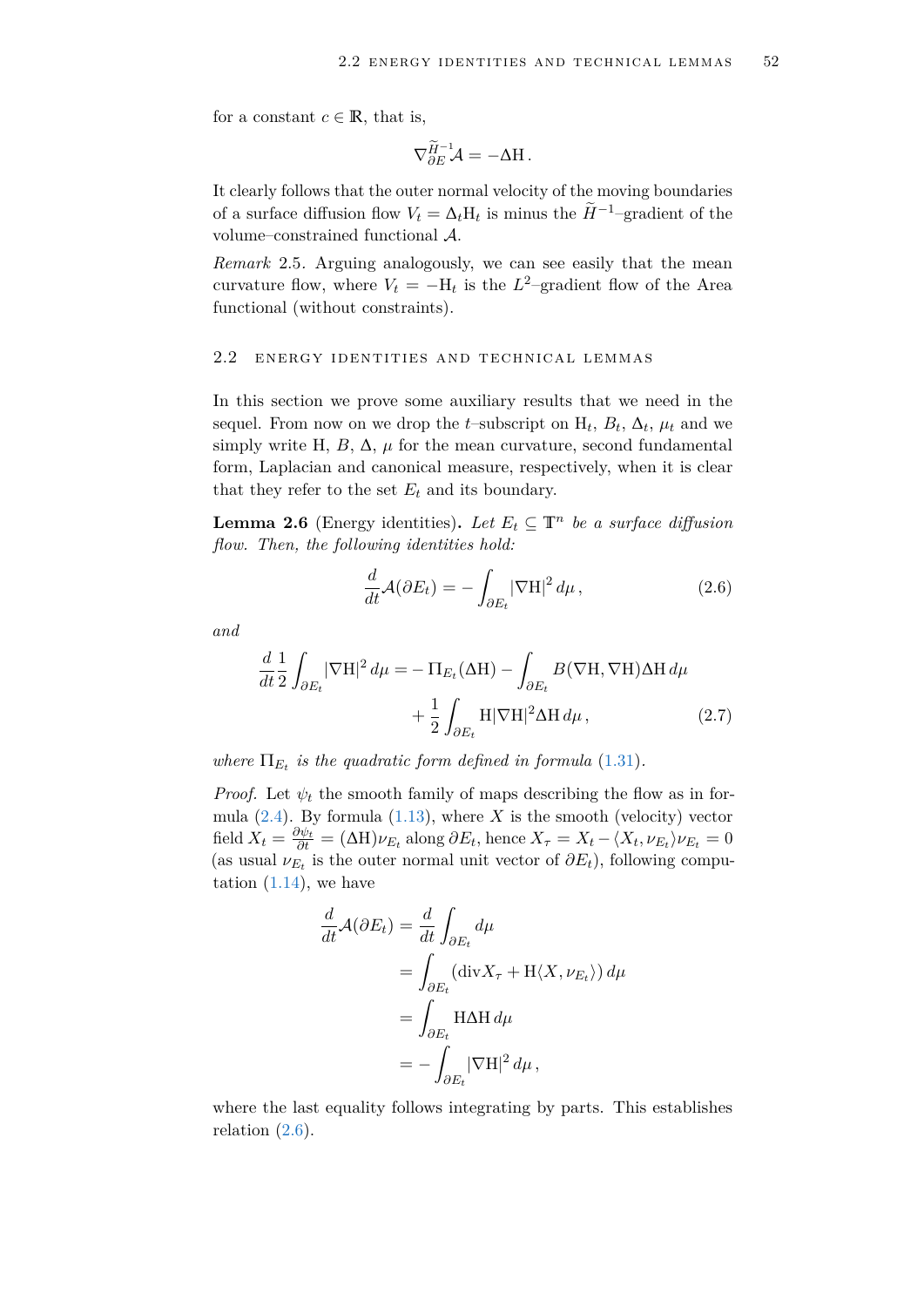In order to get relation [\(2.7\)](#page-53-1) we also need the time derivatives of the evolving metric and of the mean curvature of  $\partial E_t$ , that we already computed in formulas [\(1.10\)](#page-11-2), [\(1.22\)](#page-16-0) and [\(1.26\)](#page-18-0) (where the function  $\varphi$ in this case is equal to  $\Delta H$  and  $X_\tau = 0$ , that is,

$$
\frac{\partial g_{ij}}{\partial t} = 2h_{ij}\Delta H \quad \text{and} \quad \frac{\partial g^{ij}}{\partial t} = -2h^{ij}\Delta H,
$$

$$
\frac{\partial H}{\partial t} = -|B|^2 \Delta H - \Delta \Delta H
$$

Then, we compute

$$
\frac{d}{dt} \frac{1}{2} \int_{\partial E_t} |\nabla \mathbf{H}|^2 d\mu = \frac{1}{2} \int_{\partial E_t} \mathbf{H} |\nabla \mathbf{H}|^2 \Delta \mathbf{H} d\mu - \int_{\partial E_t} h^{ij} \nabla_i \mathbf{H} \nabla_j \mathbf{H} \Delta \mathbf{H} d\mu \n- \int_{\partial E_t} g^{ij} \nabla_i \mathbf{H} \nabla_j \left( |B|^2 \Delta \mathbf{H} + \Delta \Delta \mathbf{H} \right) d\mu \n= \frac{1}{2} \int_{\partial E_t} \mathbf{H} |\nabla \mathbf{H}|^2 \Delta \mathbf{H} d\mu - \int_{\partial E_t} B(\nabla \mathbf{H}, \nabla \mathbf{H}) \Delta \mathbf{H} d\mu \n+ \int_{\partial E_t} |B|^2 (\Delta \mathbf{H})^2 d\mu + \int_{\partial E_t} \Delta \mathbf{H} \Delta \Delta \mathbf{H} d\mu \n= \frac{1}{2} \int_{\partial E_t} \mathbf{H} |\nabla \mathbf{H}|^2 \Delta \mathbf{H} d\mu - \int_{\partial E_t} B(\nabla \mathbf{H}, \nabla \mathbf{H}) \Delta \mathbf{H} d\mu \n+ \int_{\partial E_t} |B|^2 (\Delta \mathbf{H})^2 d\mu - \int_{\partial E_t} |\nabla \Delta \mathbf{H}|^2 d\mu,
$$

which is formula [\(2.7\)](#page-53-1), recalling the definition of  $\Pi_{E_t}$  in formula [\(1.31\)](#page-21-0).  $\Box$ 

Given a smooth set  $F \subseteq \mathbb{T}^n$  and a tubular neighborhood  $N_{\varepsilon}$  of  $\partial F$ , as in formula [\(1.36\)](#page-22-2), for any  $M \in (0, \varepsilon/2)$  (recall the discussion at the beginning of Section [1.3](#page-22-4) about our notion of "closedness" of sets), we denote by  $\mathfrak{C}_M^1(F)$ , the class of all smooth sets  $E \subseteq F \cup N_{\varepsilon}$  such that  $Vol(E \triangle F) \leq M$  and

<span id="page-54-0"></span>
$$
\partial E = \{x + \psi_E(x)\nu_F(x) : x \in \partial F\},\tag{2.8}
$$

for some  $\psi_E \in C^{\infty}(\partial F)$ , with  $\|\psi_E\|_{C^1(\partial F)} \leq M$  (hence,  $\partial E \subseteq N_{\varepsilon}$ ). For every  $k \in \mathbb{N}$  and  $\alpha \in (0, 1)$ , we also denote by  $\mathfrak{C}_M^{k, \alpha}(F)$  the collection of sets  $E \in \mathfrak{C}_M^1(F)$  such that  $\|\psi_E\|_{C^{k,\alpha}(\partial F)} \leq M$ .

*From now on, we restrict ourselves to the three–dimensional case, that is, we will consider smooth subsets of* **T**<sup>3</sup> *with boundaries which then are smooth embedded (*2*–dimensional) surfaces.*

*In the estimates in the following series of lemmas, we will be interested*  $i$ *n having uniform constants for the families*  $\mathfrak{C}^{1,\alpha}_M(F)$ *, given a smooth set*  $F \subseteq \mathbb{T}^n$  *and a tubular neighborhood*  $N_{\varepsilon}$  *of*  $\partial F$  *as in formula* [\(1.36\)](#page-22-2)*, for any*  $M \in (0, \varepsilon/2)$  *and*  $\alpha \in (0, 1)$ *. This is guaranteed if the constants in the Sobolev, Gagliardo–Nirenberg interpolation and Calderón–Zygmund*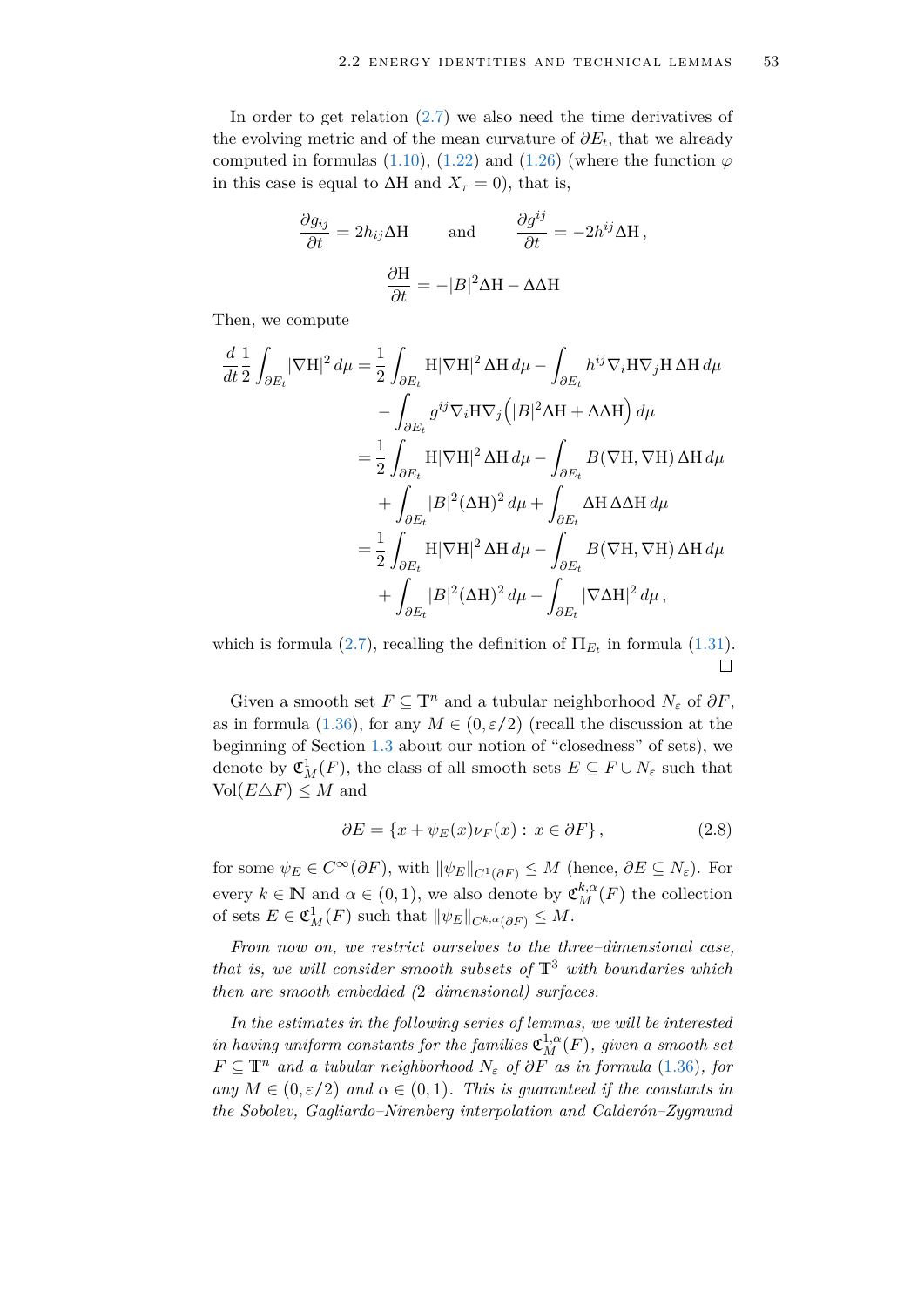*inequalities, relative to all the smooth hypersurfaces ∂E boundaries of the sets*  $E \in \mathfrak{C}_M^{1,\alpha}(F)$ , are uniform, as it is proved in detail in [\[5\]](#page-79-4).

*We remind that in all the inequalities, the constants C may vary from one line to another.*

The following lemma is an easy consequence of Theorem 3.70 in [\[4\]](#page-79-0), with  $j = 0$ ,  $m = 1$ ,  $n = 2$  and  $r = q = 2$ , taking into account the previous discussion.

<span id="page-55-1"></span>**Lemma 2.7** (Interpolation on boundaries). Let  $F \subseteq \mathbb{T}^3$  be a smooth *set.* In the previous notations, for every  $p \in [2, +\infty)$  there exists a *constant*  $C = C(F, M, \alpha, p) > 0$  *such that for every set*  $E \in \mathfrak{C}_M^{1,\alpha}(F)$ *and*  $g$  ∈  $H$ <sup>1</sup>( $\partial$ E)*,* we have

$$
||g||_{L^{p}(\partial E)} \leq C(||\nabla g||^{\theta}_{L^{2}(\partial E)} ||g||^{1-\theta}_{L^{2}(\partial E)} + ||g||_{L^{2}(\partial E)}),
$$

*with*  $\theta = 1 - 2/p$ *.* 

*Moreover, the following Poincaré inequality holds*

$$
||g - \overline{g}||_{L^p(\partial E)} \leq C||\nabla g||_{L^2(\partial E)},
$$

*where*  $\overline{g}(x) = \int_{\Gamma} g d\mu$ , *if x belongs to a connected component*  $\Gamma$  *of*  $\partial E$ *.* 

Then, we have the following mixed "analytic–geometric" estimate.

<span id="page-55-2"></span>**Lemma 2.8** ( $H^2$ –estimates on boundaries). Let  $F \subseteq \mathbb{T}^3$  be a smooth *set.* Then there exists a constant  $C = C(F, M, \alpha, p) > 0$  such that if  $E \in \mathfrak{C}_M^{1,\alpha}(F)$  and  $f \in H^1(\partial E)$  with  $\Delta f \in L^2(\partial E)$ , then  $f \in H^2(\partial E)$ *and*

<span id="page-55-0"></span>
$$
\|\nabla^2 f\|_{L^2(\partial E)} \leq C \|\Delta f\|_{L^2(\partial E)} (1 + \|H\|_{L^4(\partial E)}^2).
$$

*Proof.* We first claim that the following inequality holds,

$$
\int_{\partial E} |\nabla^2 f|^2 \, d\mu \le \int_{\partial E} |\Delta f|^2 \, d\mu + C \int_{\partial E} |B|^2 |\nabla f|^2 \, d\mu. \tag{2.9}
$$

Indeed, if we integrate by parts the left–hand side, we obtain (the Hessian of a function is symmetric)

$$
\int_{\partial E} g^{ik} g^{jl} \nabla_{ij}^2 f \nabla_{kl}^2 f d\mu = - \int_{\partial E} g^{ik} g^{jl} \nabla_k \nabla_j \nabla_i f \nabla_l f d\mu.
$$

Hence, using relations  $(1.7)$  and  $(1.8)$ , interchanging the covariant derivatives and integrating by parts, we get

$$
-\int_{\partial E} g^{ik} g^{jl} \nabla_k \nabla_j \nabla_i f \nabla_l f \, d\mu = -\int_{\partial E} g^{ik} g^{jl} \nabla_j \nabla_k \nabla_i f \nabla_l f \, d\mu -\int_{\partial E} g^{ik} g^{jl} R_{kjip} g^{ps} \nabla_s f \nabla_l f \, d\mu
$$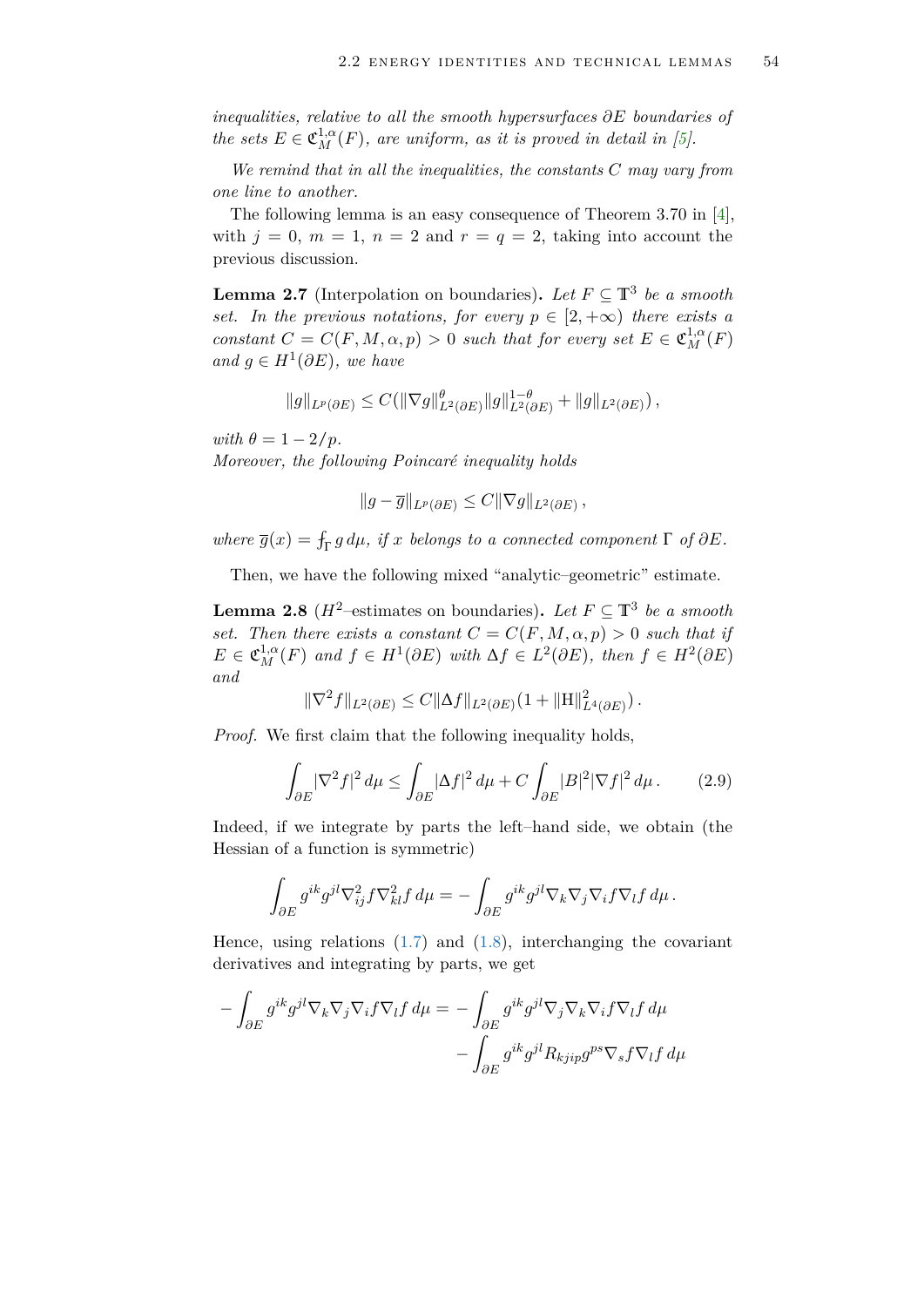$$
= -\int_{\partial E} g^{jl} \nabla_j \Delta f \nabla_l f \, d\mu
$$
  

$$
- \int_{\partial E} \text{Ric}(\nabla f, \nabla f) \, d\mu
$$
  

$$
= \int_{\partial E} |\Delta f|^2 \, d\mu
$$
  

$$
+ \int_{\partial E} [|B|^2 |\nabla f|^2 - \text{H}B(\nabla f, \nabla f)] \, d\mu
$$
  

$$
\leq \int_{\partial E} |\Delta f|^2 \, d\mu + C \int_{\partial E} |B|^2 |\nabla f|^2 \, d\mu,
$$

thus, inequality  $(2.9)$  holds (in the last passage we applied Cauchy– Schwarz inequality and the well known relation  $|H| \leq \sqrt{2}|B|$ , then  $C = 1 + \sqrt{2}$ .

We now estimate the last term in formula [\(2.9\)](#page-55-0) by means of Lemma [2.7](#page-55-1) (which is easily extended to vector valued functions  $g : \partial E \to \mathbb{R}^m$ ) with  $g = \nabla f$  and  $p = 4$ :

$$
\int_{\partial E} |B|^2 |\nabla f|^2 d\mu \leq \|B\|_{L^4(\partial E)}^2 \|\nabla f\|_{L^4(\partial E)}^2
$$
  
\n
$$
\leq C \|B\|_{L^4(\partial E)}^2 \Big( \|\nabla^2 f\|_{L^2(\partial E)}^{1/2} \|\nabla f\|_{L^2(\partial E)}^{1/2} + \|\nabla f\|_{L^2(\partial E)} \Big)^2
$$
  
\n
$$
\leq C \|B\|_{L^4(\partial E)}^2 \Big( \|\nabla^2 f\|_{L^2(\partial E)} \|\nabla f\|_{L^2(\partial E)} + \|\nabla f\|_{L^2(\partial E)}^2 \Big).
$$

Hence, expanding the product on the last line, using Peter–Paul (Young) inequality on the first term of such expansion and "adsorbing" in the left hand side of inequality [\(2.9\)](#page-55-0) the small fraction of the term  $\|\nabla^2 f\|_{L^2(\partial E)}^2$ that then appears, we obtain

$$
\|\nabla^2 f\|_{L^2(\partial E)}^2 \le C(\|\Delta f\|_{L^2(\partial E)}^2 + \|\nabla f\|_{L^2(\partial E)}^2 (\|B\|_{L^4(\partial E)}^2 + \|B\|_{L^4(\partial E)}^4))
$$
  
\n
$$
\le C(\|\Delta f\|_{L^2(\partial E)}^2 + \|\nabla f\|_{L^2(\partial E)}^2 (1 + \|B\|_{L^4(\partial E)}^4)).
$$
 (2.10)

By the fact that ∆*f* has zero average on each connected component of *∂E*, there holds

<span id="page-56-0"></span>
$$
\begin{aligned} \|\nabla f\|_{L^2(\partial E)}^2 &= -\int_{\partial E} f \Delta f \, d\mu \\ &= -\int_{\partial E} (f - \overline{f}) \Delta f \, d\mu \\ &\le \|f - \overline{f}\|_{L^2(\partial E)} \|\Delta f\|_{L^2(\partial E)} \\ &\le C \|\nabla f\|_{L^2(\partial E)} \|\Delta f\|_{L^2(\partial E)} \,, \end{aligned}
$$

where we used Lemma  $2.7$  again, hence,

<span id="page-56-2"></span><span id="page-56-1"></span>
$$
\|\nabla f\|_{L^2(\partial E)} \le C \|\Delta f\|_{L^2(\partial E)}.
$$
\n(2.11)

Thus, from inequality  $(2.10)$ , we deduce

$$
\|\nabla^2 f\|_{L^2(\partial E)}^2 \le C \|\Delta f\|_{L^2(\partial E)}^2 (1 + \|B\|_{L^4(\partial E)}^4). \tag{2.12}
$$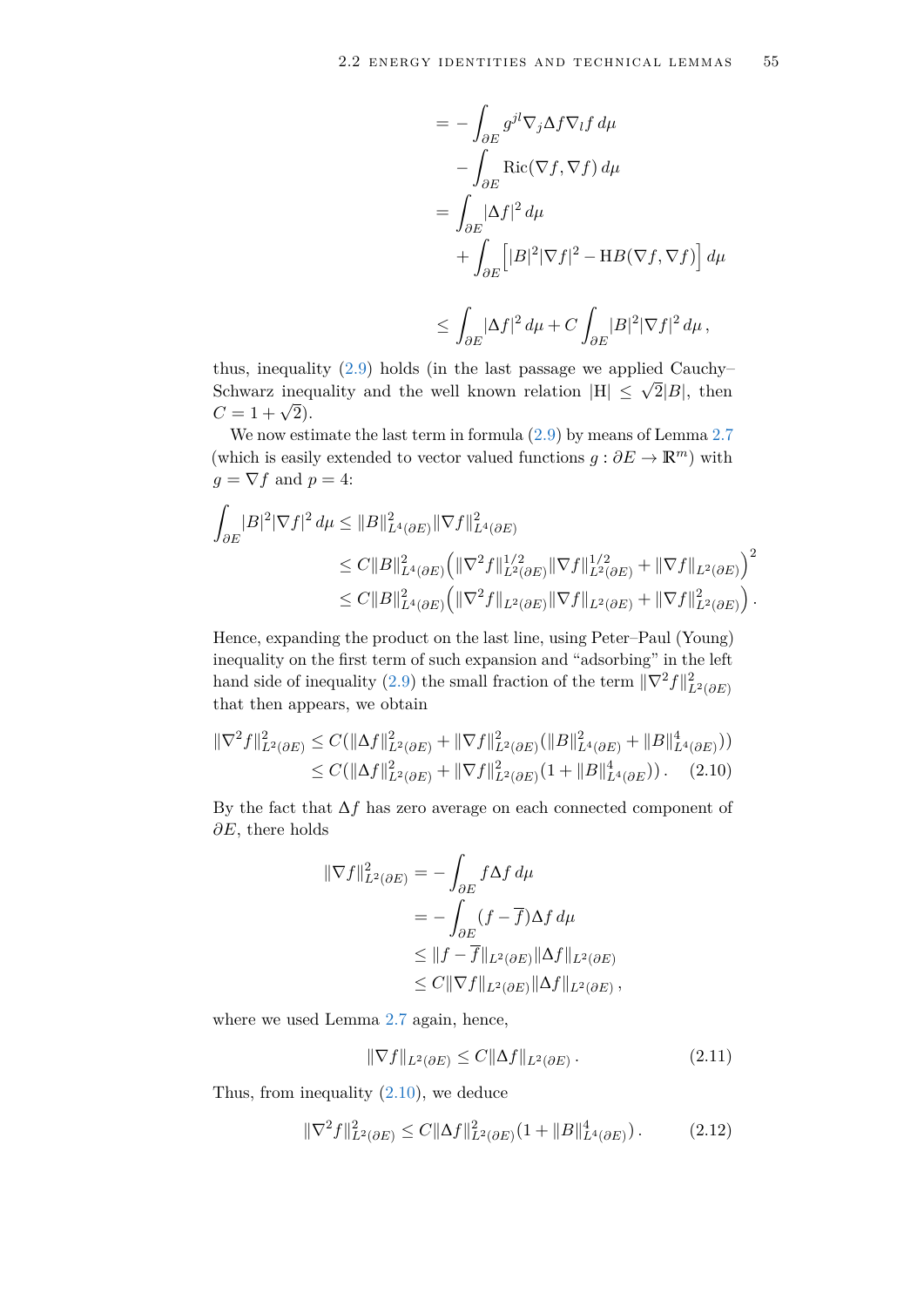Now, by means of Calderón–Zygmund estimates, it is possible to show (see [\[5\]](#page-79-4)) that there exists a constant  $C > 0$  depending only on  $F, M, \alpha$ and  $q > 1$  such that for every  $E \in \mathfrak{C}^{1,\alpha}_M(F)$ , there holds

<span id="page-57-0"></span>
$$
||B||_{L^{q}(\partial E)} \le C(1 + ||H||_{L^{q}(\partial E)}).
$$
\n(2.13)

Then, since it is easy to check that also all the other constant in the previous inequalities (and the ones coming from Lemma [2.7](#page-55-1) also) depend only on *F*, *M*,  $\alpha$  and  $p$ , if  $E \in \mathfrak{C}_M^{1,\alpha}(F)$ , substituting this estimate, with  $q = 4$ , in formula [\(2.12\)](#page-56-1), the thesis of the lemma follows.  $\Box$ 

The following lemma provides a crucial "geometric interpolation" that will be needed in the proof of the main theorem.

<span id="page-57-1"></span>**Lemma 2.9** (Geometric interpolation). Let  $F \subseteq \mathbb{T}^3$  be a smooth set. *Then there exists a constant*  $C = C(F, M, \alpha) > 0$  *such that the following estimates holds*

$$
\int_{\partial E} |B| |\nabla \mathcal{H}|^2 |\Delta \mathcal{H}| d\mu \leq C \|\nabla \Delta \mathcal{H}\|_{L^2(\partial E)}^2 \|\nabla \mathcal{H}\|_{L^2(\partial E)} (1 + \|\mathcal{H}\|_{L^6(\partial E)}^3),
$$

*for every*  $E \in \mathfrak{C}_M^{1,\alpha}(F)$ *.* 

*Proof.* First, by a standard application of Hölder inequality, we have

$$
\int_{\partial E} |B| |\nabla H|^2 |\Delta H| \, d\mu \leq \|\Delta H\|_{L^3(\partial E)} \left( \int_{\partial E} |B|^{\frac{3}{2}} |\nabla H|^3 \, d\mu \right)^{2/3}.
$$

Then, using the Poincaré inequality stated in Lemma [2.7](#page-55-1) and the fact that ∆H has zero average on each connected component of *∂E*, we get

$$
\|\Delta H\|_{L^3(\partial E)} \leq C\|\nabla \Delta H\|_{L^2(\partial E)}.
$$

Now, we use Hölder inequality again

$$
\left(\int_{\partial E} |B|^{\frac{3}{2}} |\nabla H|^3 \, d\mu\right)^{2/3} \le \left(\int_{\partial E} |\nabla H|^4 \, d\mu\right)^{1/2} \left(\int_{\partial E} |B|^6 \, d\mu\right)^{1/6},
$$

and we apply Lemma [2.7](#page-55-1) with  $p = 4$ ,

$$
\left(\int_{\partial E} |\nabla \mathcal{H}|^4 d\mu\right)^{1/2} \leq C(||\nabla^2 \mathcal{H}||_{L^2(\partial E)} ||\nabla \mathcal{H}||_{L^2(\partial E)} + ||\nabla \mathcal{H}||_{L^2(\partial E)}^2).
$$

Combining all these inequalities, we conclude

$$
\int_{\partial E} |B||\nabla H|^2 |\Delta H| d\mu \leq C \|\nabla \Delta H\|_{L^2(\partial E)} \|B\|_{L^6(\partial E)} \|\nabla H\|_{L^2(\partial E)}.
$$

$$
\cdot (\|\nabla^2 H\|_{L^2(\partial E)} + \|\nabla H\|_{L^2(\partial E)}).
$$

By Lemma [2.8](#page-55-2) and estimate [\(2.11\)](#page-56-2), with H in place of *f*, the right–hand side of the previous inequality can be bounded from above by

$$
C\|\nabla\Delta H\|_{L^{2}(\partial E)}\,\|B\|_{L^{6}(\partial E)}\,\|\Delta H\|_{L^{2}(\partial E)}\,\|\nabla H\|_{L^{2}(\partial E)}\,(1+\|H\|_{L^{4}(\partial E)}^{2}).
$$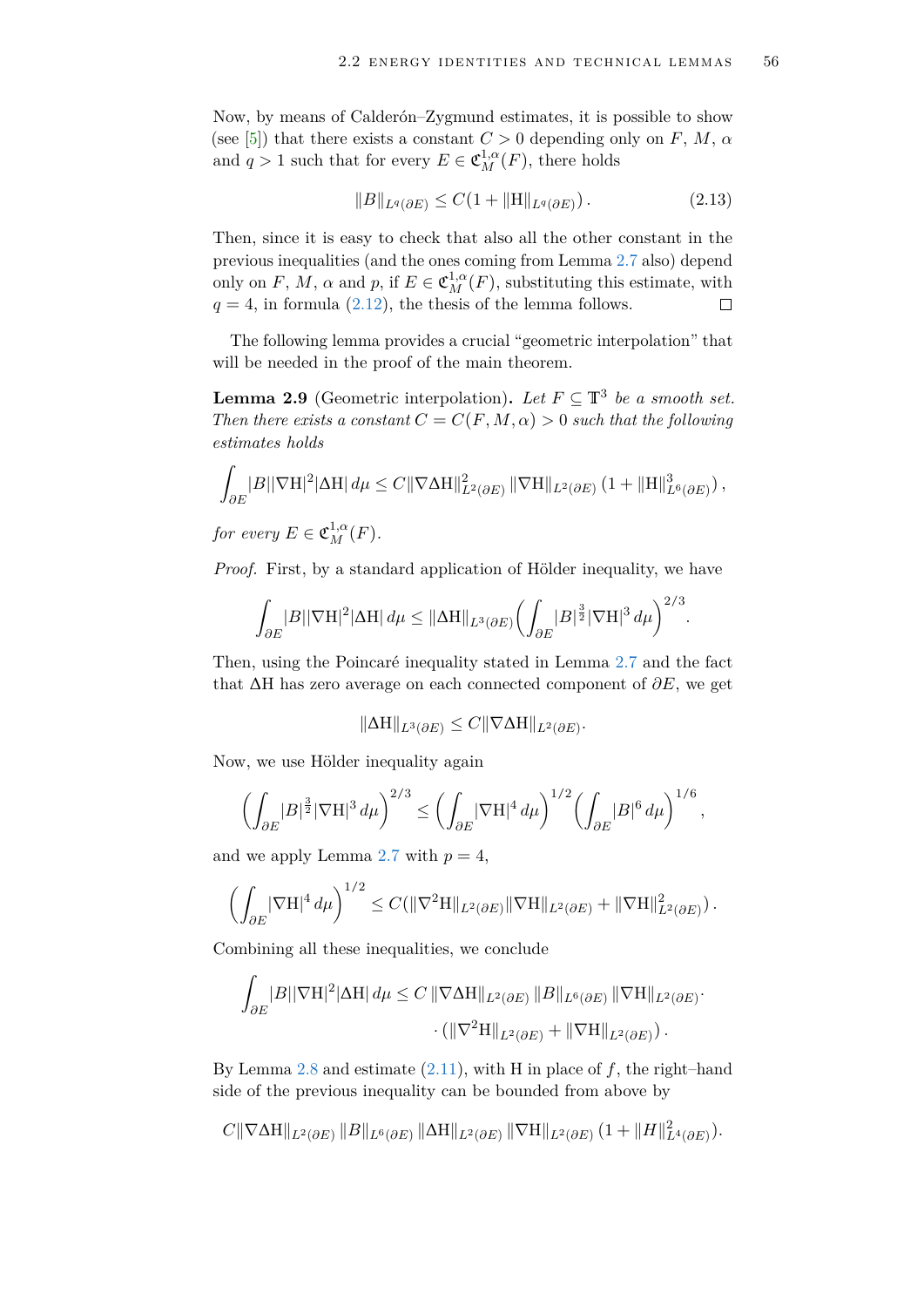Hence, using again Poincaré inequality and estimate  $(2.13)$  with  $q = 6$ , we have

$$
\|\Delta H\|_{L^2(\partial E)} \le C \|\nabla \Delta H\|_{L^2(\partial E)}
$$

and

$$
||B||_{L^{6}(\partial E)} \leq C(1 + ||H||_{L^{6}(\partial E)}).
$$

Finally, using this relations and Hölder inequality, we obtain the thesis

$$
\int_{\partial E} |B||\nabla H|^2 |\Delta H| d\mu \leq C \|\nabla \Delta H\|_{L^2(\partial E)}^2 \|\nabla H\|_{L^2(\partial E)} (1 + \|H\|_{L^6(\partial E)}^3).
$$

We now remind that since *∂E* can be disconnected (as in the case of lamellae), the Poincaré inequality could fail for *∂E*. However, if *E* is sufficiently close to a stable critical set then it is true for the mean curvature of *∂E*.

<span id="page-58-1"></span>**Lemma 2.10** (Geometric Poincaré inequality)**.** *Fixed p >* 2 *and a smooth strictly stable critical set*  $F \subseteq \mathbb{T}^3$ , *let*  $\delta > 0$  *be the constant provided by Lemma [1.19,](#page-44-0) with*  $\theta = 1$ *. Then, for M small enough, there exists a constant*  $C = C(F, M, \alpha, p) > 0$  *such that* 

<span id="page-58-0"></span>
$$
\int_{\partial E} |\mathbf{H} - \overline{\mathbf{H}}|^2 d\mu \le C \int_{\partial E} |\nabla \mathbf{H}|^2 d\mu, \qquad (2.14)
$$

 $for\ every\ set\ E\in \mathfrak{C}_M^{1,\alpha}(F)\ such\ that\ \partial E\subseteq N_\varepsilon\ with$ 

$$
\partial E = \{ y + \psi(y) \nu_F(y) : y \in \partial F \},
$$

*for a smooth function*  $\psi$  *with*  $\|\psi\|_{W^{2,p}(\partial F)} < \delta$ .

*Proof.* Since

$$
\int_{\partial E} (\mathbf{H} - \overline{\mathbf{H}}) \nu_E \, d\mu = 0 \,,
$$

there holds

$$
\int_{\partial E} |\mathbf{H} - \overline{\mathbf{H}} - \langle \eta, \nu_E \rangle|^2 d\mu = ||\mathbf{H} - \overline{\mathbf{H}}||_{L^2(\partial E)}^2 + \int_{\partial E} \langle \eta, \nu_E \rangle^2 d\mu
$$
  

$$
\geq ||\mathbf{H} - \overline{\mathbf{H}}||_{L^2(\partial E)}^2
$$

for all  $\eta \in \mathbb{R}^n$ . Choosing  $M < \delta$ , we may then apply Lemma [1.19](#page-44-0) with  $\theta = 1$  and  $\varphi = H - \overline{H}$ , obtaining

$$
\sigma_1 \int_{\partial E} |\mathbf{H} - \overline{\mathbf{H}}|^2 d\mu \le \int_{\partial E} |\nabla \mathbf{H}|^2 d\mu - \int_{\partial E} |B|^2 |\mathbf{H} - \overline{\mathbf{H}}|^2 d\mu \le \int_{\partial E} |\nabla \mathbf{H}|^2 d\mu.
$$

 $\Box$ 

The following lemma is straightforward.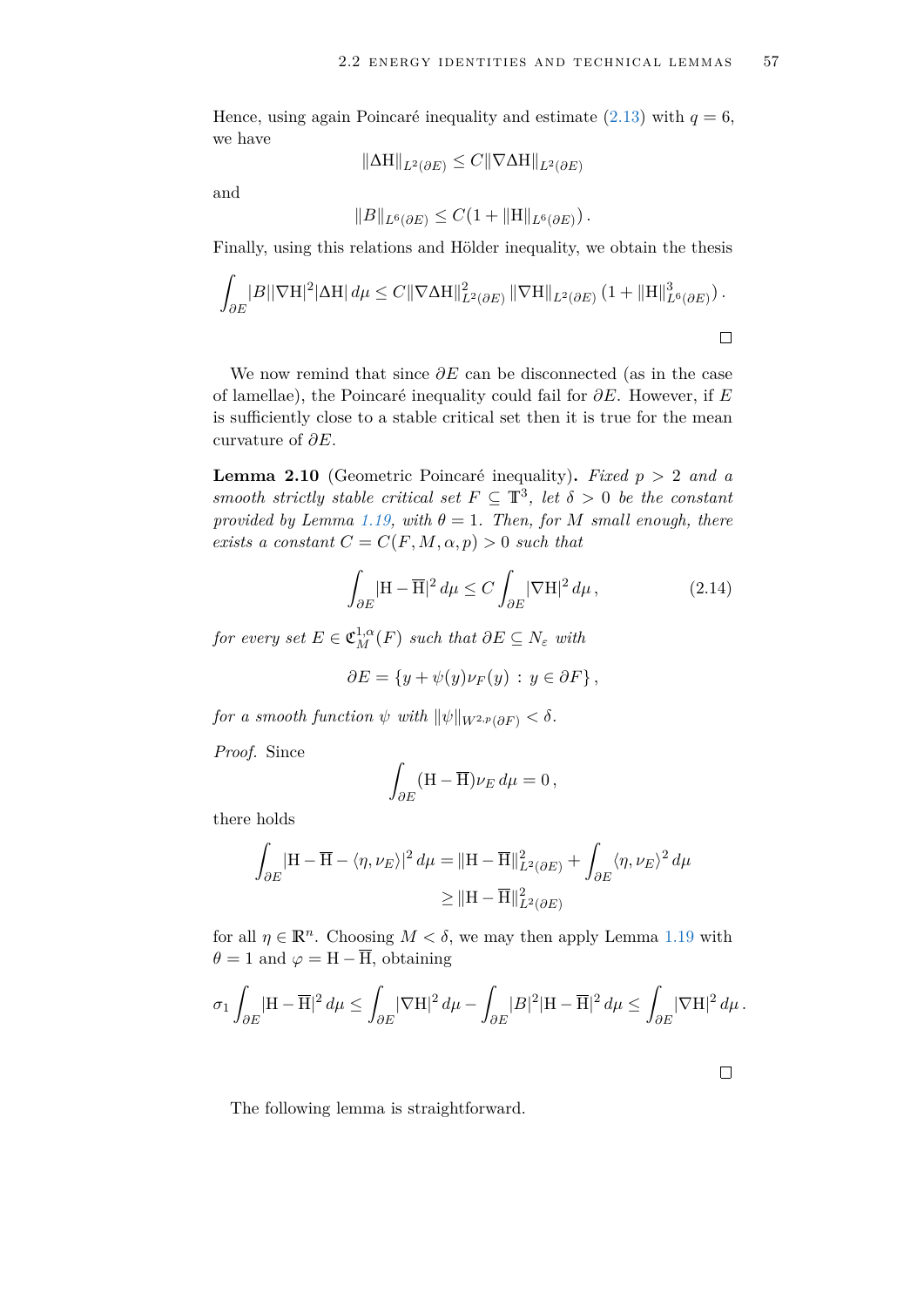<span id="page-59-0"></span>**Lemma 2.11.** *Let*  $E \subseteq \mathbb{T}^3$  *be a smooth set. If*  $f \in H^1(\partial E)$  *and g* ∈  $W^{1,4}(\partial E)$ *, then* 

$$
\|\nabla(fg)\|_{L^2(\partial E)} \leq C\|\nabla f\|_{L^2(\partial E)}\|g\|_{L^\infty(\partial E)} + C\|f\|_{L^4(\partial E)}\|\nabla g\|_{L^4(\partial E)},
$$

*for a constant C independent of E.*

*Proof.* We estimate with Cauchy–Schwarz inequality,

$$
\begin{aligned} \|\nabla(fg)\|_{L^2(\partial E)}^2 &\le 2\|\nabla f\|_{L^2(\partial E)}^2\|g\|_{L^\infty(\partial E)}^2 + 2\int_{\partial E}|f|^2|\nabla g|^2\,d\mu \\ &\le 2\|\nabla f\|_{L^2(\partial E)}^2\|g\|_{L^\infty(\partial E)}^2 + 2\|f\|_{L^4(\partial E)}^2\|\nabla g\|_{L^4(\partial E)}^2\,, \end{aligned}
$$

hence the thesis follows.

 $\Box$ 

As a corollary, we prove the following result.

<span id="page-59-1"></span>**Lemma 2.12.** *Let*  $F \subseteq \mathbb{T}^3$  *be a smooth set and*  $E \in \mathfrak{C}_M^{1,\alpha}(F)$ *. Then, for M small enough, there holds*

$$
\|\psi_E\|_{W^{3,2}(\partial F)} \le C(F, M, \alpha) \left(1 + \|H\|_{H^1(\partial E)}^2\right),
$$

*where* H *is the mean curvature of*  $\partial E$  *(the function*  $\psi_E$  *is defined by formula* [\(2.8\)](#page-54-0)*).*

*Proof.* By a standard localization/partition of unity/straightening argument, we may reduce ourselves to the case where the function  $\psi_E$ is defined in a disk  $D \subseteq \mathbb{R}^2$  and  $\|\psi_E\|_{C^{1,\alpha}(D)} \leq M$ . Fixed a smooth cut–off function  $\varphi$  with compact support in  $D$  and equal to one on a smaller disk  $D' \subseteq D$ , we have (see Remark [1.1\)](#page-9-0)

$$
\Delta(\varphi\psi_E) - \frac{\nabla^2(\varphi\psi_E)\nabla\psi_E\nabla\psi_E}{1+|\nabla\psi_E|^2} = \varphi H \sqrt{1+|\nabla\psi_E|^2} + R(x,\psi_E,\nabla\psi_E),
$$

where the remainder term  $R(x, \psi_E, \nabla \psi_E)$  is a smooth Lipschitz function. Then, using Lemma [2.11](#page-59-0) and recalling that  $\|\psi_E\|_{C^{1,\alpha}(D)} \leq M$ , we estimate

$$
\|\nabla\Delta(\varphi\psi_E)\|_{L^2(D)} \le C(F, M, \alpha) \Big(M^2 \|\nabla^3(\varphi\psi_E)\|_{L^2(D)} + \|\nabla H\|_{L^2(\partial E)} (1 + \|\nabla\psi_E\|_{L^\infty(D)}) + \|\nabla H\|_{L^4(\partial E)} (1 + \|\psi_E\|_{W^{2,4}(D)}) + 1 + \|\psi_E\|_{W^{2,4}(D)}\Big).
$$

We now use the fact that, by a simple integration by part argument, if u is a smooth function with compact support in  $\mathbb{R}^2$ , there holds

$$
\|\nabla \Delta u\|_{L^2(\mathbb{R}^2)} = \|\nabla^3 u\|_{L^2(\mathbb{R}^2)},
$$

hence,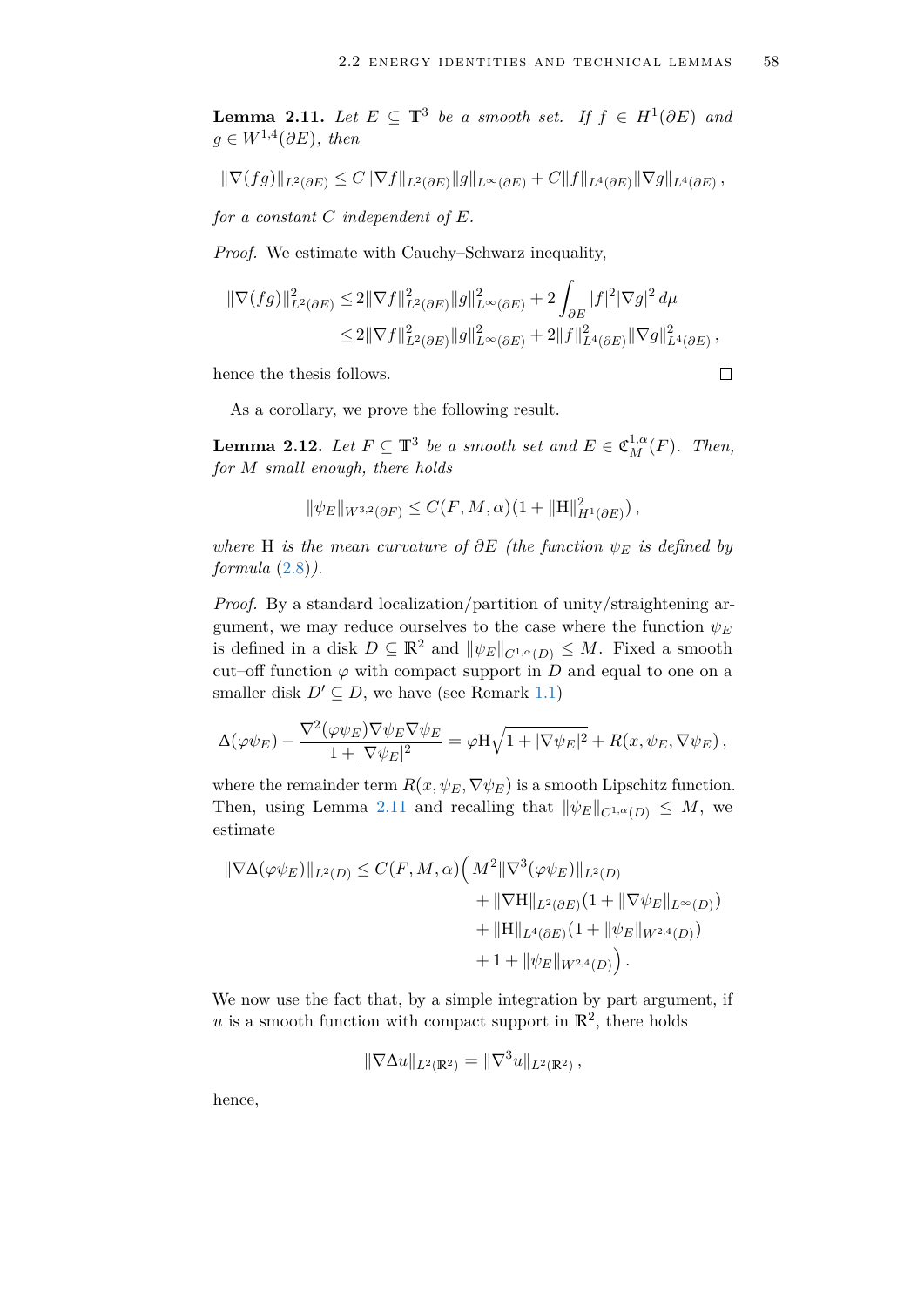$$
\|\nabla^{3}(\varphi\psi_{E})\|_{L^{2}(D)} = \|\nabla\Delta(\varphi\psi_{E})\|_{L^{2}(D)}
$$
  
\n
$$
\leq C(F, M, \alpha) \Big(M^{2} \|\nabla^{3}(\varphi\psi_{E})\|_{L^{2}(D)} + \|\nabla H\|_{L^{2}(\partial E)} (1 + \|\nabla\psi_{E}\|_{L^{\infty}(D)}) + \|\nabla H\|_{L^{4}(\partial E)} (1 + \|\psi_{E}\|_{W^{2,4}(D)}) + 1 + \|\psi_{E}\|_{W^{2,4}(D)}\Big),
$$

then, if *M* is small enough, we have

$$
\|\nabla^3(\varphi\psi_E)\|_{L^2(D)} \le C(F, M, \alpha)(1 + \|H\|_{H^1(\partial E)})(1 + \|H\|_{L^4(D)}),
$$
\n(2.15)

as

<span id="page-60-2"></span><span id="page-60-1"></span><span id="page-60-0"></span>
$$
\|\mathbf{H}\|_{L^{4}(\partial E)} \le C(F, M, \alpha) \|\mathbf{H}\|_{H^{1}(\partial E)},
$$
\n(2.16)

by Theorem 3.70 in [\[4\]](#page-79-0).

By the Calderón–Zygmund estimates (holding uniformly for every hypersurface  $\partial E$ , with  $E \in \mathfrak{C}_M^{1,\alpha}(F)$ , see [\[5\]](#page-79-4)),

$$
\|\text{Hess}\,\psi_E\|_{L^4(D)} \le C\|\Delta\psi_E\|_{L^4(D)} + C\|\psi_E\|_{L^4(D)}\tag{2.17}
$$

and the expression of the mean curvature  $(Remark (1.1))$  $(Remark (1.1))$  $(Remark (1.1))$ 

$$
H = \frac{\Delta \psi_E}{\sqrt{1 + |\nabla \psi_E|^2}} - \frac{\text{Hess}\,\psi_E(\nabla \psi_E \nabla \psi_E)}{(\sqrt{1 + |\nabla \psi_E|^2})^3},
$$

we obtain

$$
\|\Delta \psi_E\|_{L^4(D)} \le 2M \|H\|_{L^4(\partial E)} + M^2 \|\text{Hess}\,\psi_E\|_{L^4(D)}
$$
  

$$
\le 2M \|H\|_{L^4(\partial E)} + CM^2(\|\psi_E\|_{L^4(D)} + \|\Delta \psi_E\|_{L^4(D)}),
$$

hence, possibly choosing a smaller *M*, we conclude

$$
\|\Delta \psi_E\|_{L^4(D)} \leq C(F, M, \alpha)(1 + \|H\|_{L^4(\partial E)}) \leq C(F, M, \alpha)(1 + \|H\|_{H^1(\partial E)}),
$$

again by inequality [\(2.16\)](#page-60-0).

Thus, by estimate  $(2.17)$ , we get

$$
\|\text{Hess}\,\psi_E\|_{L^4(D)} \le C(F, M, \alpha)(1 + \|H\|_{H^1(\partial E)}),\tag{2.18}
$$

and using this inequality in estimate [\(2.15\)](#page-60-2),

<span id="page-60-3"></span>
$$
\|\nabla^3(\varphi\psi_E)\|_{L^2(D)} \leq C(F, M, \alpha)(1 + \|H\|_{H^1(\partial E)})^2,
$$

hence,

$$
\|\nabla^3 \psi_E\|_{L^2(D')} \leq C(F, M, \alpha) (1 + \|H\|_{H^1(\partial E)})^2 \leq C(F, M, \alpha) (1 + \|H\|_{H^1(\partial E)}^2).
$$

The inequality in the statement of the lemma then easily follows by this inequality, estimate [\(2.18\)](#page-60-3) and  $\|\psi_E\|_{C^{1,\alpha}(D)} \leq M$ , with a standard covering argument. $\Box$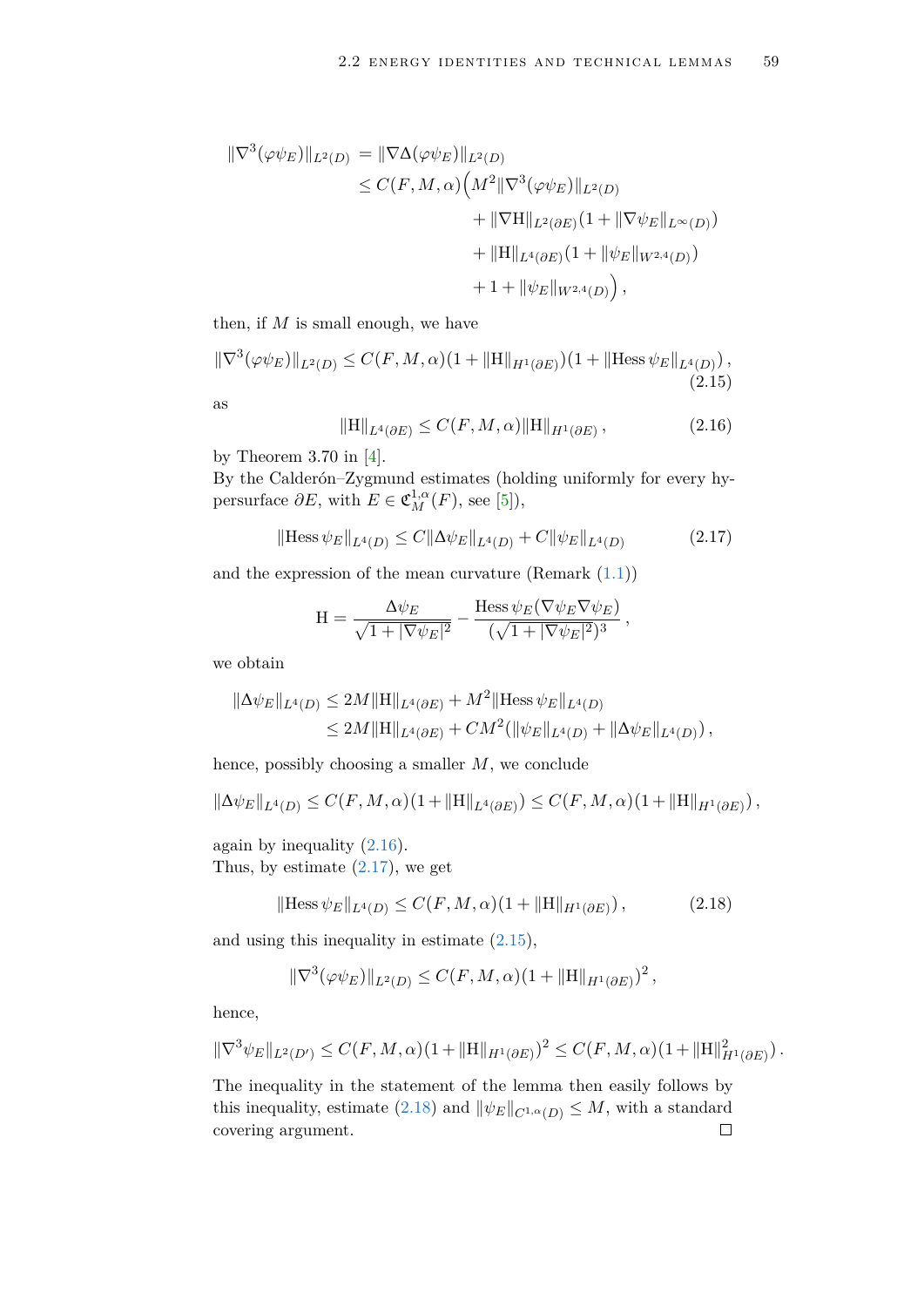<span id="page-61-2"></span>**Lemma 2.13** (Compactness). Let  $F \subseteq \mathbb{T}^3$  be a smooth set and  $E_n \subseteq$  $\mathfrak{C}^{1,\alpha}_M(F)$  *a sequence of smooth sets such that* 

$$
\sup_{n\in\mathbb{N}}\int_{\partial E_n}|\nabla\mathrm{H}_n|^2\,d\mu_n<+\infty\,.
$$

*Then, if*  $\alpha \in (0, 1/2)$  *and M is small enough, there exists a smooth set*  $F' \in \mathfrak{C}_M^1(F)$  *such that, up to a (non relabeled) subsequence,*  $E_n \to F'$ *in*  $W^{2,p}$  for all  $1 \leq p < +\infty$  (recall the definition of convergence of sets *at the beginning of Section [1.3\)](#page-22-4).*

*Moreover, if inequality* [\(2.14\)](#page-58-0) *holds for every set*  $E_n$  *with a constant*  $C$ *independent of n and*

$$
\int_{\partial E_n} |\nabla \mathcal{H}_n|^2 \, d\mu_n \to 0 \,,
$$

*then F* 0 *is critical for the volume–constrained Area functional* A *and the convergence*  $E_n \to F'$  *is in*  $W^{3,2}$ *.* 

*Proof.* We first claim that

<span id="page-61-1"></span>
$$
\sup_{n \in \mathbb{N}} \| \mathbf{H}_n \|_{H^1(\partial E_n)} < +\infty. \tag{2.19}
$$

We set  $H_n = \int_{\partial E_n} H_n d\mu_n$ , then, by the "geometric" Poincaré inequality of Lemma [2.10,](#page-58-1) which holds with a "uniform" constant  $C = C(F, M, \alpha)$ , for all the sets  $E \in \mathfrak{C}_M^{1,\alpha}(F)$  (see [\[5\]](#page-79-4)), if *M* is small enough, we have

$$
\|\mathbf{H}_n - \widetilde{\mathbf{H}}_n\|_{H^1(\partial E_n)}^2 \le \sup_{n \in \mathbb{N}} \int_{\partial E_n} |\nabla \mathbf{H}_n|^2 d\mu_n < C < +\infty
$$

with a constant *C* independent of  $n \in \mathbb{N}$ .

Then, we note that by the uniform  $C^{1,\alpha}$ –bounds on  $\partial E_n$ , we may find a solid cylinder of the form  $C = D \times (-L, L)$ , with  $D \subseteq \mathbb{R}^2$  a ball centered at the origin and functions  $f_n$ , with

<span id="page-61-0"></span>
$$
\sup_{n \in \mathbb{N}} \|f_n\|_{C^{1,\alpha}(\overline{D})} < +\infty,\tag{2.20}
$$

such that  $\partial E_n \cap C = \{(x', x_n) \in D \times (-L, L) : x_n = f_n(x')\}$  with respect to a suitable coordinate frame (depending on  $n \in \mathbb{N}$ ).

$$
\int_{D} (\mathbf{H}_n - \widetilde{\mathbf{H}}_n) dx' + \widetilde{\mathbf{H}}_n \text{Area}(D) = \int_{D} \text{div} \left( \frac{\nabla_{x'} f_n}{\sqrt{1 + |\nabla_{x'} f_n|^2}} \right) dx' \n= \int_{\partial D} \frac{\nabla_{x'} f_n}{\sqrt{1 + |\nabla_{x'} f_n|^2}} \cdot \frac{x'}{|x'|} d\sigma.
$$

where  $\sigma$  is the canonical (standard) measure on the circle  $\partial D$ . Hence, recalling the uniform bound [\(2.20\)](#page-61-0) and the fact that  $\Vert H_n \|H_n\|_{H^1(\partial E_n)}$  are equibounded, we get that  $H_n$  are also equibounded (by a standard "localization" argument, "uniformly" applied to all the hypersurfaces  $\partial E_n$ ). Therefore, the claim [\(2.19\)](#page-61-1) follows.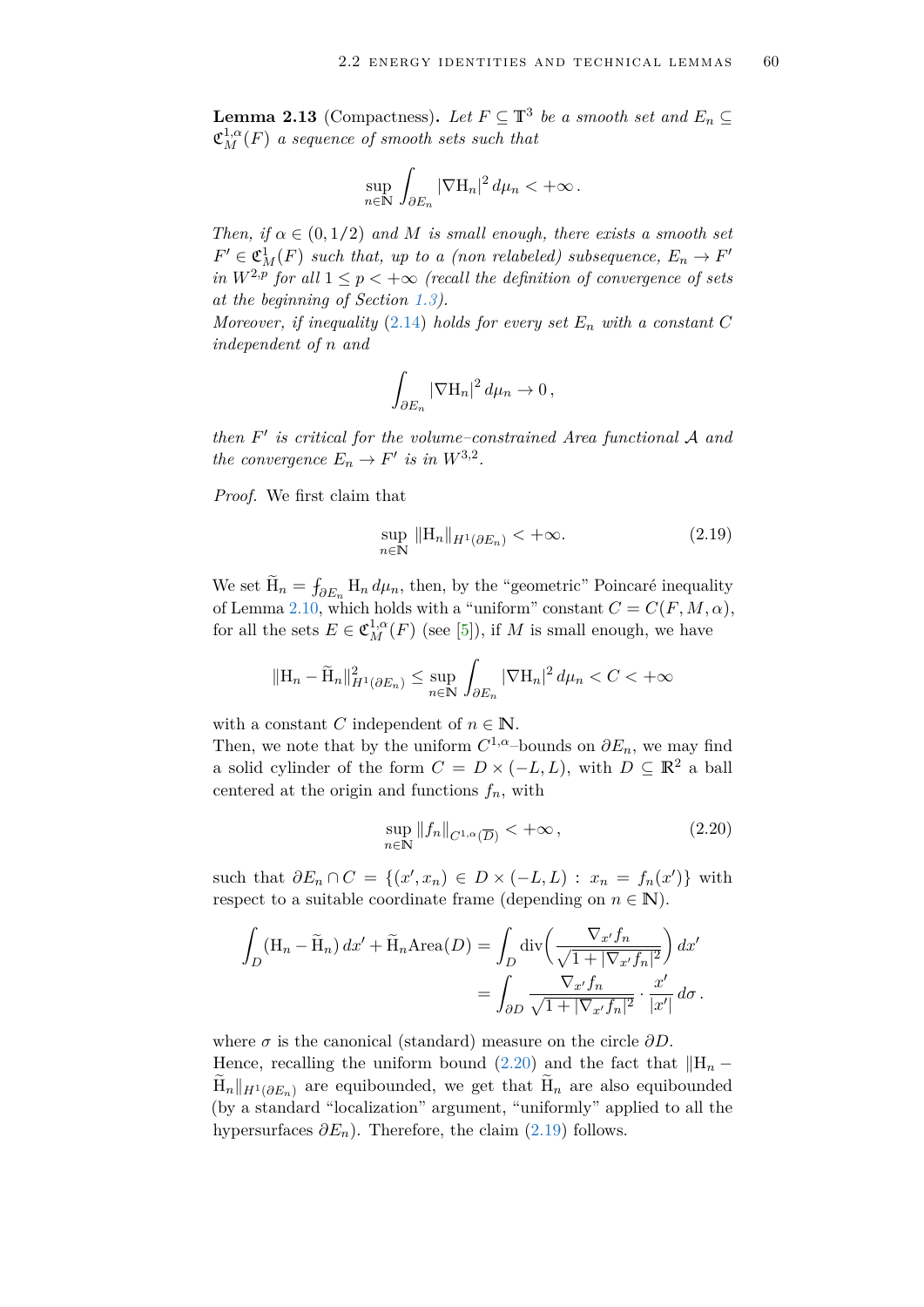By applying the Sobolev embedding theorem on each connected component of *∂F*, we have that

$$
||H_n||_{L^p(\partial E_n)} \leq C||H_n||_{H^1(\partial E_n)} < C < +\infty \quad \text{for all } p \in [1, +\infty).
$$

for a constant *C* independent of  $n \in \mathbb{N}$ . Now, by means of inequality [\(2.13\)](#page-57-0), we obtain

$$
||B||_{L^p(\partial E)} \leq C(1+||H||_{L^p(\partial E)}).
$$

for every  $E \in \mathfrak{C}_M^{1,\alpha}(F)$  with a uniform constant *C*. Then, if we write

$$
\partial E_n = \{ y + \psi_n(y) \nu_F(y) : y \in \partial F \},
$$

we have  $\sup_{n\in\mathbb{N}}\|\psi_n\|_{W^{2,p}(\partial F)} < +\infty$ , for all  $p\in[1,+\infty)$  (taking into account Remark [1.1\)](#page-9-0).

Thus, by the Sobolev compact embedding  $W^{2,p}(\partial F) \hookrightarrow C^{1,\alpha}(\partial F)$ , up to a subsequence (not relabeled), there exists a set  $F' \in \mathfrak{C}_M^{1,\alpha}(F)$  such that

$$
\psi_n \to \psi_{F'}
$$
 in  $C^{1,\alpha}(\partial F)$ ,

for all  $\alpha \in (0, 1/2)$  and  $\beta \in (0, 1)$ .

From estimate [\(2.19\)](#page-61-1) and Lemma [2.12](#page-59-1) (possibly choosing a smaller *M*), we have then that the functions  $\psi_n$  are bounded in  $W^{3,2}(\partial F)$ . Hence, possibly passing to another subsequence (again not relabeled), we conclude that  $E_n \to F'$  in  $W^{2,p}$  for every  $p \in [1, +\infty)$ , by the Sobolev compact embeddings.

For the second part of the lemma, we first observe that if

$$
\int_{\partial E_n} |\nabla \mathcal{H}_n|^2 \, d\mu_n \to 0 \,,
$$

then there exists  $\lambda \in \mathbb{R}$  and a subsequence  $E_n$  (not relabeled) such that

$$
\mathrm{H}_n\Big(\cdot+\psi_n(\cdot)\nu_F(\cdot)\Big)\to\lambda=\mathrm{H}\Big(\cdot+\psi_{F'}(\cdot)\nu_F(\cdot)\Big)
$$

in  $H^1(\partial F)$ , where H is the mean curvature of *F'*. Hence *F'* is critical. To conclude the proof we only need to show that  $\psi_n$  converge to  $\psi = \psi_{F'}$ in  $W^{3,2}(\partial F)$ .

Fixed  $\delta > 0$ , arguing as in the proof of Lemma [2.12,](#page-59-1) we reduce ourselves to the case where the functions  $\psi_n$  are defined on a disk  $D \subseteq \mathbb{R}^2$ , are bounded in  $W^{3,2}(D)$ , converge in  $W^{2,p}(D)$  for all  $p \in [1, +\infty)$ to  $\psi \in W^{3,2}(D)$  and  $\|\nabla \psi\|_{L^{\infty}(D)} \leq \delta$ . Then, fixed a smooth cut–off function  $\varphi$  with compact support in *D* and equal to one on a smaller disk  $D' \subseteq D$ , we have

$$
\frac{\Delta(\varphi\psi_n)}{\sqrt{1+|\nabla\psi_n|^2}} - \frac{\Delta(\varphi\psi)}{\sqrt{1+|\nabla\psi|^2}} = (\nabla^2(\varphi\psi_n) - \nabla^2(\varphi\psi)) \frac{\nabla\psi\nabla\psi}{(1+|\nabla\psi|^2)^{3/2}} \n+ \nabla^2(\varphi\psi_n) \left(\frac{\nabla\psi_n\nabla\psi_n}{(1+|\nabla\psi_n|^2)^{3/2}} - \frac{\nabla\psi\nabla\psi}{(1+|\nabla\psi|^2)^{3/2}}\right) \n+ \varphi(\mathbf{H}_n - \mathbf{H}) + R(x, \psi_n, \nabla\psi_n) - R(x, \psi, \nabla\psi),
$$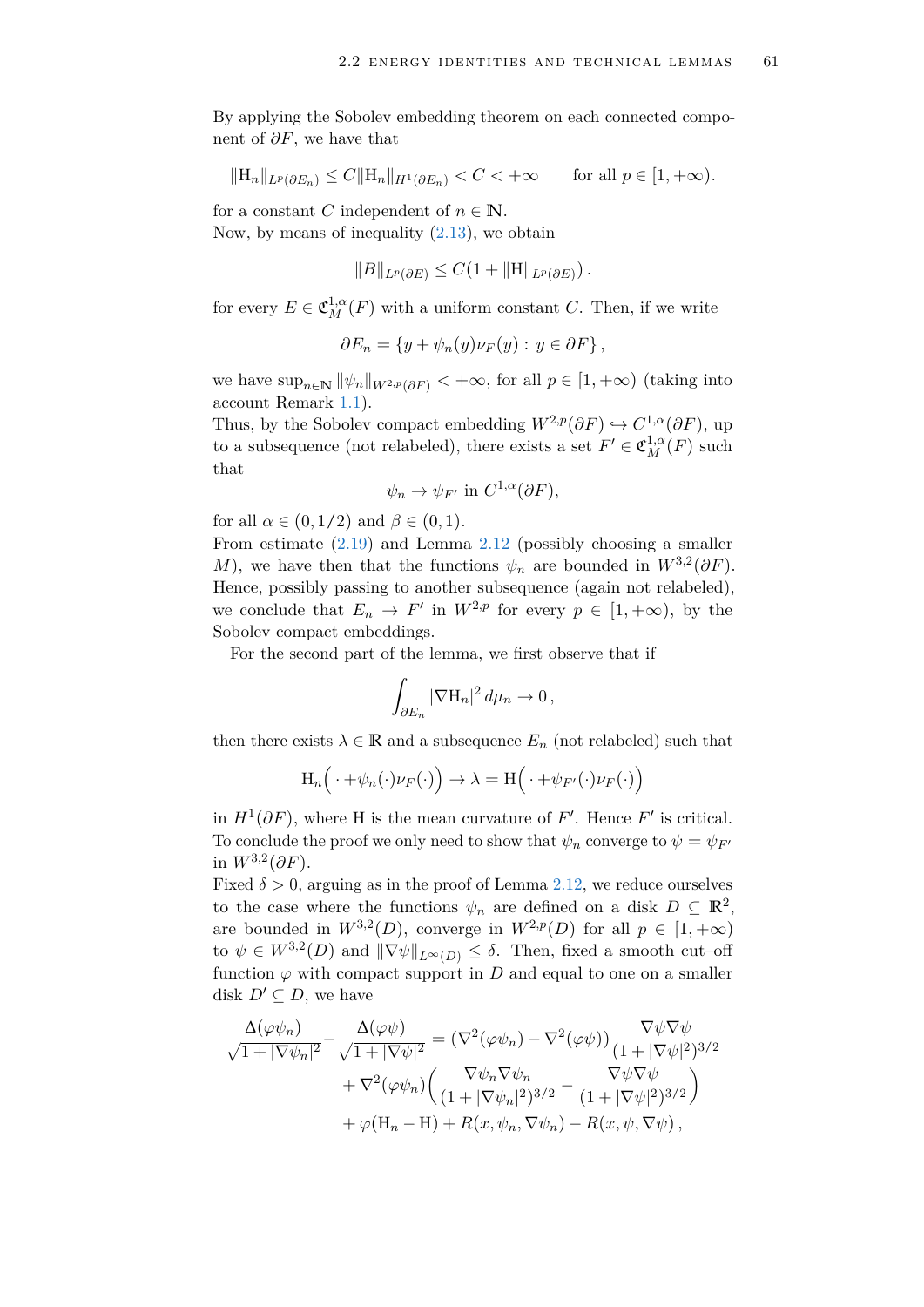where  $R$  is a smooth Lipschitz function.

Then, using Lemma [2.11,](#page-59-0) an argument similar to the one of the proof of Lemma [2.12](#page-59-1) shows that

$$
\begin{split}\n\left\|\nabla \left(\frac{\Delta(\varphi\psi_n)}{\sqrt{1+|\nabla\psi_n|^2}} - \frac{\Delta(\varphi\psi)}{\sqrt{1+|\nabla\psi|^2}}\right)\right\|_{L^2(D)} \\
&\leq C(M) \left(\delta^2 \|\nabla^3(\varphi\psi_n) - \nabla^3(\varphi\psi)\|_{L^2(D)} \\
&+ \|\nabla^2(\varphi\psi_n) - \nabla^2(\varphi\psi)\|_{L^4(D)} \|\nabla^2\psi\|_{L^4(D)} \\
&+ \|\nabla^3(\varphi\psi_n)\|_{L^2(D)} \|\nabla\psi_n - \nabla\psi\|_{L^\infty(D)} \\
&+ \|\nabla^2(\varphi\psi_n)\|_{L^4(D)} (\|\nabla^2\psi_n\|_{L^4} + \|\nabla^2\psi\|_{L^4(D)}) \\
&+ \|\nabla H_n - \nabla H\|_{L^2(D)} + \|\psi_n - \psi\|_{W^{2,4}(D)}\n\end{split}
$$

Using Lemma [2.11](#page-59-0) again and arguing again as in the proof of Lemma [2.12,](#page-59-1) we finally get

$$
\begin{aligned} \|\nabla^3(\varphi\psi_n) - \nabla^3(\varphi\psi)\|_{L^2(D)} &\leq C(M) \Big( \|\psi_n - \psi\|_{W^{2,4}(D)} \\ &+ \|\nabla\psi_n - \nabla\psi\|_{L^\infty(D)} \\ &+ \|\nabla\mathcal{H}_n - \nabla\mathcal{H}\|_{L^2(D)} \Big), \end{aligned}
$$

hence,

$$
\|\nabla^3 \psi_n - \nabla^3 \psi\|_{L^2(D')} \le C(M) \Big( \|\psi_n - \psi\|_{W^{2,4}(D)} + \|\nabla \psi_n - \nabla \psi\|_{L^\infty(D)} + \|\nabla \mathbf{H}_n - \nabla \mathbf{H}\|_{L^2(D)} \Big),
$$

from which the conclusion follows, by the first part of the lemma and a standard covering argument.

 $\Box$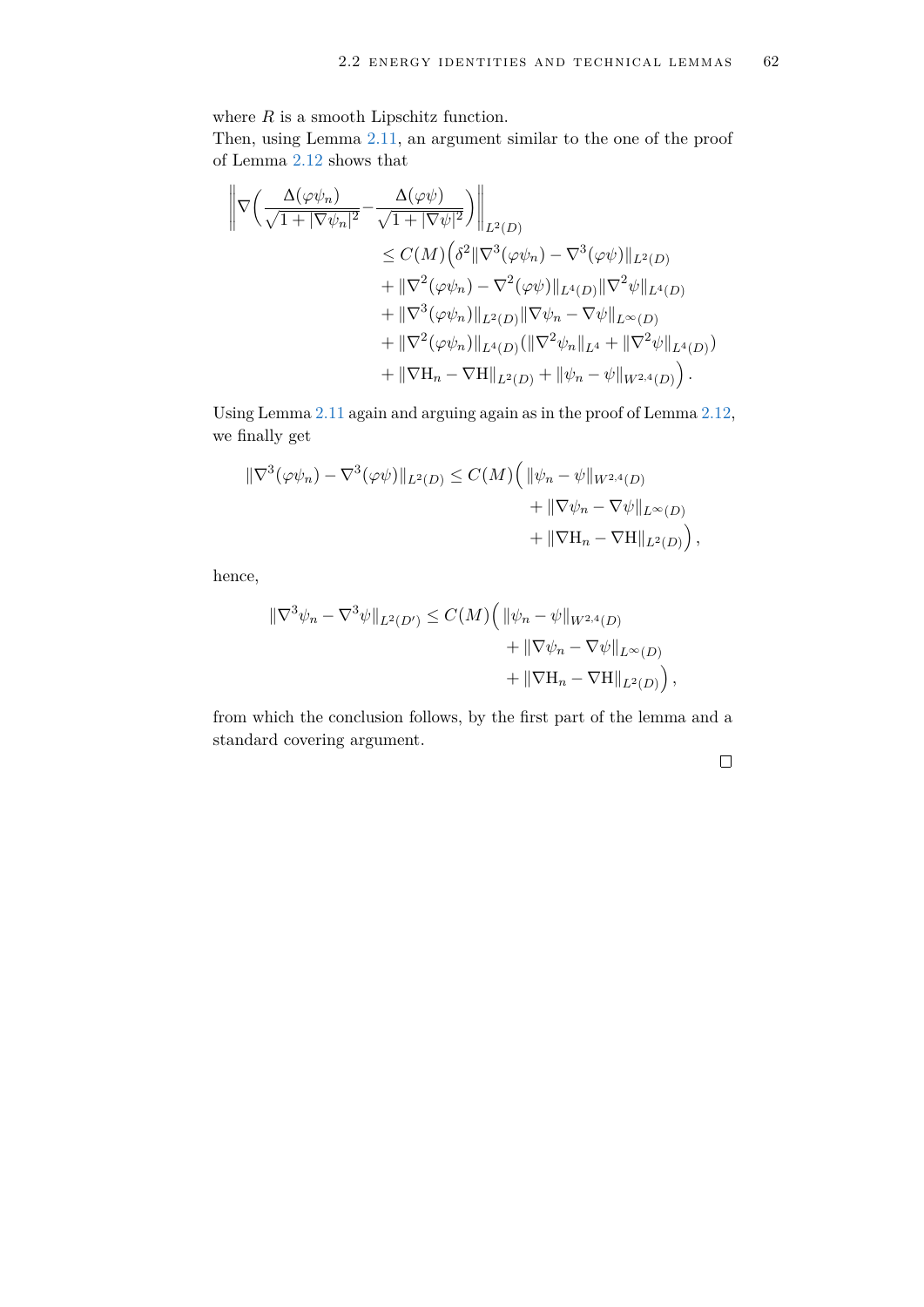# GLOBAL EXISTENCE AND ASYMPTOTIC S TA BILITY

We finally prove the main result of this thesis, following the line in [\[1\]](#page-79-5). By means of the lemmas in the previous chapter, we will show that if the initial set  $E_0$  is "sufficiently close" to a strictly stable critical set  $F \subseteq \mathbb{T}^3$ , then the *surface diffusion flow* starting from  $E_0$  exists for all time and converges asymptotically to a translate of *F*.

<span id="page-64-0"></span>**Theorem 3.1.** Let  $F \subseteq \mathbb{T}^3$  be a strictly stable critical set and let  $N_{\varepsilon}$  *be a tubular neighborhood of*  $\partial F$ *, as in formula* [\(1.36\)](#page-22-2)*. For every*  $\alpha \in (0, 1/2)$  *there exists*  $M > 0$  *such that, if*  $E_0$  *is a smooth set in*  $C_M^{1,\alpha}(F)$  *satisfying*  $Vol(E_0) = Vol(F)$  *and* 

$$
\int_{\partial E_0} |\nabla \mathcal{H}_0|^2 \, d\mu_0 \le M,
$$

*then the unique smooth solution E<sup>t</sup> of the surface diffusion flow starting from*  $E_0$ , given by Proposition [2.4,](#page-51-0) is defined for all  $t \geq 0$ *. Moreover,*  $E_t \to F + \eta$  *exponentially fast in*  $W^{3,2}$  *as*  $t \to +\infty$  *(recall the definition*) *of convergence of sets at the beginning of Section [1.3\)](#page-22-4), for some*  $\eta \in \mathbb{R}^3$ , *with the meaning that the functions*  $\psi_{\eta,t}: \partial F + \eta \to \mathbb{R}$  *representing*  $\partial E_t$ *as "normal graphs" on*  $\partial F + \eta$ , that is,

$$
\partial E_t = \{ y + \psi_{\eta,t}(y)\nu_{F+\eta}(y) : y \in \partial F + \eta \},\
$$

*satisfy*

$$
\|\psi_{\eta,t}\|_{W^{3,2}(\partial F + \eta)} \leq Ce^{-\beta t},
$$

*for every*  $t \in [0, +\infty)$ *, for some positive constants C and*  $\beta$ *.* 

*Remark* 3.2. We already said that the property of a set  $E_0$  to belong to  $\mathfrak{C}_{M}^{1,\alpha}(F)$  is a "closedness" in  $L^1$  of  $E_0$  and  $F$ , and in  $C^{1,\alpha}$  of their boundaries. The extra condition in the theorem on the  $L^2$ -smallness of the gradient of  $H_0$  (see the second part of Lemma [2.13](#page-61-2) and its proof) implies that the mean curvature of *∂E*<sup>0</sup> (that from now on we renamed as  $H_0$ ) is "close" to be constant, as it is for the set  $F$  (or actually for any critical set). Notice that this is a second order condition for the boundary of  $E_0$ , in addition to the first order one  $E_0 \in \mathfrak{C}_M^{1,\alpha}(F)$ .

*Proof of Theorem [3.1.](#page-64-0)* Throughout the whole proof *C* will denote a constant depending only on  $F$ ,  $M$  and  $\alpha$ , whose value may vary from line to line.

Assume that the surface diffusion flow  $E_t$  is defined for  $t$  in the maximal time interval  $[0, T(E_0))$ , where  $T(E_0) \in (0, +\infty]$  and let the moving boundaries  $\partial E_t$  be represented as "normal graphs" on  $\partial F$  as

$$
\partial E_t = \{ y + \psi_t(y) \nu_F(y) : y \in \partial F \},
$$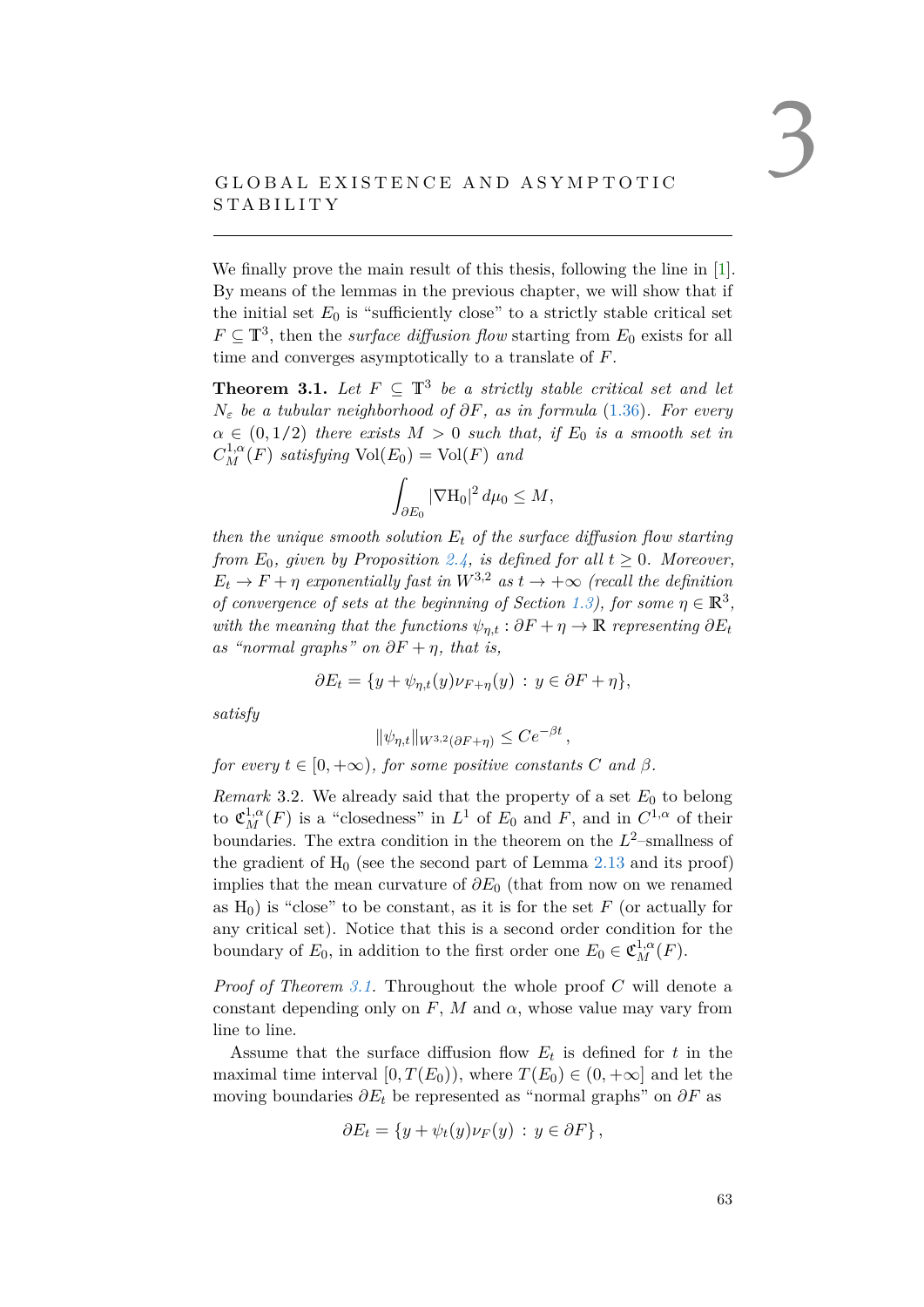for some smooth functions  $\psi_t : \partial F \to \mathbb{R}$ . As before we set  $\nu_t = \nu_{E_t}$ .

We recall that, by Proposition [2.4,](#page-51-0) for every  $E \in \mathfrak{C}_{M}^{2,\alpha}(F)$ , the flow is defined in the time interval  $[0, T)$ , with  $T = T(F, M, \alpha) > 0$ .

We show the theorem for the smooth sets  $E_0 \subseteq \mathbb{T}^3$  satisfying

$$
\text{Vol}(E_0 \Delta F) \le M_1, \quad \|\psi_0\|_{C^{1,\alpha}(\partial F)} \le M_2 \quad \text{and} \quad \int_{\partial E_0} |\nabla \mathcal{H}_0|^2 \, d\mu_0 \le M_3,
$$
\n(3.1)

for some positive constants  $M_1, M_2, M_3$ , then we get the thesis by setting  $M = \min\{M_1, M_2, M_3\}.$ 

For any set  $E \in \mathfrak{C}_M^{1,\alpha}(F)$  we introduce the following quantity

<span id="page-65-1"></span>
$$
D(E) = \int_{E\Delta F} d(x, \partial F) dx = \int_{E} d_F dx - \int_{F} d_F dx, \qquad (3.2)
$$

where  $d_F$  is the signed distance function defined in formula  $(1.37)$ . We observe that

$$
\text{Vol}(E\Delta F) \le C \|\psi_E\|_{L^1(\partial F)} \le C \|\psi_E\|_{L^2(\partial F)}
$$

for a constant *C* depending only on *F* and, as  $E \subseteq N_{\varepsilon}$ ,

<span id="page-65-2"></span>
$$
D(E) \le \int_{E\Delta F} \varepsilon \, dx \le \varepsilon \text{Vol}(E\Delta F).
$$

Moreover,

$$
\begin{aligned} \|\psi_E\|_{L^2(\partial F)}^2 &= 2 \int_{\partial F} \int_0^{|\psi_E(y)|} t \, dt \, d\mu(y) \\ &= 2 \int_{\partial F} \int_0^{|\psi_E(y)|} d(L(y, t), \partial F) \, dt \, d\mu(y) \\ &= 2 \int_{E \Delta F} d(x, \partial F) \, JL^{-1}(x) \, dx \\ &\leq CD(E) \, .\end{aligned}
$$

where  $L : \partial F \times (-\varepsilon, \varepsilon) \to N_{\varepsilon}$  the smooth diffeomorphism defined in formula [\(1.39\)](#page-23-0) and *JL* its Jacobian. As we already said, the constant *C* depends only on *F* and  $\varepsilon$ . This clearly implies

$$
\text{Vol}(E\Delta F) \le C \|\psi_E\|_{L^1(\partial F)} \le C \|\psi_E\|_{L^2(\partial F)} \le C \sqrt{D(E)}\,. \tag{3.3}
$$

Hence, by this discussion, the initial smooth set  $E_0 \in \mathfrak{C}_M^{1,\alpha}(F)$  satisfies  $D(E_0) \leq M \leq M_1$  (having chosen  $\varepsilon < 1$ ).

By rereading the proof of Lemma [2.13,](#page-61-2) it follows that for  $M_2, M_3$ small enough, if  $\|\psi_E\|_{C^{1,\alpha}(\partial F)} \leq M_2$  and

<span id="page-65-3"></span><span id="page-65-0"></span>
$$
\int_{\partial E} |\nabla \mathbf{H}|^2 \, d\mu \le M_3 \,,
$$

then

$$
\|\psi_E\|_{W^{2,6}(\partial F)} \le \omega(\max\{M_2, M_3\}),\tag{3.4}
$$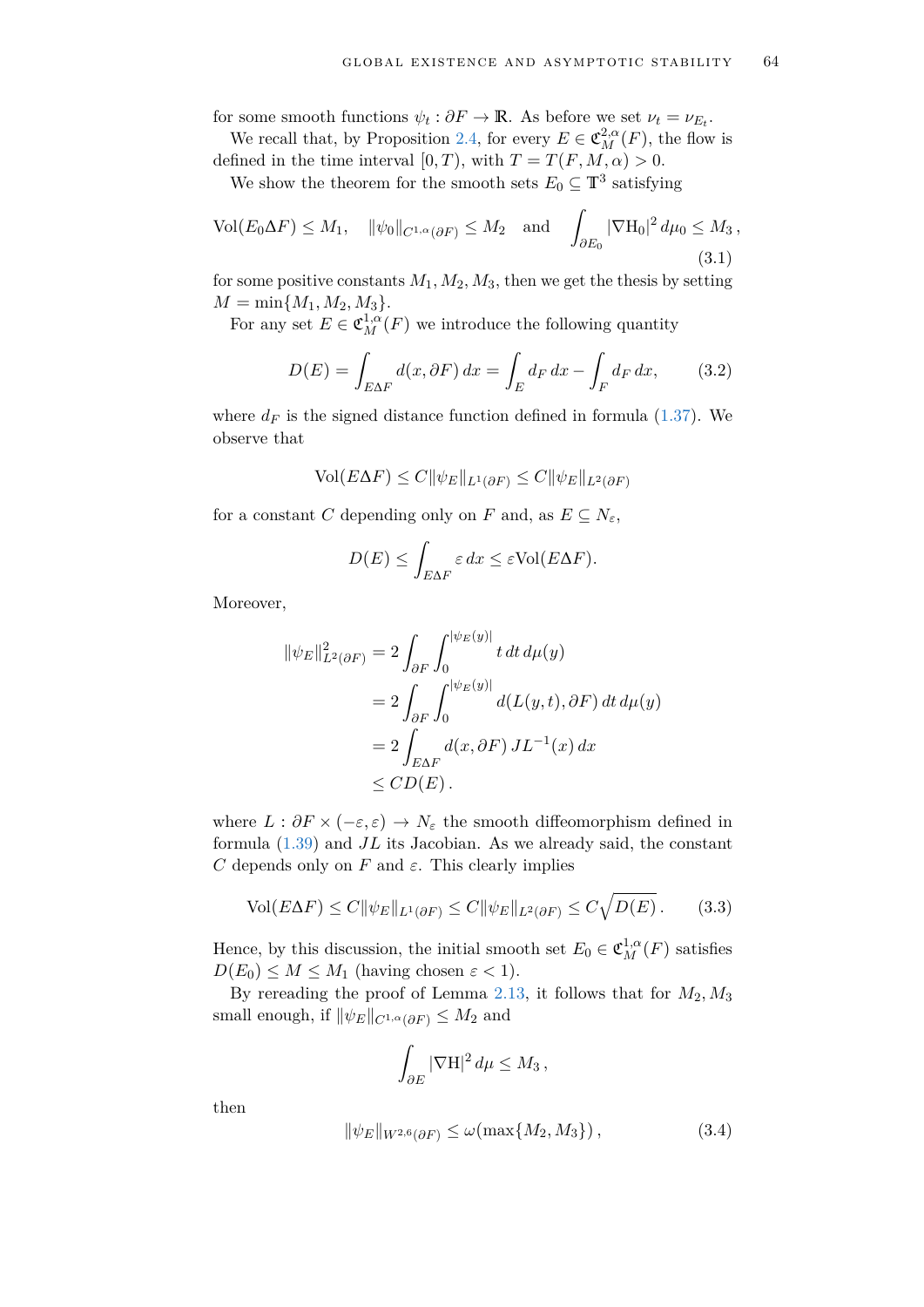where  $s \mapsto \omega(s)$  is a positive nondecreasing function (defined on **R**) such that  $\omega(s) \to 0$  as  $s \to 0^+$ . This clearly implies (recalling Remark [1.1\)](#page-9-0)

$$
\|\nu_E\|_{W^{1,6}(\partial E)} \le \omega'(\max\{M_2, M_3\}),
$$

for a function  $\omega'$  with the same properties of  $\omega$ . Both  $\omega$  and  $\omega'$  only depend on  $F$  and  $\alpha$ , for  $M$  small enough. Moreover, thanks to Lemma [2.10,](#page-58-1) there exists  $C > 0$  such that, choosing  $M_2, M_3$  small enough, in order that  $\omega(\max\{M_2, M_3\})$  is small enough, we have

<span id="page-66-0"></span>
$$
\int_{\partial E} |\mathbf{H} - \overline{\mathbf{H}}|^2 d\mu \le C \int_{\partial E} |\nabla \mathbf{H}|^2 d\mu, \qquad (3.5)
$$

where, as usual,  $\overline{H}$  is the average of H over  $\partial E$ .

We split the proof of the theorem into steps.

**Step 1.** (*Stopping–time*) Let  $\overline{T} \leq T(E_0)$  be the maximal time such that

$$
\text{Vol}(E_t \Delta F) \le 2M_1, \quad \|\psi_t\|_{C^{1,\alpha}(\partial F)} \le 2M_2 \quad \text{and} \quad \int_{\partial E_t} |\nabla \mathcal{H}_t|^2 d\mu_t \le 2M_3,
$$
\n(3.6)

for all  $t \in [0, \overline{T})$ . Hence,

<span id="page-66-5"></span><span id="page-66-3"></span>
$$
\|\psi_t\|_{W^{2,6}(\partial F)} \le \omega(2\max\{M_2, M_3\})\tag{3.7}
$$

for all  $t \in [0, \overline{T}$ <sup>'</sup>), as in formula [\(3.4\)](#page-65-0). Note that such a maximal time is clearly positive, by the hypotheses on *E*0.

We claim that by taking  $M_1, M_2, M_3$  small enough, we have  $\overline{T} = T(E_0)$ .

**Step 2.** (*Estimate of the translational component of the flow*) We want to show that there exists a small constant  $\theta > 0$  such that

$$
\min_{\eta \in \mathcal{O}_F} \|\Delta H_t - \langle \eta, \nu_t \rangle\|_{L^2(\partial E_t)} \ge \theta \|\Delta H_t\|_{L^2(\partial E_t)} \qquad \text{for all } t \in [0, \overline{T}),
$$
\n(3.8)

where  $O_F$  is defined by formula  $(1.34)$ .

If *M* is small enough, clearly there exists a constant  $C_0 = C_0(F, M, \alpha)$ 0 such that, for every  $i \in I_F$ , we have  $\|\langle e_i, \nu_t \rangle\|_{L^2(\partial E_t)} \ge C_0 > 0$ , holding  $\left\|\langle e_i, \nu_F \rangle \right\|_{L^2(\partial F)} > 0$ . It is then easy to show that the vector  $\eta_t \in O_F$ realizing such minimum is unique and satisfies

<span id="page-66-4"></span><span id="page-66-1"></span>
$$
\Delta H_t = \langle \eta_t, \nu_t \rangle + g,\tag{3.9}
$$

where  $g \in L^2(\partial E_t)$  is a function  $L^2$ -orthogonal (with respect to the measure  $\mu_t$  on  $\partial E_t$ ) to the vector subspace of  $L^2(\partial E_t)$  spanned by  $\langle e_i, \nu_t \rangle$ , with  $i \in I_F$ , where  $\{e_1, \ldots, e_3\}$  is the orthonormal basis of  $\mathbb{R}^3$ given by Remark [1.10\)](#page-22-0). Moreover, the inequality

<span id="page-66-2"></span>
$$
|\eta_t| \le C \|\Delta \mathcal{H}_t\|_{L^2(\partial E_t)}\tag{3.10}
$$

holds, with a constant *C* depending only on  $F$ ,  $M$  and  $\alpha$ . We now argue by contradiction, assuming  $||g||_{L^2(\partial E_t)} < \theta ||\Delta H_t||_{L^2(\partial E_t)}$ .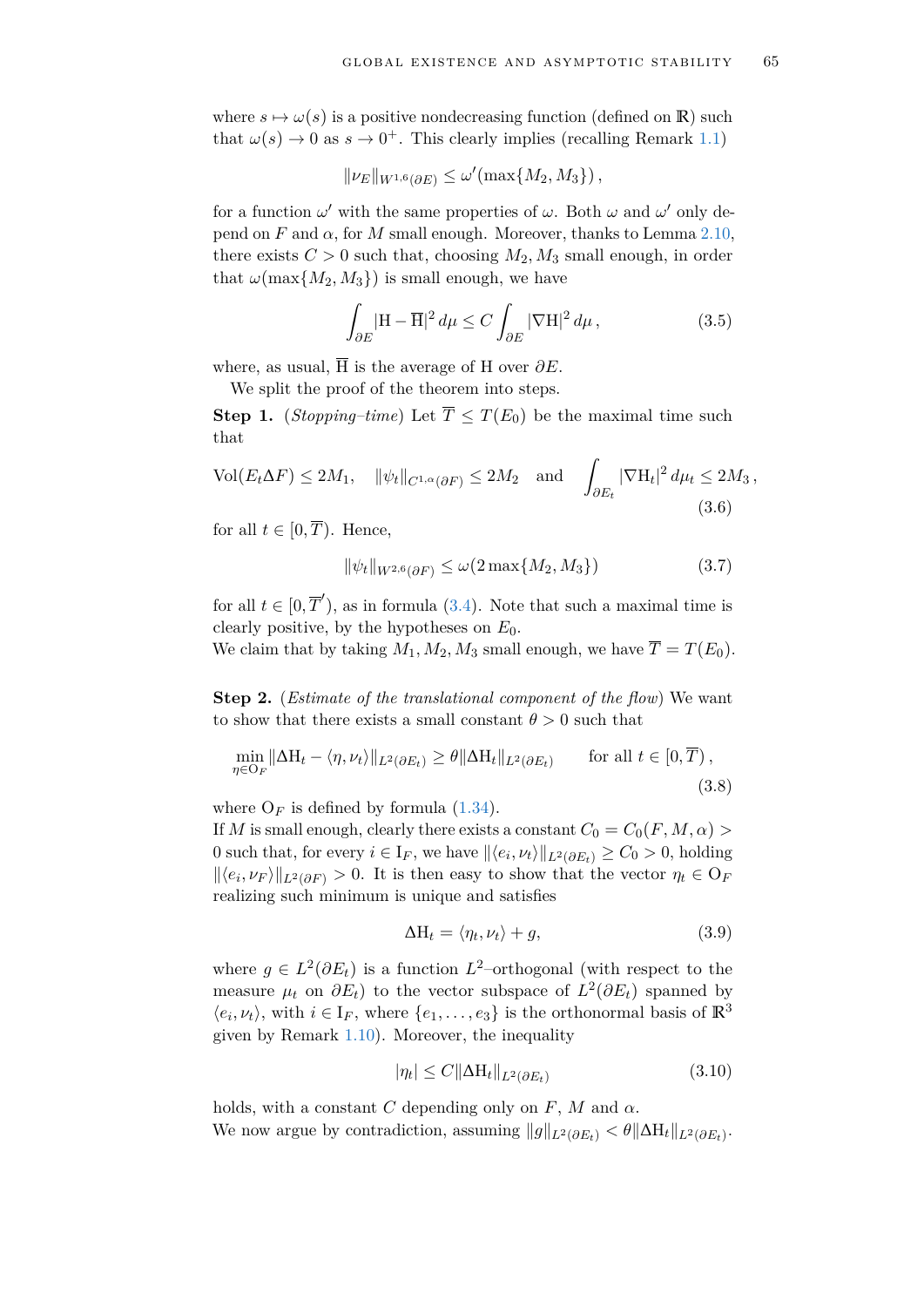First we recall that  $\Delta H_t$  has zero average. Then, setting  $\overline{H} = \int_{\partial E_t} H d\mu_t$ , and recalling relation [\(3.5\)](#page-66-0), we get

$$
\begin{aligned} \|\mathbf{H}_t - \overline{\mathbf{H}}_t\|_{L^2(\partial E_t)}^2 &\leq C \int_{\partial E_t} |\nabla \mathbf{H}_t|^2 \, d\mu_t \\ &= -C \int_{\partial E_t} \mathbf{H}_t \Delta \mathbf{H}_t \, d\mu_t \\ &= -C \int_{\partial E_t} \Delta \mathbf{H}_t (\mathbf{H}_t - \overline{\mathbf{H}}_t) \, d\mu_t \\ &\leq C \|\mathbf{H}_t - \overline{\mathbf{H}}_t\|_{L^2(\partial E_t)} \|\Delta \mathbf{H}_t\|_{L^2(\partial E_t)}, \end{aligned} \tag{3.11}
$$

Hence, we conclude

<span id="page-67-1"></span>
$$
\|\mathbf{H}_t - \overline{\mathbf{H}}_t\|_{L^2(\partial E_t)} \le C \|\Delta \mathbf{H}_t\|_{L^2(\partial E_t)}.
$$
\n(3.12)

Since, there holds

<span id="page-67-0"></span>
$$
\int_{\partial E_t} \mathcal{H}_t \, \nu_t \, d\mu_t = \int_{\partial E_t} \nu_t \, d\mu_t = 0 \,,
$$

by multiplying relation [\(3.9\)](#page-66-1) by  $H_t - \overline{H}_t$ , integrating over  $\partial E_t$ , and using inequality [\(3.12\)](#page-67-0), we get

$$
\left| \int_{\partial E_t} (\mathbf{H}_t - \overline{\mathbf{H}}_t) \Delta \mathbf{H}_t \, d\mu_t \right| = \left| \int_{\partial E_t} (\mathbf{H}_t - \overline{\mathbf{H}}_t) g \, d\mu_t \right|
$$
  
<  $\theta \|\mathbf{H}_t - \overline{\mathbf{H}}_t\|_{L^2(\partial E_t)} \|\Delta \mathbf{H}_t\|_{L^2(\partial E_t)}$   
<  $\leq C\theta \|\Delta \mathbf{H}_t\|_{L^2(\partial E_t)}^2.$ 

Recalling now estimate [\(3.10\)](#page-66-2), as *g* is orthogonal to  $\langle \eta_t, \nu_t \rangle$ , computing as in the first three lines of formula  $(3.11)$ , we have

$$
\begin{split} \|\langle \eta_t, \nu_t \rangle \|_{L^2(\partial E_t)}^2 &= \int_{\partial E_t} \Delta H_t \langle \eta_t, \nu_t \rangle \, d\mu_t \\ &= - \int_{\partial E_t} \langle \nabla H_t, \nabla \langle \eta_t, \nu_t \rangle \rangle \, d\mu_t \\ &\leq |\eta_t| \|\nabla \nu_t\|_{L^2(\partial E_t)} \|\nabla H_t\|_{L^2(\partial E_t)} \\ &\leq C \|\nabla \nu_t\|_{L^2(\partial E_t)} \|\Delta H_t\|_{L^2(\partial E_t)} \left\| \int_{\partial E_t} (H_t - \overline{H}_t) \Delta H_t \, d\mu_t \right\|^{1/2} \\ &\leq C \sqrt{\theta} \|\nabla \nu_t\|_{L^2(\partial E_t)} \|\Delta H_t\|_{L^2(\partial E_t)}^2 \\ &\leq C \sqrt{\theta} \|\Delta H_t\|_{L^2(\partial E_t)}^2 \,, \end{split}
$$

where in the last inequality we estimated  $\|\nabla \nu_t\|_{L^2(\partial E_t)}$  with  $C\|\psi_t\|_{W^{2,6}(\partial E_t)}$ (keeping into account Remark [1.1\)](#page-9-0) and we used inequality  $(3.7)$ . If then  $\theta > 0$  is chosen so small that  $C\sqrt{\theta} + \theta^2 < 1$  in the last inequality, then we have a contradiction with equality [\(3.9\)](#page-66-1) and the fact that  $||g||_{L^2(\partial E_t)} < \theta ||\Delta H_t||_{L^2(\partial E_t)}$ , as they imply (by *L*<sup>2</sup>–orthogonality) that

$$
\|\langle \eta_t, \nu_t \rangle\|_{L^2(\partial E_t)}^2 > (1-\theta^2) \|\Delta \mathcal{H}_t\|_{L^2(\partial E_t)}^2.
$$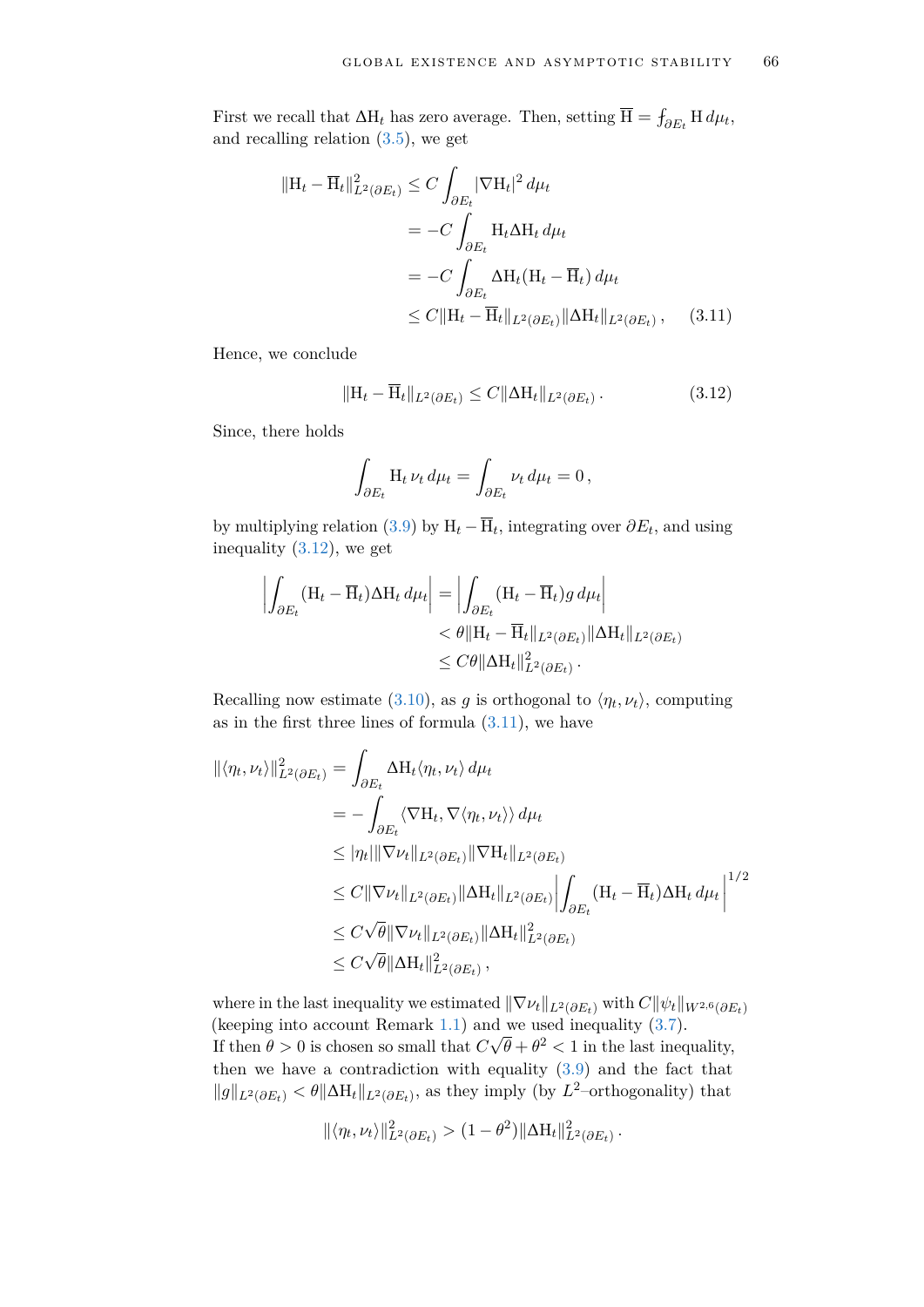All this argument shows that for such a choice of  $\theta$  condition [\(3.8\)](#page-66-4) holds. By Propositions [1.19](#page-44-0) and [1.20,](#page-47-1) there exist positive constants  $\sigma_{\theta}$  and *δ* with the following properties: for any set  $E \in \mathfrak{C}_M^{1,\alpha}(F)$  such that  $\|\psi_E\|_{W^{2,6}(\partial F)} < \delta$ , there holds

$$
\Pi_E(\varphi) \ge \eta_\theta \|\varphi\|_{H^1(\partial E)}^2
$$

for all  $\varphi \in \widetilde{H}^1(\partial E)$  such that

$$
\min_{\eta \in \mathcal{O}_F} \|\varphi - \langle \eta, \nu_E \rangle\|_{L^2(\partial E)} \ge \theta \|\varphi\|_{L^2(\partial E)}
$$

and if *F'* is critical,  $\text{Vol}(F') = \text{Vol}(F)$  with  $\|\psi_{F'}\|_{W^{2,6}(\partial F)} < \delta$ , then

<span id="page-68-2"></span><span id="page-68-1"></span>
$$
F' = F + \eta \tag{3.13}
$$

for a suitable vector  $\eta \in \mathbb{R}^3$ . We then assume that  $M_2, M_3$  are small enough such that

$$
\omega(2\max\{M_2, M_3\}) < \delta/2\tag{3.14}
$$

where  $\omega$  is the function introduced in formula [\(3.4\)](#page-65-0).

**Step 3.** (*The stopping time*  $\overline{T}$  *is equal to the maximal time*  $T(E_0)$ ) We show now that, by taking  $M_1, M_2, M_3$  smaller if needed, we have  $\overline{T} = T(E_0).$ 

By the previous point and the suitable choice of *M*2, *M*<sup>3</sup> made in its final part, formula [\(3.8\)](#page-66-4) holds, hence we have

$$
\Pi_{E_t}(\Delta \mathcal{H}_t) \ge \sigma_\theta \|\Delta \mathcal{H}_t\|_{H^1(\partial F)}^2 \quad \text{for all } t \in [0, \overline{T}).
$$

In turn, by Lemma [2.6](#page-53-2) and [2.9](#page-57-1) we may estimate

$$
\frac{d}{dt} \frac{1}{2} \int_{\partial E_t} |\nabla H_t|^2 d\mu_t \leq -\sigma_\theta \|\Delta H_t\|_{H^1(\partial E_t)}^2 + \int_{\partial E_t} |B||\nabla H_t|^2 |\Delta H_t| d\mu_t \n\leq -\sigma_\theta \|\Delta H_t\|_{H^1(\partial E_t)}^2 \n+ C\|\nabla(\Delta H_t)\|_{L^2(\partial E_t)}^2 \|\nabla H_t\|_{L^2(\partial E_t)} (1 + \|H_t\|_{L^6(\partial E_t)}^3) \n\leq -\sigma_\theta \|\Delta H_t\|_{H^1(\partial E_t)}^2 \n+ C\sqrt{M_3} \|\nabla(\Delta H_t)\|_{L^2(\partial E_t)}^2 (1 + \|H_t\|_{L^6(\partial E_t)}^3) \n\leq -\sigma_\theta \|\Delta H_t\|_{H^1(\partial E_t)}^2 \n+ C\sqrt{M_3} \|\Delta H_t\|_{H^1(\partial E_t)}^2 (1 + C\omega(\max\{M_2, M_3\}))
$$
\n(3.15)

for every  $t \leq \overline{T}$ , where in the last step we used relations [\(3.6\)](#page-66-5) and [\(3.7\)](#page-66-3) (and kept into account Remark [1.1\)](#page-9-0).

Noticing that from formulas  $(3.11)$  and  $(3.12)$  it follows

<span id="page-68-0"></span>
$$
\|\nabla H_t\|_{L^2(\partial E_t)} \leq C \|\Delta H_t\|_{L^2(\partial E_t)} \leq C \|\Delta H_t\|_{H^1(\partial E_t)},
$$

kepping fixed  $M_2$  a choosing a suitably small  $M_3$ , we conclude

$$
\frac{d}{dt}\int_{\partial E_t} |\nabla H_t|^2 d\mu_t \leq -\frac{\sigma_\theta}{2} \|\Delta H_t\|_{H^1(\partial E_t)}^2 \leq -c_0 \|\nabla H_t\|_{L^2(\partial E_t)}^2.
$$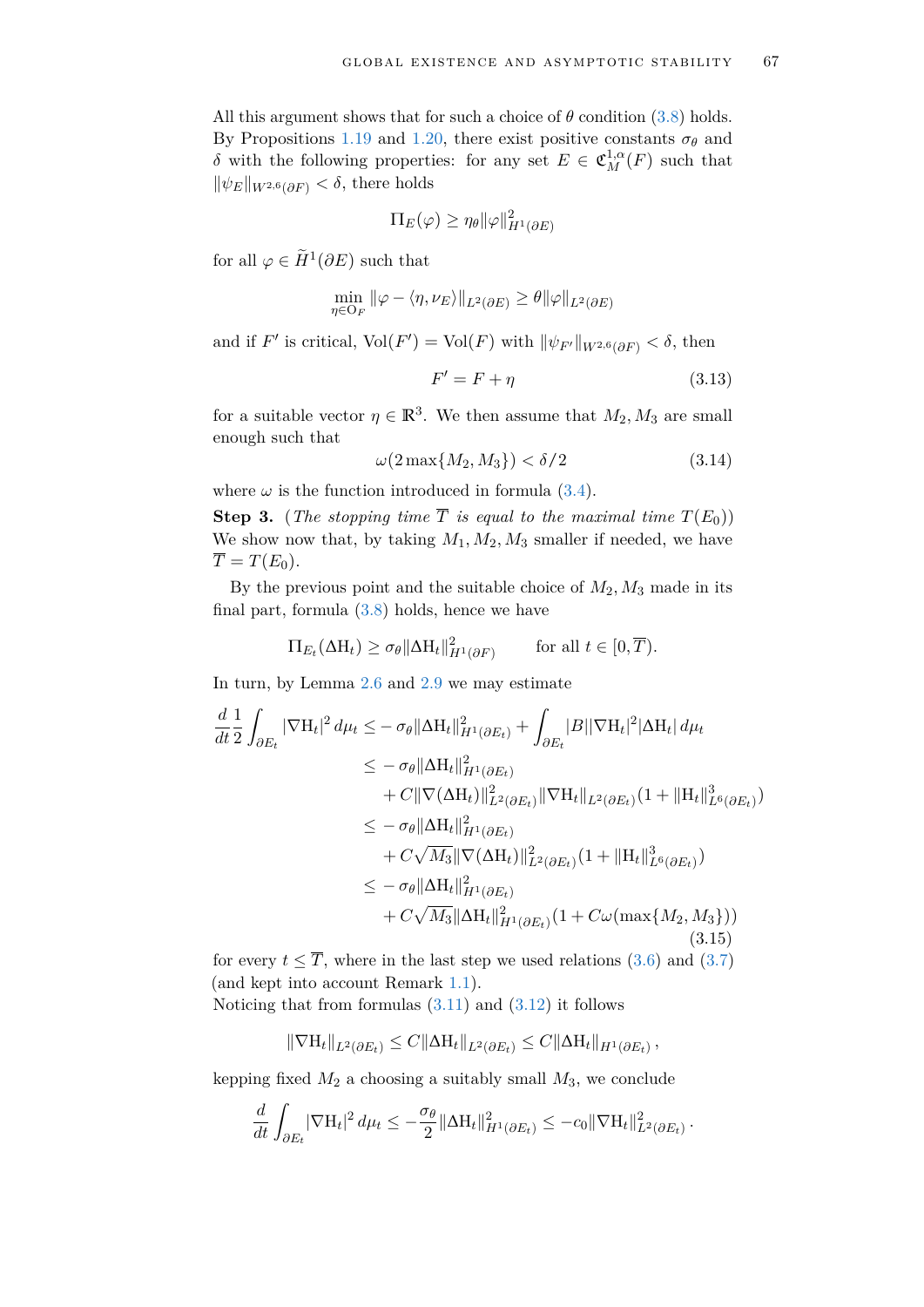This argument clearly says that the quantity  $\int_{\partial E_t} |\nabla H_t|^2 d\mu_t$  is nonincreasing in time, hence, if  $M_2, M_3$  are small enough, the inequality  $\int_{\partial E_t} |\nabla H_t|^2 d\mu_t \leq M_3$  is preserved during the flow. If we assume by contradiction that  $\overline{T} < T(E_0)$ , then it must happen that

$$
Vol(E_{\overline{T}}\Delta F) = 2M_1
$$

or

<span id="page-69-0"></span>
$$
\|\psi_{\overline{T}}\|_{C^{1,\alpha}(\partial F)}=2M_2.
$$

Before showing that this is not possible, we prove that actually the quantity  $\int_{\partial E_t} |\nabla H_t|^2 d\mu_t$  decreases (non increases) exponentially. Indeed, integrating the differential inequality above and recalling proprierties [\(3.1\)](#page-65-1), we obtain

$$
\int_{\partial E_t} |\nabla H_t|^2 \, d\mu_t \le e^{-c_0 t} \int_{\partial E_0} |\nabla H_{\partial E_0}|^2 \, d\mu_0 \le M_3 e^{-c_0 t} \le M_3 \tag{3.16}
$$

for every  $t < \overline{T}$ .

Then, we assume that  $Vol(E_{\overline{T}}\Delta F) = 2M_1$  or  $\|\psi_{\overline{T}}\|_{C^{1,\alpha}(\partial E_{\overline{T}})} = 2M_2$ . Recalling formula  $(3.2)$  and denoting by  $X_t$  the velocity field of the flow (see Definition [2.1](#page-49-2) and the subsequent discussion), we compute

$$
\frac{d}{dt}D(E_t) = \frac{d}{dt} \int_{E_t} dF dx = \int_{E_t} \operatorname{div}(dF_t X_t) dx = \int_{\partial E_t} dF_t X_t, \nu_t \rangle d\mu_t
$$
\n
$$
= \int_{\partial E_t} dF_t \Delta H_t d\mu_t - \int_{\partial E_t} \langle \nabla dF_t, \nabla H_t \rangle d\mu_t
$$
\n
$$
\leq C \|\nabla H_t\|_{L^2(\partial E_t)} \leq C \sqrt{M_3} e^{-c_0 t/2},
$$

for all  $t \leq \overline{T}$ , where the last inequality clearly follows from inequality [\(3.16\)](#page-69-0).

By integrating this differential inequality over  $[0, \overline{T})$  and recalling estimate  $(3.3)$ , we get

<span id="page-69-1"></span>
$$
\text{Vol}(E_{\overline{T}}\Delta F) \le C \|\psi_{\overline{T}}\|_{L^2(\partial E_{\overline{T}})} \le C \sqrt{D(E_{\overline{T}})}
$$
  

$$
\le C \sqrt{D(E_0) + C \sqrt{M_3}} \le C \sqrt[4]{M_3}, \tag{3.17}
$$

as  $D(E_0) \leq M_1$ , provided that  $M_1, M_3$  are chosen suitably small. This shows that  $Vol(E_{\overline{T}}\Delta F) = 2M_1$  cannot happen if we chose  $C\sqrt[4]{M_3} \leq M_1$ . By arguing as in Lemma [2.13](#page-61-2) (keeping into account inequality [\(3.6\)](#page-66-5) and formula  $(3.4)$ , we can see that the  $L^2$ -estimate  $(3.17)$  implies a  $W^{2,6}$ -bound on  $\psi_{\overline{T}}$  with a constant going to zero, keeping fixed  $M_2$ , as  $\int_{\partial E_t} |\nabla H_{\overline{T}}|^2 d\mu_t \to 0$ , hence, by estimate [\(3.16\)](#page-69-0), as  $M_3 \to 0$ . Then, by Sobolev embeddings, the same holds for  $\|\psi_{\overline{T}}\|_{C^{1,\alpha}(\partial E_{\overline{T}})}$ , hence, if  $M_3$  is small enough, we have a contradiction with  $\|\psi_{\overline{T}}\|_{C^{1,\alpha}(\partial E_{\overline{T}})} = 2M_2$ .

<span id="page-69-2"></span>Thus,  $\overline{T} = T(E_0)$  and

$$
\text{Vol}(E_t \Delta F) \le C \sqrt[4]{M_3}, \quad \|\psi_t\|_{C^{1,\alpha}(\partial E_t)} \le 2M_2, \quad \int_{\partial E_t} |\nabla \mathcal{H}_t|^2 d\mu_t \le M_3 e^{-c_0 t},\tag{3.18}
$$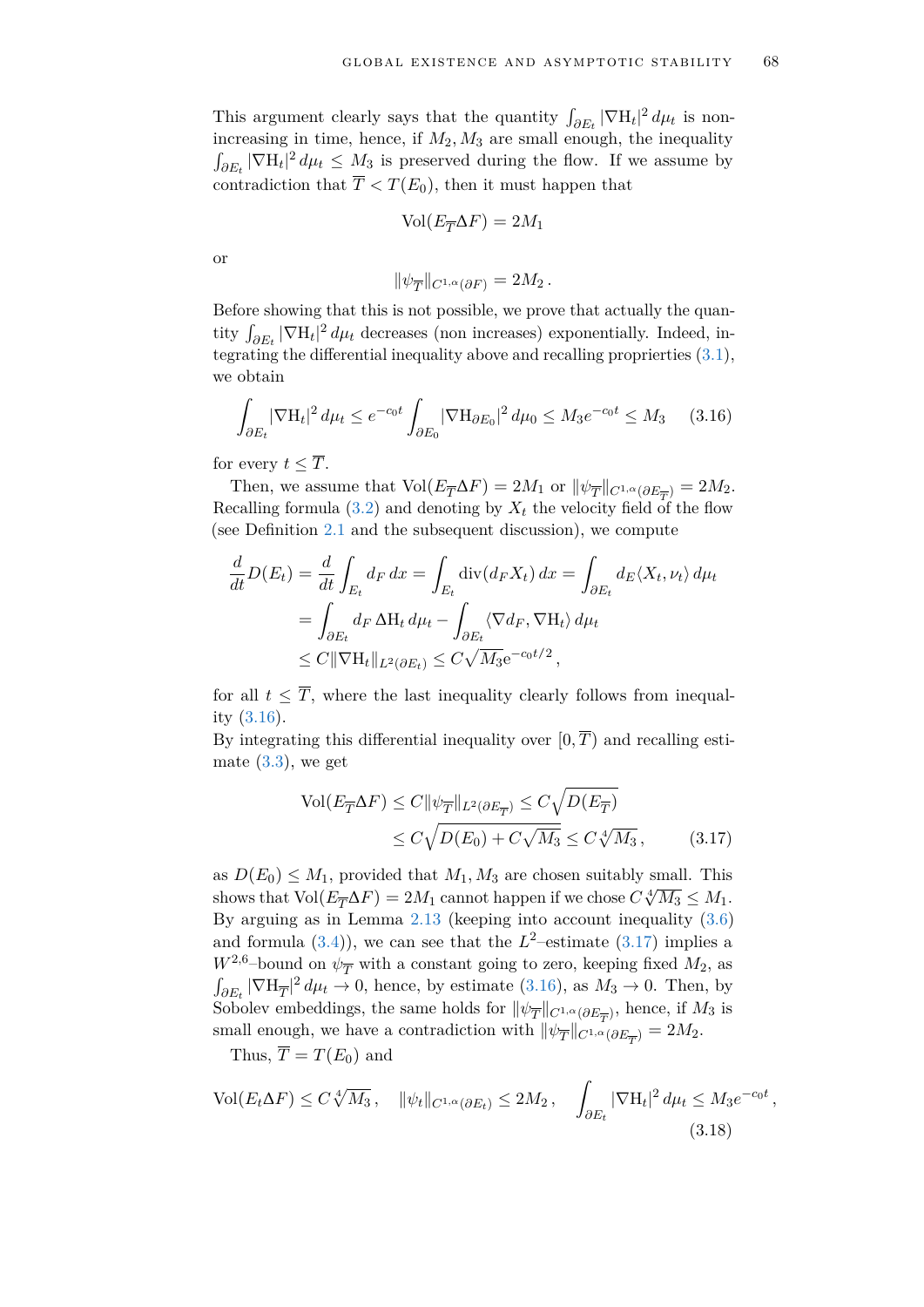for every  $t \in [0, T(E_0))$ , by choosing  $M_1, M_2, M_3$  small enough.

**Step 4.** (*Long time existence*) We now show that, by taking  $M_1, M_2, M_3$ smaller if needed, we have  $T(E_0) = +\infty$ , that is, the flow exists for all times.

We assume by contradiction that  $T(E_0) < +\infty$  and we notice that, by computation [\(3.15\)](#page-68-0) and the fact that  $\overline{T} = T(E_0)$ , we have

$$
\frac{d}{dt} \int_{\partial E_t} |\nabla \mathbf{H}_t|^2 \, d\mu_t + \sigma_\theta \|\Delta \mathbf{H}_t\|_{H^1(\partial E_t)}^2 \le 0
$$

for all  $t \in [0, T(E_0))$ . Integrating this differential inequality over the interval  $[T(E_0) - T/2, T(E_0) - T/4]$ , where *T* is given by Proposition [2.4,](#page-51-0) as we said at the beginning of the proof, we obtain

$$
\sigma_{\theta} \int_{T(E_0) - T/2}^{T(E_0) - T/4} \|\Delta \mathbf{H}_t\|_{H^1(\partial E_t)}^2 dt \le \int_{\partial E_{T(E_0) - \frac{T}{2}}} |\nabla \mathbf{H}|^2 d\mu_{T(E_0) - \frac{T}{2}} \n- \int_{\partial E_{T(E_0) - \frac{T}{4}}} |\nabla \mathbf{H}|^2 d\mu_{T(E_0) - \frac{T}{4}} \n\le M_3,
$$

where the last inequality follows from estimate  $(3.18)$ . Thus, by the mean value theorem there exists  $\bar{t} \in (T(E_0) - T/2, T(E_0) - T/4)$  such that

$$
\|\Delta \mathbf{H}_{\overline{t}}\|_{H^1(\partial E_{\overline{t}})}^2 \leq \frac{4M_3}{T\sigma_\theta}.
$$

Thus, by Lemma [2.8](#page-55-2)

$$
\|\nabla^2 \mathcal{H}_{\bar{t}}\|_{L^2(\partial E_{\bar{t}})}^2 \leq C \|\Delta \mathcal{H}_{\bar{t}}\|_{L^2(\partial E_{\bar{t}})}^2 (1 + \|\mathcal{H}_{\bar{t}}\|_{L^4(\partial E_{\bar{t}})}^4)
$$
  

$$
\leq CM_3(1 + \omega^4 (2 \max\{M_2, M_3\}))
$$

where in the last inequality we also used the curvature bounds provided by formula [\(3.7\)](#page-66-3). In turn, for  $p \in \mathbb{R}$  large enough, we get

$$
[\mathrm{H}_{\bar{t}}]_{C^{0,\alpha}(\partial E_{\bar{t}})}^2 \leq C \|\nabla \mathrm{H}_{\bar{t}}\|_{L^p(\partial E_{\bar{t}})}^2 \leq C \|\nabla \mathrm{H}_{\bar{t}}\|_{H^1(\partial E_{\bar{t}})}^2 \leq C M_3(M_2,M_3)\,,
$$

where  $[\cdot]_{C^{0,\alpha}(\partial E_{\overline{t}})}$  stands for the *α*–Hölder seminorm on  $\partial E_{\overline{t}}$  and in the last inequality we used the previous estimate.

By means of Schauder estimates (as Calderón–Zygmund inequality implied estimate  $(2.13)$ , it is possible to show (see [\[5\]](#page-79-4)) that there exists a constant  $C > 0$  depending only on  $F, M, \alpha$  and  $p > 1$  such that for every  $E \in \mathfrak{C}_M^{1,\alpha}(F)$ , choosing even smaller  $M_1, M_2, M_3$ , there holds

$$
||B||_{C^{0,\alpha}(\partial E)} \leq C(1+||H||_{C^{0,\alpha}(\partial E)}).
$$

Thus, if we choose  $M_3$  sufficiently small, by the above discussion (and Remark [1.1,](#page-9-0) as before), we can conclude that  $E_{\bar{t}} \in \mathfrak{C}_M^{2,\alpha}(F)$ . Therefore, the maximal time of existence of the classical solution starting from  $E_{\bar{t}}$ is at least  $T$ , which means that the flow  $E_t$  can be continued beyond  $T(E_0)$ , which is a contradiction.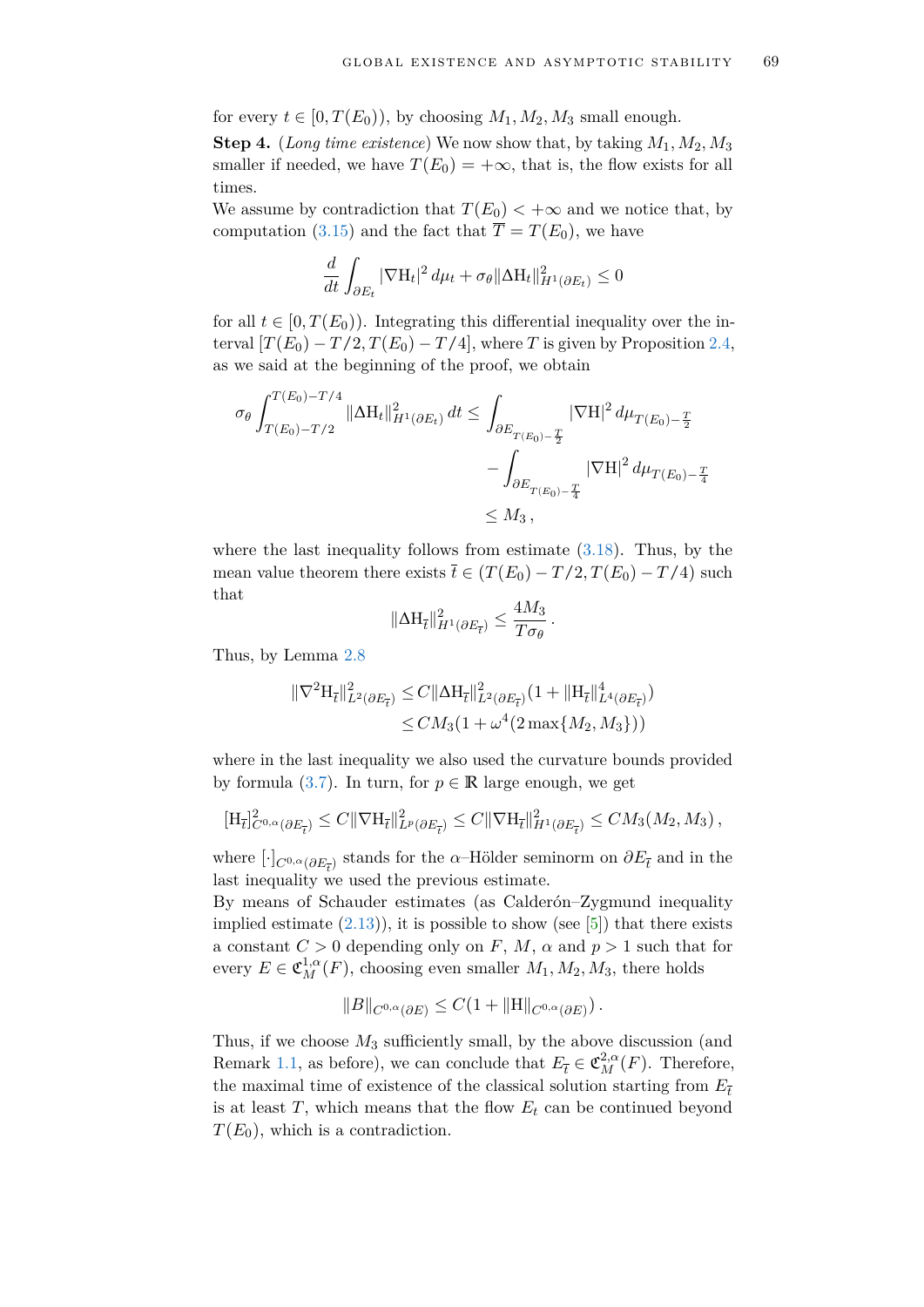**Step 5.** (*Convergence, up to subsequences, to a translate of F*) Let  $t_n \to +\infty$ , then, by estimates [\(3.18\)](#page-69-2), the sets  $E_{t_n}$  satisfy the hypotheses of Lemma [2.13,](#page-61-2) hence, up to a (not relabeled) subsequence we have that there exists a critical set  $F' \in \mathfrak{C}_M^{1,\alpha}(F)$  such that  $E_{t_n} \to F'$  in  $W^{3,2}$ . Due to formulas [\(3.4\)](#page-65-0) and [\(3.14\)](#page-68-1) we also have  $\|\psi_{F'}\|_{W^{2,6}(\partial F)} \leq \delta$  and  $F' = F + \eta$  for some (small)  $\eta \in \mathbb{R}^3$  (equality [\(3.13\)](#page-68-2)).

**Step 6.***(Exponential convergence of the full sequence)* Consider now

$$
D_{\eta}(E) = \int_{E\Delta(F+\eta)} \text{dist}\left(x, \partial F + \eta\right) dx.
$$

The very same calculations performed in Step 3 show that

$$
\left| \frac{d}{dt} D_{\eta}(E_t) \right| \leq C ||\nabla \mathcal{H}_t||_{L^2(\partial E_t)} \leq C \sqrt{M_3} e^{-c_0 t/2}
$$

for all  $t \geq 0$ , moreover, by means of the previous step, it follows  $\lim_{t\to+\infty}D_n(E_t)=0$ . In turn, by integrating this differential inequality and writing

$$
\partial E_t = \{ y + \psi_{\eta,t}(y)\nu_{F+\eta}(y) : y \in \partial F + \eta \},
$$

we get

$$
\|\psi_{\eta,t}\|_{L^2(\partial F + \eta)}^2 \le CD_{\eta}(E_t) \le \int_t^{+\infty} C\sqrt{M_3}e^{-c_0s/2} ds \le C\sqrt{M_3}e^{-c_0t/2}.
$$

Since by the previous steps  $\|\psi_{\eta,t}\|_{W^{2,6}(\partial F+\eta)}$  is bounded, we infer from this inequality, Sobolev embeddings and standard interpolation estimates that also  $\|\psi_{\eta,t}\|_{C^{1,\beta}(\partial F+\eta)}$  decays exponentially for  $\beta \in (0, 2/3)$ . Denoting the average of  $H_t$  on  $\partial E_t$  by  $H_t$ , as by estimates [\(3.11\)](#page-67-1) and [\(3.16\)](#page-69-0), we have that

$$
\|H_t(\cdot + \psi_{\eta,t}(\cdot)\nu_{F+\eta}(\cdot)) - \overline{H}_t\|_{H^1(\partial F+\eta)}
$$
  
\n
$$
\leq C \|H_t - \overline{H}_t\|_{H^1(\partial E_t)} \|\psi_{\eta,t}\|_{C^1(\partial F+\eta)}
$$
  
\n
$$
\leq C \|\nabla H_t\|_{L^2(\partial E_t)}
$$
  
\n
$$
\leq C \sqrt{M_3} e^{-c_0 t/2}.
$$

It follows that

$$
\|[\mathbf{H}_t(\cdot+\psi_{\eta,t}(\cdot)\nu_{F+\eta}(\cdot))-\overline{\mathbf{H}}_t] - [\mathbf{H}_{\partial F+\eta}-\overline{\mathbf{H}}_{\partial F+\eta}]\|_{H^1(\partial F+\eta)} \to 0
$$
\n(3.19)

exponentially fast, as  $t \to +\infty$ , where  $\overline{H}_{\partial F+n}$  stands for the average of  $H_{\partial F+n}$  on  $\partial F + \eta$ .

Since  $E_t \to F + \eta$  (up to a subsequence) in  $W^{3,2}$ , it is easy to check that  $|H_t - H_{\partial F + \eta}| \leq C ||\psi_{\eta,t}||_{C^1(\partial F + \eta)}$  which decays exponentially, therefore, thanks to limit  $(3.19)$ , we have

$$
\|\mathbf{H}_t(\cdot + \psi_{\eta,t}(\cdot)\nu_{F+\eta}(\cdot)) - \mathbf{H}_{\partial F+\eta}\|_{H^1(\partial F+\eta)} \to 0
$$

<span id="page-71-0"></span> $\Box$ 

exponentially fast.

The conclusion then follows arguing as at the end of Step 4.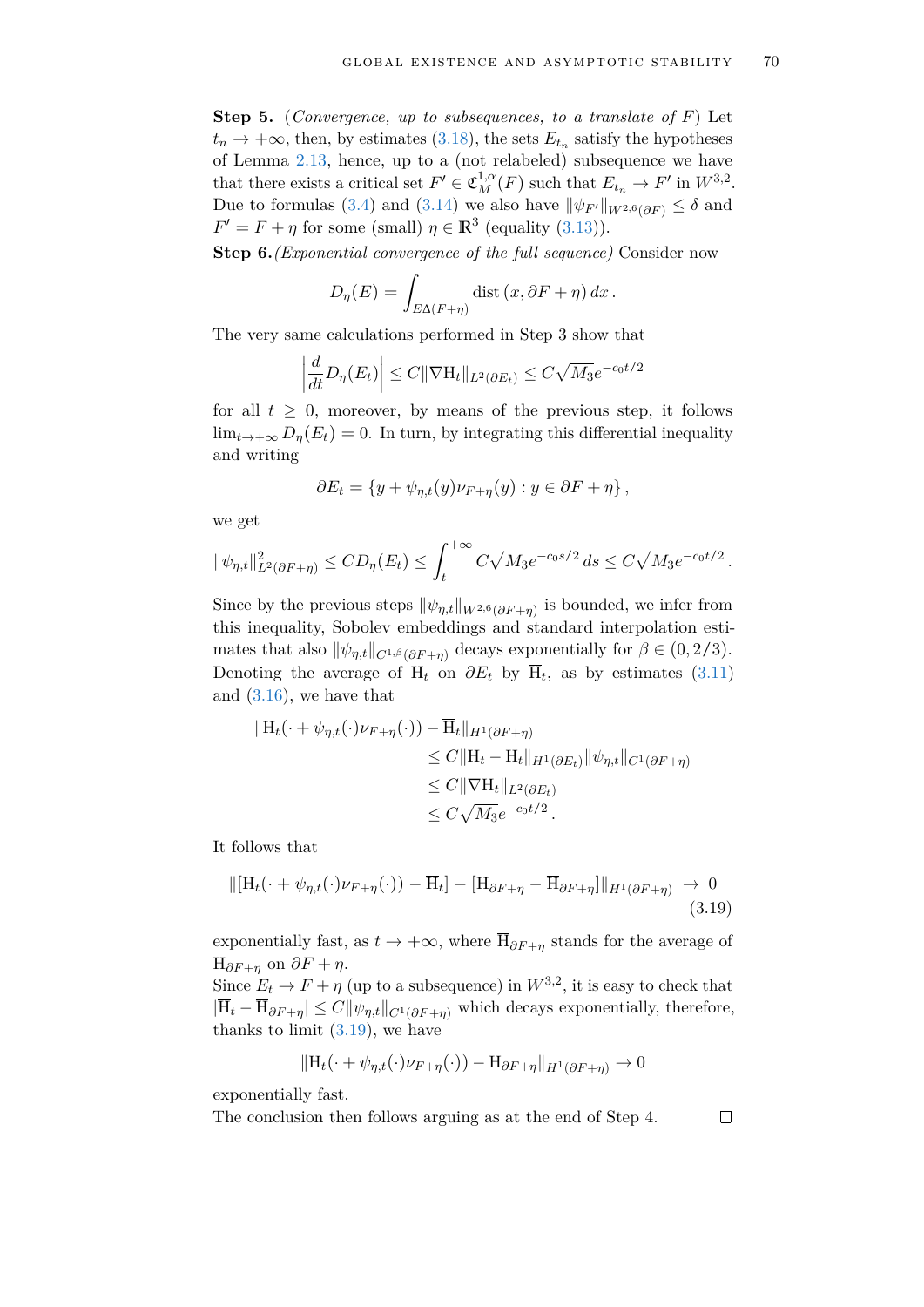# SOME CONNECTED TOPICS AND RESEARCH L I N E S

This last chapter deals with some problems related to our work. In particular, we briefly discuss a perturbed version of the surface diffusion flow and the modified Mullins–Sekerka flow, which is studied in [\[1\]](#page-79-0) using the same arguments and techniques proposed before. Then, we give some information about the classification of the stable critical sets. Finally, we describe some possible lines of research.

### 4.1 THE SURFACE DIFFUSION FLOW WITH ELASTICITY

We introduce the *surface diffusion flow with elasticity* and we give an asymptotic stability result in the three–dimensional Euclidean space, for more details, see [\[10\]](#page-79-1) and the references therein. About the fractional Sobolev spaces, we refer to [\[23\]](#page-80-0) for definitions and basic facts.

We define a "nonlocal" energy functional, where the nonlocality is given by an "elasticity" term. Let  $\Omega \subseteq \mathbb{R}^3$  be a bounded open set with a smooth boundary and  $F \subseteq \Omega$  a smooth set such that its closure  $\overline{F}$  is a compact subset of  $Ω$ . With  $ν<sub>F</sub>$  we will denote the outer unit normal vector to *∂F*.

*In all this section we will always consider sets*  $F \subseteq \Omega$  *with this property saying that*  $F$  *is "compactly contained" in*  $\Omega$ *.* 

Let  $u_F \in H^1(\Omega \setminus F, \mathbb{R}^3)$  be the unique solution of the following PDE system

$$
\begin{cases} \operatorname{div} \mathbb{C}E(u_F) = 0 & \text{in } \Omega \setminus F \\ \mathbb{C}E(u_F)\nu_F = 0 & \text{on } \partial F \cup \partial \Omega \setminus \partial_D \Omega \\ u_F = \omega_0 & \text{on } \partial_D \Omega \end{cases}
$$

where  $\mathbb C$  is the *elasticity tensor* acting on  $3 \times 3$ -matrices,

<span id="page-72-0"></span>
$$
E(u_F) = \frac{Du_F + Du_F^{\top}}{2}
$$

is the *elastic stress associated* to the "displacement function"  $u_F$ ,  $\omega_0$  is a fixed function in  $H^{\frac{1}{2}}(\partial\Omega)$  and  $\partial_D\Omega$  is a relatively open subset of  $\partial\Omega$  $(Du_F^{\top}$  is the transpose matrix of  $Du_F$ ).

We then define the following modification of the *Area functional*

$$
\mathcal{J}(F) = \mathcal{A}(\partial F) + \frac{1}{2} \int_{\Omega \setminus F} \mathbb{C}E(u_F) \cdot E(u_F) dx, \tag{4.1}
$$

under a constraint of fixed volume, where the dot denotes the scalar product between matrices, that is  $A \cdot B = \text{tr } AB$ .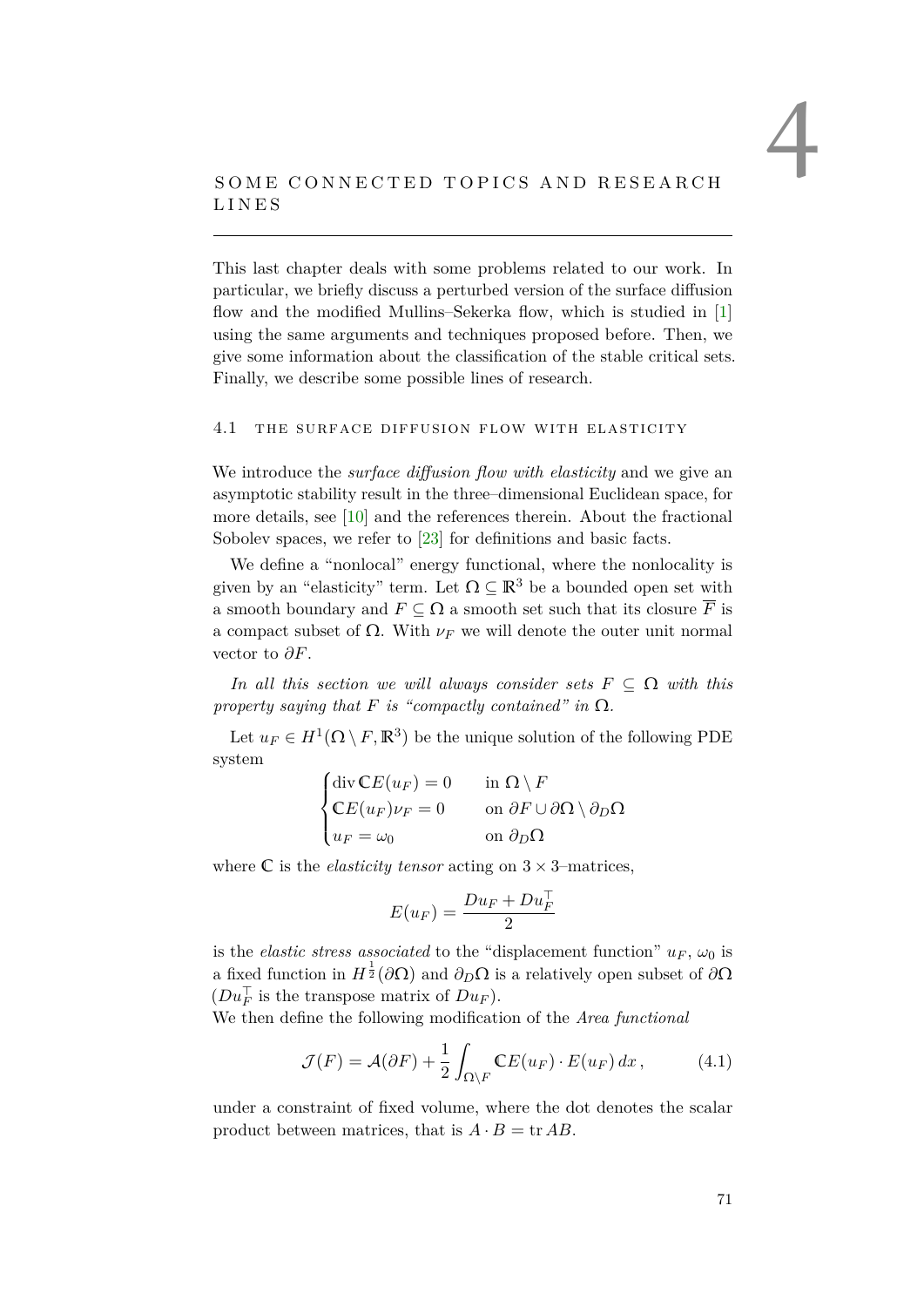We can compute the first and second variations of  $\mathcal{J}$ , along the lines of Chapter [1.](#page-7-0)

<span id="page-73-0"></span>**Proposition 4.1.** *Let F be a smooth set compactly contained in*  $\Omega$ *,*  $X \in C_c^{\infty}(\Omega, \mathbb{R}^3)$  *and*  $\Phi_t$  *for*  $t \in (-\varepsilon, \varepsilon)$  *the associated flow, as in formula* [\(1.9\)](#page-10-0)*. Then,*

$$
\frac{d}{dt}\mathcal{J}(\Phi_t(F))\Big|_{t=0} = \int_{\partial F} \Big(\mathbf{H} - \frac{1}{2}\mathbf{C}E(u_F) \cdot E(u_F)\Big) \varphi \, d\mu
$$

*where*  $\varphi = \langle X, \nu_F \rangle$  *on*  $\partial F$ *. If in addition* div $X = 0$  *in a neighborhood of ∂F we have*

$$
\frac{d^2}{dt^2} \mathcal{J}(\Phi_t(F))\Big|_{t=0} = \int_{\partial F} |\nabla \varphi|^2 - |B|^2 \varphi^2 d\mu - \int_{\Omega \setminus F} \mathbb{C} E(u_{\varphi}) \cdot E(u_F) dx
$$

$$
- \frac{1}{2} \int_{\partial F} \langle \nabla (\mathbb{C} E(u_F) \cdot E(u_F) \varphi^2), \nu_F \rangle d\mu
$$

$$
- \int_{\partial F} \left( H - \frac{1}{2} \mathbb{C} E(u_F) \cdot E(u_F) \right) \operatorname{div}(\varphi X_\tau) d\mu,
$$

*where the function*  $u_{\varphi} \in H^1(\Omega \setminus F, \mathbb{R}^3)$  *is the unique solution of* 

$$
\int_{\Omega\setminus F} \mathbb{C}E(u_{\varphi})\cdot E(\psi) dx = -\int_{\partial F} \langle \operatorname{div}(\varphi \mathbb{C}E(u_F)), \psi \rangle d\mu
$$

 $with u_{\varphi} = 0 \text{ on } \partial_D \Omega, \text{ for all } \psi \in H^1(\Omega \setminus F, \mathbb{R}^3) \text{ such that } \psi = 0 \text{ on } \partial_D \Omega.$ *∂D*Ω*.*

We fix a smooth set  $G \subseteq \Omega$  and a tubular neighborhood  $N_{\varepsilon}$  of  $\partial G$ , as in formula [\(1.36\)](#page-22-0), with  $\pi : N_{\varepsilon} \to \partial G$  the associated smooth orthogonal projection. As before, we denote by  $\mathfrak{C}_{M}^{k,\alpha}(G)$  the class of smooth sets *F* with  $\text{Vol}(F \triangle G) < M$  and whose boundary is a normal graph over  $\partial G$ with a function whose  $C^{k,\alpha}$ -norm is smaller that M. Let  $G_1, \ldots, G_m$  be the connected components of  $G$ , with smooth bound-

aries  $\Gamma_{G,1} = \partial G_1, \ldots, \Gamma_{G,m} = \partial G_m$ . For *M* small, every  $F \in \mathfrak{C}_M^{1,\alpha}(G)$  is  $C<sup>1</sup>$ -diffeomorphic to *G*, thus,  $\partial F$  has the same number *m* of connected components  $\Gamma_{F,1}, \ldots, \Gamma_{F,m}$ , which can be numbered in such a way that, for every  $i \in \{1, \ldots, m\}$ , we have

$$
\Gamma_{F,i} = \{ y + h_{F,i}(y) \nu_G(y) : y \in \Gamma_{G,i} \},
$$

for suitable functions  $h_{F_i} \in C^{1,\alpha}(\partial G_i)$  and the respectively enclosed sets  $F_i$  are diffeomorpic to  $G_i$ .

Also in this case, we are interested in volume–preserving variations, in the following sense.

**Definition 4.2.** Let *F* be a smooth set compactly contained in  $\Omega$ . We say that a vector field  $X \in C_c^{\infty}(\Omega, \mathbb{R}^3)$  is *admissible for F*, if there exists  $\varepsilon_0 \in (0,1)$  such that

$$
\text{Vol}(\Phi_t(F_i)) = \text{Vol}(F_i) \quad \text{for } t \in (-\varepsilon_0, \varepsilon_0) \text{ and } i = 1, \dots, m,
$$

where  $\Phi$  is the flow associated to X.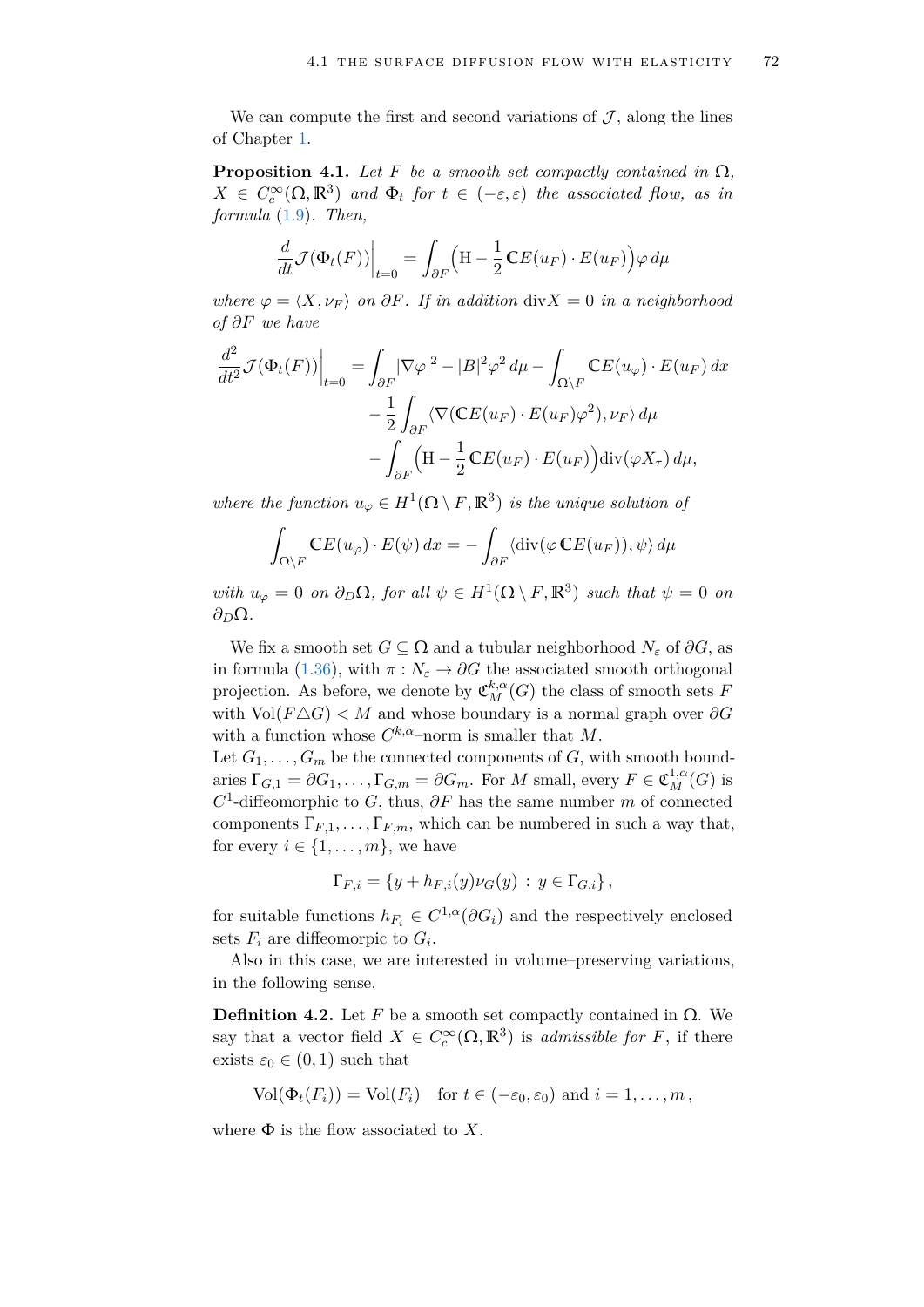We then give the definition of *critical* and *stable* sets.

**Definition 4.3.** We say that a smooth set  $F \subseteq \Omega$ , with connected components  $F_1, \ldots, F_m$ , is critical for the functional  $\mathcal J$  if there exist constants  $\lambda_1, \ldots, \lambda_m$  such that

$$
H - \frac{1}{2} CE(u_F) \cdot E(u_F) = \lambda_i \quad \text{on } \Gamma_{F,i}
$$

for every  $i = 1, \ldots, m$ .

Note that if  $F$  is a smooth (local) minimizer of  $\mathcal J$  under a volume constraint, then there exists a constant  $\lambda$  such that

$$
H - \frac{1}{2} CE(u_F) \cdot E(u_F) = \lambda \quad \text{on } \partial F,
$$

which is a stronger condition than the criticality one above.

When *F* is critical, the formula for the second variation in Proposition [\(4.1\)](#page-73-0) reduces to

$$
\widetilde{\Pi}_F(\varphi) = \frac{d^2}{dt^2} \mathcal{J}(\Phi_t(F)) \Big|_{t=0}
$$
\n
$$
= \int_{\partial F} |\nabla \varphi|^2 - |B|^2 \varphi^2 d\mu - \int_{\Omega \backslash F} \mathbb{C} E(u_\varphi) \cdot E(u_F) dx
$$
\n
$$
- \frac{1}{2} \int_{\partial F} \langle \nabla (\mathbb{C} E(u_F) \cdot E(u_F) \varphi^2), \nu_F \rangle d\mu,
$$

where  $\varphi = \langle X, \nu_F \rangle$  on  $\partial F$ .

<span id="page-74-0"></span>**Definition 4.4.** Let  $F \subseteq \Omega$  be a smooth critical set. We say that *F* is stable if

$$
\widetilde{\Pi}_F(\psi) \ge 0 \qquad \text{for all } \psi \in \widetilde{H}^1(\partial F)
$$

and it is strictly stable if

<span id="page-74-1"></span> $\sim$ 

$$
\widetilde{\Pi}_F(\psi) > 0 \quad \text{for all } \psi \in \widetilde{H}^1(\partial F) \setminus \{0\},
$$

where  $\widetilde{H}^1(\partial F)$  is defined as in formula [\(1.30\)](#page-21-0).

**Definition 4.5** (Surface diffusion flow with elasticity). Let  $F \subseteq \Omega$ be a smooth set. We say that a smooth flow  $F_t$  for  $t \in [0, T)$ , with  $F_0 = F$ , is a *surface diffusion flow with elasticity* starting from *F*, if the outer normal velocity  $V_t$  of the moving boundaries  $\partial F_t$ , defined as in formula  $(2.1)$ , is given by

$$
V_t = \Delta_t \Big( \mathbf{H} - \frac{1}{2} \mathbf{C} E(u_{F_t}) \cdot E(u_{F_t}) \Big) \quad \text{for all } t \in [0, T). \tag{4.2}
$$

By the work in [\[10\]](#page-79-1), it is possible to prove a short time existence and uniqueness of a solution starting from any smooth set. The strategy proposed by Fusco, Julin e Morini is based on the idea of thinking the elastic contribution as a "forcing term" and using a fixed point argument in a suitably chosen function space.

To conclude, we analyze the behavior of the flow when the initial set is close to a smooth strictly stable critical set *G*.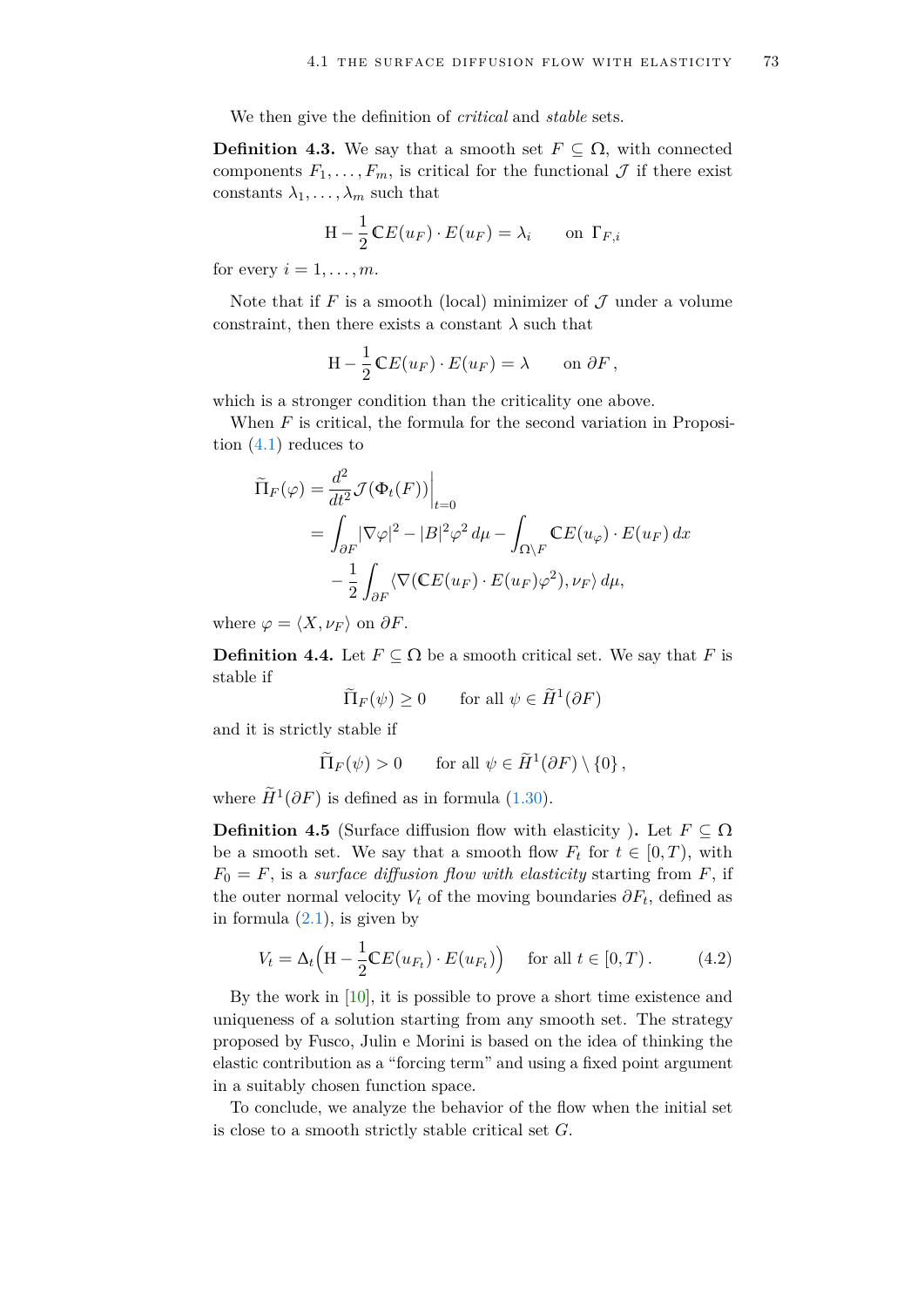**Theorem 4.6** ([\[10,](#page-79-1) Theorem 5.1]). Let  $G \subseteq \Omega$  be a smooth strictly *stable critical set, in the sense of Definition*  $4.4$ *. There exists*  $M > 0$ *such that if*  $F_0 \in \mathfrak{C}_M^3(G)$ *, then the unique solution*  $F_t$  *of the flow* [\(4.2\)](#page-74-1) *starting from*  $F_0$  *is defined for all times*  $t > 0$ *.* 

*Moreover*  $F_t \to F_\infty$  *exponentially fast, where*  $F_\infty$  *is the unique smooth critical set "close" to G such that*  $Vol(F_{\infty,i}) = Vol(F_{0,i})$  *for*  $i = 1, ..., m$ . *In particular, if*  $Vol(F_{0,i}) = Vol(G_i)$  *for*  $i = 1, \ldots, m$ *, then*  $F_t \rightarrow$  $G$  *exponentially fast*  $(G_i, F_{0,i}, F_{\infty,i}$  *denote the connected components respectively of*  $G, F_0, F_\infty$ .

In order to show this asymptotic exponential stability result, it is enough to adapt to this situation the methods used for the surface diffusion flow. The rough idea is to look at the asymptotic behavior of the quantity

$$
\int_{\partial F_t} \left| \nabla \Big( \mathbf{H} - \frac{1}{2} \mathbf{C} E(u_{F_t}) \cdot E(u_{F_t}) \Big) \right|^2 d\mu_t,
$$

and to show that it is decreasing and vanishes exponentially fast, as  $t \to +\infty$ . A crucial role in this analysis is played by energy identities (similar to the identities proven in Lemma [2.6\)](#page-53-0) and by the estimates of the *k*–order derivatives of the solution, depending only on the initial set.

### 4.2 THE MODIFIED MULLINS-SEKERKA FLOW

Another interesting problem related to our work is the study of the *modified Mullins–Sekerka flow* in the three–dimensional flat torus, also carried out in [\[1\]](#page-79-0).

We introduce the following *nonlocal Area functional J*, also known as *sharp–interface Ohta–Kawasaki energy*, which was first proposed in [\[24\]](#page-80-1) to describe phase separation in diblock copolymer melts.

Let  $E \subseteq \mathbb{T}^n$  be a smooth set, we consider the associated potential

<span id="page-75-0"></span>
$$
v_E(x) = \int_{\mathbb{T}^n} G(x, y) u_E(y) dy, \qquad (4.3)
$$

where *G* is the Green function (of the Laplacian) of the torus  $\mathbb{T}^n$  and  $u_E = \chi_E - \chi_{\mathbb{T}^n \setminus E}$ .

Given  $\gamma \geq 0$ , we define the (volume–constrained) functional

$$
J(E) = \mathcal{A}(\partial E) + \gamma \int_{\mathbb{T}^n} |\nabla v_E(x)|^2 dx, \qquad (4.4)
$$

which has the Euler–Lagrange equation

<span id="page-75-1"></span>
$$
H + 4\gamma v_E = \lambda \qquad \text{on } \partial E
$$

for a constant  $\lambda \in \mathbb{R}$ .

We observe that for this energy functional there hold the same definitions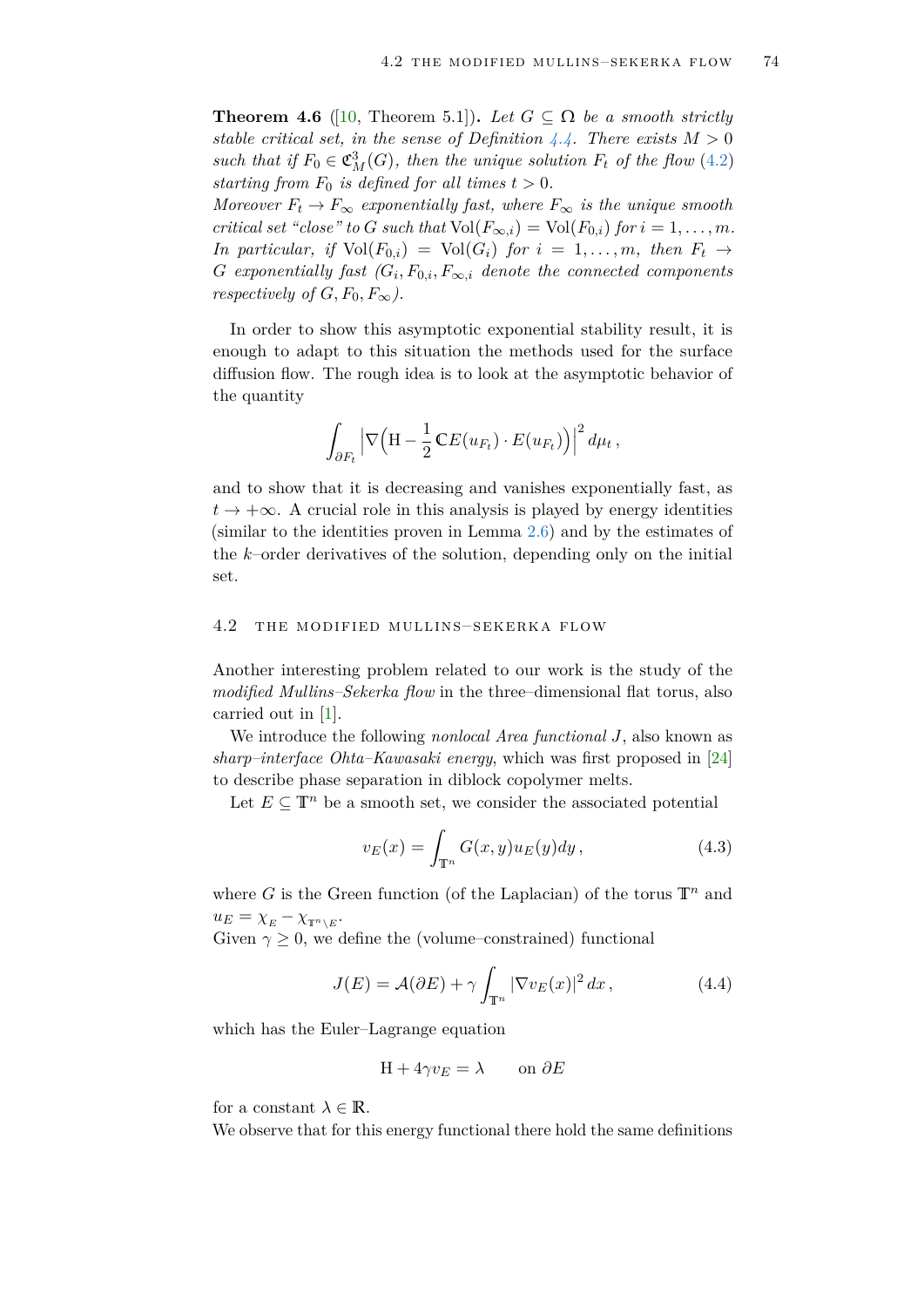and results that we proved in Chapter [1](#page-7-0) for the surface diffusion flow. In particular, we can show, following [\[2\]](#page-79-2), that any smooth critical set for *J* with positive second variation (that is, *strictly stable* in an analogous sense to Definition [\(1.9\)](#page-21-1)) is a  $W^{2,p}$ -local minimizer, for all  $p > 2$ .

Then, to any smooth set  $E \subseteq \mathbb{T}^n$  we associate the function  $w_E$  which is the unique solution in  $H^1(\mathbb{T}^n)$  of the problem

$$
\begin{cases} \Delta w_E = 0 & \text{in } \mathbb{T}^n \setminus \partial E \\ w_E = \mathcal{H} + 4\gamma v_E & \text{on } \partial E \end{cases}
$$

where  $v_E$  is the potential introduced in formula  $(4.3)$  and we denote by  $w_E^+$  and  $w_E^-$  the restrictions  $w_E|_{\mathbb{T}^n \setminus E}$  and  $w_E|_E$ , and we set

$$
[\partial_{\nu_E} w_E] = \partial_{\nu_E} w_E^+ - \partial_{\nu_E} w_E^- = -(\partial_{\nu_{\mathbb{T}^e \backslash E}} w_E^+ + \partial_{\nu_E} w_E^-),
$$

that is,  $\left[\partial_{\nu_E} w_E\right]$  is the *jump* of the normal derivative of  $w_E$  on  $\partial E$ .

**Definition 4.7** (Modified Mullins–Sekerka flow). Let  $E \subseteq \mathbb{T}^n$  be a smooth set. We say that a smooth flow  $E_t$ , with  $E_0 = E$ , is a *modified Mullins–Sekerka flow (with parameter*  $\gamma \geq 0$ ) on the interval  $[0, T)$ with initial datum  $E$ , if the outer normal velocity  $V_t$  of the moving boundaries *∂E<sup>t</sup>* is given by

$$
V_t = [\partial_{\nu_{E_t}} w_{E_t}] \quad \text{on } \partial E_t \text{ for all } t \in [0, T) .
$$

Notice that the adjective "modified" is due to the parameter  $\gamma$ , when it is positive. Indeed, if  $\gamma = 0$  the potential  $v_E$  becomes irrelevant, the functional *J* becomes the Area functional and we recover the "classical" Mullins–Sekerka flow, which was studied in [\[22\]](#page-80-2) (it can be shown that this latter can be regarded as the  $H^{-1/2}$ –gradient flow of the Area functional under the constraint that the volume is fixed, see [\[18\]](#page-80-3)).

Also for this situation, analogously to the surface diffusion flow, a short time and uniqueness result was established by Escher and Nishiura in [\[7\]](#page-79-3) and, in the three–dimensional case, following [\[1\]](#page-79-0), it is possible to show that if the initial set  $E \subseteq \mathbb{T}^3$  is sufficiently close to a smooth strictly stable critical set  $F$ , then the modified Mullins–Sekerka flow, starting from *E*, exists for all time and converge exponentially fast to a translate of *F*.

#### 4.3 THE CLASSIFICATION OF THE STABLE CRITICAL SETS

We discuss now a while the class of initial sets to which Theorem [3.1](#page-64-0) can be applied, hence, "dynamically exponentially stable" for the surface diffusion flow. In the three–dimensional case, the smooth stable "periodic" critical sets are classified, a first description was given by Ros in  $[26]$ , where it is shown that in a three-dimensional flat torus  $\mathbb{T}^3$ , for the volume–constrained Area functional, they are *balls*, 2*–tori*, *gyroids* or *lamellae*.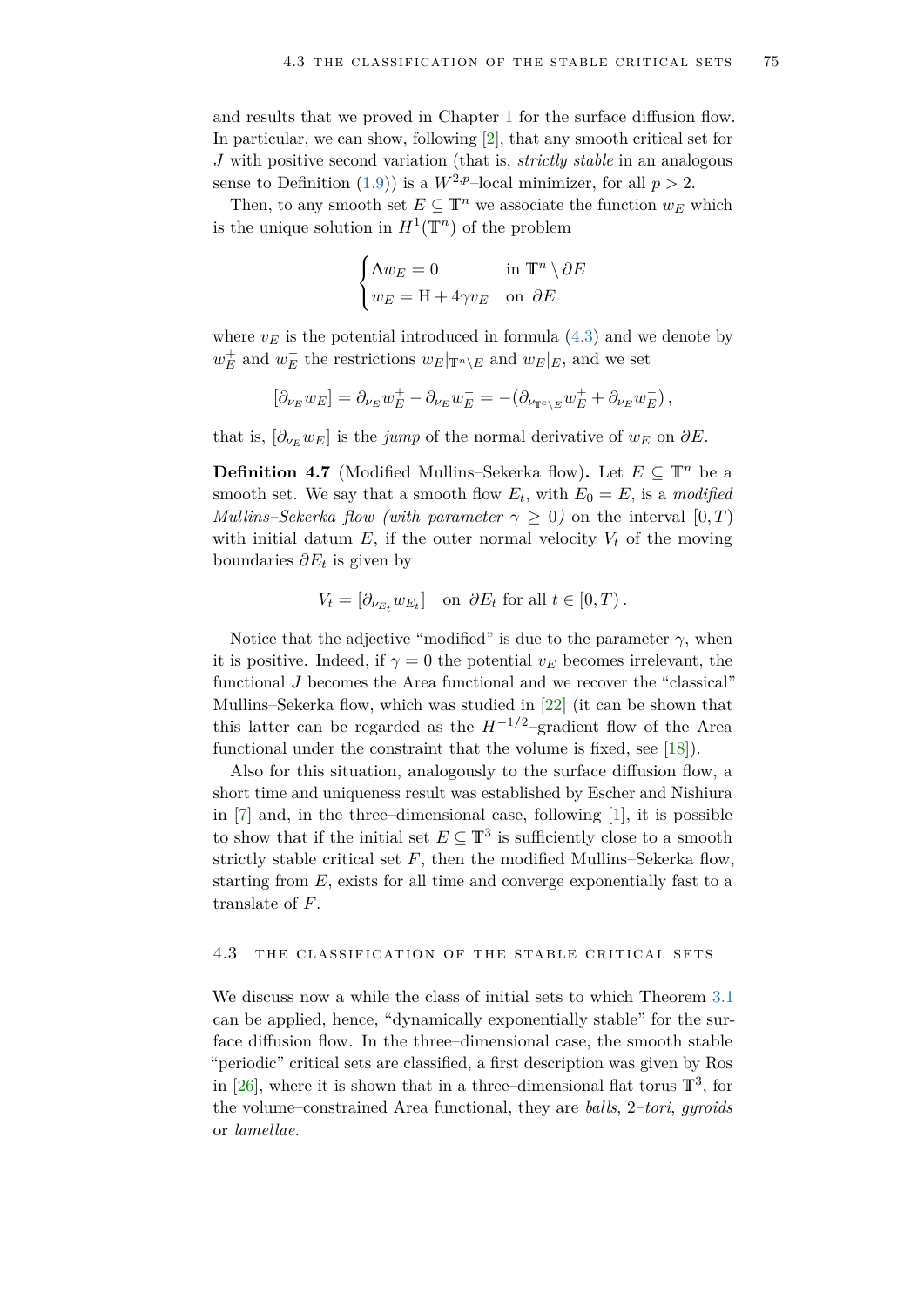

Figure 1: From left to right: balls, cylinders, gyroids and lamellae.

Notice that the lamellae are a finite collection of parallel planar 2–tori, where 2–tori are simply a quotient of a circular cylinders. The surfaces in the first three classes are actually strictly stable, hence, it is possible to apply the aforementioned theorem. While in [\[14,](#page-80-5) [15,](#page-80-6) [27\]](#page-80-7) the authors establish the strict stability of gyroids only in some cases. To give an example, we refer to [\[15\]](#page-80-6) where Grosse–Brauckmann and Wohlgemuth showed the strictly stability of the gyroids that are fixed with respect to translations. We remind that the gyroids, that were discovered by the crystallographer Schoen in the 1970 (see [\[28\]](#page-80-8)), are the unique non–trivial embedded members of the family of the Schwarz P surfaces and then conjugate to the D surfaces, that are the simplest and most well–known triply–periodic minimal surfaces (see [\[27\]](#page-80-7)).

It is worth mentioning, without going into detail, that instead, for the functional [\(4.4\)](#page-75-1) a complete classification of the stable periodic structures is still missing.

## 4.4 POSSIBLE FUTURE RESEARCH DIRECTIONS

A natural continuation of the research presented in the thesis is trying to generalize the results to dimension  $n > 3$ , which is at the moment an open, absolutely not easy problem. Another challenging research line (actually, relevant for physics) is modeling the evolution of epitaxially strained elastic films, that is, the growth of a thin layer on the surface of a crystal so that the layer has the same structure as the underlying crystal. The proposed physical models are driven by laws similar to the surface diffusion flow with elasticity, seen above, with extra (regularizing) curvature terms (as in  $[9]$ ). In order to give an example, we define the following energy functional,

$$
\mathcal{J}_{\varepsilon}(F) = \mathcal{A}(\partial F) + \frac{1}{2} \int_{\Omega \setminus F} \mathbb{C}E(u_F) \cdot E(u_F) \, dx + \frac{\varepsilon}{p} \int_{\partial F} |\mathcal{H}|^p \, d\mu
$$

where  $\varepsilon$  is a positive parameter and  $p > 2$ , which is a "singular perturbation" of the energy defined in formula [\(4.1\)](#page-72-0) and we consider the associated (gradient) evolution law

$$
V_t = \Delta_t \Big( \mathbf{H} - \frac{1}{2} \mathbf{C} E(u_{F_t}) \cdot E(u_{F_t}) \Big) - \varepsilon \Delta_t \Delta_t (|\mathbf{H}|^{p-2} \mathbf{H}) + \text{LOT}
$$

giving the motion of the boundary *∂F<sup>t</sup>* (LOT stands for "lower order terms").

This problem was studied in dimensions two and three by Fonseca, Fusco,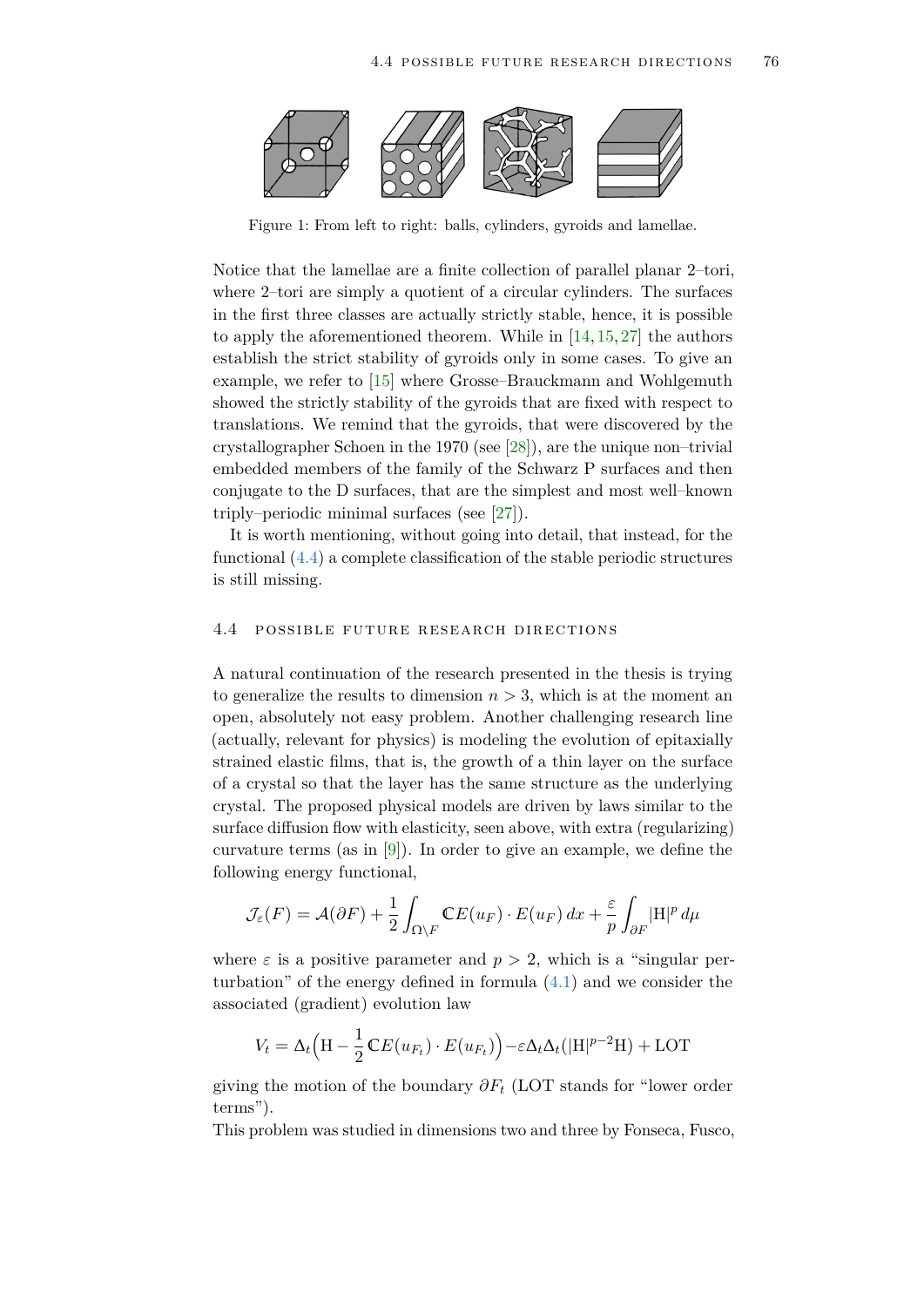Leoni and Morini in [\[8\]](#page-79-5) and [\[9\]](#page-79-4), respectively. We aim to study such flows in higher dimensions, possibly with different singular perturbations, for instance, of higher order as

$$
\mathcal{J}_{\varepsilon}(F) = \mathcal{A}(\partial F) + \frac{1}{2} \int_{\Omega \setminus F} \mathbb{C}E(u_F) \cdot E(u_F) \, dx + \varepsilon \int_{\partial F} |\nabla^m B|^2 \, d\mu
$$

and also to investigate what happens when the perturbation "goes to zero", trying to show that the associated perturbed gradient flows "converge" in some sense to the original one (surface diffusion flow with elasticity), as the perturbation term gets smaller and smaller.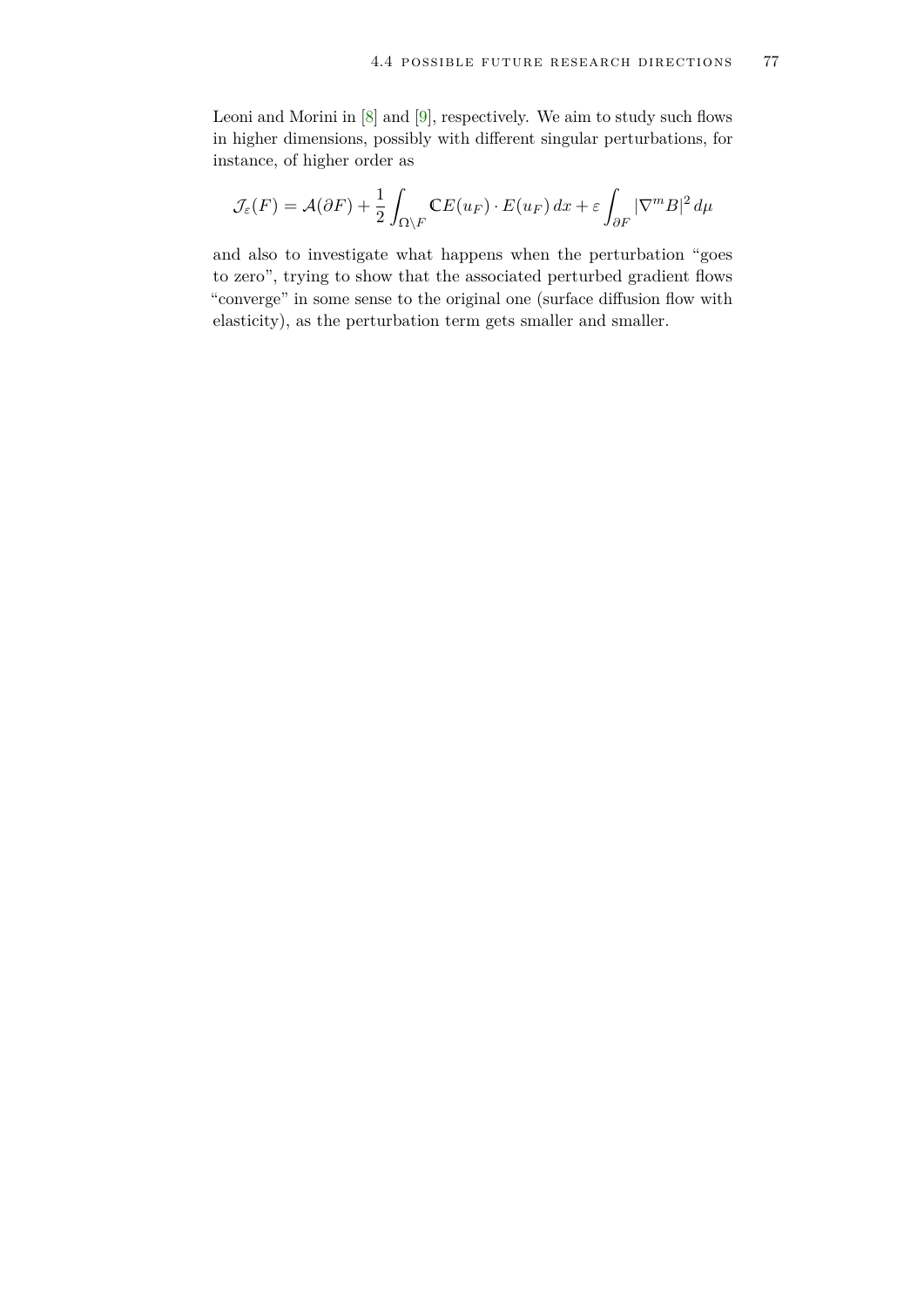- <span id="page-79-0"></span>[1] E. Acerbi, N. Fusco, V. Julin, and M. Morini, *Nonlinear stability results for the modified Mullins–Sekerka and the surface diffusion flow*, J. Diff. Geom. **113** (2019), 1–53.
- <span id="page-79-2"></span>[2] E. Acerbi, N. Fusco, and M. Morini, *Minimality via second variation for a nonlocal isoperimetric problem*, Comm. Math. Phys. **322** (2013), 515–557.
- [3] R. A. Adams and J. F. Fournier, *Sobolev spaces (second edition)*, Pure and Appl. Math., vol. 140, Elsevier/Academic Press, Amsterdam, 2013.
- [4] T. Aubin, *Some nonlinear problems in Riemannian geometry*, Springer–Verlag, 1998.
- [5] S. Della Corte, A. Diana, and C. Mantegazza, *Uniform Sobolev, interpolation and Calderón–Zygmund inequalities for graph hypersurfaces*, in preparation.
- [6] J. Escher, U. F. Mayer, and G. Simonett, *The surface diffusion flow for immersed hypersurfaces*, SIAM J. Math. Anal. **29** (1998), 1419–1433.
- <span id="page-79-3"></span>[7] J. Escher and Y. Nishiura, *Smooth unique solutions for a modified Mullins–Sekerka model arising in diblock copolymer melts*, Hokkaido Math. **31** (2002), 137–149.
- <span id="page-79-5"></span>[8] I. Fonseca, N. Fusco, G. Leoni, and M. Morini, *Motion of elastic thin films by anisotropic surface diffusion with curvature regularization*, Arch. Rat. Mech. Anal. **205** (2012), 425–466.
- <span id="page-79-4"></span>[9] , *Motion of elastic three-dimensional elastic films by anisotropic surface diffusion with curvature regularization*, Anal. PDE **8** (2015), 373–423.
- <span id="page-79-1"></span>[10] N. Fusco, V. Julin, and M. Morini, *The surface diffusion flow with elasticity in three dimensions*, Arch. Rat. Mech. Anal. **237** (2020), 1325–1382.
- [11] S. Gallot, D. Hulin, and J. Lafontaine, *Riemannian geometry*, Springer–Verlag, 1990.
- [12] H. Garcke, *Curvature driven interface evolution*, Jahresber. Dtsch. Math.–Ver. **115** (2013), 63–100.
- [13] Y. Giga and K. Ito, *On pinching of curves moved by surface diffusion*, Comm. Appl. Anal. **2** (1998), no. 3, 393–405.